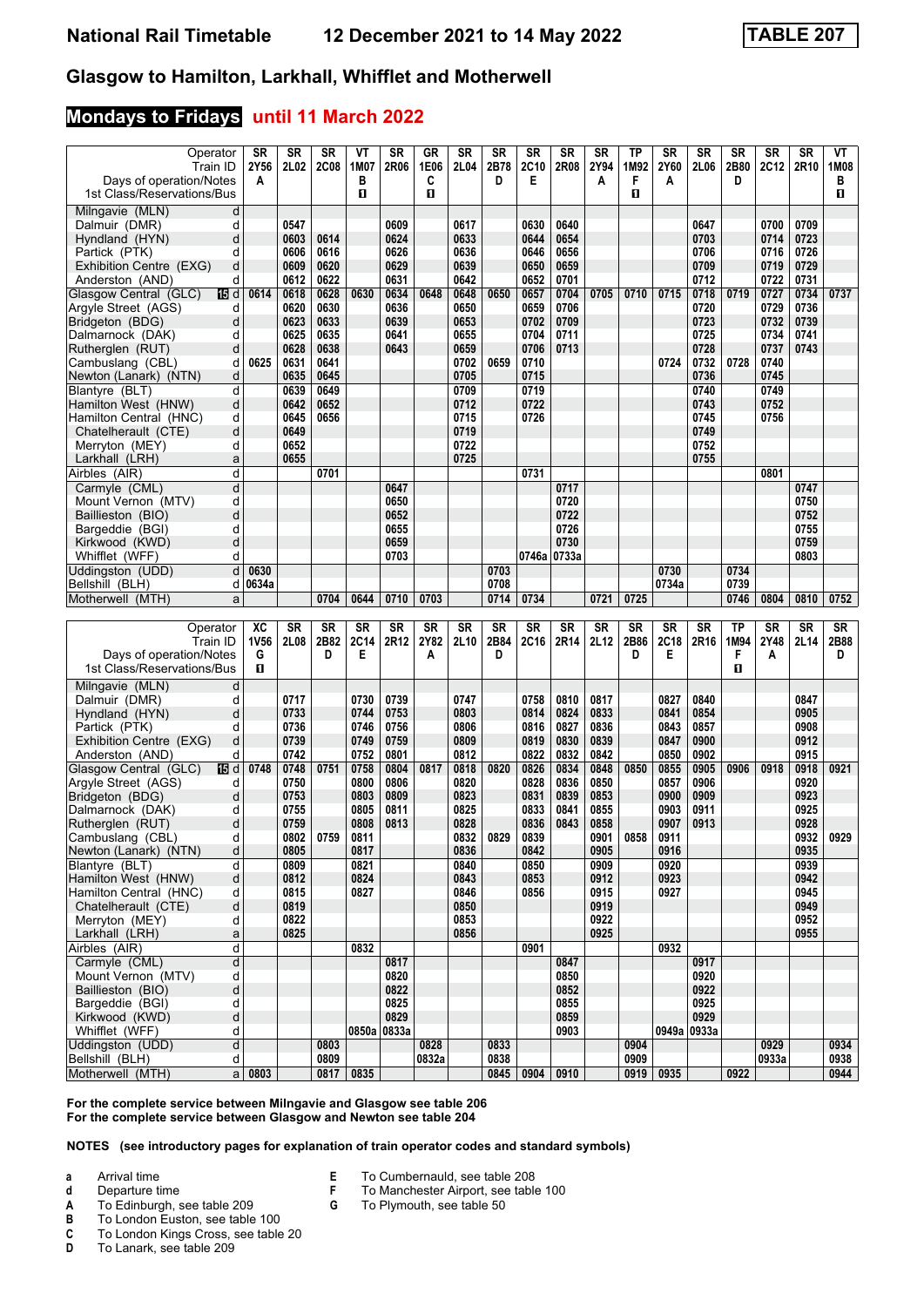## **Mondays to Fridays until 11 March 2022**

| Operator<br>Train ID<br>Days of operation/Notes<br>1st Class/Reservations/Bus   | <b>SR</b><br><b>2C20</b> | SR<br>2R18           | <b>SR</b><br>2L16      | SR<br><b>2C22</b><br>E | SR<br>2R20           | <b>SR</b><br>2Y52<br>Α | SR<br>2L18           | <b>SR</b><br>2B92<br>D | SR<br><b>2C24</b>     | SR<br>2R22           | <b>SR</b><br>2L20     | SR<br><b>2C26</b><br>Е | SR<br>2R24           | ТP<br>1M96<br>F<br>п | SR<br>2L22            | SR<br>2Y68<br>A      | <b>SR</b><br>2B72<br>D | SR<br>2C28            |
|---------------------------------------------------------------------------------|--------------------------|----------------------|------------------------|------------------------|----------------------|------------------------|----------------------|------------------------|-----------------------|----------------------|-----------------------|------------------------|----------------------|----------------------|-----------------------|----------------------|------------------------|-----------------------|
| Milngavie (MLN)<br>d<br>Dalmuir (DMR)<br>d<br>Hyndland (HYN)<br>d               | 0900<br>0914             | 0910<br>0924         | 0917<br>0934           | 0931<br>0945           | 0938<br>0954         |                        | 0947<br>1004         |                        | 1000<br>1014          | 1009<br>1023         | 1015<br>1034          | 1030<br>1044           | 1039<br>1053         |                      | 1047<br>1103          |                      |                        | 1100<br>1114          |
| Partick (PTK)<br>d<br>Exhibition Centre (EXG)<br>d<br>Anderston (AND)<br>d      | 0916<br>0919<br>0922     | 0927<br>0930<br>0932 | 0936<br>0940<br>0942   | 0947<br>0950<br>0953   | 0957<br>1000<br>1002 |                        | 1006<br>1009<br>1012 |                        | 1016<br>1019<br>1022  | 1026<br>1029<br>1031 | 1037<br>1040<br>1043  | 1046<br>1051<br>1054   | 1056<br>1059<br>1101 |                      | 1106<br>1109<br>1112  |                      |                        | 1116<br>1119<br>1122  |
| Glasgow Central (GLC)<br>個d<br>Argyle Street (AGS)<br>d<br>Bridgeton (BDG)<br>d | 0927<br>0929<br>0932     | 0934<br>0936<br>0939 | 0948<br>0950<br>0953   | 0958<br>1000<br>1003   | 1004<br>1006<br>1009 | 1016                   | 1018<br>1020<br>1023 | 1019                   | 1025<br>1027<br>1030  | 1034<br>1036<br>1039 | 1045<br>1046<br>1049  | 1058<br>1100<br>1103   | 1104<br>1106<br>1109 | 1108                 | 1116<br>1118<br>1121  | 1117                 | 1120                   | 1125<br>1127<br>1130  |
| Dalmarnock (DAK)<br>d<br>Rutherglen (RUT)<br>d<br>Cambuslang (CBL)<br>d         | 0934<br>0936<br>0940     | 0941<br>0943         | 0955<br>0957<br>1001   | 1005<br>1008<br>1012   | 1011<br>1013         |                        | 1025<br>1027<br>1032 | 1027                   | 1032<br>1034<br>1038  | 1041<br>1043         | 1051<br>1053<br>1057  | 1105<br>1107<br>1110   | 1111<br>1113         |                      | 1123<br>1128c<br>1132 |                      | 1128                   | 1132<br>1135<br>1138  |
| Newton (Lanark) (NTN)<br>d<br>Blantyre (BLT)<br>d<br>Hamilton West (HNW)<br>d   | 0945<br>0949<br>0952     |                      | 1005<br>1009<br>1012   | 1015<br>1019<br>1022   |                      |                        | 1036<br>1040<br>1043 |                        | 1045e<br>1049<br>1052 |                      | 1104с<br>1108<br>1111 | 1115<br>1122<br>1127   |                      |                      | 1135<br>1139<br>1142  |                      |                        | 1145e<br>1149<br>1152 |
| Hamilton Central (HNC)<br>d<br>Chatelherault (CTE)<br>d<br>d<br>Merryton (MEY)  | 0956                     |                      | 1015<br>1019<br>1022   | 1026                   |                      |                        | 1045<br>1049<br>1052 |                        | 1056                  |                      | 1114<br>1118<br>1121  | 1131                   |                      |                      | 1145<br>1149<br>1152  |                      |                        | 1156                  |
| Larkhall (LRH)<br>a<br>d<br>Airbles (AIR)                                       | 1001                     |                      | 1025                   | 1031                   |                      |                        | 1055                 |                        | 1101                  |                      | 1124                  | 1136                   |                      |                      | 1155                  |                      |                        | 1201                  |
| d<br>Carmyle (CML)<br>Mount Vernon (MTV)<br>d<br>d                              |                          | 0947<br>0950<br>0952 |                        |                        | 1017<br>1020<br>1022 |                        |                      |                        |                       | 1047<br>1049<br>1052 |                       |                        | 1117<br>1120<br>1122 |                      |                       |                      |                        |                       |
| Baillieston (BIO)<br>d<br>Bargeddie (BGI)<br>d<br>Kirkwood (KWD)                |                          | 0955<br>0959         |                        |                        | 1025<br>1029         |                        |                      |                        |                       | 1055<br>1059         |                       |                        | 1125<br>1129         |                      |                       |                      |                        |                       |
| Whifflet (WFF)<br>d<br>Uddingston (UDD)<br>d<br>d<br>Bellshill (BLH)            |                          | 1003                 |                        | 1042a   1033a          |                      | 1028<br>1032a          |                      | 1033<br>1038           |                       | 1102                 |                       | 1151a   1133a          |                      |                      |                       | 1127<br>1132a        | 1134<br>1138           |                       |
| Motherwell (MTH)<br>a                                                           | 1004                     | 1010                 |                        | 1034                   |                      |                        |                      | 1044                   | 1104                  | 1110                 |                       | 1139                   |                      | 1123                 |                       |                      | 1145                   | 1204                  |
|                                                                                 |                          |                      |                        |                        |                      |                        |                      |                        |                       |                      |                       |                        |                      |                      |                       |                      |                        |                       |
| Operator<br>Train ID<br>Days of operation/Notes                                 | SR<br>2R26               | SR<br>2L24           | <b>SR</b><br>2C30<br>Е | ТP<br>1M87<br>н        | SR<br>2R28           | <b>SR</b><br>2L02      | SR<br>2Y42<br>A      | <b>SR</b><br>2B76<br>D | SR<br>2C32            | SR<br>2R30           | <b>SR</b><br>2L04     | SR<br><b>2C34</b><br>Е | <b>SR</b><br>2R32    | ΤP<br>1M98<br>F      | SR<br>2Y44<br>A       | SR<br>2L06           | <b>SR</b><br>2B80<br>D | SR<br><b>2C36</b>     |
| 1st Class/Reservations/Bus<br>Milngavie (MLN)<br>d                              |                          |                      |                        | п                      |                      |                        |                      |                        |                       |                      |                       |                        |                      | п                    |                       |                      |                        |                       |
| Dalmuir (DMR)<br>d<br>Hyndland (HYN)<br>d                                       | 1109<br>1123             | 1117<br>1133         | 1130<br>1144           |                        | 1138<br>1151         | 1147<br>1203           |                      |                        | 1200<br>1214          | 1210<br>1224         | 1217<br>1233          | 1231<br>1244           | 1239<br>1254         |                      |                       | 1247<br>1303         |                        | 1300<br>1314          |
| Partick (PTK)<br>d<br>Exhibition Centre (EXG)<br>d<br>d                         | 1126<br>1129<br>1131     | 1136<br>1139<br>1142 | 1146<br>1149<br>1152   |                        | 1154<br>1157<br>1200 | 1206<br>1209<br>1212   |                      |                        | 1216<br>1219<br>1222  | 1227<br>1230<br>1232 | 1236<br>1239<br>1242  | 1247<br>1250<br>1252   | 1256<br>1259<br>1301 |                      |                       | 1306<br>1309<br>1312 |                        | 1316<br>1319          |
| Anderston (AND)<br>Glasgow Central (GLC)<br>165 d<br>Argyle Street (AGS)<br>d   | 1133<br>1135             | 1148<br>1150         | 1155<br>1157           | 1204                   | 1204<br>1206         | 1215<br>1217           | 1218                 | 1223                   | 1228<br>1230          | 1234<br>1236         | 1245<br>1247          | 1255<br>1256           | 1304<br>1306         | 1308                 | 1317                  | 1317<br>1319         | 1320                   | 1322<br>1326<br>1328  |
| Bridgeton (BDG)<br>d<br>Dalmarnock (DAK)<br>d<br>Rutherglen (RUT)<br>d          | 1138<br>1140<br>1142     | 1153<br>1155<br>1158 | 1200<br>1202<br>1205   |                        | 1209<br>1211<br>1213 | 1220<br>1222<br>1231g  |                      |                        | 1233<br>1235<br>1238  | 1239<br>1241<br>1243 | 1251<br>1253<br>1255  | 1259<br>1301<br>1305   | 1309<br>1311<br>1313 |                      |                       | 1322<br>1324<br>1328 |                        | 1331<br>1333<br>1335  |
| Cambuslang (CBL)<br>d<br>$\mathsf{d}$<br>Newton (Lanark) (NTN)                  |                          | 1201                 | 1208<br>1205 1214c     |                        |                      | 1235<br>1238           |                      | 1231                   | 1241<br>1245          |                      | 1259                  | 1308<br>1302 1315c     |                      |                      |                       | 1332<br>1336         | 1328                   | 1339<br>1345c         |
| d<br>Blantyre (BLT)<br>Hamilton West (HNW)<br>d<br>d<br>Hamilton Central (HNC)  |                          | 1209<br>1212<br>1217 | 1218<br>1221<br>1226   |                        |                      | 1242<br>1245<br>1248   |                      |                        | 1249<br>1252<br>1257  |                      | 1306<br>1309<br>1316e | 1319<br>1322<br>1326   |                      |                      |                       | 1340<br>1343<br>1346 |                        | 1349<br>1352<br>1356  |
| d<br>Chatelherault (CTE)<br>d<br>Merryton (MEY)<br>a                            |                          | 1221<br>1224<br>1227 |                        |                        |                      | 1252<br>1255<br>1258   |                      |                        |                       |                      | 1321<br>1324<br>1327  |                        |                      |                      |                       | 1350<br>1353<br>1356 |                        |                       |
| Larkhall (LRH)<br>d<br>Airbles (AIR)                                            |                          |                      | 1231                   |                        |                      |                        |                      |                        | 1302                  |                      |                       | 1331                   |                      |                      |                       |                      |                        | 1401                  |
| Carmyle (CML)<br>d<br>Mount Vernon (MTV)<br>d                                   | 1146<br>1149             |                      |                        |                        | 1217<br>1220         |                        |                      |                        |                       | 1247<br>1250         |                       |                        | 1317<br>1320         |                      |                       |                      |                        |                       |
| Baillieston (BIO)<br>d                                                          | 1151                     |                      |                        |                        | 1222                 |                        |                      |                        |                       | 1252                 |                       |                        | 1322                 |                      |                       |                      |                        |                       |
| Bargeddie (BGI)<br>d<br>Kirkwood (KWD)<br>d                                     | 1154<br>1158             |                      |                        |                        | 1225<br>1229         |                        |                      |                        |                       | 1255<br>1259         |                       |                        | 1325<br>1329         |                      |                       |                      |                        |                       |
| Whifflet (WFF)<br>d<br>Uddingston (UDD)<br>d<br>Bellshill (BLH)<br>d            | 1202                     |                      | 1243a                  |                        | 1233a                |                        | 1229<br>1233a        | 1236<br>1240           |                       | 1303                 |                       | 1344a   1333a          |                      |                      | 1328<br>1333a         |                      | 1333<br>1338           |                       |

**NOTES (see introductory pages for explanation of train operator codes and standard symbols)**

**+** To Liverpool Lime Street, see table 100

**a** Arrival time

**d** Departure time<br>**c** Arrives 3 minute **c** Arrives 3 minutes earlier

- **e** Arrives 4 minutes earlier
- **g** Arrives 7 minutes earlier<br>**A** To Edinburgh, see table
- **A** To Edinburgh, see table 209<br>**D** To Lanark, see table 209
- 
- **D** To Lanark, see table 209<br>**E** To Cumbernauld, see tab
- **E** To Cumbernauld, see table 208<br>**F** To Manchester Airport, see table **F** To Manchester Airport, see table 100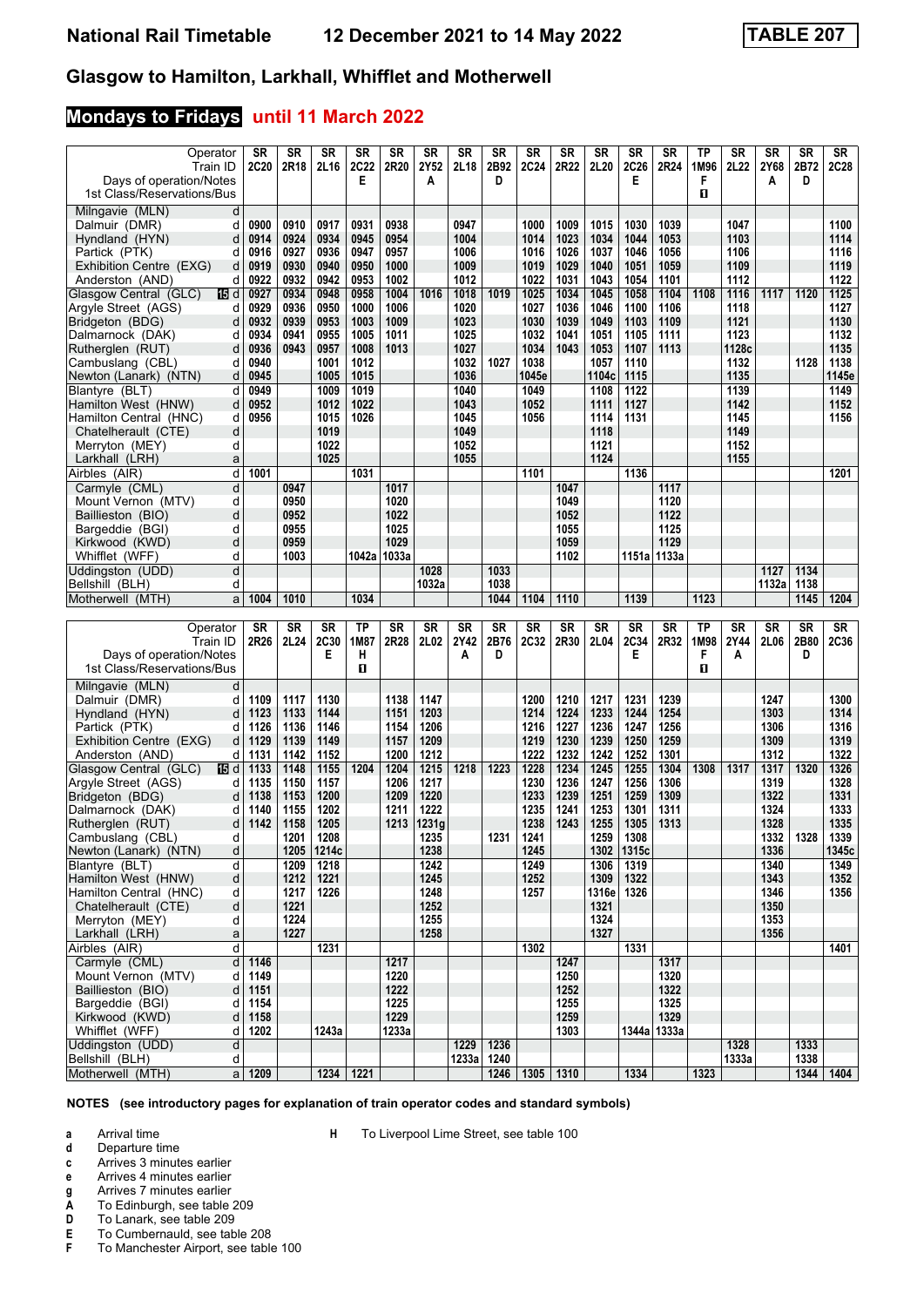## **Mondays to Fridays until 11 March 2022**

| Operator<br>Train ID                                  | <b>SR</b><br>2R34 | SR<br>2L08   | <b>SR</b><br>2C38 | <b>SR</b><br>2R36 | SR<br>2L10   | SR<br>2Y66    | SR<br><b>2C40</b> | SR<br>2B84   | SR<br>2R38   | SR<br>2L12   | SR<br><b>2C02</b> | <b>SR</b><br>2R40 | TP<br>1M90       | SR<br>2L14   | SR<br>2Y48   | SR<br><b>2C04</b> | SR<br>2B88     | SR<br>2R02   |
|-------------------------------------------------------|-------------------|--------------|-------------------|-------------------|--------------|---------------|-------------------|--------------|--------------|--------------|-------------------|-------------------|------------------|--------------|--------------|-------------------|----------------|--------------|
| Days of operation/Notes<br>1st Class/Reservations/Bus |                   |              | Е                 |                   |              | Α             |                   | D            |              |              | Е                 |                   | F<br>п           |              | A            |                   | D              |              |
| Milngavie (MLN)<br>d                                  |                   |              |                   |                   |              |               |                   |              |              |              |                   |                   |                  |              |              |                   |                |              |
| Dalmuir (DMR)<br>d                                    | 1310              | 1317         | 1330              | 1339              | 1347         |               | 1400              |              | 1409         | 1417         | 1430              | 1436              |                  | 1447         |              | 1500              |                | 1510         |
| Hyndland (HYN)<br>d                                   | 1323              | 1333         | 1344              | 1353              | 1403         |               | 1414              |              | 1423         | 1433         | 1444              | 1453              |                  | 1503         |              | 1514              |                | 1524         |
| Partick (PTK)<br>d                                    | 1326              | 1336         | 1346              | 1356              | 1406         |               | 1416              |              | 1426         | 1436         | 1446              | 1456              |                  | 1506         |              | 1516              |                | 1526         |
| Exhibition Centre (EXG)<br>d                          | 1329              | 1339         | 1349              | 1359              | 1409         |               | 1419              |              | 1429         | 1439         | 1449              | 1459              |                  | 1509         |              | 1519              |                | 1529         |
| Anderston (AND)<br>d                                  | 1331              | 1342         | 1352              | 1401              | 1412         |               | 1422              |              | 1431         | 1442         | 1452              | 1501              |                  | 1512         |              | 1522              |                | 1531         |
| Glasgow Central (GLC)<br>115 d                        | 1334              | 1348         | 1357              | 1404              | 1414         | 1418          | 1425              | 1426         | 1433         | 1445         | 1455              | 1504              | 1508             | 1515         | 1518         | 1528              | 1529           | 1534         |
| Argyle Street (AGS)<br>d                              | 1336              | 1350         | 1359              | 1406              | 1416         |               | 1427              |              | 1434         | 1447         | 1457              | 1506              |                  | 1517         |              | 1530              |                | 1536         |
| Bridgeton (BDG)<br>d<br>d                             | 1339<br>1341      | 1353<br>1355 | 1403<br>1405      | 1409<br>1411      | 1420<br>1422 |               | 1430<br>1432      |              | 1437<br>1439 | 1451<br>1453 | 1500<br>1502      | 1509<br>1511      |                  | 1521<br>1523 |              | 1533<br>1535      |                | 1539<br>1541 |
| Dalmarnock (DAK)<br>Rutherglen (RUT)<br>d             | 1343              | 1357         | 1407              | 1413              | 1427c        |               | 1434              |              | 1441         | 1455         | 1505              | 1513              |                  | 1525         |              | 1537              |                | 1543         |
| Cambuslang (CBL)<br>d                                 |                   | 1401         | 1411              |                   | 1431         |               | 1438              | 1434         |              | 1458         | 1508              |                   |                  | 1529         |              | 1541              | 1537           |              |
| Newton (Lanark) (NTN)<br>d                            |                   | 1405         | 1415              |                   | 1435         |               | 1445e             |              |              | 1505e        | 1516              |                   |                  | 1535         |              | 1545              |                |              |
| d<br>Blantyre (BLT)                                   |                   | 1409         | 1419              |                   | 1439         |               | 1449              |              |              | 1509         | 1520              |                   |                  | 1539         |              | 1549              |                |              |
| Hamilton West (HNW)<br>d                              |                   | 1412         | 1422              |                   | 1442         |               | 1452              |              |              | 1512         | 1523              |                   |                  | 1542         |              | 1552              |                |              |
| Hamilton Central (HNC)<br>d                           |                   | 1415         | 1426              |                   | 1445         |               | 1456              |              |              | 1515         | 1527              |                   |                  | 1545         |              | 1556              |                |              |
| d<br>Chatelherault (CTE)                              |                   | 1419         |                   |                   | 1449         |               |                   |              |              | 1519         |                   |                   |                  | 1549         |              |                   |                |              |
| d<br>Merryton (MEY)                                   |                   | 1422         |                   |                   | 1452         |               |                   |              |              | 1522<br>1525 |                   |                   |                  | 1552         |              |                   |                |              |
| Larkhall (LRH)<br>a<br>d<br>Airbles (AIR)             |                   | 1425         | 1431              |                   | 1455         |               | 1501              |              |              |              | 1532              |                   |                  | 1555         |              | 1601              |                |              |
| d<br>Carmyle (CML)                                    | 1347              |              |                   | 1417              |              |               |                   |              | 1445         |              |                   | 1517              |                  |              |              |                   |                | 1547         |
| Mount Vernon (MTV)<br>d                               | 1349              |              |                   | 1420              |              |               |                   |              | 1448         |              |                   | 1520              |                  |              |              |                   |                | 1550         |
| Baillieston (BIO)<br>d                                | 1352              |              |                   | 1422              |              |               |                   |              | 1450         |              |                   | 1522              |                  |              |              |                   |                | 1552         |
| Bargeddie (BGI)<br>d                                  | 1355              |              |                   | 1425              |              |               |                   |              | 1453         |              |                   | 1525              |                  |              |              |                   |                | 1555         |
| Kirkwood (KWD)<br>d                                   | 1359              |              |                   | 1429              |              |               |                   |              | 1457         |              |                   | 1529              |                  |              |              |                   |                | 1559         |
| Whifflet (WFF)<br>d                                   | 1402              |              | 1444a             | ∣1433a            |              |               |                   |              | 1504         |              | 1548a             | 1533a             |                  |              |              |                   |                | 1603         |
| Uddingston (UDD)<br>d                                 |                   |              |                   |                   |              | 1428          |                   | 1439         |              |              |                   |                   |                  |              | 1528         |                   | 1541           |              |
| Bellshill (BLH)<br>d                                  |                   |              |                   |                   |              | 1433a         |                   | 1443         |              |              |                   |                   |                  |              | 1533a        |                   |                |              |
| Motherwell (MTH)<br>a                                 | 1410              |              | 1434              |                   |              |               | 1504              | 1455         | 1512         |              | 1535              |                   | 1523             |              |              | 1604              | 1546           | 1610         |
|                                                       |                   |              |                   |                   |              |               |                   |              |              |              |                   |                   |                  |              |              |                   |                |              |
|                                                       |                   |              |                   |                   |              |               |                   |              |              |              |                   |                   |                  |              |              |                   |                |              |
| Operator                                              | <b>SR</b>         | SR           | <b>SR</b>         | SR                | <b>SR</b>    | <b>SR</b>     | <b>SR</b>         | <b>SR</b>    | <b>SR</b>    | VT           | <b>SR</b>         | <b>SR</b>         | <b>SR</b>        | SR           | <b>SR</b>    | <b>TP</b>         | <b>SR</b>      | SR           |
| Train ID                                              | 2L16              | 2B90<br>D    | <b>2C06</b><br>Е  | 2R04              | 2L18         | 2Y50<br>A     | 2B92<br>D         | <b>2C08</b>  | 2R06         | 1M17<br>в    | 2L20              | 2B94<br>D         | <b>2C10</b><br>Е | 1Y92<br>A    | 2R08         | 1M92<br>F         | 2Y52<br>А      | 2L22         |
| Days of operation/Notes<br>1st Class/Reservations/Bus |                   |              |                   |                   |              |               |                   |              |              | п            |                   |                   |                  |              |              | п                 |                |              |
| Milngavie (MLN)<br>d                                  |                   |              |                   |                   |              |               |                   |              |              |              |                   |                   |                  |              |              |                   |                |              |
| Dalmuir (DMR)<br>d                                    | 1517              |              | 1530              | 1539              | 1547         |               |                   | 1600         | 1609         |              | 1617              |                   | 1630             |              | 1639         |                   |                | 1647         |
| Hyndland (HYN)<br>d                                   | 1533              |              | 1544              | 1553              | 1603         |               |                   | 1614         | 1623         |              | 1633              |                   | 1644             |              | 1653         |                   |                | 1704         |
| Partick (PTK)<br>d                                    | 1536              |              | 1546              | 1556              | 1606         |               |                   | 1616         | 1626         |              | 1636              |                   | 1646             |              | 1656         |                   |                | 1707         |
| Exhibition Centre (EXG)<br>d                          | 1539              |              | 1549              | 1559              | 1609         |               |                   | 1619         | 1629         |              | 1639              |                   | 1649             |              | 1659         |                   |                | 1710         |
| Anderston (AND)<br>d                                  | 1542              |              | 1552              | 1601              | 1611         |               |                   | 1622         | 1631         |              | 1642              |                   | 1652             |              | 1701         |                   |                | 1713         |
| Glasgow Central (GLC)<br>個d                           | 1548              | 1550         | 1558              | 1604              | 1613         | 1617          | 1623              | 1626         | 1634         | 1640         | 1648              | 1650              | 1656             | 1703         | 1704         | 1707              | 1716           | 1718         |
| Argyle Street (AGS)<br>d<br>Bridgeton (BDG)<br>d      | 1550<br>1553      |              | 1600<br>1603      | 1606<br>1609      | 1615<br>1619 |               |                   | 1628<br>1631 | 1636<br>1639 |              | 1650<br>1653      |                   | 1658<br>1701     |              | 1706<br>1709 |                   |                | 1720<br>1723 |
| Dalmarnock (DAK)<br>d                                 | 1555              |              | 1605              | 1611              | 1621         |               |                   | 1633         | 1641         |              | 1655              |                   | 1703             |              | 1711         |                   |                | 1725         |
| Rutherglen (RUT)<br>d                                 | 1557              |              | 1608              | 1613              | 1624         |               |                   | 1635         | 1643         |              | 1658              |                   | 1707             |              | 1713         |                   |                | 1728         |
| Cambuslang (CBL)<br>d∣                                | 1601              | 1558         | 1612              |                   | 1627         |               | 1632              | 1639         |              |              | 1702              | 1658              | 1711             |              |              |                   |                | 1732         |
| Newton (Lanark) (NTN)                                 | $d$ 1605          |              | 1615              |                   | 1635         |               |                   | 1645c        |              |              | 1707              |                   | 1715             |              |              |                   |                | 1735         |
| Blantyre (BLT)<br>dl                                  | 1609              |              | 1619              |                   | 1639         |               |                   | 1649         |              |              | 1711              |                   | 1719             |              |              |                   |                | 1739         |
| Hamilton West (HNW)<br>d                              | 1612              |              | 1622              |                   | 1642         |               |                   | 1652         |              |              | 1714              |                   | 1722             |              |              |                   |                | 1742         |
| Hamilton Central (HNC)<br>d                           | 1615              |              | 1625              |                   | 1645         |               |                   | 1656         |              |              | 1716              |                   | 1726             |              |              |                   |                | 1745         |
| Chatelherault (CTE)<br>d                              | 1619              |              |                   |                   | 1649         |               |                   |              |              |              | 1721              |                   |                  |              |              |                   |                | 1749         |
| Merryton (MEY)<br>d<br>Larkhall (LRH)<br>a            | 1622<br>1625      |              |                   |                   | 1652<br>1655 |               |                   |              |              |              | 1724<br>1727      |                   |                  |              |              |                   |                | 1752<br>1755 |
| Airbles (AIR)<br>d                                    |                   |              | 1631              |                   |              |               |                   | 1701         |              |              |                   |                   | 1731             |              |              |                   |                |              |
| Carmyle (CML)<br>d                                    |                   |              |                   | 1617              |              |               |                   |              | 1647         |              |                   |                   |                  |              | 1717         |                   |                |              |
| Mount Vernon (MTV)<br>d                               |                   |              |                   | 1620              |              |               |                   |              | 1650         |              |                   |                   |                  |              | 1720         |                   |                |              |
| d<br>Baillieston (BIO)                                |                   |              |                   | 1622              |              |               |                   |              | 1652         |              |                   |                   |                  |              | 1722         |                   |                |              |
| d<br>Bargeddie (BGI)                                  |                   |              |                   | 1625              |              |               |                   |              | 1655         |              |                   |                   |                  |              | 1725         |                   |                |              |
| d<br>Kirkwood (KWD)                                   |                   |              |                   | 1629              |              |               |                   |              | 1659         |              |                   |                   |                  |              | 1729         |                   |                |              |
| d<br>Whifflet (WFF)                                   |                   |              |                   | 1649a 1633a       |              |               |                   |              | 1703         |              |                   |                   | 1746a            |              | 1733a        |                   |                |              |
| d<br>Uddingston (UDD)<br>Bellshill (BLH)<br>d         |                   | 1603<br>1608 |                   |                   |              | 1629<br>1633a | 1637<br>1642      |              |              |              |                   | 1703<br>1708      |                  | 1721a        |              |                   | 1730u<br>1734a |              |

**NOTES (see introductory pages for explanation of train operator codes and standard symbols)**

**F** To Manchester Airport, see table 100

**a** Arrival time

**d** Departure time<br>**u** Stops to pick up

Stops to pick up only

**c** Arrives 3 minutes earlier

**e** Arrives 4 minutes earlier<br>**A** To Edinburgh, see table

**A** To Edinburgh, see table 209<br>**B** To London Euston, see table

**B** To London Euston, see table 100<br>**D** To Lanark, see table 209

**D** To Lanark, see table 209<br>**E** To Cumbernauld, see tab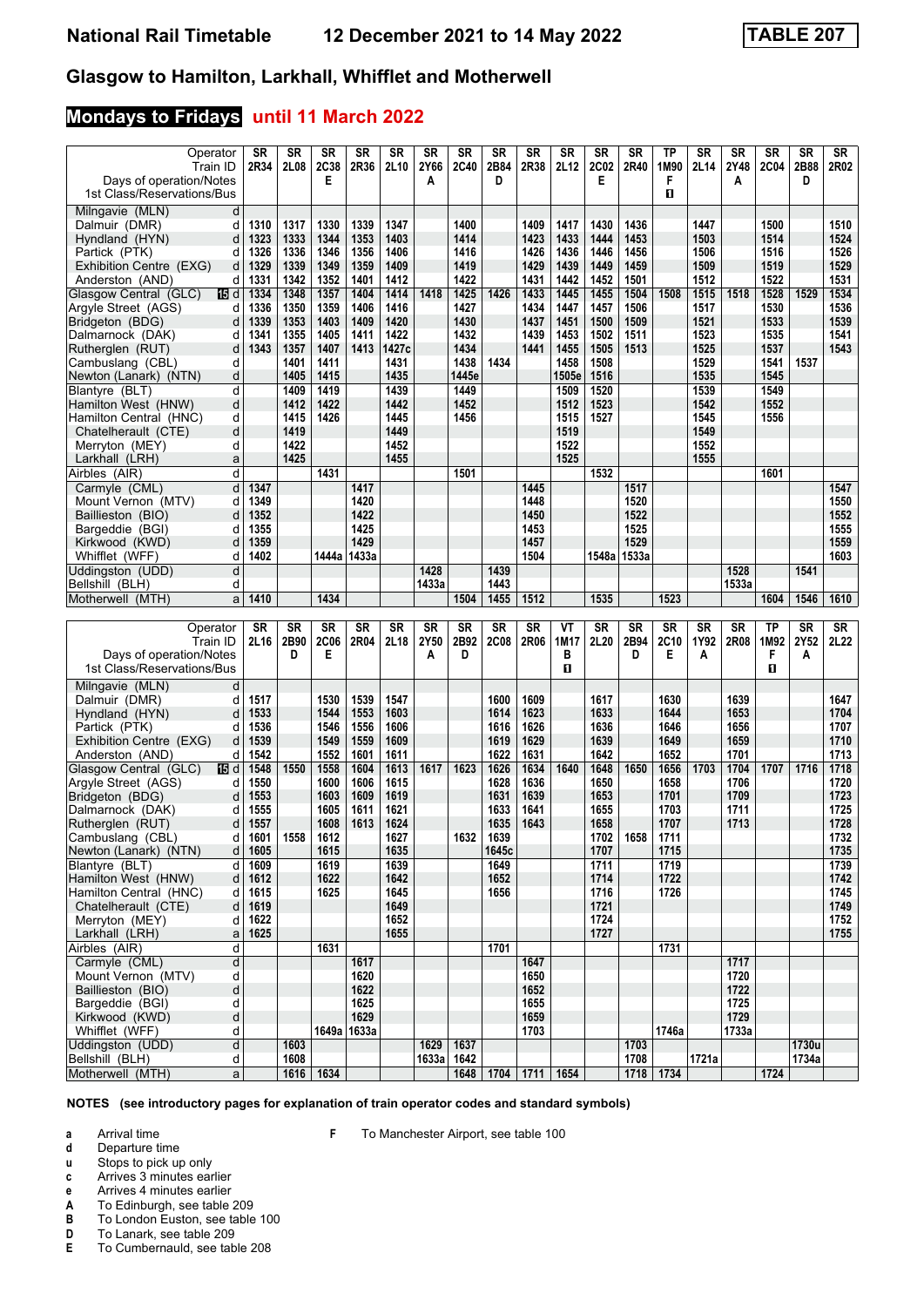## **Mondays to Fridays until 11 March 2022**

| Operator<br>Train ID<br>Days of operation/Notes<br>1st Class/Reservations/Bus | <b>SR</b><br>2B72<br>D | SR<br><b>2C12</b> | <b>SR</b><br>2R10 | <b>SR</b><br><b>1C06</b><br>J | SR<br>2L24       | SR<br>2B74<br>D | SR<br><b>2C14</b><br>Е | SR<br>2R12       | <b>SR</b><br>2L02 | SR<br>2Y42<br>Α | SR<br>2B76<br>D | <b>SR</b><br>2C16 | <b>SR</b><br>2R14 | SR<br>2L04   | SR<br>2B78<br>D | SR<br><b>2C18</b><br>Е | хc<br>1E90<br>Κ<br>0 | SR<br>2R16   |
|-------------------------------------------------------------------------------|------------------------|-------------------|-------------------|-------------------------------|------------------|-----------------|------------------------|------------------|-------------------|-----------------|-----------------|-------------------|-------------------|--------------|-----------------|------------------------|----------------------|--------------|
| Milngavie (MLN)<br>d                                                          |                        |                   |                   |                               |                  |                 |                        |                  |                   |                 |                 |                   |                   |              |                 |                        |                      |              |
| d<br>Dalmuir (DMR)                                                            |                        | 1700              | 1709              |                               | 1717             |                 | 1730                   | 1740             | 1747              |                 |                 | 1800              | 1809              | 1817         |                 | 1830                   |                      | 1840         |
| Hyndland (HYN)<br>d                                                           |                        | 1714              | 1724              |                               | 1733             |                 | 1744                   | 1754             | 1803              |                 |                 | 1814              | 1823              | 1833         |                 | 1843                   |                      | 1854         |
| Partick (PTK)<br>d                                                            |                        | 1716              | 1727              |                               | 1736             |                 | 1746                   | 1757             | 1806              |                 |                 | 1816              | 1826              | 1836         |                 | 1846                   |                      | 1856         |
| Exhibition Centre (EXG)<br>d                                                  |                        | 1719              | 1730              |                               | 1739             |                 | 1750                   | 1800             | 1809              |                 |                 | 1819              | 1829              | 1839         |                 | 1849                   |                      | 1859         |
| Anderston (AND)<br>d                                                          |                        | 1722              | 1732              | 1737                          | 1742             |                 | 1752                   | 1802             | 1812              |                 |                 | 1822              | 1831              | 1842         |                 | 1852                   |                      | 1901         |
| 16 d<br>Glasgow Central (GLC)                                                 | 1720                   | 1728              | 1734              | 1740                          | 1748             | 1750            | 1758                   | 1804             | 1814              | 1818            | 1824            | 1828              | 1834              | 1846         | 1850            | 1858                   | 1900                 | 1904         |
| Argyle Street (AGS)<br>d                                                      |                        | 1730              | 1736              | 1742                          | 1750             |                 | 1800                   | 1806             | 1816              |                 |                 | 1830              | 1836              | 1848         |                 | 1900                   |                      | 1906         |
| Bridgeton (BDG)<br>d                                                          |                        | 1733              | 1739              |                               | 1753             |                 | 1803                   | 1809             | 1819              |                 |                 | 1833              | 1839              | 1851         |                 | 1903                   |                      | 1909         |
| Dalmarnock (DAK)<br>d                                                         |                        | 1735              | 1741              |                               | 1755             |                 | 1805                   | 1811             | 1821              |                 |                 | 1835              | 1841              | 1853         |                 | 1905                   |                      | 1911         |
| Rutherglen (RUT)<br>d<br>d                                                    | 1728                   | 1737<br>1741      | 1743              | 1748                          | 1757<br>1801     | 1758            | 1808<br>1813           | 1813             | 1825<br>1828      |                 | 1832            | 1837<br>1841      | 1843              | 1856<br>1902 | 1858            | 1908<br>1911           |                      | 1913         |
| Cambuslang (CBL)<br>Newton (Lanark) (NTN)<br>d                                |                        | 1745              |                   |                               | 1806             |                 | 1816                   |                  | 1835              |                 |                 | 1845              |                   | 1905         |                 | 1915                   |                      |              |
| Blantyre (BLT)<br>d                                                           |                        | 1749              |                   |                               | 1810             |                 | 1820                   |                  | 1839              |                 |                 | 1849              |                   | 1909         |                 | 1919                   |                      |              |
| Hamilton West (HNW)<br>d                                                      |                        | 1752              |                   |                               | 1813             |                 | 1823                   |                  | 1842              |                 |                 | 1852              |                   | 1912         |                 | 1922                   |                      |              |
| d<br>Hamilton Central (HNC)                                                   |                        | 1756              |                   |                               | 1816             |                 | 1827                   |                  | 1845              |                 |                 | 1856              |                   | 1915         |                 | 1926                   |                      |              |
| d<br>Chatelherault (CTE)                                                      |                        |                   |                   |                               | 1820             |                 |                        |                  | 1849              |                 |                 |                   |                   | 1919         |                 |                        |                      |              |
| Merryton (MEY)<br>d                                                           |                        |                   |                   |                               | 1823             |                 |                        |                  | 1852              |                 |                 |                   |                   | 1922         |                 |                        |                      |              |
| Larkhall (LRH)<br>a                                                           |                        |                   |                   |                               | 1826             |                 |                        |                  | 1855              |                 |                 |                   |                   | 1925         |                 |                        |                      |              |
| d<br>Airbles (AIR)                                                            |                        | 1801              |                   |                               |                  |                 | 1832                   |                  |                   |                 |                 | 1901              |                   |              |                 | 1931                   |                      |              |
| d<br>Carmyle (CML)                                                            |                        |                   | 1747              |                               |                  |                 |                        | 1817             |                   |                 |                 |                   | 1847              |              |                 |                        |                      | 1917         |
| d<br>Mount Vernon (MTV)                                                       |                        |                   | 1750              |                               |                  |                 |                        | 1820             |                   |                 |                 |                   | 1850              |              |                 |                        |                      | 1920         |
| d<br>Baillieston (BIO)                                                        |                        |                   | 1752              |                               |                  |                 |                        | 1822             |                   |                 |                 |                   | 1852              |              |                 |                        |                      | 1922         |
| d<br>Bargeddie (BGI)                                                          |                        |                   | 1755              |                               |                  |                 |                        | 1825             |                   |                 |                 |                   | 1855              |              |                 |                        |                      | 1925         |
| d<br>Kirkwood (KWD)                                                           |                        |                   | 1759              |                               |                  |                 |                        | 1829             |                   |                 |                 |                   | 1859              |              |                 |                        |                      | 1929         |
| Whifflet (WFF)<br>d                                                           |                        |                   | 1803              |                               |                  |                 | 1842a 1833a            |                  |                   |                 |                 |                   | 1903              |              |                 | 1947a                  |                      | 1933a        |
| Uddingston (UDD)<br>d<br>d                                                    | 1734<br>1738           |                   |                   | 1754<br>1759a                 |                  | 1804<br>1810    |                        |                  |                   | 1828<br>1832a   | 1837<br>1841    |                   |                   |              | 1903<br>1909    |                        |                      |              |
| Bellshill (BLH)<br>Motherwell (MTH)<br>a                                      | 1749                   | 1804              | 1810              |                               |                  | 1816            | 1835                   |                  |                   |                 | 1847            | 1904              | 1910              |              | 1918            | 1934                   | 1915                 |              |
|                                                                               |                        |                   |                   |                               |                  |                 |                        |                  |                   |                 |                 |                   |                   |              |                 |                        |                      |              |
|                                                                               |                        |                   |                   |                               |                  |                 |                        |                  |                   |                 |                 |                   |                   |              |                 |                        |                      |              |
|                                                                               |                        |                   |                   |                               |                  |                 |                        |                  |                   |                 |                 |                   |                   |              |                 |                        |                      |              |
| Operator                                                                      | <b>SR</b>              | SR                | <b>SR</b>         | SR                            | SR               | <b>SR</b>       | <b>SR</b>              | <b>SR</b>        | ۷T                | <b>SR</b>       | <b>SR</b>       | <b>SR</b>         | <b>SR</b>         | SR           | <b>SR</b>       | <b>XC</b>              | SR                   | SR           |
| Train ID                                                                      | 2L06                   | 2Y84<br>A         | <b>2C20</b>       | 2R18                          | <b>1C52</b><br>A | 2L08            | 2B82<br>D              | <b>2C22</b><br>Е | 1M20<br>L         | 2Y89<br>A       | 2L10            | <b>2C24</b>       | 2R22              | 2L12         | 2B86<br>D       | 1C99<br>A              | 2C26<br>Е            | 2L14         |
| Days of operation/Notes<br>1st Class/Reservations/Bus                         |                        |                   |                   |                               |                  |                 |                        |                  | п                 |                 |                 |                   |                   |              |                 | О                      |                      |              |
| d                                                                             |                        |                   |                   |                               |                  |                 |                        |                  |                   |                 |                 |                   | 2008              |              |                 |                        | 2038                 |              |
| Milngavie (MLN)<br>Dalmuir (DMR)<br>d                                         | 1847                   |                   | 1900              | 1909                          |                  | 1917            |                        | 1930             |                   |                 | 1947            | 1957              |                   | 2017         |                 |                        |                      | 2048         |
| Hyndland (HYN)<br>d                                                           | 1903                   |                   | 1914              | 1924                          |                  | 1933            |                        | 1944             |                   |                 | 2004            | 2011              | 2022              | 2033         |                 |                        | 2053                 | 2106         |
| Partick (PTK)<br>d                                                            | 1906                   |                   | 1916              | 1926                          |                  | 1936            |                        | 1946             |                   |                 | 2007            | 2013              | 2025              | 2036         |                 |                        | 2055                 | 2108         |
| Exhibition Centre (EXG)<br>d                                                  | 1909                   |                   | 1919              | 1929                          |                  | 1939            |                        | 1949             |                   |                 | 2011            | 2017              | 2028              | 2039         |                 |                        | 2059                 | 2111         |
| Anderston (AND)<br>d                                                          | 1912                   |                   | 1922              | 1931                          |                  | 1942            |                        | 1952             |                   |                 | 2013            | 2020              | 2030              | 2042         |                 |                        | 2101                 | 2113         |
| Glasgow Central (GLC)<br>16 d                                                 | 1914                   | 1917              | 1928              | 1934                          | 1947             | 1948            | 1950                   | 1956             | 2006              | 2017            | 2018            | 2028              | 2034              | 2048         | 2051            | 2105                   | 2106                 | 2115         |
| Argyle Street (AGS)<br>d                                                      | 1916                   |                   | 1930              | 1936                          |                  | 1950            |                        | 1958             |                   |                 | 2020            | 2030              | 2036              | 2050         |                 |                        | 2109                 | 2117         |
| Bridgeton (BDG)<br>d                                                          | 1920                   |                   | 1933              | 1939                          |                  | 1953            |                        | 2001             |                   |                 | 2023            | 2033              | 2039              | 2053         |                 |                        | 2112                 | 2120         |
| Dalmarnock (DAK)<br>d                                                         | 1922                   |                   | 1935              | 1941                          |                  | 1955            |                        | 2003             |                   |                 | 2025            | 2035              | 2041              | 2055         |                 |                        | 2114                 | 2122         |
| Rutherglen (RUT)<br>d                                                         | 1924                   |                   | 1937              | 1943                          |                  | 1957            |                        | 2006             |                   |                 | 2029            | 2037              | 2043              | 2058         |                 |                        | 2117                 | 2125         |
| Cambuslang (CBL)                                                              | $d$ 1928               |                   | 1941              |                               |                  | 2002            | 1958                   | 2010             |                   |                 | 2033            | 2041              |                   | 2103         | 2059            |                        | 2121                 | 2128         |
| Newton (Lanark) (NTN)                                                         | $d$ 1935               |                   | 1946              |                               |                  | 2009            |                        | 2015             |                   |                 | 2036            | 2045              |                   | 2108         |                 |                        | 2125                 | 2132         |
| Blantyre (BLT)<br>dl                                                          | 1939                   |                   | 1950              |                               |                  | 2013            |                        | 2019             |                   |                 | 2040            | 2049              |                   | 2112         |                 |                        | 2129                 | 2136         |
| Hamilton West (HNW)<br>d<br>d                                                 | 1942                   |                   | 1953              |                               |                  | 2016            |                        | 2022             |                   |                 | 2043<br>2045    | 2052              |                   | 2115         |                 |                        | 2132<br>2134         | 2139         |
| Hamilton Central (HNC)<br>Chatelherault (CTE)<br>d                            | 1945<br>1949           |                   | 1958c             |                               |                  | 2018<br>2023    |                        | 2027             |                   |                 | 2049            | 2056              |                   | 2117<br>2122 |                 |                        |                      | 2143<br>2148 |
| Merryton (MEY)<br>d                                                           | 1952                   |                   |                   |                               |                  | 2026            |                        |                  |                   |                 | 2052            |                   |                   | 2125         |                 |                        |                      | 2151         |
| Larkhall (LRH)<br>a                                                           | 1955                   |                   |                   |                               |                  | 2029            |                        |                  |                   |                 | 2055            |                   |                   | 2128         |                 |                        |                      | 2154         |
| d<br>Airbles (AIR)                                                            |                        |                   | 2004              |                               |                  |                 |                        | 2033             |                   |                 |                 | 2101              |                   |              |                 |                        | 2140                 |              |
| d<br>Carmyle (CML)                                                            |                        |                   |                   | 1947                          |                  |                 |                        |                  |                   |                 |                 |                   | 2047              |              |                 |                        |                      |              |
| Mount Vernon (MTV)<br>d                                                       |                        |                   |                   | 1950                          |                  |                 |                        |                  |                   |                 |                 |                   | 2050              |              |                 |                        |                      |              |
| d<br>Baillieston (BIO)                                                        |                        |                   |                   | 1952                          |                  |                 |                        |                  |                   |                 |                 |                   | 2052              |              |                 |                        |                      |              |
| d<br>Bargeddie (BGI)                                                          |                        |                   |                   | 1955                          |                  |                 |                        |                  |                   |                 |                 |                   | 2055              |              |                 |                        |                      |              |
| d<br>Kirkwood (KWD)                                                           |                        |                   |                   | 1959                          |                  |                 |                        |                  |                   |                 |                 |                   | 2059              |              |                 |                        |                      |              |
| Whifflet (WFF)<br>d                                                           |                        |                   |                   | 2003                          |                  |                 |                        | 2047a            |                   |                 |                 |                   | 2103              |              |                 |                        | 2153a                |              |
| d<br>Uddingston (UDD)<br>Bellshill (BLH)<br>d                                 |                        | 1928<br>1932a     |                   |                               |                  |                 | 2003<br>2008           |                  |                   | 2029<br>2034a   |                 |                   |                   |              | 2104<br>2110    |                        |                      |              |

**NOTES (see introductory pages for explanation of train operator codes and standard symbols)**

**a** Arrival time<br>**d** Departure time

**d** Departure time<br>**c** Arrives 3 minute

**c** Arrives 3 minutes earlier<br>**A** To Edinburgh, see table

**A** To Edinburgh, see table 209<br>**D** To Lanark, see table 209

**D** To Lanark, see table 209<br>**E** To Cumbernauld, see tab

**E** To Cumbernauld, see table 208<br>**J** To Carstairs, see table 209

**J** To Carstairs, see table 209<br>**K** To York, see table 40

**K** To York, see table 40<br>**L** To Crewe see table 1

**/** To Crewe, see table 100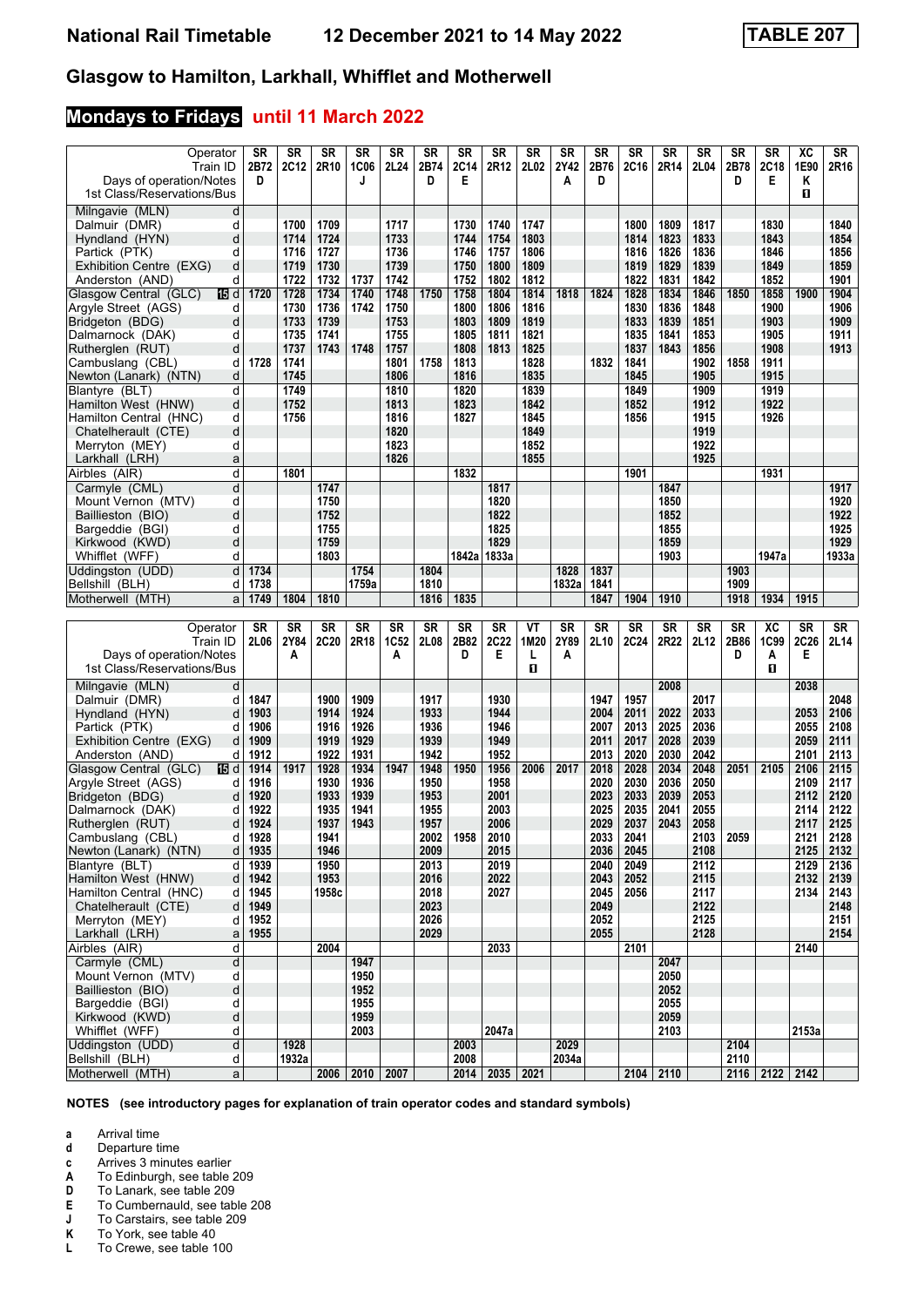# **Mondays to Fridays until 11 March 2022**

| Operator<br>Train ID                          | <b>SR</b><br>2Y88 | <b>SR</b><br>2R26 | <b>SR</b><br>2C28 | <b>SR</b><br>2B90 | <b>SR</b><br><b>2C30</b> | <b>SR</b><br>2Y91 | <b>SR</b><br>2L18 | <b>SR</b><br>2R32 | <b>SR</b><br>2C32 | <b>SR</b><br>2L20 | <b>SR</b><br>2B94 | <b>SR</b><br>2R34 | <b>SR</b><br>2C34 | <b>SR</b><br>2Y72 | <b>SR</b><br>2Y72 | <b>SR</b><br>2L22 | <b>SR</b><br>2B72 | <b>SR</b><br>2R36 |
|-----------------------------------------------|-------------------|-------------------|-------------------|-------------------|--------------------------|-------------------|-------------------|-------------------|-------------------|-------------------|-------------------|-------------------|-------------------|-------------------|-------------------|-------------------|-------------------|-------------------|
| Days of operation/Notes                       | A                 |                   |                   | D                 | Е                        | Α                 |                   |                   |                   |                   | D                 |                   |                   | <b>FXA</b>        | FO <sub>A</sub>   |                   | D                 |                   |
|                                               |                   |                   | 2109              |                   |                          |                   |                   |                   |                   |                   |                   |                   | 2238              |                   |                   |                   |                   |                   |
| Milngavie (MLN)<br>d                          |                   | 2103              |                   |                   | 2139                     |                   | 2151              | 2203              | 2210              | 2221              |                   | 2233              |                   |                   |                   | 2248              |                   | 2303              |
| Dalmuir (DMR)<br>d<br>d                       |                   | 2117              | 2123              |                   | 2153                     |                   | 2206              | 2218              | 2224              | 2236              |                   | 2247              | 2253              |                   |                   | 2305              |                   | 2317              |
| Hyndland (HYN)<br>d                           |                   | 2120              | 2125              |                   | 2155                     |                   | 2209              | 2220              | 2226              | 2239              |                   | 2250              | 2255              |                   |                   | 2308              |                   | 2320              |
| Partick (PTK)<br>d<br>Exhibition Centre (EXG) |                   | 2123              | 2129              |                   | 2159                     |                   | 2212              | 2223              | 2229              | 2242              |                   | 2253              | 2259              |                   |                   | 2312              |                   | 2323              |
| Anderston (AND)<br>d                          |                   | 2125              | 2131              |                   | 2201                     |                   | 2214              | 2225              | 2231              | 2244              |                   | 2255              | 2301              |                   |                   | 2314              |                   | 2325              |
| 115 d<br>Glasgow Central (GLC)                | 2123              | 2127              | 2136              | 2149              | 2203                     | 2214              | 2217              | 2227              | 2236              | 2247              | 2250              | 2257              | 2306              | 2307              | 2310              | 2317              | 2320              | 2327              |
| Argyle Street (AGS)<br>d                      |                   | 2129              | 2139              |                   | 2205                     |                   | 2218              | 2229              | 2238              | 2249              |                   | 2259              | 2309              |                   |                   | 2320              |                   | 2329              |
| Bridgeton (BDG)                               |                   | 2132              | 2142              |                   | 2208                     |                   | 2221              | 2232              | 2241              | 2253              |                   | 2302              | 2312              |                   |                   | 2323              |                   | 2332              |
| d<br>Dalmarnock (DAK)<br>d                    |                   | 2134              | 2144              |                   | 2210                     |                   | 2223              | 2234              | 2243              | 2255              |                   | 2304              | 2314              |                   |                   | 2325              |                   | 2334              |
| d<br>Rutherglen (RUT)                         |                   | 2137              | 2147              |                   | 2212                     |                   | 2226              | 2237              | 2246              | 2258              |                   | 2307              | 2317              |                   |                   | 2328              |                   | 2337              |
| Cambuslang (CBL)<br>d                         |                   |                   | 2151              | 2203              | 2216                     |                   | 2230              |                   | 2249              | 2301              | 2258              |                   | 2321              | 2318              | 2325              | 2332              | 2328              |                   |
| d<br>Newton (Lanark) (NTN)                    |                   |                   | 2154              |                   | 2224f                    |                   | 2237              |                   | 2254              | 2307c             |                   |                   | 2324              |                   |                   | 2335              |                   |                   |
| d<br>Blantyre (BLT)                           |                   |                   | 2158              |                   | 2228                     |                   | 2241              |                   | 2258              | 2311              |                   |                   | 2328              |                   |                   | 2339              |                   |                   |
| d<br>Hamilton West (HNW)                      |                   |                   | 2201              |                   | 2232                     |                   | 2244              |                   | 2301              | 2314              |                   |                   | 2331              |                   |                   | 2342              |                   |                   |
| Hamilton Central (HNC)<br>d                   |                   |                   | 2204              |                   | 2235                     |                   | 2246              |                   | 2304              | 2316              |                   |                   | 2333              |                   |                   | 2346              |                   |                   |
| d<br>Chatelherault (CTE)                      |                   |                   |                   |                   |                          |                   | 2250              |                   |                   | 2320              |                   |                   |                   |                   |                   | 2350              |                   |                   |
| d<br>Merryton (MEY)                           |                   |                   |                   |                   |                          |                   | 2253              |                   |                   | 2323              |                   |                   |                   |                   |                   | 2353              |                   |                   |
| Larkhall (LRH)<br>a                           |                   |                   |                   |                   |                          |                   | 2256              |                   |                   | 2326              |                   |                   |                   |                   |                   | 2356              |                   |                   |
| d<br>Airbles (AIR)                            |                   |                   | 2209              |                   | 2240                     |                   |                   |                   | 2309              |                   |                   |                   | 2339              |                   |                   |                   |                   |                   |
| d<br>Carmyle (CML)                            |                   | 2141              |                   |                   |                          |                   |                   | 2241              |                   |                   |                   | 2311              |                   |                   |                   |                   |                   | 2341              |
| Mount Vernon (MTV)<br>d                       |                   | 2144              |                   |                   |                          |                   |                   | 2244              |                   |                   |                   | 2314              |                   |                   |                   |                   |                   | 2344              |
| d<br>Baillieston (BIO)                        |                   | 2146              |                   |                   |                          |                   |                   | 2246              |                   |                   |                   | 2316              |                   |                   |                   |                   |                   | 2346              |
| Bargeddie (BGI)<br>d                          |                   | 2150              |                   |                   |                          |                   |                   | 2249              |                   |                   |                   | 2319              |                   |                   |                   |                   |                   | 2349              |
| Kirkwood (KWD)<br>d                           |                   | 2155              |                   |                   |                          |                   |                   | 2253              |                   |                   |                   | 2323              |                   |                   |                   |                   |                   | 2353              |
| Whifflet (WFF)<br>d                           |                   | 2159              |                   |                   | 2252a                    |                   |                   | 2257              |                   |                   |                   | 2327              |                   |                   |                   |                   |                   | 2357              |
| $\mathsf{d}$<br>Uddinaston (UDD)              | 2137              |                   |                   | 2207              |                          | 2224              |                   |                   |                   |                   | 2303              |                   |                   | 2322              | 2329              |                   | 2333              |                   |
| Bellshill (BLH)                               | $d$ 2141a         |                   |                   | 2212              |                          | 2228a             |                   |                   |                   |                   | 2307              |                   |                   | 2326a 2333a       |                   |                   | 2338              |                   |
| Motherwell (MTH)<br>a                         |                   | 2207              | 2212              | 2218              | 2243                     |                   |                   | 2304              | 2312              |                   | 2313              | 2334              | 2341              |                   |                   |                   | 2344              | 0005              |

|                         | Operator<br>Train ID | <b>SR</b><br>2C36 | <b>SR</b><br>2B74 |
|-------------------------|----------------------|-------------------|-------------------|
| Milngavie (MLN)         | d                    | 2309              |                   |
| Dalmuir (DMR)           | d                    |                   |                   |
| Hyndland (HYN)          | d                    | 2323              |                   |
| Partick (PTK)           | d                    | 2325              |                   |
| Exhibition Centre (EXG) | d                    | 2329              |                   |
| Anderston (AND)         | d                    | 2331              |                   |
| Glasgow Central (GLC)   | 115 d l              | 2336              | 2349              |
| Argyle Street (AGS)     | d١                   | 2339              |                   |
| Bridgeton (BDG)         | d                    | 2342              |                   |
| Dalmarnock (DAK)        | dl                   | 2344              |                   |
| Rutherglen (RUT)        | d                    | 2350e             |                   |
| Cambuslang (CBL)        | d                    | 2353              | 2357              |
| Newton (Lanark) (NTN)   | d                    |                   |                   |
| Blantyre (BLT)          | d                    |                   |                   |
| Hamilton West (HNW)     | d                    |                   |                   |
| Hamilton Central (HNC)  | d                    |                   |                   |
| Chatelherault (CTE)     | d                    |                   |                   |
| Merryton (MEY)          | d                    |                   |                   |
| Larkhall (LRH)          | a                    |                   |                   |
| Airbles (AIR)           | d                    |                   |                   |
| Carmyle (CML)           | $\mathsf{d}$         |                   |                   |
| Mount Vernon (MTV)      | d                    |                   |                   |
| Baillieston (BIO)       | d                    |                   |                   |
| Bargeddie (BGI)         | d                    |                   |                   |
| Kirkwood (KWD)          | d                    |                   |                   |
| Whifflet (WFF)          | d                    |                   |                   |
| Uddingston (UDD)        | d                    |                   | 0002              |
| Bellshill (BLH)         | d                    |                   | 0006              |
| Motherwell (MTH)        | a                    | 0002              | 0015              |

#### **NOTES (see introductory pages for explanation of train operator codes and standard symbols)**

**a** Arrival time

- **d** Departure time
- **c** Arrives 3 minutes earlier
- **e** Arrives 4 minutes earlier
- **I** Arrives 5 minutes earlier<br>**A** To Edinburgh, see table
- **A** To Edinburgh, see table 209<br>**D** To Lanark, see table 209
- **D** To Lanark, see table 209<br>**E** To Cumbernauld, see tab
- **(** To Cumbernauld, see table 208
- **J** To Carstairs, see table 209<br>**FO** Fridays only
- **FO** Fridays only
- **FX** Not Fridays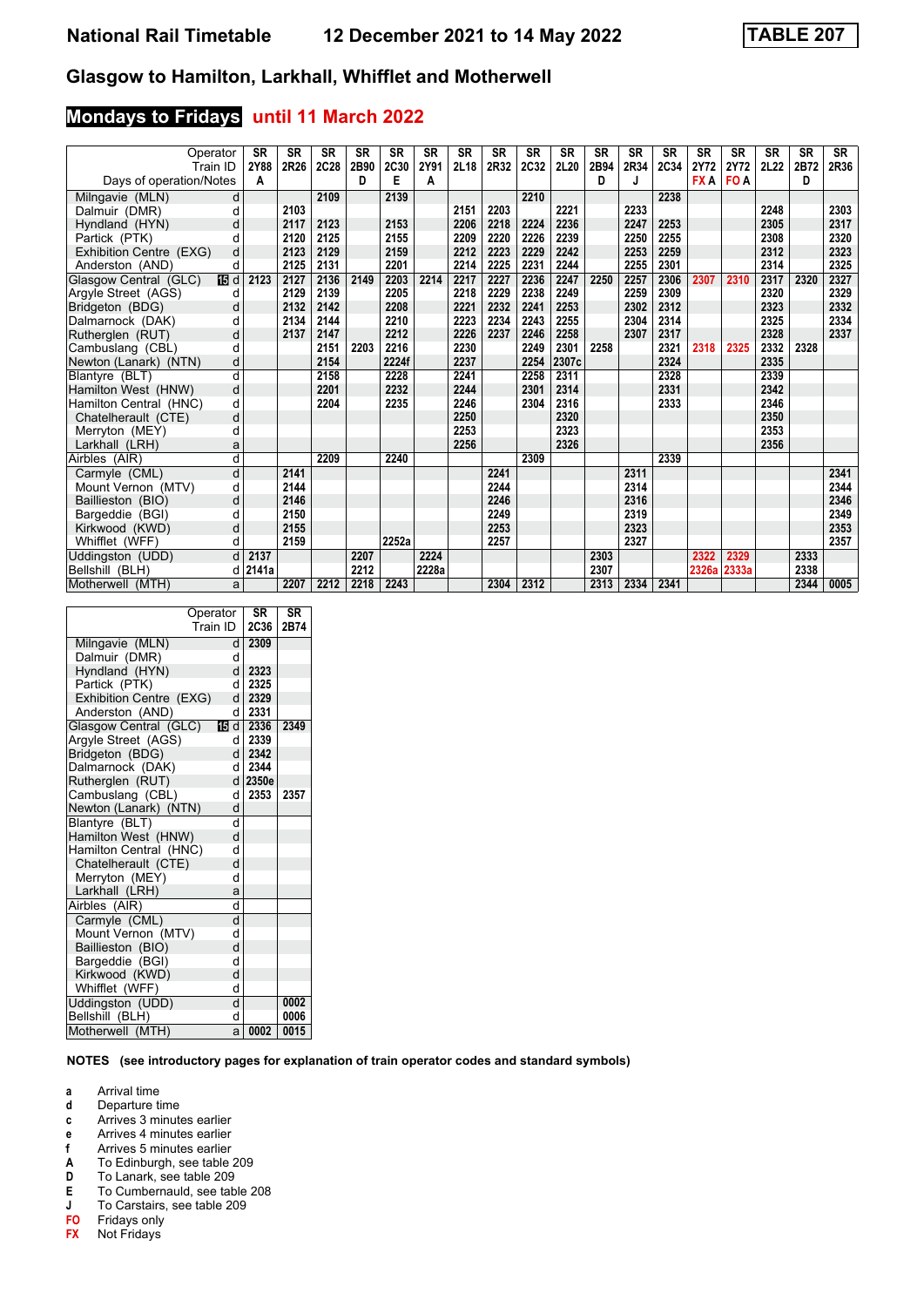### **Saturdays until 12 March 2022**

| Operator<br>Train ID<br>Days of operation/Notes         | <b>SR</b><br>2Y56<br>A | <b>SR</b><br>2L02 | <b>SR</b><br><b>2C08</b> | ۷T<br>1M07<br>в | <b>SR</b><br>2R06 | <b>GR</b><br>1E06<br>C | <b>SR</b><br>2L04 | <b>SR</b><br>2B78<br>D | <b>SR</b><br>2C10<br>E | <b>SR</b><br>2Y94<br>A | <b>SR</b><br>2R08 | <b>TP</b><br>1M92<br>F | <b>SR</b><br>2Y60<br>A | <b>SR</b><br>2L06 | <b>SR</b><br>2B80<br>D | <b>SR</b><br><b>2C12</b> | <b>SR</b><br>2R10 | ۷T<br>1M08<br>в |
|---------------------------------------------------------|------------------------|-------------------|--------------------------|-----------------|-------------------|------------------------|-------------------|------------------------|------------------------|------------------------|-------------------|------------------------|------------------------|-------------------|------------------------|--------------------------|-------------------|-----------------|
| 1st Class/Reservations/Bus                              |                        |                   |                          | п               |                   | п                      |                   |                        |                        |                        |                   | п                      |                        |                   |                        |                          |                   | п               |
| Milngavie (MLN)<br>d                                    |                        |                   |                          |                 |                   |                        |                   |                        |                        |                        |                   |                        |                        |                   |                        |                          |                   |                 |
| Dalmuir (DMR)<br>d                                      |                        | 0547              |                          |                 | 0609              |                        | 0617              |                        | 0630                   |                        | 0640              |                        |                        | 0647              |                        | 0700                     | 0709              |                 |
| d<br>Hyndland (HYN)                                     |                        | 0603              | 0614                     |                 | 0624              |                        | 0633              |                        | 0644                   |                        | 0654              |                        |                        | 0703              |                        | 0714                     | 0723              |                 |
| Partick (PTK)<br>d                                      |                        | 0606              | 0616                     |                 | 0626              |                        | 0636              |                        | 0646                   |                        | 0656              |                        |                        | 0706              |                        | 0716                     | 0726              |                 |
| d<br>Exhibition Centre (EXG)                            |                        | 0609              | 0620                     |                 | 0629              |                        | 0639              |                        | 0650                   |                        | 0659              |                        |                        | 0709              |                        | 0719                     | 0729              |                 |
| Anderston (AND)<br>d<br>Glasgow Central (GLC)<br>旧d     | 0616                   | 0612<br>0618      | 0622<br>0628             | 0630            | 0631<br>0634      | 0648                   | 0642<br>0648      | 0650                   | 0652<br>0658           | 0703                   | 0701<br>0704      | 0710                   | 0713                   | 0712<br>0718      | 0719                   | 0722<br>0727             | 0731<br>0734      | 0737            |
| Argyle Street (AGS)<br>d                                |                        | 0620              | 0630                     |                 | 0636              |                        | 0650              |                        | 0700                   |                        | 0706              |                        |                        | 0720              |                        | 0729                     | 0736              |                 |
| Bridgeton (BDG)<br>d                                    |                        | 0623              | 0633                     |                 | 0639              |                        | 0653              |                        | 0703                   |                        | 0709              |                        |                        | 0723              |                        | 0732                     | 0739              |                 |
| Dalmarnock (DAK)<br>d                                   |                        | 0625              | 0635                     |                 | 0641              |                        | 0655              |                        | 0705                   |                        | 0711              |                        |                        | 0725              |                        | 0734                     | 0741              |                 |
| d<br>Rutherglen (RUT)                                   |                        | 0628              | 0638                     |                 | 0643              |                        | 0659              |                        | 0707                   |                        | 0713              |                        |                        | 0728              |                        | 0737                     | 0743              |                 |
| Cambuslang (CBL)<br>d                                   | 0625                   | 0631              | 0641                     |                 |                   |                        | 0702              | 0659                   | 0710                   |                        |                   |                        | 0724                   | 0732              | 0728                   | 0740                     |                   |                 |
| d<br>Newton (Lanark) (NTN)                              |                        | 0635              | 0645                     |                 |                   |                        | 0705              |                        | 0715                   |                        |                   |                        |                        | 0736              |                        | 0745                     |                   |                 |
| d<br>Blantyre (BLT)                                     |                        | 0639              | 0649                     |                 |                   |                        | 0709              |                        | 0719                   |                        |                   |                        |                        | 0740              |                        | 0749                     |                   |                 |
| d<br>Hamilton West (HNW)<br>Hamilton Central (HNC)<br>d |                        | 0642<br>0645      | 0652<br>0656             |                 |                   |                        | 0712<br>0715      |                        | 0722<br>0726           |                        |                   |                        |                        | 0743<br>0746      |                        | 0752<br>0756             |                   |                 |
| d<br>Chatelherault (CTE)                                |                        | 0649              |                          |                 |                   |                        | 0719              |                        |                        |                        |                   |                        |                        | 0751              |                        |                          |                   |                 |
| d<br>Merryton (MEY)                                     |                        | 0652              |                          |                 |                   |                        | 0722              |                        |                        |                        |                   |                        |                        | 0754              |                        |                          |                   |                 |
| Larkhall (LRH)<br>a                                     |                        | 0655              |                          |                 |                   |                        | 0725              |                        |                        |                        |                   |                        |                        | 0757              |                        |                          |                   |                 |
| d<br>Airbles (AIR)                                      |                        |                   | 0701                     |                 |                   |                        |                   |                        | 0731                   |                        |                   |                        |                        |                   |                        | 0801                     |                   |                 |
| d<br>Carmyle (CML)                                      |                        |                   |                          |                 | 0647              |                        |                   |                        |                        |                        | 0717              |                        |                        |                   |                        |                          | 0747              |                 |
| d<br>Mount Vernon (MTV)                                 |                        |                   |                          |                 | 0650              |                        |                   |                        |                        |                        | 0720              |                        |                        |                   |                        |                          | 0750              |                 |
| d<br>Baillieston (BIO)                                  |                        |                   |                          |                 | 0652              |                        |                   |                        |                        |                        | 0722              |                        |                        |                   |                        |                          | 0752              |                 |
| Bargeddie (BGI)<br>d                                    |                        |                   |                          |                 | 0655              |                        |                   |                        |                        |                        | 0726              |                        |                        |                   |                        |                          | 0755              |                 |
| Kirkwood (KWD)<br>d                                     |                        |                   |                          |                 | 0659<br>0703      |                        |                   |                        | 0746a                  |                        | 0730              |                        |                        |                   |                        |                          | 0759              |                 |
| Whifflet (WFF)<br>d<br>Uddingston (UDD)<br>d            | 0630                   |                   |                          |                 |                   |                        |                   | 0703                   |                        |                        | 0733a             |                        | 0730                   |                   | 0734                   |                          | 0803              |                 |
| Bellshill (BLH)<br>d                                    | 0634a                  |                   |                          |                 |                   |                        |                   | 0707                   |                        |                        |                   |                        | 0734a                  |                   | 0739                   |                          |                   |                 |
| Motherwell (MTH)<br>a                                   |                        |                   | 0704                     | 0644            | 0710              | 0703                   |                   | 0713                   | 0734                   | 0721                   |                   | 0725                   |                        |                   | 0746                   | 0804                     | 0810              | 0751            |
|                                                         |                        |                   |                          |                 |                   |                        |                   |                        |                        |                        |                   |                        |                        |                   |                        |                          |                   |                 |
|                                                         |                        |                   |                          |                 |                   |                        |                   |                        |                        |                        |                   |                        |                        |                   |                        |                          |                   |                 |
| Operator                                                | XC                     | <b>SR</b>         | SR                       | <b>SR</b>       | <b>SR</b>         | <b>SR</b>              | <b>SR</b>         | SR                     | SR                     | SR                     | <b>SR</b>         | <b>SR</b>              | $S_{R}$                | <b>SR</b>         | <b>TP</b>              | <b>SR</b>                | <b>SR</b>         | <b>SR</b>       |
| Train ID                                                | 1V56                   | 2L08              | 2B82                     | 2C14            | 2R12              | 2Y82                   | 2L10              | 2B84                   | 2C16                   | 2R14                   | 2L12              | 2B86                   | 2C18                   | 2R16              | 1M94                   | 2Y48                     | 2L14              | 2B88            |
| Days of operation/Notes                                 | G                      |                   | D                        | E               |                   | Α                      |                   | D                      |                        |                        |                   | D                      | Е                      |                   | F                      | A                        |                   | D               |
| 1st Class/Reservations/Bus                              | O                      |                   |                          |                 |                   |                        |                   |                        |                        |                        |                   |                        |                        |                   | O                      |                          |                   |                 |
| Milngavie (MLN)<br>d                                    |                        |                   |                          |                 |                   |                        |                   |                        |                        |                        |                   |                        |                        |                   |                        |                          |                   |                 |
| Dalmuir (DMR)<br>d                                      |                        | 0717              |                          | 0730            | 0739              |                        | 0747              |                        | 0758                   | 0810                   | 0817              |                        | 0827                   | 0840              |                        |                          | 0847              |                 |
| Hyndland (HYN)<br>d                                     |                        | 0733              |                          | 0744            | 0753              |                        | 0803              |                        | 0814                   | 0824                   | 0833              |                        | 0841                   | 0854              |                        |                          | 0905              |                 |
| Partick (PTK)<br>d                                      |                        | 0736              |                          | 0746            | 0756              |                        | 0806              |                        | 0816                   | 0827                   | 0836              |                        | 0843                   | 0857              |                        |                          | 0908              |                 |
| d<br>Exhibition Centre (EXG)<br>d                       |                        | 0739<br>0742      |                          | 0749<br>0752    | 0759<br>0801      |                        | 0809<br>0812      |                        | 0819<br>0822           | 0830<br>0832           | 0839<br>0842      |                        | 0847<br>0850           | 0900<br>0902      |                        |                          | 0912<br>0915      |                 |
| Anderston (AND)<br>Glasgow Central (GLC)<br>115 d       | 0748                   | 0748              | 0751                     | 0758            | 0804              | 0817                   | 0818              | 0821                   | 0826                   | 0834                   | 0848              | 0850                   | 0855                   | 0905              | 0907                   | 0917                     | 0918              | 0921            |
| Argyle Street (AGS)<br>d                                |                        | 0750              |                          | 0800            | 0806              |                        | 0820              |                        | 0828                   | 0836                   | 0850              |                        | 0857                   | 0906              |                        |                          | 0920              |                 |
| Bridgeton (BDG)<br>d                                    |                        | 0753              |                          | 0803            | 0809              |                        | 0823              |                        | 0831                   | 0839                   | 0853              |                        | 0900                   | 0909              |                        |                          | 0923              |                 |
| Dalmarnock (DAK)<br>d                                   |                        | 0755              |                          | 0805            | 0811              |                        | 0825              |                        | 0833                   | 0841                   | 0855              |                        | 0903                   | 0911              |                        |                          | 0925              |                 |
| d<br>Rutherglen (RUT)                                   |                        | 0759              |                          | 0808            | 0813              |                        | 0828              |                        | 0836                   | 0843                   | 0858              |                        | 0907                   | 0913              |                        |                          | 0928              |                 |
| Cambuslang (CBL)<br>d                                   |                        | 0802              | 0759                     | 0812            |                   |                        | 0832              | 0829                   | 0839                   |                        | 0901              | 0858                   | 0911                   |                   |                        |                          | 0932              | 0929            |
| d<br>Newton (Lanark) (NTN)<br>d                         |                        | 0805              |                          | 0817            |                   |                        | 0836              |                        | 0842                   |                        | 0905              |                        | 0916                   |                   |                        |                          | 0935              |                 |
| Blantyre (BLT)<br>þ                                     |                        | 0809<br>0812      |                          | 0821<br>0824    |                   |                        | 0840<br>0843      |                        | 0850<br>0853           |                        | 0909<br>0912      |                        | 0920<br>0923           |                   |                        |                          | 0939<br>0942      |                 |
| Hamilton West (HNW)<br>Hamilton Central (HNC)<br>d      |                        | 0815              |                          | 0827            |                   |                        | 0846              |                        | 0856                   |                        | 0915              |                        | 0927                   |                   |                        |                          | 0945              |                 |
| Chatelherault (CTE)<br>d                                |                        | 0819              |                          |                 |                   |                        | 0850              |                        |                        |                        | 0919              |                        |                        |                   |                        |                          | 0949              |                 |
| d<br>Merryton (MEY)                                     |                        | 0822              |                          |                 |                   |                        | 0853              |                        |                        |                        | 0922              |                        |                        |                   |                        |                          | 0952              |                 |
| Larkhall (LRH)<br>a                                     |                        | 0825              |                          |                 |                   |                        | 0856              |                        |                        |                        | 0925              |                        |                        |                   |                        |                          | 0955              |                 |
| d<br>Airbles (AIR)                                      |                        |                   |                          | 0832            |                   |                        |                   |                        | 0901                   |                        |                   |                        | 0932                   |                   |                        |                          |                   |                 |
| d<br>Carmyle (CML)                                      |                        |                   |                          |                 | 0817              |                        |                   |                        |                        | 0847                   |                   |                        |                        | 0917              |                        |                          |                   |                 |
| Mount Vernon (MTV)<br>d                                 |                        |                   |                          |                 | 0820              |                        |                   |                        |                        | 0850                   |                   |                        |                        | 0920              |                        |                          |                   |                 |
| d<br>Baillieston (BIO)<br>d                             |                        |                   |                          |                 | 0822<br>0825      |                        |                   |                        |                        | 0852<br>0855           |                   |                        |                        | 0922<br>0925      |                        |                          |                   |                 |
| Bargeddie (BGI)<br>Kirkwood (KWD)<br>d                  |                        |                   |                          |                 | 0829              |                        |                   |                        |                        | 0859                   |                   |                        |                        | 0929              |                        |                          |                   |                 |
| d<br>Whifflet (WFF)                                     |                        |                   |                          |                 | 0850a 0833a       |                        |                   |                        |                        | 0903                   |                   |                        |                        | 0949a 0933a       |                        |                          |                   |                 |
| d<br>Uddingston (UDD)                                   |                        |                   | 0804                     |                 |                   | 0829                   |                   | 0835                   |                        |                        |                   | 0905                   |                        |                   |                        | 0929                     |                   | 0933            |
| Bellshill (BLH)<br>d<br>Motherwell (MTH)                | $a \mid 0805$          |                   | 0809<br>$0817$           | 0835            |                   | 0833a                  |                   | 0839<br>0845           | 0904                   | 0910                   |                   | 0911<br>0919           | 0935                   |                   | 0924                   | 0933a                    |                   | 0937<br>0944    |

**NOTES (see introductory pages for explanation of train operator codes and standard symbols)**

**a** Arrival time<br>**d** Departure t

**d** Departure time<br>**A** To Edinburgh, s

**A** To Edinburgh, see table 209<br>**B** To London Euston, see table

**B** To London Euston, see table 65<br>**C** To London Kings Cross, see tab<br>**D** To Lanark, see table 209

To London Kings Cross, see table 20

**D** To Lanark, see table 209<br>**E** To Cumbernauld, see tab

**E** To Cumbernauld, see table 208<br>**F** To Manchester Airport, see table

**F** To Manchester Airport, see table 100<br>**G** To Plymouth, see table 50

**\*** To Plymouth, see table 50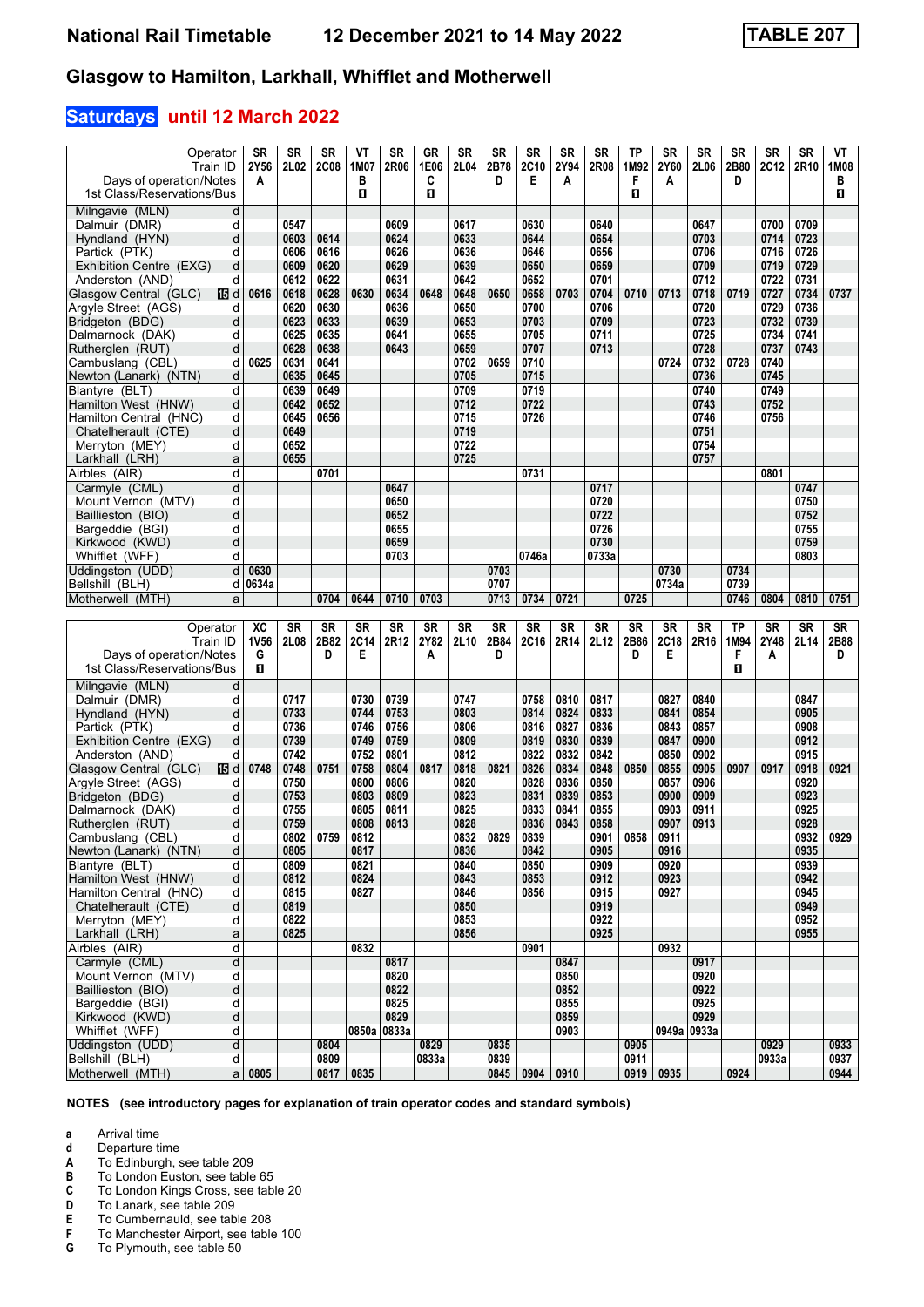### **Saturdays until 12 March 2022**

| Operator                      | SR       | SR   | <b>SR</b>   | <b>SR</b>     | SR    | <b>SR</b> | SR        | <b>SR</b>   | SR          | <b>SR</b> | SR    | SR            | SR   | ТP        | <b>SR</b> | SR    | <b>SR</b> | SR          |
|-------------------------------|----------|------|-------------|---------------|-------|-----------|-----------|-------------|-------------|-----------|-------|---------------|------|-----------|-----------|-------|-----------|-------------|
| Train ID                      | 2C20     | 2R18 | 2L16        | <b>2C22</b>   | 2R20  | 2Y52      | 2L18      | 2B92        | <b>2C24</b> | 2R22      | 2L20  | <b>2C26</b>   | 2R24 | 1M96      | 2L22      | 2Y68  | 2B72      | <b>2C28</b> |
| Days of operation/Notes       |          |      |             | Е             |       | Α         |           | D           |             |           |       | Е             |      | F         |           | A     | D         |             |
| 1st Class/Reservations/Bus    |          |      |             |               |       |           |           |             |             |           |       |               |      | п         |           |       |           |             |
|                               |          |      |             |               |       |           |           |             |             |           |       |               |      |           |           |       |           |             |
| Milngavie (MLN)<br>d          |          |      |             |               |       |           |           |             |             |           |       |               |      |           |           |       |           |             |
| Dalmuir (DMR)<br>d            | 0900     | 0910 | 0917        | 0931          | 0938  |           | 0947      |             | 1000        | 1009      | 1017  | 1030          | 1039 |           | 1047      |       |           | 1100        |
| Hyndland (HYN)<br>d           | 0914     | 0924 | 0934        | 0945          | 0954  |           | 1004      |             | 1014        | 1023      | 1033  | 1044          | 1053 |           | 1105      |       |           | 1114        |
| Partick (PTK)<br>d            | 0916     | 0927 | 0936        | 0947          | 0957  |           | 1006      |             | 1016        | 1026      | 1036  | 1046          | 1056 |           | 1108      |       |           | 1116        |
|                               |          |      |             |               |       |           |           |             |             |           |       |               |      |           |           |       |           |             |
| Exhibition Centre (EXG)<br>d  | 0919     | 0930 | 0940        | 0950          | 1000  |           | 1010      |             | 1019        | 1029      | 1039  | 1051          | 1059 |           | 1111      |       |           | 1119        |
| d<br>Anderston (AND)          | 0922     | 0932 | 0942        | 0953          | 1002  |           | 1012      |             | 1022        | 1031      | 1041  | 1054          | 1101 |           | 1113      |       |           | 1122        |
| Glasgow Central (GLC)<br>16 d | 0927     | 0934 | 0948        | 0958          | 1004  | 1016      | 1018      | 1020        | 1026        | 1034      | 1044  | 1058          | 1104 | 1109      | 1116      | 1117  | 1121      | $1125$      |
| Argyle Street (AGS)<br>d      | 0929     | 0936 | 0950        | 1000          | 1006  |           | 1020      |             | 1028        | 1036      | 1046  | 1100          | 1106 |           | 1118      |       |           | 1127        |
| Bridgeton (BDG)<br>d          | 0932     | 0939 | 0953        | 1003          | 1009  |           | 1023      |             | 1031        | 1039      | 1049  | 1103          | 1109 |           | 1121      |       |           | 1130        |
|                               |          |      |             |               |       |           |           |             |             |           |       |               |      |           |           |       |           |             |
| Dalmarnock (DAK)<br>d         | 0934     | 0941 | 0955        | 1005          | 1011  |           | 1025      |             | 1033        | 1041      | 1051  | 1105          | 1111 |           | 1123      |       |           | 1132        |
| Rutherglen (RUT)<br>d         | 0936     | 0943 | 0957        | 1008          | 1013  |           | 1027      |             | 1036        | 1043      | 1053  | 1107          | 1113 |           | 1129e     |       |           | 1135        |
| Cambuslang (CBL)<br>d         | 0940     |      | 1001        | 1012          |       |           | 1032      | 1028        | 1039        |           | 1057  | 1110          |      |           | 1132      |       | 1129      | 1138        |
| d<br>Newton (Lanark) (NTN)    | 0945     |      | 1005        | 1015          |       |           | 1036      |             | 1045        |           | 1104e | 1115          |      |           | 1135      |       |           | 1145e       |
| d                             | 0949     |      |             | 1019          |       |           |           |             |             |           | 1108  | 1122          |      |           |           |       |           |             |
| Blantyre (BLT)                |          |      | 1009        |               |       |           | 1040      |             | 1049        |           |       |               |      |           | 1139      |       |           | 1149        |
| Hamilton West (HNW)<br>d      | 0952     |      | 1012        | 1022          |       |           | 1043      |             | 1052        |           | 1111  | 1127          |      |           | 1142      |       |           | 1152        |
| Hamilton Central (HNC)<br>d   | 0956     |      | 1015        | 1026          |       |           | 1045      |             | 1056        |           | 1114  | 1131          |      |           | 1145      |       |           | 1156        |
| d<br>Chatelherault (CTE)      |          |      | 1019        |               |       |           | 1049      |             |             |           | 1118  |               |      |           | 1149      |       |           |             |
| d<br>Merryton (MEY)           |          |      | 1022        |               |       |           | 1052      |             |             |           | 1121  |               |      |           | 1152      |       |           |             |
|                               |          |      | 1025        |               |       |           |           |             |             |           | 1124  |               |      |           |           |       |           |             |
| Larkhall (LRH)<br>a           |          |      |             |               |       |           | 1055      |             |             |           |       |               |      |           | 1155      |       |           |             |
| d<br>Airbles (AIR)            | 1001     |      |             | 1031          |       |           |           |             | 1101        |           |       | 1136          |      |           |           |       |           | 1201        |
| Carmyle (CML)<br>d            |          | 0947 |             |               | 1017  |           |           |             |             | 1047      |       |               | 1117 |           |           |       |           |             |
| Mount Vernon (MTV)<br>d       |          | 0950 |             |               | 1020  |           |           |             |             | 1049      |       |               | 1120 |           |           |       |           |             |
| d<br>Baillieston (BIO)        |          | 0952 |             |               | 1022  |           |           |             |             | 1052      |       |               | 1122 |           |           |       |           |             |
|                               |          |      |             |               |       |           |           |             |             |           |       |               |      |           |           |       |           |             |
| Bargeddie (BGI)<br>d          |          | 0955 |             |               | 1025  |           |           |             |             | 1055      |       |               | 1125 |           |           |       |           |             |
| Kirkwood (KWD)<br>d           |          | 0959 |             |               | 1029  |           |           |             |             | 1059      |       |               | 1129 |           |           |       |           |             |
| Whifflet (WFF)<br>d           |          | 1003 |             | 1042a   1033a |       |           |           |             |             | 1102      |       | 1151a   1133a |      |           |           |       |           |             |
| d<br>Uddingston (UDD)         |          |      |             |               |       | 1028      |           | 1033        |             |           |       |               |      |           |           | 1128  | 1134      |             |
| d                             |          |      |             |               |       | 1032a     |           | 1037        |             |           |       |               |      |           |           | 1132a | 1139      |             |
| Bellshill (BLH)               |          |      |             |               |       |           |           |             |             |           |       |               |      |           |           |       |           |             |
|                               |          |      |             | 1034          |       |           |           | 1046        | 1104        | 1110      |       | 1139          |      | 1123      |           |       | 1146      | 1204        |
| Motherwell (MTH)<br>a         | 1004     | 1010 |             |               |       |           |           |             |             |           |       |               |      |           |           |       |           |             |
|                               |          |      |             |               |       |           |           |             |             |           |       |               |      |           |           |       |           |             |
|                               |          |      |             |               |       |           |           |             |             |           |       |               |      |           |           |       |           |             |
| Operator                      | SR       | SR   | <b>SR</b>   | <b>SR</b>     | SR    | <b>SR</b> | <b>SR</b> | <b>SR</b>   | SR          | <b>SR</b> | SR    | <b>SR</b>     | TP   | <b>SR</b> | <b>SR</b> | SR    | <b>SR</b> | SR          |
| Train ID                      | 2R26     | 2L24 | 2C30        | 2R28          | 2L02  | 2Y42      | 2B76      | <b>2C32</b> | 2R30        | 2L04      | 2C34  | 2R32          | 1M98 | 2L06      | 2Y44      | 2B80  | 2C36      | 2R34        |
| Days of operation/Notes       |          |      | Е           |               |       | A         | D         |             |             |           | Е     |               | F    |           | А         | D     |           |             |
| 1st Class/Reservations/Bus    |          |      |             |               |       |           |           |             |             |           |       |               | п    |           |           |       |           |             |
|                               |          |      |             |               |       |           |           |             |             |           |       |               |      |           |           |       |           |             |
| Milngavie (MLN)<br>d          |          |      |             |               |       |           |           |             |             |           |       |               |      |           |           |       |           |             |
| Dalmuir (DMR)<br>d            | 1109     | 1117 | 1130        | 1138          | 1147  |           |           | 1200        | 1210        | 1217      | 1231  | 1239          |      | 1247      |           |       | 1300      | 1310        |
| Hyndland (HYN)<br>d           | 1123     | 1133 | 1144        | 1151          | 1203  |           |           | 1214        | 1224        | 1233      | 1244  | 1254          |      | 1303      |           |       | 1314      | 1323        |
| Partick (PTK)<br>d            | 1126     | 1136 | 1146        | 1154          | 1206  |           |           | 1216        | 1227        | 1236      | 1247  | 1256          |      | 1306      |           |       | 1316      | 1326        |
|                               |          |      |             |               |       |           |           |             |             |           |       |               |      |           |           |       |           |             |
| Exhibition Centre (EXG)<br>d  | 1129     | 1139 | 1149        | 1157          | 1209  |           |           | 1219        | 1230        | 1239      | 1250  | 1259          |      | 1309      |           |       | 1319      | 1329        |
| d<br>Anderston (AND)          | 1131     | 1142 | 1152        | 1200          | 1212  |           |           | 1222        | 1232        | 1242      | 1252  | 1301          |      | 1312      |           |       | 1322      | 1331        |
| Glasgow Central (GLC)<br>16 d | 1133     | 1148 | 1155        | 1204          | 1215  | 1217      | 1223      | 1228        | 1234        | 1245      | 1257  | 1304          | 1308 | 1317      | 1318      | 1321  | 1326      | 1334        |
| Argyle Street (AGS)<br>d      | 1135     | 1150 | 1157        | 1206          | 1217  |           |           | 1230        | 1236        | 1247      | 1258  | 1306          |      | 1319      |           |       | 1328      | 1336        |
| Bridgeton (BDG)<br>d          | 1138     | 1153 | 1200        | 1209          | 1220  |           |           | 1233        | 1239        | 1251      | 1301  | 1309          |      | 1322      |           |       | 1331      | 1339        |
|                               |          |      |             |               |       |           |           |             |             |           |       |               |      |           |           |       |           |             |
| Dalmarnock (DAK)<br>d         | 1140     | 1155 | 1202        | 1211          | 1222  |           |           | 1235        | 1241        | 1253      | 1303  | 1311          |      | 1324      |           |       | 1333      | 1341        |
| Rutherglen (RUT)<br>d         | 1142     | 1158 | 1205        | 1213          | 1225  |           |           | 1238        | 1243        | 1255      | 1307  | 1313          |      | 1329c     |           |       | 1335      | 1343        |
| Cambuslang (CBL)<br>d         |          | 1201 | 1208        |               | 1228  |           | 1233      | 1241        |             | 1259      | 1311  |               |      | 1332      |           | 1329  | 1338      |             |
| d<br>Newton (Lanark) (NTN)    |          |      | 1205 1215e  |               | 1236e |           |           | 1245        |             | 1302      | 1315  |               |      | 1335      |           |       | 1345c     |             |
| Blantyre (BLT)<br>d           |          | 1209 | 1219        |               | 1240  |           |           | 1250        |             | 1306      | 1319  |               |      | 1339      |           |       | 1349      |             |
|                               |          |      |             |               |       |           |           |             |             |           |       |               |      |           |           |       |           |             |
| Hamilton West (HNW)<br>d      |          | 1212 | 1222        |               | 1243  |           |           | 1253        |             | 1309      | 1322  |               |      | 1342      |           |       | 1352      |             |
| d<br>Hamilton Central (HNC)   |          | 1217 | 1226        |               | 1245  |           |           | 1257        |             | 1316e     | 1326  |               |      | 1345      |           |       | 1356      |             |
| d<br>Chatelherault (CTE)      |          | 1221 |             |               | 1249  |           |           |             |             | 1321      |       |               |      | 1349      |           |       |           |             |
| Merryton (MEY)<br>d           |          | 1224 |             |               | 1252  |           |           |             |             | 1324      |       |               |      | 1352      |           |       |           |             |
| Larkhall (LRH)<br>a           |          | 1227 |             |               | 1255  |           |           |             |             | 1327      |       |               |      | 1355      |           |       |           |             |
|                               |          |      |             |               |       |           |           |             |             |           |       |               |      |           |           |       |           |             |
| q<br>Airbles (AIR)            |          |      | 1231        |               |       |           |           | 1302        |             |           | 1331  |               |      |           |           |       | 1401      |             |
| Carmyle (CML)<br>d            | 1146     |      |             | 1217          |       |           |           |             | 1247        |           |       | 1317          |      |           |           |       |           | 1347        |
| Mount Vernon (MTV)<br>d       | 1149     |      |             | 1220          |       |           |           |             | 1250        |           |       | 1320          |      |           |           |       |           | 1349        |
| Baillieston (BIO)<br>d        | 1151     |      |             | 1222          |       |           |           |             | 1252        |           |       | 1322          |      |           |           |       |           | 1352        |
| Bargeddie (BGI)<br>d          | 1154     |      |             | 1225          |       |           |           |             | 1255        |           |       | 1325          |      |           |           |       |           | 1355        |
|                               |          |      |             |               |       |           |           |             |             |           |       |               |      |           |           |       |           |             |
| Kirkwood (KWD)<br>d           | 1158     |      |             | 1229          |       |           |           |             | 1259        |           |       | 1329          |      |           |           |       |           | 1359        |
| Whifflet (WFF)<br>d           | 1202     |      | 1245a 1233a |               |       |           |           |             | 1303        |           |       | 1344a   1333a |      |           |           |       |           | 1402        |
| Uddingston (UDD)<br>d         |          |      |             |               |       | 1229      | 1237      |             |             |           |       |               |      |           | 1328      | 1334  |           |             |
| Bellshill (BLH)<br>d          |          |      |             |               |       | 1233a     | 1241      |             |             |           |       |               |      |           | 1333a     | 1338  |           |             |
| Motherwell (MTH)              | $a$ 1209 |      | 1234        |               |       |           | 1247      | 1305 1310   |             |           | 1334  |               | 1324 |           |           | 1346  | 1404      | 1410        |

**NOTES (see introductory pages for explanation of train operator codes and standard symbols)**

- **a** Arrival time<br>**d** Departure t
- **d** Departure time<br>**c** Arrives 3 minute
- **c** Arrives 3 minutes earlier
- **e** Arrives 4 minutes earlier<br> **A** To Edinburgh, see table<br> **D** To Lanark, see table 209
- **A** To Edinburgh, see table 20
- **D** To Lanark, see table 209<br>**E** To Cumbernauld, see tab
- **E** To Cumbernauld, see table 208<br>**F** To Manchester Airport, see table
- **F** To Manchester Airport, see table 100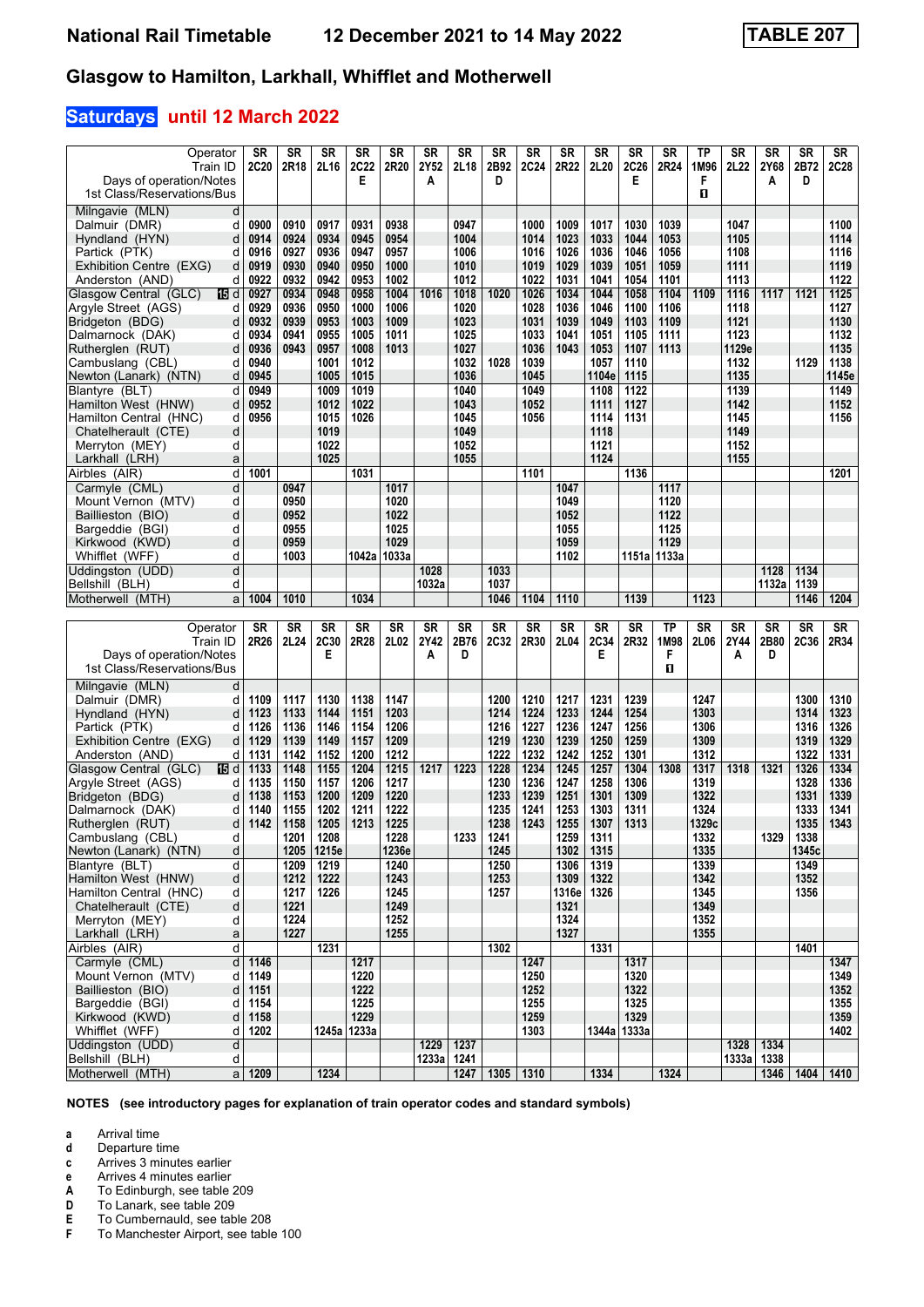### **Saturdays until 12 March 2022**

| Operator<br>Train ID                                  | SR<br>2L08              | <b>SR</b><br>2C38 | <b>SR</b><br>2R36 | <b>SR</b><br>2L10 | <b>SR</b><br>2Y66 | <b>SR</b><br><b>2C40</b> | <b>SR</b><br>2B84 | <b>SR</b><br>2R38 | SR<br>2L12   | <b>SR</b><br>2C02 | <b>SR</b><br>2R40 | <b>TP</b><br>1M90 | <b>SR</b><br>2L14 | <b>SR</b><br>2Y48 | <b>SR</b><br><b>2C04</b> | <b>SR</b><br>2B88 | <b>SR</b><br>2R02 | <b>SR</b><br>2L16 |
|-------------------------------------------------------|-------------------------|-------------------|-------------------|-------------------|-------------------|--------------------------|-------------------|-------------------|--------------|-------------------|-------------------|-------------------|-------------------|-------------------|--------------------------|-------------------|-------------------|-------------------|
| Days of operation/Notes                               |                         | E                 |                   |                   | A                 |                          | D                 |                   |              | Е                 |                   | F                 |                   | A                 |                          | D                 |                   |                   |
| 1st Class/Reservations/Bus                            |                         |                   |                   |                   |                   |                          |                   |                   |              |                   |                   | п                 |                   |                   |                          |                   |                   |                   |
| Milngavie (MLN)<br>d                                  |                         |                   |                   |                   |                   |                          |                   |                   |              |                   |                   |                   |                   |                   |                          |                   |                   |                   |
| Dalmuir (DMR)<br>d                                    | 1317                    | 1330              | 1339              | 1347              |                   | 1400                     |                   | 1409              | 1417         | 1430              | 1436              |                   | 1447              |                   | 1500                     |                   | 1510              | 1517              |
| Hyndland (HYN)<br>d                                   | 1333                    | 1344              | 1353              | 1403              |                   | 1414                     |                   | 1423              | 1433         | 1444              | 1453              |                   | 1503              |                   | 1514                     |                   | 1524              | 1533              |
| Partick (PTK)<br>d                                    | 1336                    | 1346              | 1356              | 1406              |                   | 1416                     |                   | 1426              | 1436         | 1446              | 1456              |                   | 1506              |                   | 1516                     |                   | 1526              | 1536              |
| Exhibition Centre (EXG)<br>d                          | 1339                    | 1349              | 1359              | 1409              |                   | 1419                     |                   | 1429              | 1439         | 1449              | 1459              |                   | 1509              |                   | 1519                     |                   | 1529              | 1539              |
| Anderston (AND)<br>d                                  | 1342                    | 1352              | 1401              | 1412              |                   | 1422                     |                   | 1431              | 1442         | 1452              | 1501              |                   | 1512              |                   | 1522                     |                   | 1531              | 1542              |
| Glasgow Central (GLC)<br>115 d                        | 1348                    | 1357              | 1404              | 1414              | 1418              | 1425                     | 1426              | 1433              | 1444         | 1455              | 1504              | 1509              | 1515              | 1517              | 1528                     | 1529              | 1534              | 1548              |
| Argyle Street (AGS)<br>d                              | 1350                    | 1359              | 1406              | 1416              |                   | 1427                     |                   | 1434              | 1446         | 1457              | 1506              |                   | 1517              |                   | 1530                     |                   | 1536              | 1550              |
| Bridgeton (BDG)<br>d                                  | 1353                    | 1403              | 1409              | 1420              |                   | 1430                     |                   | 1437              | 1449         | 1500              | 1509              |                   | 1521              |                   | 1533                     |                   | 1539              | 1553              |
| Dalmarnock (DAK)<br>d<br>Rutherglen (RUT)<br>d        | 1355<br>1357            | 1405<br>1407      | 1411<br>1413      | 1422<br>1425      |                   | 1432<br>1434             |                   | 1439<br>1441      | 1451<br>1453 | 1502<br>1507c     | 1511<br>1513      |                   | 1523<br>1525      |                   | 1535<br>1537             |                   | 1541<br>1543      | 1555<br>1557      |
| Cambuslang (CBL)<br>d                                 | 1401                    | 1411              |                   | 1428              |                   | 1438                     | 1434              |                   | 1457         | 1511              |                   |                   | 1529              |                   | 1541                     | 1537              |                   | 1601              |
| Newton (Lanark) (NTN)<br>d                            | 1406                    | 1415              |                   | 1435e             |                   | 1445e                    |                   |                   | 1502         | 1515              |                   |                   | 1535              |                   | 1545                     |                   |                   | 1605              |
| Blantyre (BLT)<br>d                                   | 1410                    | 1419              |                   | 1439              |                   | 1449                     |                   |                   | 1506         | 1519              |                   |                   | 1539              |                   | 1549                     |                   |                   | 1609              |
| Hamilton West (HNW)<br>d                              | 1413                    | 1422              |                   | 1442              |                   | 1452                     |                   |                   | 1509         | 1522              |                   |                   | 1542              |                   | 1552                     |                   |                   | 1612              |
| Hamilton Central (HNC)<br>d                           | 1416                    | 1426              |                   | 1445              |                   | 1456                     |                   |                   | 1516e        | 1526              |                   |                   | 1545              |                   | 1556                     |                   |                   | 1615              |
| d<br>Chatelherault (CTE)                              | 1420                    |                   |                   | 1449              |                   |                          |                   |                   | 1520         |                   |                   |                   | 1549              |                   |                          |                   |                   | 1619              |
| Merryton (MEY)<br>d                                   | 1423                    |                   |                   | 1452              |                   |                          |                   |                   | 1523         |                   |                   |                   | 1552              |                   |                          |                   |                   | 1622              |
| Larkhall (LRH)<br>a                                   | 1426                    |                   |                   | 1455              |                   |                          |                   |                   | 1526         |                   |                   |                   | 1555              |                   |                          |                   |                   | 1625              |
| Airbles (AIR)<br>d                                    |                         | 1431              |                   |                   |                   | 1501                     |                   |                   |              | 1531              |                   |                   |                   |                   | 1601                     |                   |                   |                   |
| Carmyle (CML)<br>d                                    |                         |                   | 1417              |                   |                   |                          |                   | 1445              |              |                   | 1517              |                   |                   |                   |                          |                   | 1547              |                   |
| d<br>Mount Vernon (MTV)                               |                         |                   | 1420              |                   |                   |                          |                   | 1448              |              |                   | 1520              |                   |                   |                   |                          |                   | 1550              |                   |
| d<br>Baillieston (BIO)                                |                         |                   | 1422              |                   |                   |                          |                   | 1450              |              |                   | 1522              |                   |                   |                   |                          |                   | 1552              |                   |
| d<br>Bargeddie (BGI)                                  |                         |                   | 1425              |                   |                   |                          |                   | 1453              |              |                   | 1525              |                   |                   |                   |                          |                   | 1555              |                   |
| d<br>Kirkwood (KWD)                                   |                         |                   | 1429              |                   |                   |                          |                   | 1457              |              |                   | 1529              |                   |                   |                   |                          |                   | 1559              |                   |
| d<br>Whifflet (WFF)                                   |                         |                   | 1444a   1433a     |                   |                   |                          |                   | 1502              |              |                   | 1548a 1533a       |                   |                   |                   |                          |                   | 1603              |                   |
| d<br>Uddingston (UDD)                                 |                         |                   |                   |                   | 1428              |                          | 1438              |                   |              |                   |                   |                   |                   | 1528              |                          | 1541              |                   |                   |
| Bellshill (BLH)<br>d                                  |                         |                   |                   |                   | 1433a             |                          | 1443              |                   |              |                   |                   |                   |                   | 1533a             |                          |                   |                   |                   |
| Motherwell (MTH)<br>a                                 |                         | 1434              |                   |                   |                   | 1504                     | 1456              | 1512              |              | 1534              |                   | 1523              |                   |                   | 1604                     | 1546              | 1610              |                   |
|                                                       |                         |                   |                   |                   |                   |                          |                   |                   |              |                   |                   |                   |                   |                   |                          |                   |                   |                   |
|                                                       |                         |                   |                   |                   |                   |                          |                   |                   |              |                   |                   |                   |                   |                   |                          |                   |                   |                   |
| Operator                                              | <b>SR</b>               | <b>SR</b>         | <b>SR</b>         | <b>SR</b>         | <b>SR</b>         | <b>SR</b>                | <b>SR</b>         | <b>SR</b>         | ۷T           | <b>SR</b>         | <b>SR</b>         | <b>SR</b>         | <b>SR</b>         | <b>SR</b>         | <b>TP</b>                | <b>SR</b>         | <b>SR</b>         | $S_{R}$           |
| Train ID                                              | 2B90<br>D               | <b>2C06</b>       | 2R04              | 2L18              | 2Y50              | 2B92<br>D                | <b>2C08</b>       | 2R06              | 1M17         | 2L20              | 2B94<br>D         | 2C10<br>Е         | 2R08              | 1Y92              | 1M92                     | 2Y52              | 2L22              | 2B72<br>D         |
| Days of operation/Notes<br>1st Class/Reservations/Bus |                         | Е                 |                   |                   | A                 |                          |                   |                   | в<br>О       |                   |                   |                   |                   | A                 | F<br>O.                  | Α                 |                   |                   |
|                                                       |                         |                   |                   |                   |                   |                          |                   |                   |              |                   |                   |                   |                   |                   |                          |                   |                   |                   |
| Milngavie (MLN)<br>d<br>d                             |                         |                   |                   |                   |                   |                          |                   |                   |              |                   |                   |                   |                   |                   |                          |                   |                   |                   |
| Dalmuir (DMR)<br>d                                    |                         | 1530<br>1544      | 1539<br>1553      | 1547<br>1603      |                   |                          | 1600<br>1614      | 1609<br>1623      |              | 1617<br>1633      |                   | 1630<br>1644      | 1639<br>1653      |                   |                          |                   | 1647<br>1704      |                   |
| Hyndland (HYN)<br>Partick (PTK)<br>d                  |                         | 1546              | 1556              | 1606              |                   |                          | 1616              | 1626              |              | 1636              |                   | 1646              | 1656              |                   |                          |                   | 1707              |                   |
| d<br>Exhibition Centre (EXG)                          |                         | 1549              | 1559              | 1609              |                   |                          | 1619              | 1629              |              | 1639              |                   | 1649              | 1659              |                   |                          |                   | 1710              |                   |
| Anderston (AND)<br>d                                  |                         | 1552              | 1601              | 1611              |                   |                          | 1622              | 1631              |              | 1642              |                   | 1652              | 1701              |                   |                          |                   | 1713              |                   |
| 115 d<br>Glasgow Central (GLC)                        | 1550                    | 1558              | 1604              | 1613              | 1618              | 1623                     | 1626              | 1634              | 1640         | 1648              | 1650              | 1656              | 1704              | 1706              | 1709                     | 1718              | 1718              | 1721              |
| Argyle Street (AGS)<br>d                              |                         | 1600              | 1606              | 1615              |                   |                          | 1628              | 1636              |              | 1650              |                   | 1658              | 1706              |                   |                          |                   | 1720              |                   |
| Bridgeton (BDG)<br>d                                  |                         | 1603              | 1609              | 1619              |                   |                          | 1631              | 1639              |              | 1653              |                   | 1701              | 1709              |                   |                          |                   | 1723              |                   |
| Dalmarnock (DAK)<br>d                                 |                         | 1605              | 1611              | 1621              |                   |                          | 1633              | 1641              |              | 1655              |                   | 1703              | 1711              |                   |                          |                   | 1725              |                   |
| d<br>Rutherglen (RUT)                                 |                         | 1608              | 1613              | 1625              |                   |                          | 1635              | 1643              |              | 1658              |                   | 1707              | 1713              |                   |                          |                   | 1728              |                   |
| Cambuslang (CBL)<br>d                                 | 1558                    | 1612              |                   | 1628              |                   | 1632                     | 1639              |                   |              | 1702              | 1658              | 1711              |                   |                   |                          |                   | 1732              | 1729              |
| d<br>Newton (Lanark) (NTN)                            |                         | 1615              |                   | 1634              |                   |                          | 1645c             |                   |              | 1706              |                   | 1715              |                   |                   |                          |                   | 1735              |                   |
| Blantyre (BLT)<br>d                                   |                         | 1619              |                   | 1638              |                   |                          | 1649              |                   |              | 1710              |                   | 1719              |                   |                   |                          |                   | 1739              |                   |
| Hamilton West (HNW)<br>þ                              |                         | 1622              |                   | 1641              |                   |                          | 1652              |                   |              | 1713              |                   | 1722              |                   |                   |                          |                   | 1742              |                   |
| Hamilton Central (HNC)<br>d                           |                         | 1625              |                   | 1644              |                   |                          | 1656              |                   |              | 1716              |                   | 1726              |                   |                   |                          |                   | 1745              |                   |
| d<br>Chatelherault (CTE)<br>Merryton (MEY)            |                         |                   |                   | 1649<br>1652      |                   |                          |                   |                   |              | 1720              |                   |                   |                   |                   |                          |                   | 1749<br>1752      |                   |
| d<br>Larkhall (LRH)<br>a                              |                         |                   |                   | 1655              |                   |                          |                   |                   |              | 1723<br>1726      |                   |                   |                   |                   |                          |                   | 1755              |                   |
| þ<br>Airbles (AIR)                                    |                         | 1631              |                   |                   |                   |                          | 1701              |                   |              |                   |                   | 1731              |                   |                   |                          |                   |                   |                   |
| Carmyle (CML)<br>d                                    |                         |                   | 1617              |                   |                   |                          |                   | 1647              |              |                   |                   |                   | 1717              |                   |                          |                   |                   |                   |
| d<br>Mount Vernon (MTV)                               |                         |                   | 1620              |                   |                   |                          |                   | 1650              |              |                   |                   |                   | 1720              |                   |                          |                   |                   |                   |
| þ<br>Baillieston (BIO)                                |                         |                   | 1622              |                   |                   |                          |                   | 1652              |              |                   |                   |                   | 1722              |                   |                          |                   |                   |                   |
| Bargeddie (BGI)<br>d                                  |                         |                   | 1625              |                   |                   |                          |                   | 1655              |              |                   |                   |                   | 1725              |                   |                          |                   |                   |                   |
| Kirkwood (KWD)<br>d                                   |                         |                   | 1629              |                   |                   |                          |                   | 1659              |              |                   |                   |                   | 1729              |                   |                          |                   |                   |                   |
| Whifflet (WFF)<br>d                                   |                         |                   | 1649a   1633a     |                   |                   |                          |                   | 1703              |              |                   |                   |                   | 1746a   1733a     |                   |                          |                   |                   |                   |
| Uddingston (UDD)                                      | $d$ 1603                |                   |                   |                   | 1629              | 1637                     |                   |                   |              |                   | 1703              |                   |                   |                   |                          | 1730u             |                   | 1735              |
| Bellshill (BLH)<br>dl<br>Motherwell (MTH)             | 1608<br>a   1617   1634 |                   |                   |                   | 1633a             | 1641<br>1647             |                   | $1704$ 1711       | 1654         |                   | 1708              | 1719 1734         |                   | 1721a             | 1725                     | 1734a             |                   | 1739<br>1746      |

**NOTES (see introductory pages for explanation of train operator codes and standard symbols)**

**F** To Manchester Airport, see table 100

**a** Arrival time<br>**d** Departure t

**d** Departure time<br>**u** Stops to pick up

**u** Stops to pick up only<br>**c** Arrives 3 minutes ear **c** Arrives 3 minutes earlier

**e** Arrives 4 minutes earlier<br>**A** To Edinburgh, see table

**A** To Edinburgh, see table 209<br>**B** To London Euston, see table

**B** To London Euston, see table 65<br>**D** To Lanark, see table 209

**D** To Lanark, see table 209<br>**E** To Cumbernauld, see tab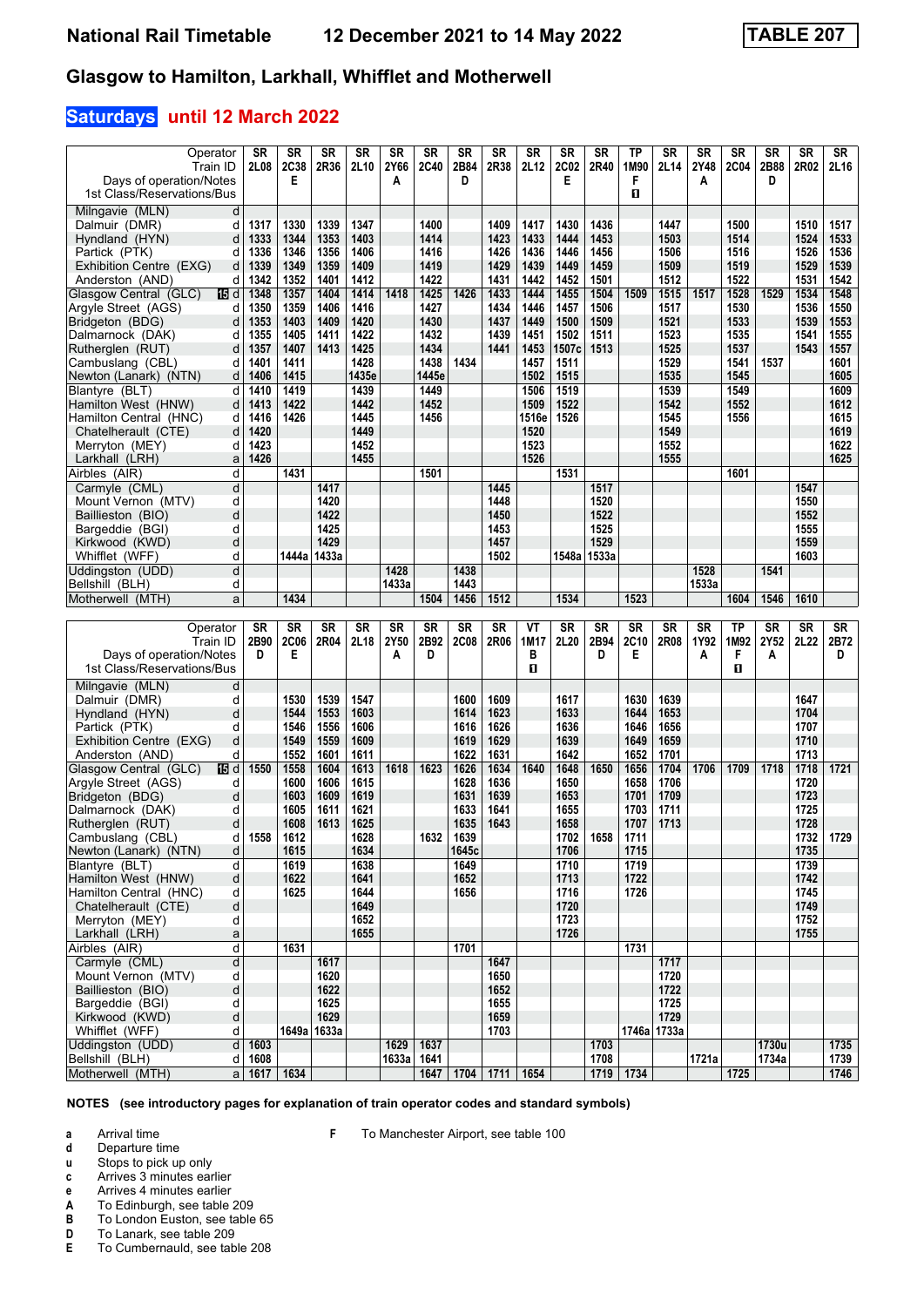### **Saturdays until 12 March 2022**

| Operator                                              | <b>SR</b>    | SR                 | <b>SR</b>    | <b>SR</b>    | <b>SR</b>    | <b>SR</b>    | SR           | SR    | SR           | <b>SR</b>    | SR           | <b>SR</b>    | <b>SR</b>    | SR           | ХC          | SR           | <b>SR</b>    | SR                |
|-------------------------------------------------------|--------------|--------------------|--------------|--------------|--------------|--------------|--------------|-------|--------------|--------------|--------------|--------------|--------------|--------------|-------------|--------------|--------------|-------------------|
| Train ID                                              | 2C12         | 2R10               | 2L24         | 2B74         | <b>2C14</b>  | 2R12         | 2L02         | 2Y42  | 2B76         | 2C16         | 2R14         | 2L04         | 2B78         | 2C18         | <b>1C80</b> | 2R16         | 2L06         | 2Y84              |
| Days of operation/Notes                               |              |                    |              | D            | Е            |              |              | А     | D            |              |              |              | D            | Е            | A           |              |              | A                 |
| 1st Class/Reservations/Bus                            |              |                    |              |              |              |              |              |       |              |              |              |              |              |              | O           |              |              |                   |
| Milngavie (MLN)<br>d                                  |              |                    |              |              |              |              |              |       |              |              |              |              |              |              |             |              |              |                   |
| Dalmuir (DMR)<br>d                                    | 1700         | 1709               | 1717         |              | 1730         | 1740         | 1747         |       |              | 1800         | 1809         | 1817         |              | 1830         |             | 1840         | 1847         |                   |
| Hyndland (HYN)<br>d                                   | 1714         | 1724               | 1733         |              | 1744         | 1754         | 1803         |       |              | 1814         | 1823         | 1833         |              | 1843         |             | 1854         | 1903         |                   |
| Partick (PTK)<br>d                                    | 1716         | 1727               | 1736         |              | 1746         | 1757         | 1806         |       |              | 1816         | 1826         | 1836         |              | 1846         |             | 1856         | 1906         |                   |
| Exhibition Centre (EXG)<br>d                          | 1719         | 1730               | 1739         |              | 1750         | 1800         | 1809         |       |              | 1819         | 1829         | 1839         |              | 1849         |             | 1859         | 1909         |                   |
| Anderston (AND)<br>d                                  | 1722         | 1732               | 1742         |              | 1752         | 1802         | 1812         |       |              | 1822         | 1831         | 1842         |              | 1852         |             | 1901         | 1912         |                   |
| Glasgow Central (GLC)<br>165 d<br>Argyle Street (AGS) | 1728<br>1730 | 1734<br>1736       | 1748<br>1750 | 1750         | 1758<br>1800 | 1804<br>1806 | 1814<br>1816 | 1815  | 1825         | 1828<br>1830 | 1834<br>1836 | 1846<br>1848 | 1849         | 1858<br>1900 | 1900        | 1904<br>1906 | 1914<br>1916 | 1919              |
| d<br>Bridgeton (BDG)<br>d                             | 1733         | 1739               | 1753         |              | 1803         | 1809         | 1819         |       |              | 1833         | 1839         | 1851         |              | 1903         |             | 1909         | 1920         |                   |
| Dalmarnock (DAK)<br>d                                 | 1735         | 1741               | 1755         |              | 1805         | 1811         | 1821         |       |              | 1835         | 1841         | 1853         |              | 1905         |             | 1911         | 1922         |                   |
| Rutherglen (RUT)<br>d                                 | 1737         | 1743               | 1757         |              | 1808         | 1813         | 1825         |       |              | 1837         | 1843         | 1859e        |              | 1908         |             | 1913         | 1926         |                   |
| Cambuslang (CBL)<br>d                                 | 1741         |                    | 1801         | 1758         | 1813         |              | 1828         |       | 1833         | 1841         |              | 1902         | 1858         | 1911         |             |              | 1929         |                   |
| Newton (Lanark) (NTN)<br>d                            | 1745         |                    | 1808         |              | 1816         |              | 1835e        |       |              | 1845         |              | 1906         |              | 1916         |             |              | 1935c        |                   |
| Blantyre (BLT)<br>d                                   | 1749         |                    | 1812         |              | 1820         |              | 1839         |       |              | 1849         |              | 1910         |              | 1920         |             |              | 1939         |                   |
| Hamilton West (HNW)<br>d                              | 1752         |                    | 1815         |              | 1823         |              | 1842         |       |              | 1852         |              | 1913         |              | 1923         |             |              | 1942         |                   |
| Hamilton Central (HNC)<br>d                           | 1756         |                    | 1818         |              | 1827         |              | 1845         |       |              | 1856         |              | 1916         |              | 1927         |             |              | 1945         |                   |
| d<br>Chatelherault (CTE)                              |              |                    | 1822         |              |              |              | 1849         |       |              |              |              | 1920         |              |              |             |              | 1949         |                   |
| Merryton (MEY)<br>d                                   |              |                    | 1825         |              |              |              | 1852         |       |              |              |              | 1923         |              |              |             |              | 1952         |                   |
| Larkhall (LRH)<br>a                                   |              |                    | 1828         |              |              |              | 1855         |       |              |              |              | 1926         |              |              |             |              | 1955         |                   |
| d<br>Airbles (AIR)                                    | 1801         |                    |              |              | 1832         |              |              |       |              | 1901         |              |              |              | 1932         |             |              |              |                   |
| Carmyle (CML)<br>d                                    |              | 1747               |              |              |              | 1817         |              |       |              |              | 1847         |              |              |              |             | 1917         |              |                   |
| d<br>Mount Vernon (MTV)                               |              | 1750               |              |              |              | 1820         |              |       |              |              | 1850         |              |              |              |             | 1920         |              |                   |
| d<br>Baillieston (BIO)                                |              | 1752               |              |              |              | 1822         |              |       |              |              | 1852         |              |              |              |             | 1922         |              |                   |
| d<br>Bargeddie (BGI)<br>Kirkwood (KWD)<br>d           |              | 1755<br>1759       |              |              |              | 1825<br>1829 |              |       |              |              | 1855<br>1859 |              |              |              |             | 1925<br>1929 |              |                   |
| Whifflet (WFF)<br>d                                   |              | 1803               |              |              | 1842a        | 1833a        |              |       |              |              | 1903         |              |              | 1944a        |             | 1933a        |              |                   |
| Uddingston (UDD)<br>d                                 |              |                    |              | 1804         |              |              |              | 1828  | 1838         |              |              |              | 1903         |              |             |              |              | 1929              |
| Bellshill (BLH)<br>d                                  |              |                    |              | 1810         |              |              |              | 1832a | 1842         |              |              |              | 1908         |              |             |              |              | 1933a             |
| Motherwell (MTH)<br>a                                 | 1804         | 1810               |              | 1818         | 1835         |              |              |       | 1848         | 1904         | 1910         |              | 1919         | 1935         | 1914        |              |              |                   |
|                                                       |              |                    |              |              |              |              |              |       |              |              |              |              |              |              |             |              |              |                   |
|                                                       |              |                    |              |              |              |              |              |       |              |              |              |              |              |              |             |              |              |                   |
| Operator                                              | <b>SR</b>    | <b>SR</b>          | <b>SR</b>    | SR           | <b>SR</b>    | <b>SR</b>    | SR           | SR    | SR           | <b>SR</b>    | <b>SR</b>    | <b>SR</b>    | <b>SR</b>    | <b>SR</b>    | <b>SR</b>   | <b>SR</b>    | SR           | SR                |
| Train ID                                              | 2C20         | 2R18               | 1C52         | 2L08         | 2B82         | 2C22         | 2L10         | 2Y89  | <b>2C24</b>  | 2R22         | 2L12         | 2B86         | 2C26         | 2L14         | 2Y88        | 2R26         | 2C28         | 2B90              |
| Days of operation/Notes                               |              |                    | A            |              | D            | Е            |              | A     |              |              |              | D            | Е            |              | A           |              |              | D                 |
| Milngavie (MLN)<br>d                                  |              |                    |              |              |              |              |              |       |              | 2008         |              |              | 2038         |              |             |              | 2109         |                   |
| Dalmuir (DMR)<br>d                                    | 1900         | 1909               |              | 1917         |              | 1930         | 1947         |       | 1957         |              | 2017         |              |              | 2048         |             | 2103         |              |                   |
| Hyndland (HYN)<br>d                                   | 1914         | 1924               |              | 1933         |              | 1944         | 2004         |       | 2011         | 2022         | 2033         |              | 2053         | 2106         |             | 2117         | 2123         |                   |
| Partick (PTK)<br>d                                    | 1916         | 1926               |              | 1936         |              | 1946         | 2007         |       | 2013         | 2025         | 2036         |              | 2055         | 2108         |             | 2120         | 2125         |                   |
| Exhibition Centre (EXG)<br>d                          | 1919         | 1929               |              | 1939         |              | 1949         | 2011         |       | 2017         | 2028         | 2039         |              | 2059         | 2111         |             | 2123         | 2129         |                   |
| Anderston (AND)<br>d                                  | 1922         | 1931               |              | 1942         |              | 1952         | 2013         |       | 2020         | 2030         | 2042         |              | 2101         | 2113         |             | 2125         | 2131         |                   |
| Glasgow Central (GLC)<br>165 d                        | 1928         | 1934               | 1946         | 1948         | 1950         | 1956         | 2018         | 2018  | 2028         | 2034         | 2048         | 2051         | 2106         | 2115         | 2116        | 2127         | 2136         | 2150              |
| Argyle Street (AGS)<br>d<br>d                         | 1930         | 1936               |              | 1950         |              | 1958         | 2020         |       | 2030         | 2036         | 2050         |              | 2109         | 2117         |             | 2129         | 2139         |                   |
| Bridgeton (BDG)<br>Dalmarnock (DAK)<br>d              | 1933<br>1935 | 1939<br>1941       |              | 1953<br>1955 |              | 2001<br>2003 | 2023<br>2025 |       | 2033<br>2035 | 2039<br>2041 | 2053<br>2055 |              | 2112<br>2114 | 2120<br>2122 |             | 2132<br>2134 | 2142<br>2144 |                   |
| Rutherglen (RUT)<br>d                                 | 1937         | 1943               |              | 1957         |              | 2006         | 2029         |       | 2037         | 2043         | 2058         |              | 2117         | 2125         |             | 2137         | 2147         |                   |
| Cambuslang (CBL)<br>d                                 | 1941         |                    |              | 2001         | 1958         | 2010         | 2033         |       | 2043         |              | 2103         | 2059         | 2121         | 2128         |             |              | 2151         | 2203              |
| Newton (Lanark) (NTN)<br>d                            | 1946         |                    |              | 2006         |              | 2015         | 2036         |       | 2048         |              | 2108         |              | 2125         | 2132         |             |              | 2154         |                   |
| Blantyre (BLT)<br>d l                                 | 1950         |                    |              | 2010         |              | 2019         | 2040         |       | 2052         |              | 2112         |              | 2129         | 2136         |             |              | 2158         |                   |
| Hamilton West (HNW)<br>d                              | 1953         |                    |              | 2013         |              | 2022         | 2043         |       | 2055         |              | 2115         |              | 2132         | 2139         |             |              | 2201         |                   |
| Hamilton Central (HNC)<br>d l                         | 1958c        |                    |              | 2016         |              | 2027         | 2045         |       | 2058         |              | 2117         |              | 2134         | 2143         |             |              | 2204         |                   |
| Chatelherault (CTE)<br>d                              |              |                    |              | 2020         |              |              | 2049         |       |              |              | 2122         |              |              | 2148         |             |              |              |                   |
| Merryton (MEY)<br>d                                   |              |                    |              | 2023         |              |              | 2052         |       |              |              | 2125         |              |              | 2151         |             |              |              |                   |
| a<br>Larkhall (LRH)                                   |              |                    |              | 2026         |              |              | 2055         |       |              |              | 2128         |              |              | 2154         |             |              |              |                   |
| $\overline{\mathsf{d}}$<br>Airbles (AIR)              | 2004         |                    |              |              |              | 2033         |              |       | 2103         |              |              |              | 2140         |              |             |              | 2209         |                   |
| Carmyle (CML)<br>d<br>d                               |              | 1947<br>1950       |              |              |              |              |              |       |              | 2047<br>2050 |              |              |              |              |             | 2141<br>2144 |              |                   |
| Mount Vernon (MTV)<br>d<br>Baillieston (BIO)          |              | 1952               |              |              |              |              |              |       |              | 2052         |              |              |              |              |             | 2146         |              |                   |
| Bargeddie (BGI)<br>d                                  |              | 1955               |              |              |              |              |              |       |              | 2055         |              |              |              |              |             | 2150         |              |                   |
| d<br>Kirkwood (KWD)                                   |              | 1959               |              |              |              |              |              |       |              | 2059         |              |              |              |              |             | 2155         |              |                   |
| Whifflet (WFF)<br>d                                   |              | 2003               |              |              |              | 2047a        |              |       |              | 2103         |              |              | 2153a        |              |             | 2159         |              |                   |
| þ<br>Uddingston (UDD)                                 |              |                    |              |              | 2002         |              |              | 2028  |              |              |              | 2104         |              |              | 2131        |              |              | 2207              |
| Bellshill (BLH)<br>d<br>Motherwell (MTH)              |              | $a$ 2006 2010 2005 |              |              | 2008         | 2015 2035    |              | 2033a |              | 2106 2110    |              | 2109         | 2117 2142    |              | 2135a       | 2207         |              | 2211<br>2212 2217 |

**NOTES (see introductory pages for explanation of train operator codes and standard symbols)**

**a** Arrival time<br>**d** Departure t

**d** Departure time

**c** Arrives 3 minutes earlier<br>**e** Arrives 4 minutes earlier

**e** Arrives 4 minutes earlier<br>**A** To Edinburgh, see table

**'** To Lanark, see table 20

**A** To Edinburgh, see table 209<br> **D** To Lanark, see table 209<br> **E** To Cumbernauld, see table 2 **(** To Cumbernauld, see table 208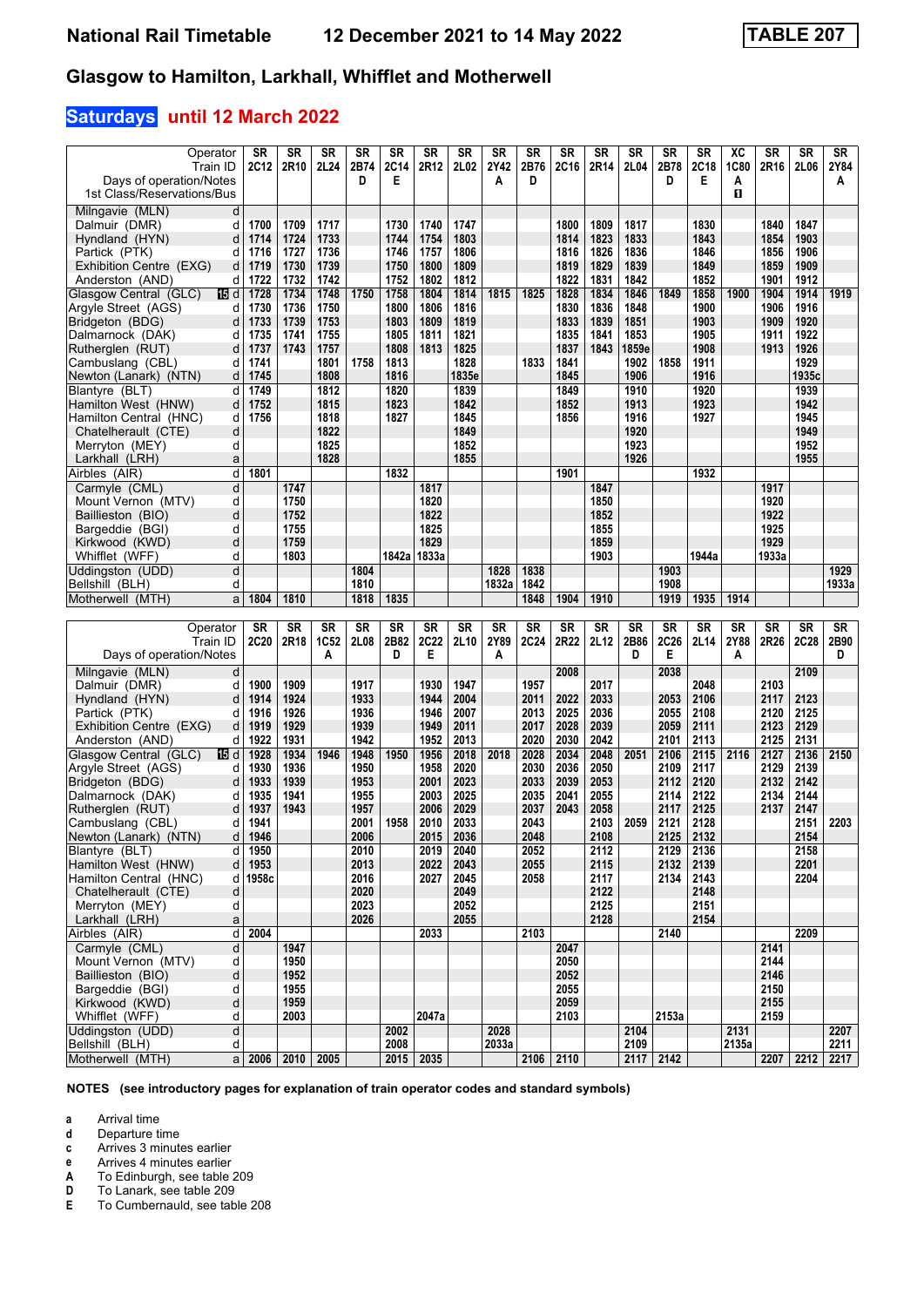### **Saturdays until 12 March 2022**

| Operator<br>Train ID    |      | <b>SR</b><br>2C30 | <b>SR</b><br>2Y91 | <b>SR</b><br>2L18 | <b>SR</b><br>2R32 | <b>SR</b><br>2C32 | <b>SR</b><br>2L20 | <b>SR</b><br>2B94 | <b>SR</b><br>2R34 | <b>SR</b><br>2C34 | <b>SR</b><br>2Y72 | <b>SR</b><br><b>2L22</b> | <b>SR</b><br>2B72 | <b>SR</b><br>2R36 | <b>SR</b><br>2C36 | <b>SR</b><br>2B74 |
|-------------------------|------|-------------------|-------------------|-------------------|-------------------|-------------------|-------------------|-------------------|-------------------|-------------------|-------------------|--------------------------|-------------------|-------------------|-------------------|-------------------|
| Days of operation/Notes |      | Е                 | A                 |                   |                   |                   |                   | D                 |                   |                   | Α                 |                          |                   |                   |                   |                   |
| Milngavie (MLN)         | d    | 2139              |                   |                   |                   | 2210              |                   |                   |                   | 2238              |                   |                          |                   |                   | 2309              |                   |
| Dalmuir (DMR)           | d    |                   |                   | 2151              | 2203              |                   | 2221              |                   | 2233              |                   |                   | 2248                     |                   | 2303              |                   |                   |
| Hyndland (HYN)          | d    | 2153              |                   | 2206              | 2218              | 2224              | 2236              |                   | 2247              | 2253              |                   | 2305                     |                   | 2317              | 2323              |                   |
| Partick (PTK)           | d    | 2155              |                   | 2209              | 2220              | 2226              | 2239              |                   | 2250              | 2255              |                   | 2308                     |                   | 2320              | 2325              |                   |
| Exhibition Centre (EXG) | d    | 2159              |                   | 2212              | 2223              | 2229              | 2242              |                   | 2253              | 2259              |                   | 2312                     |                   | 2323              | 2329              |                   |
| Anderston (AND)         | d    | 2201              |                   | 2214              | 2225              | 2231              | 2244              |                   | 2255              | 2301              |                   | 2314                     |                   | 2325              | 2331              |                   |
| Glasgow Central (GLC)   | 16 d | 2203              | 2216              | 2217              | 2227              | 2236              | 2247              | 2250              | 2257              | 2306              | 2314              | 2317                     | 2320              | 2327              | 2336              | 2349              |
| Argyle Street (AGS)     | d    | 2205              |                   | 2218              | 2229              | 2238              | 2249              |                   | 2259              | 2309              |                   | 2320                     |                   | 2329              | 2339              |                   |
| Bridgeton (BDG)         | d    | 2208              |                   | 2221              | 2232              | 2241              | 2253              |                   | 2302              | 2312              |                   | 2323                     |                   | 2332              | 2342              |                   |
| Dalmarnock (DAK)        | d    | 2210              |                   | 2223              | 2234              | 2243              | 2255              |                   | 2304              | 2314              |                   | 2325                     |                   | 2334              | 2344              |                   |
| Rutherglen (RUT)        | d    | 2216e             |                   | 2226              | 2237              | 2245              | 2258              |                   | 2307              | 2317              |                   | 2328                     |                   | 2337              | 2348              |                   |
| Cambuslang (CBL)        | d    | 2220              |                   | 2230              |                   | 2249              | 2301              | 2258              |                   | 2321              | 2324              | 2332                     | 2328              |                   | 2351              | 2357              |
| Newton (Lanark) (NTN)   | d    | 2224              |                   | 2235              |                   | 2254              | 2307              |                   |                   | 2324              |                   | 2335                     |                   |                   |                   |                   |
| Blantyre (BLT)          | d    | 2228              |                   | 2239              |                   | 2258              | 2311              |                   |                   | 2328              |                   | 2339                     |                   |                   |                   |                   |
| Hamilton West (HNW)     | d    | 2232              |                   | 2242              |                   | 2301              | 2314              |                   |                   | 2331              |                   | 2342                     |                   |                   |                   |                   |
| Hamilton Central (HNC)  | d    | 2235              |                   | 2245              |                   | 2304              | 2316              |                   |                   | 2333              |                   | 2346                     |                   |                   |                   |                   |
| Chatelherault (CTE)     | d    |                   |                   | 2249              |                   |                   | 2320              |                   |                   |                   |                   | 2350                     |                   |                   |                   |                   |
| Merryton (MEY)          | d    |                   |                   | 2252              |                   |                   | 2323              |                   |                   |                   |                   | 2353                     |                   |                   |                   |                   |
| Larkhall (LRH)          | a    |                   |                   | 2255              |                   |                   | 2326              |                   |                   |                   |                   | 2356                     |                   |                   |                   |                   |
| Airbles (AIR)           | d    | 2240              |                   |                   |                   | 2309              |                   |                   |                   | 2339              |                   |                          |                   |                   |                   |                   |
| Carmyle (CML)           | d    |                   |                   |                   | 2241              |                   |                   |                   | 2311              |                   |                   |                          |                   | 2341              |                   |                   |
| Mount Vernon (MTV)      | d    |                   |                   |                   | 2244              |                   |                   |                   | 2314              |                   |                   |                          |                   | 2344              |                   |                   |
| Baillieston (BIO)       | d    |                   |                   |                   | 2246              |                   |                   |                   | 2316              |                   |                   |                          |                   | 2346              |                   |                   |
| Bargeddie (BGI)         | d    |                   |                   |                   | 2249              |                   |                   |                   | 2319              |                   |                   |                          |                   | 2349              |                   |                   |
| Kirkwood (KWD)          | d    |                   |                   |                   | 2253              |                   |                   |                   | 2323              |                   |                   |                          |                   | 2353              |                   |                   |
| Whifflet (WFF)          | d    | 2252a             |                   |                   | 2257              |                   |                   |                   | 2327              |                   |                   |                          |                   | 2357              |                   |                   |
| Uddingston (UDD)        | d    |                   | 2228              |                   |                   |                   |                   | 2303              |                   |                   | 2329              |                          | 2333              |                   |                   | 0002              |
| Bellshill (BLH)         | d    |                   | 2232a             |                   |                   |                   |                   | 2307              |                   |                   | 2333a             |                          | 2338              |                   |                   | 0007              |
| Motherwell (MTH)        | a    | 2243              |                   |                   | 2304              | 2312              |                   | 2313              | 2334              | 2341              |                   |                          | 2344              | 0005              | 0001              | 0013              |

**NOTES (see introductory pages for explanation of train operator codes and standard symbols)**

**a** Arrival time<br>**d** Departure t

**Departure time** 

**e** Arrives 4 minutes earlier<br>**A** To Edinburgh, see table

**A** To Edinburgh, see table 209<br>**D** To Lanark, see table 209

**D** To Lanark, see table 209<br>**E** To Cumbernauld, see tab **(** To Cumbernauld, see table 208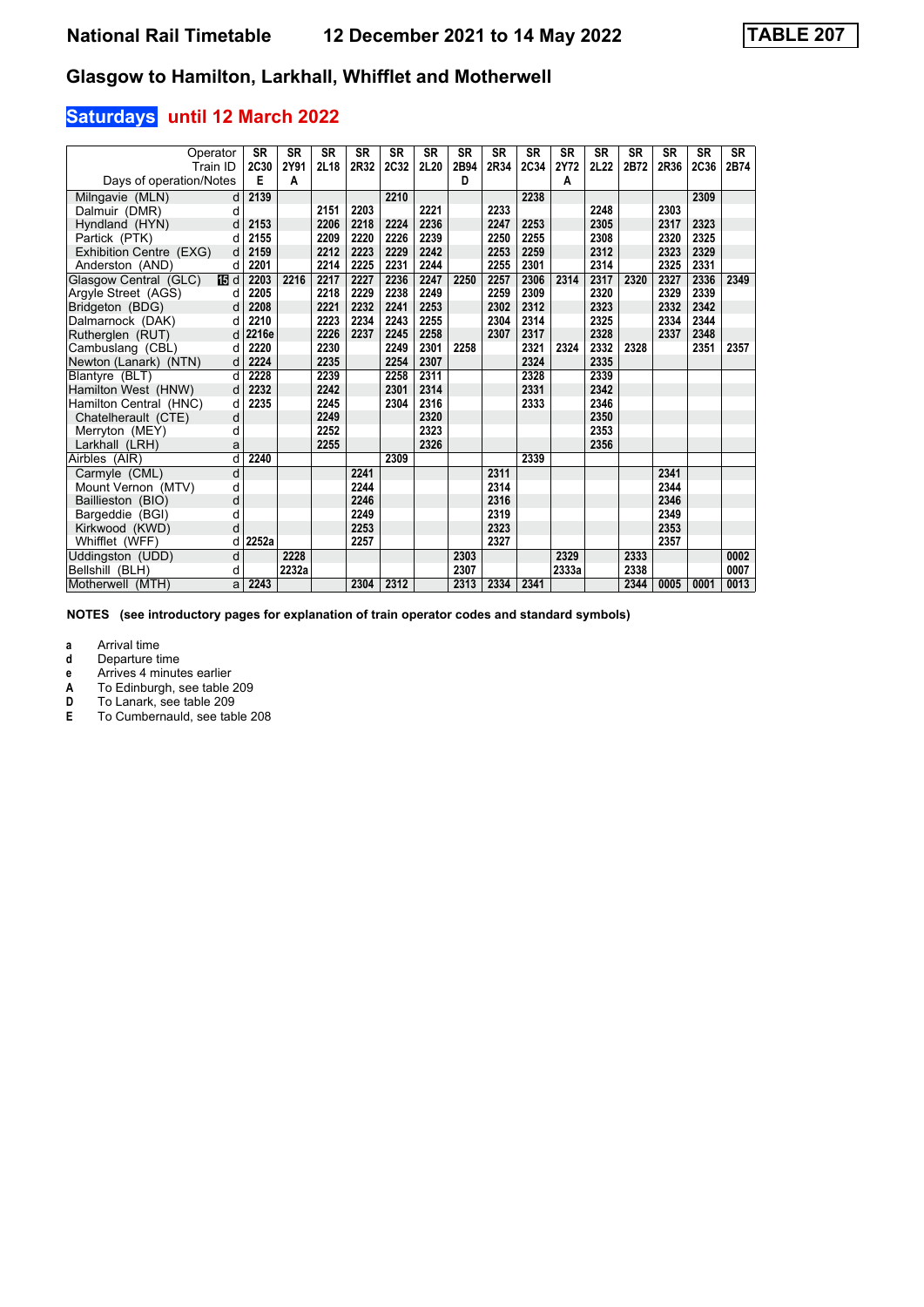### **Sundays until 6 March 2022**

| Operator                        | <b>SR</b> | <b>SR</b> | <b>SR</b> | <b>SR</b>   | <b>TP</b> | <b>SR</b> | <b>SR</b> | <b>SR</b> | <b>SR</b>  | <b>SR</b> | <b>SR</b> | <b>SR</b> | <b>SR</b> | <b>SR</b>          | <b>SR</b> | VT          | <b>SR</b> | <b>SR</b> |
|---------------------------------|-----------|-----------|-----------|-------------|-----------|-----------|-----------|-----------|------------|-----------|-----------|-----------|-----------|--------------------|-----------|-------------|-----------|-----------|
| Train ID                        | 2L30      | 2B84      | 2R46      | <b>2C44</b> | 1M64      | 2B88      | 2L32      | 2C46      | 2B90       | 2R50      | 2C48      | 2Y52      | 2B92      | 2L34               | 2C50      | 1M07        | 2B94      | 2R54      |
| Days of operation/Notes         |           |           | A         |             | в         | C         | A         |           |            | A         |           | D         | C         | A                  |           | Е           |           | A         |
|                                 |           |           |           |             |           |           |           |           |            |           |           |           |           |                    |           |             |           |           |
| 1st Class/Reservations/Bus      |           |           |           |             | O         |           |           |           |            |           |           |           |           |                    |           | п           |           |           |
| Milngavie (MLN)<br>d            |           |           |           |             |           |           |           | 0911      |            |           | 0941      |           |           |                    | 1011      |             |           |           |
| Dalmuir (DMR)<br>d              | 0801      |           | 0832      |             |           |           | 0902      |           |            | 0932      |           |           |           | 1001               |           |             |           | 1032      |
|                                 |           |           |           |             |           |           |           |           |            |           |           |           |           |                    |           |             |           |           |
| Hyndland (HYN)<br>d             | 0815      |           | 0846      | 0855        |           |           | 0916      | 0925      |            | 0946      | 0955      |           |           | 1015               | 1025      |             |           | 1046      |
| Partick (PTK)<br>d              | 0818      |           | 0848      | 0857        |           |           | 0918      | 0927      |            | 0948      | 0957      |           |           | 1017               | 1027      |             |           | 1048      |
| Exhibition Centre (EXG)<br>d    | 0821      |           | 0851      | 0900        |           |           | 0921      | 0930      |            | 0951      | 1000      |           |           | 1020               | 1030      |             |           | 1051      |
| d                               |           |           |           |             |           |           |           |           |            | 0953      | 1002      |           |           | 1022               | 1032      |             |           | 1053      |
| Anderston (AND)                 |           |           |           |             |           |           |           |           |            |           |           |           |           |                    |           |             |           |           |
| Glasgow Central (GLC)<br>115 d  | 0825      | 0833      | 0856      | 0906        | 0916      | 0920      | 0925      | 0937      | 0950       | 0956      | 1005      | 1016      | 1020      | 1025               | 1037      | 1038        | 1050      | 1056      |
| Argyle Street (AGS)<br>d        |           |           |           |             |           |           |           |           |            | 0958      | 1007      |           |           | 1027               | 1039      |             |           | 1058      |
| Bridgeton (BDG)<br>d            | 0829      |           | 0900      | 0911        |           |           | 0930      | 0942      |            | 1001      | 1010      |           |           | 1030               | 1042      |             |           | 1101      |
|                                 |           |           |           |             |           |           |           |           |            |           |           |           |           |                    |           |             |           |           |
| Dalmarnock (DAK)<br>d           |           |           |           |             |           |           |           |           |            | 1003      | 1012      |           |           | 1032               | 1044      |             |           | 1103      |
| Rutherglen (RUT)<br>d           | 0834      |           | 0905      | 0915        |           |           | 0934      | 0947      |            | 1005      | 1014      |           |           | 1034               | 1046      |             |           | 1105      |
| Cambuslang (CBL)<br>d           | 0837      | 0842      |           | 0919        |           | 0929      | 0937      | 0950      | 1001       |           | 1019      |           | 1029      | 1037               | 1050      |             | 1059      |           |
| Newton (Lanark) (NTN)<br>d      | 0841      |           |           | 0922        |           |           | 0941      | 0954      |            |           | 1022      |           |           | 1040               | 1053      |             |           |           |
|                                 |           |           |           |             |           |           |           |           |            |           |           |           |           |                    |           |             |           |           |
| Blantyre (BLT)<br>d             | 0845      |           |           | 0926        |           |           | 0945      | 0958      |            |           | 1026      |           |           | 1044               | 1057      |             |           |           |
| Hamilton West (HNW)<br>d        | 0848      |           |           | 0929        |           |           | 0948      | 1001      |            |           | 1029      |           |           | 1047               | 1100      |             |           |           |
| Hamilton Central (HNC)<br>d     | 0851      |           |           | 0931        |           |           | 0951      | 1003      |            |           | 1031      |           |           | 1050               | 1103      |             |           |           |
| d                               | 0855      |           |           |             |           |           | 0955      |           |            |           |           |           |           | 1054               |           |             |           |           |
| Chatelherault (CTE)             |           |           |           |             |           |           |           |           |            |           |           |           |           |                    |           |             |           |           |
| Merryton (MEY)<br>d             | 0858      |           |           |             |           |           | 0958      |           |            |           |           |           |           | 1057               |           |             |           |           |
| Larkhall (LRH)<br>a             | 0901      |           |           |             |           |           | 1001      |           |            |           |           |           |           | 1100               |           |             |           |           |
| Airbles (AIR)<br>d              |           |           |           | 0937        |           |           |           | 1009      |            |           | 1037      |           |           |                    | 1108      |             |           |           |
|                                 |           |           |           |             |           |           |           |           |            |           |           |           |           |                    |           |             |           |           |
| d<br>Carmyle (CML)              |           |           | 0910      |             |           |           |           |           |            | 1009      |           |           |           |                    |           |             |           | 1109      |
| d<br>Mount Vernon (MTV)         |           |           | 0913      |             |           |           |           |           |            | 1012      |           |           |           |                    |           |             |           | 1112      |
| d<br>Baillieston (BIO)          |           |           | 0916      |             |           |           |           |           |            | 1014      |           |           |           |                    |           |             |           | 1114      |
| d<br>Bargeddie (BGI)            |           |           | 0919      |             |           |           |           |           |            | 1017      |           |           |           |                    |           |             |           | 1117      |
|                                 |           |           | 0923      |             |           |           |           |           |            | 1021      |           |           |           |                    |           |             |           | 1121      |
| d<br>Kirkwood (KWD)             |           |           |           |             |           |           |           |           |            |           |           |           |           |                    |           |             |           |           |
| Whifflet (WFF)<br>d             |           |           | 0927      |             |           |           |           |           |            | 1025      |           |           |           |                    |           |             |           | 1125      |
| d<br>Uddingston (UDD)           |           | 0846      |           |             |           | 0933      |           |           | 1005       |           |           | 1029      | 1033      |                    |           |             | 1103      |           |
| Bellshill (BLH)<br>d            |           | 0850      |           |             |           | 0937      |           |           | 1010       |           |           | 1033a     | 1038      |                    |           |             | 1107      |           |
|                                 |           |           |           |             |           |           |           | 1011      | 1017       | 1034      | 1039      |           | 1044      |                    | 1111      | 1053        | 1115      | 1135      |
|                                 |           |           |           |             |           |           |           |           |            |           |           |           |           |                    |           |             |           |           |
| Motherwell (MTH)<br>a           |           | 0900      | 0935      | 0939        | 0931      | 0944      |           |           |            |           |           |           |           |                    |           |             |           |           |
|                                 |           |           |           |             |           |           |           |           |            |           |           |           |           |                    |           |             |           |           |
| Operator                        | SR        | <b>TP</b> | <b>SR</b> | <b>SR</b>   | SR        | <b>SR</b> | <b>SR</b> | <b>SR</b> | SR         | <b>SR</b> | <b>SR</b> | <b>SR</b> | <b>SR</b> | <b>SR</b>          | <b>TP</b> | <b>SR</b>   | <b>SR</b> | <b>SR</b> |
|                                 |           |           |           |             |           |           |           |           |            |           |           |           |           |                    |           |             |           |           |
| Train ID                        | 2C52      | 1M96      | 2B72      | 2L36        | 2C54      | 2B74      | 2R58      | 2C56      | 2Y42       | 2B76      | 2L38      | 2C58      | 2B78      | 2R62               | 1M98      | <b>2C60</b> | 2B80      | 2L30      |
| Days of operation/Notes         |           | в         | C         | Α           |           |           | A         |           | D          | C         | A         |           |           | Α                  | в         |             | C         | A         |
| 1st Class/Reservations/Bus      |           | п         |           |             |           |           |           |           |            |           |           |           |           |                    | O         |             |           |           |
|                                 |           |           |           |             |           |           |           |           |            |           |           |           |           |                    |           |             |           |           |
| Milngavie (MLN)<br>d            | 1041      |           |           |             | 1111      |           |           | 1141      |            |           |           | 1211      |           |                    |           | 1241        |           |           |
| Dalmuir (DMR)<br>d              |           |           |           | 1102        |           |           | 1132      |           |            |           | 1203      |           |           | 1232               |           |             |           | 1302      |
| Hyndland (HYN)<br>d             | 1055      |           |           | 1115        | 1125      |           | 1146      | 1155      |            |           | 1216      | 1225      |           | 1245               |           | 1255        |           | 1315      |
| Partick (PTK)<br>d              | 1057      |           |           | 1118        | 1127      |           | 1148      | 1157      |            |           | 1219      | 1227      |           | 1248               |           | 1257        |           | 1318      |
|                                 |           |           |           |             |           |           |           |           |            |           |           |           |           |                    |           |             |           |           |
| Exhibition Centre (EXG)<br>d    | 1100      |           |           | 1121        | 1130      |           | 1151      | 1200      |            |           | 1222      | 1230      |           | 1251               |           | 1300        |           | 1321      |
| Anderston (AND)<br>d            | 1102      |           |           | 1123        | 1132      |           | 1153      | 1202      |            |           | 1224      | 1232      |           | 1253               |           | 1302        |           | 1323      |
| Glasgow Central (GLC)<br>165 d  | 1106      | 1107      | 1120      | 1125        | 1137      | 1150      | 1156      | 1206      | 1216       | 1220      | 1226      | 1235      | 1250      | 1256               | 1306      | 1306        | 1320      | 1326      |
| Argyle Street (AGS)<br>d        | 1108      |           |           | 1126        | 1139      |           | 1158      | 1208      |            |           | 1228      | 1237      |           | 1257               |           | 1308        |           | 1327      |
|                                 |           |           |           |             |           |           |           |           |            |           |           |           |           |                    |           |             |           |           |
| Bridgeton (BDG)<br>d            | 1111      |           |           | 1129        | 1142      |           | 1201      | 1211      |            |           | 1231      | 1240      |           | 1300               |           | 1311        |           | 1330      |
| Dalmarnock (DAK)<br>d           | 1113      |           |           | 1131        | 1144      |           | 1203      | 1213      |            |           | 1233      | 1242      |           | 1302               |           | 1313        |           | 1332      |
| Rutherglen (RUT)<br>d           | 1116      |           |           | 1133        | 1146      |           | 1205      | 1215      |            |           | 1235      | 1246      |           | 1305               |           | 1315        |           | 1334      |
| d                               | 1120      |           | 1129      | 1137        | 1150      |           |           | 1218      |            | 1229      | 1238      | 1250      | 1259      |                    |           | 1318        | 1329      | 1338      |
| Cambuslang (CBL)                |           |           |           |             |           | 1159      |           |           |            |           |           |           |           |                    |           |             |           |           |
| Newton (Lanark) (NTN)           | $d$ 1123  |           |           | 1140        | 1153      |           |           | 1221      |            |           | 1242      | 1253      |           |                    |           | 1321        |           | 1341      |
| Blantyre (BLT)<br>d١            | 1127      |           |           | 1144        | 1157      |           |           | 1225      |            |           | 1246      | 1257      |           |                    |           | 1325        |           | 1345      |
| Hamilton West (HNW)<br>$d \mid$ | 1130      |           |           | 1147        | 1200      |           |           | 1228      |            |           | 1249      | 1300      |           |                    |           | 1328        |           | 1348      |
| Hamilton Central (HNC)<br>d     | 1132      |           |           | 1150        | 1203      |           |           | 1232      |            |           | 1252      | 1303      |           |                    |           | 1332        |           | 1350      |
|                                 |           |           |           |             |           |           |           |           |            |           |           |           |           |                    |           |             |           |           |
| Chatelherault (CTE)<br>d        |           |           |           | 1154        |           |           |           |           |            |           | 1256      |           |           |                    |           |             |           | 1354      |
| d<br>Merryton (MEY)             |           |           |           | 1157        |           |           |           |           |            |           | 1259      |           |           |                    |           |             |           | 1357      |
| Larkhall (LRH)<br>a             |           |           |           | 1200        |           |           |           |           |            |           | 1302      |           |           |                    |           |             |           | 1400      |
| d<br>Airbles (AIR)              | 1138      |           |           |             | 1208      |           |           | 1238      |            |           |           | 1308      |           |                    |           | 1338        |           |           |
|                                 |           |           |           |             |           |           |           |           |            |           |           |           |           |                    |           |             |           |           |
| Carmyle (CML)<br>d              |           |           |           |             |           |           | 1209      |           |            |           |           |           |           | 1309               |           |             |           |           |
| d<br>Mount Vernon (MTV)         |           |           |           |             |           |           | 1212      |           |            |           |           |           |           | 1312               |           |             |           |           |
| $\sf d$<br>Baillieston (BIO)    |           |           |           |             |           |           | 1214      |           |            |           |           |           |           | 1314               |           |             |           |           |
| Bargeddie (BGI)<br>d            |           |           |           |             |           |           | 1217      |           |            |           |           |           |           | 1317               |           |             |           |           |
|                                 |           |           |           |             |           |           |           |           |            |           |           |           |           |                    |           |             |           |           |
| Kirkwood (KWD)<br>d             |           |           |           |             |           |           | 1221      |           |            |           |           |           |           | 1321               |           |             |           |           |
| Whifflet (WFF)<br>d             |           |           |           |             |           |           | 1225      |           |            |           |           |           |           | 1325               |           |             |           |           |
| Uddingston (UDD)<br>d           |           |           | 1133      |             |           | 1203      |           |           |            | 1228 1233 |           |           | 1304      |                    |           |             | 1333      |           |
| Bellshill (BLH)<br>d            |           |           | 1138      |             |           | 1207      |           |           | 1232a 1238 |           |           |           | 1309      |                    |           |             | 1337      |           |
| Motherwell (MTH)                | a   1140  | 1124      | 1146      |             | 1211      | 1220      | 1233      | 1240      |            | 1246      |           | 1311      |           | 1315   1334   1323 |           | 1340        | 1344      |           |

**NOTES (see introductory pages for explanation of train operator codes and standard symbols)**

**a** Arrival time<br>**d** Departure t

**d** Departure time<br>**A** From Balloch, s **A** From Balloch, see table 206<br>**B** To Manchester Airport, see t

**B** To Manchester Airport, see table 100<br> **C** To Lanark, see table 209<br> **D** To Edinburgh, see table 209

**C** To Lanark, see table 20

**D** To Edinburgh, see table 209<br>**E** To London Euston, see table

**(** To London Euston, see table 5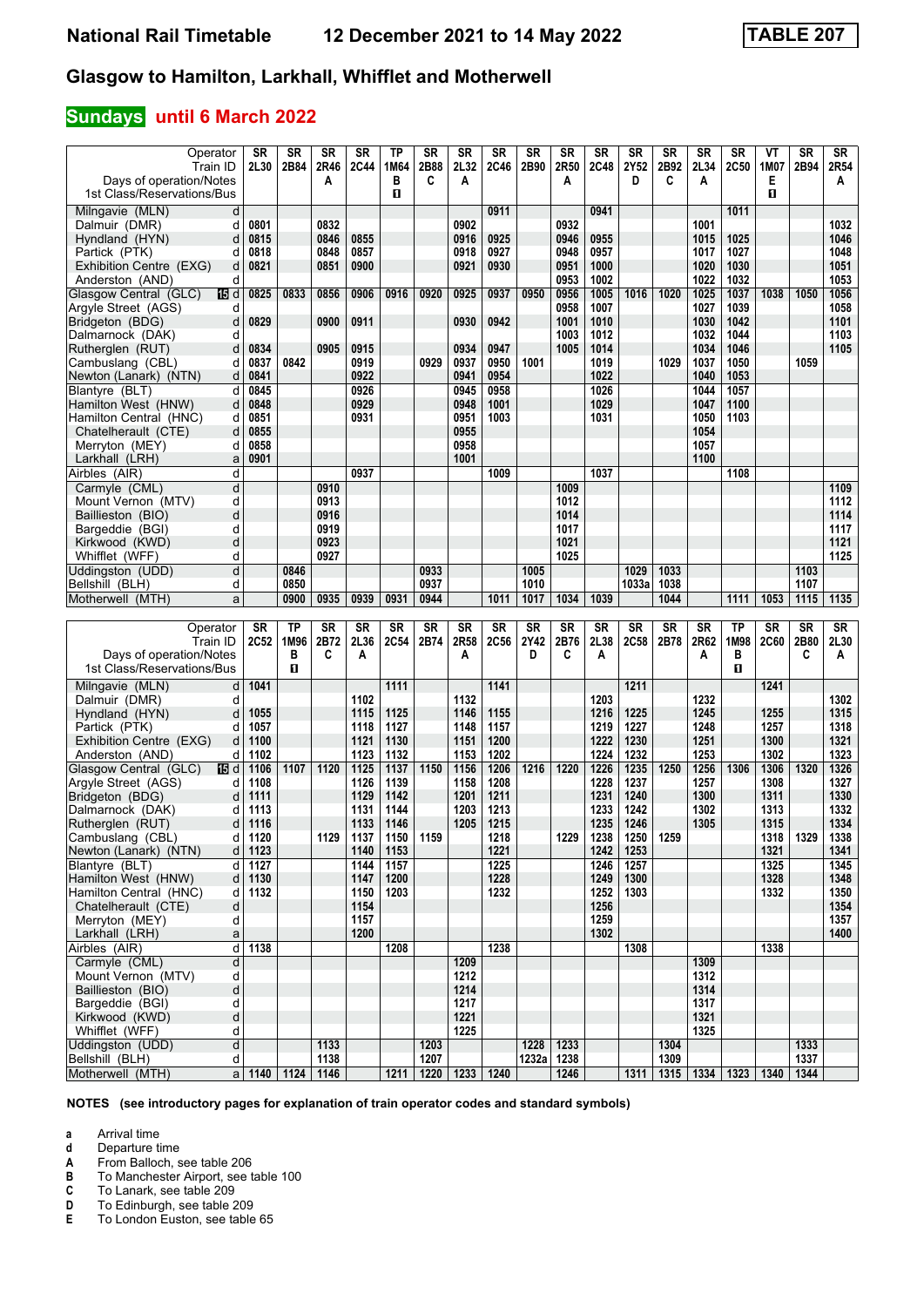### **Sundays until 6 March 2022**

| Operator<br>Train ID<br>Days of operation/Notes<br>1st Class/Reservations/Bus | <b>SR</b><br><b>2C62</b> | <b>SR</b><br>2B82 | <b>SR</b><br>2R66<br>A | <b>SR</b><br><b>2C64</b> | <b>SR</b><br>2Y66<br>D | <b>SR</b><br>2B84<br>C | <b>SR</b><br>2L32<br>A | <b>SR</b><br><b>2C66</b> | <b>SR</b><br>2B86 | <b>SR</b><br>2R70<br>Α | <b>TP</b><br>1M90<br>в<br>п | <b>SR</b><br><b>2C68</b> | <b>SR</b><br>2B88<br>C | <b>SR</b><br>2L34<br>A | <b>SR</b><br>2C70 | <b>SR</b><br>2B90 | <b>SR</b><br>2R44<br>A | SR<br>2C42   |
|-------------------------------------------------------------------------------|--------------------------|-------------------|------------------------|--------------------------|------------------------|------------------------|------------------------|--------------------------|-------------------|------------------------|-----------------------------|--------------------------|------------------------|------------------------|-------------------|-------------------|------------------------|--------------|
|                                                                               |                          |                   |                        |                          |                        |                        |                        |                          |                   |                        |                             |                          |                        |                        |                   |                   |                        |              |
| Milngavie (MLN)<br>d                                                          | 1311                     |                   | 1332                   | 1341                     |                        |                        | 1402                   | 1411                     |                   |                        |                             | 1441                     |                        | 1500                   | 1511              |                   | 1535                   | 1541         |
| Dalmuir (DMR)<br>d<br>Hyndland (HYN)<br>d                                     | 1325                     |                   | 1345                   | 1355                     |                        |                        | 1415                   | 1425                     |                   | 1432<br>1445           |                             | 1455                     |                        | 1515                   | 1525              |                   | 1548                   | 1555         |
| Partick (PTK)<br>d                                                            | 1327                     |                   | 1348                   | 1357                     |                        |                        | 1418                   | 1427                     |                   | 1448                   |                             | 1457                     |                        | 1518                   | 1527              |                   | 1552                   | 1557         |
| Exhibition Centre (EXG)<br>d                                                  | 1330                     |                   | 1351                   | 1400                     |                        |                        | 1421                   | 1430                     |                   | 1451                   |                             | 1500                     |                        | 1521                   | 1530              |                   | 1555                   | 1600         |
| Anderston (AND)<br>d                                                          | 1332                     |                   | 1353                   | 1402                     |                        |                        | 1423                   | 1432                     |                   | 1453                   |                             | 1502                     |                        | 1523                   | 1532              |                   | 1557                   | 1602         |
| Glasgow Central (GLC)<br>165 d                                                | 1337                     | 1350              | 1356                   | 1406                     | 1418                   | 1420                   | 1426                   | 1437                     | 1450              | 1456                   | 1505                        | 1506                     | 1520                   | 1526                   | 1537              | 1550              | 1559                   | 1606         |
| Argyle Street (AGS)<br>d                                                      | 1339                     |                   | 1357                   | 1408                     |                        |                        | 1427                   | 1439                     |                   | 1457                   |                             | 1508                     |                        | 1527                   | 1539              |                   | 1600                   | 1608         |
| Bridgeton (BDG)<br>d                                                          | 1342                     |                   | 1400                   | 1411                     |                        |                        | 1430                   | 1442                     |                   | 1500                   |                             | 1511                     |                        | 1530                   | 1542              |                   | 1603                   | 1611         |
| Dalmarnock (DAK)<br>d                                                         | 1344                     |                   | 1402                   | 1413                     |                        |                        | 1432                   | 1444                     |                   | 1502                   |                             | 1513                     |                        | 1532                   | 1544              |                   | 1605                   | 1613         |
| Rutherglen (RUT)<br>d                                                         | 1346                     |                   | 1405                   | 1415                     |                        |                        | 1434                   | 1446                     |                   | 1505                   |                             | 1515                     |                        | 1534                   | 1546              |                   | 1607                   | 1615         |
| Cambuslang (CBL)<br>d                                                         | 1350                     | 1359              |                        | 1418                     |                        | 1430                   | 1438                   | 1450                     | 1459              |                        |                             | 1518                     | 1529                   | 1538                   | 1550              | 1559              |                        | 1618         |
| d<br>Newton (Lanark) (NTN)                                                    | 1354                     |                   |                        | 1421                     |                        |                        | 1443                   | 1455                     |                   |                        |                             | 1521                     |                        | 1541                   | 1553              |                   |                        | 1621         |
| d<br>Blantyre (BLT)                                                           | 1358                     |                   |                        | 1425                     |                        |                        | 1447                   | 1459                     |                   |                        |                             | 1525                     |                        | 1545                   | 1557              |                   |                        | 1625         |
| d<br>Hamilton West (HNW)<br>Hamilton Central (HNC)<br>d                       | 1401<br>1403             |                   |                        | 1428<br>1432             |                        |                        | 1450<br>1453           | 1502<br>1504             |                   |                        |                             | 1528<br>1531             |                        | 1548<br>1551           | 1600<br>1603      |                   |                        | 1628<br>1631 |
| d<br>Chatelherault (CTE)                                                      |                          |                   |                        |                          |                        |                        | 1457                   |                          |                   |                        |                             |                          |                        | 1554                   |                   |                   |                        |              |
| Merryton (MEY)<br>d                                                           |                          |                   |                        |                          |                        |                        | 1500                   |                          |                   |                        |                             |                          |                        | 1557                   |                   |                   |                        |              |
| Larkhall (LRH)<br>a                                                           |                          |                   |                        |                          |                        |                        | 1503                   |                          |                   |                        |                             |                          |                        | 1600                   |                   |                   |                        |              |
| Airbles (AIR)<br>d                                                            | 1409                     |                   |                        | 1438                     |                        |                        |                        | 1510                     |                   |                        |                             | 1536                     |                        |                        | 1608              |                   |                        | 1636         |
| Carmyle (CML)<br>d                                                            |                          |                   | 1409                   |                          |                        |                        |                        |                          |                   | 1509                   |                             |                          |                        |                        |                   |                   | 1611                   |              |
| d<br>Mount Vernon (MTV)                                                       |                          |                   | 1412                   |                          |                        |                        |                        |                          |                   | 1512                   |                             |                          |                        |                        |                   |                   | 1614                   |              |
| d<br>Baillieston (BIO)                                                        |                          |                   | 1414                   |                          |                        |                        |                        |                          |                   | 1514                   |                             |                          |                        |                        |                   |                   | 1616                   |              |
| d<br>Bargeddie (BGI)                                                          |                          |                   | 1417                   |                          |                        |                        |                        |                          |                   | 1517                   |                             |                          |                        |                        |                   |                   | 1619                   |              |
| d<br>Kirkwood (KWD)                                                           |                          |                   | 1421                   |                          |                        |                        |                        |                          |                   | 1521                   |                             |                          |                        |                        |                   |                   | 1623                   |              |
| Whifflet (WFF)<br>d                                                           |                          |                   | 1425                   |                          |                        |                        |                        |                          |                   | 1525                   |                             |                          |                        |                        |                   |                   | 1627                   |              |
| d<br>Uddingston (UDD)                                                         |                          | 1404              |                        |                          | 1429                   | 1435                   |                        |                          | 1503              |                        |                             |                          | 1534                   |                        |                   | 1603              |                        |              |
| Bellshill (BLH)<br>d                                                          |                          | 1409              |                        |                          | 1433a                  | 1440                   |                        |                          | 1507              |                        |                             |                          | 1539                   |                        |                   | 1607              |                        |              |
| Motherwell (MTH)<br>a                                                         | 1411                     | 1415              | 1433                   | 1440                     |                        | 1446                   |                        | 1512                     | 1515              | 1535                   | 1524                        | 1539                     | 1545                   |                        | 1611              | 1615              | 1634                   | 1639         |
|                                                                               |                          |                   |                        |                          |                        |                        |                        |                          |                   |                        |                             |                          |                        |                        |                   |                   |                        |              |
|                                                                               |                          |                   |                        |                          |                        |                        |                        |                          |                   |                        |                             |                          |                        |                        |                   |                   |                        |              |
| Operator                                                                      | <b>SR</b>                | <b>SR</b>         | <b>SR</b>              | <b>SR</b>                | <b>SR</b>              | <b>SR</b>              | <b>TP</b>              | <b>SR</b>                | SR                | <b>SR</b>              | <b>SR</b>                   | <b>SR</b>                | <b>SR</b>              | SR                     | <b>SR</b>         | <b>SR</b>         | <b>SR</b>              | SR           |
| Train ID                                                                      | 2Y50<br>D                | 2B92<br>C         | 2L36                   | 2C44                     | 2B94                   | 2R48                   | 1M92                   | 2B72<br>C                | 2C46              | 2L38                   | <b>2C48</b>                 | 2B74                     | 2R52                   | 2C50                   | 2Y42<br>D         | 2B76<br>C         | 2L30                   | 2C52         |
| Days of operation/Notes<br>1st Class/Reservations/Bus                         |                          |                   | A                      |                          |                        | A                      | в<br>п                 |                          |                   | A                      |                             |                          | Α                      |                        |                   |                   | Α                      |              |
|                                                                               |                          |                   |                        |                          |                        |                        |                        |                          |                   |                        |                             |                          |                        |                        |                   |                   |                        |              |
| Milngavie (MLN)<br>d                                                          |                          |                   |                        | 1611                     |                        |                        |                        |                          | 1641              |                        | 1711                        |                          |                        | 1741                   |                   |                   |                        | 1811         |
| Dalmuir (DMR)<br>d<br>d                                                       |                          |                   | 1602<br>1615           | 1625                     |                        | 1634<br>1648           |                        |                          | 1655              | 1702<br>1715           | 1725                        |                          | 1733<br>1747           | 1755                   |                   |                   | 1802<br>1816           | 1825         |
| Hyndland (HYN)<br>Partick (PTK)<br>d                                          |                          |                   | 1618                   | 1627                     |                        | 1650                   |                        |                          | 1657              | 1718                   | 1727                        |                          | 1749                   | 1757                   |                   |                   | 1818                   | 1827         |
| d<br>Exhibition Centre (EXG)                                                  |                          |                   | 1621                   | 1630                     |                        | 1653                   |                        |                          | 1700              | 1721                   | 1730                        |                          | 1752                   | 1800                   |                   |                   | 1821                   | 1830         |
| Anderston (AND)<br>d                                                          |                          |                   | 1623                   | 1632                     |                        | 1655                   |                        |                          | 1702              | 1723                   | 1732                        |                          | 1754                   | 1802                   |                   |                   |                        |              |
| 16 d<br>Glasgow Central (GLC)                                                 | 1616                     | 1620              | 1626                   | 1637                     | 1650                   | 1657                   | 1703                   | 1706                     | 1706              | 1725                   | 1735                        | 1750                     | 1757                   | 1806                   | 1816              | 1820              | 1825                   | 1837         |
| Argyle Street (AGS)<br>d                                                      |                          |                   | 1627                   | 1639                     |                        | 1659                   |                        |                          | 1708              | 1726                   | 1737                        |                          | 1759                   | 1808                   |                   |                   |                        |              |
| Bridgeton (BDG)<br>d                                                          |                          |                   | 1630                   | 1642                     |                        | 1702                   |                        |                          | 1711              | 1729                   | 1740                        |                          | 1802                   | 1811                   |                   |                   | 1830                   | 1842         |
| Dalmarnock (DAK)<br>d                                                         |                          |                   | 1632                   | 1644                     |                        | 1704                   |                        |                          | 1713              | 1731                   | 1742                        |                          | 1804                   | 1813                   |                   |                   |                        |              |
| d<br>Rutherglen (RUT)                                                         |                          |                   | 1634                   | 1646                     |                        | 1706                   |                        |                          | 1715              | 1733                   | 1744                        |                          | 1806                   | 1815                   |                   |                   | 1834                   | 1846         |
| d<br>Cambuslang (CBL)                                                         |                          | 1629              | 1638                   | 1650                     | 1658                   |                        |                        | 1715                     | 1718              | 1737                   | 1748                        | 1759                     |                        | 1818                   |                   | 1829              | 1837                   | 1850         |
| d<br>Newton (Lanark) (NTN)                                                    |                          |                   | 1641                   | 1656                     |                        |                        |                        |                          | 1721              | 1740                   | 1751                        |                          |                        | 1821                   |                   |                   | 1841                   | 1853         |
| Blantyre (BLT)<br>d                                                           |                          |                   | 1645                   | 1701                     |                        |                        |                        |                          | 1725              | 1744                   | 1755                        |                          |                        | 1825                   |                   |                   | 1845                   | 1857         |
| Hamilton West (HNW)<br>þ<br>d<br>Hamilton Central (HNC)                       |                          |                   | 1648<br>1651           | 1704<br>1706             |                        |                        |                        |                          | 1728<br>1731      | 1747<br>1750           | 1758<br>1802                |                          |                        | 1828<br>1831           |                   |                   | 1848<br>1851           | 1900<br>1902 |
| d<br>Chatelherault (CTE)                                                      |                          |                   | 1654                   |                          |                        |                        |                        |                          |                   | 1754                   |                             |                          |                        |                        |                   |                   | 1855                   |              |
| d<br>Merryton (MEY)                                                           |                          |                   | 1657                   |                          |                        |                        |                        |                          |                   | 1757                   |                             |                          |                        |                        |                   |                   | 1858                   |              |
| Larkhall (LRH)<br>a                                                           |                          |                   | 1700                   |                          |                        |                        |                        |                          |                   | 1800                   |                             |                          |                        |                        |                   |                   | 1901                   |              |
| þ<br>Airbles (AIR)                                                            |                          |                   |                        | 1712                     |                        |                        |                        |                          | 1736              |                        | 1807                        |                          |                        | 1836                   |                   |                   |                        | 1908         |
| d<br>Carmyle (CML)                                                            |                          |                   |                        |                          |                        | 1710                   |                        |                          |                   |                        |                             |                          | 1810                   |                        |                   |                   |                        |              |
| d<br>Mount Vernon (MTV)                                                       |                          |                   |                        |                          |                        | 1712                   |                        |                          |                   |                        |                             |                          | 1812                   |                        |                   |                   |                        |              |
| d<br>Baillieston (BIO)                                                        |                          |                   |                        |                          |                        | 1715                   |                        |                          |                   |                        |                             |                          | 1815                   |                        |                   |                   |                        |              |
| Bargeddie (BGI)<br>d                                                          |                          |                   |                        |                          |                        | 1718                   |                        |                          |                   |                        |                             |                          | 1818                   |                        |                   |                   |                        |              |
| Kirkwood (KWD)<br>d<br>d                                                      |                          |                   |                        |                          |                        | 1722                   |                        |                          |                   |                        |                             |                          | 1822                   |                        |                   |                   |                        |              |
| Whifflet (WFF)                                                                | 1629                     | 1634              |                        |                          | 1703                   | 1725                   |                        | 1719                     |                   |                        |                             | 1803                     | 1825                   |                        | 1830              | 1833              |                        |              |
| Uddingston (UDD)<br>d<br>Bellshill (BLH)                                      | d 1633a                  | 1638              |                        |                          | 1708                   |                        |                        | 1726c                    |                   |                        |                             | 1808                     |                        |                        | 1834a             | 1838              |                        | 1910         |

**NOTES (see introductory pages for explanation of train operator codes and standard symbols)**

**a** Arrival time<br>**d** Departure time

**d** Departure time<br>**c** Arrives 3 minute

**c** Arrives 3 minutes earlier<br>**A** From Balloch, see table 2

**A** From Balloch, see table 206<br>**B** To Manchester Airport, see t<br>**C** To Lanark, see table 209 **B** To Manchester Airport, see table 100

**C** To Lanark, see table 209<br>**D** To Edinburgh, see table 2

**'** To Edinburgh, see table 20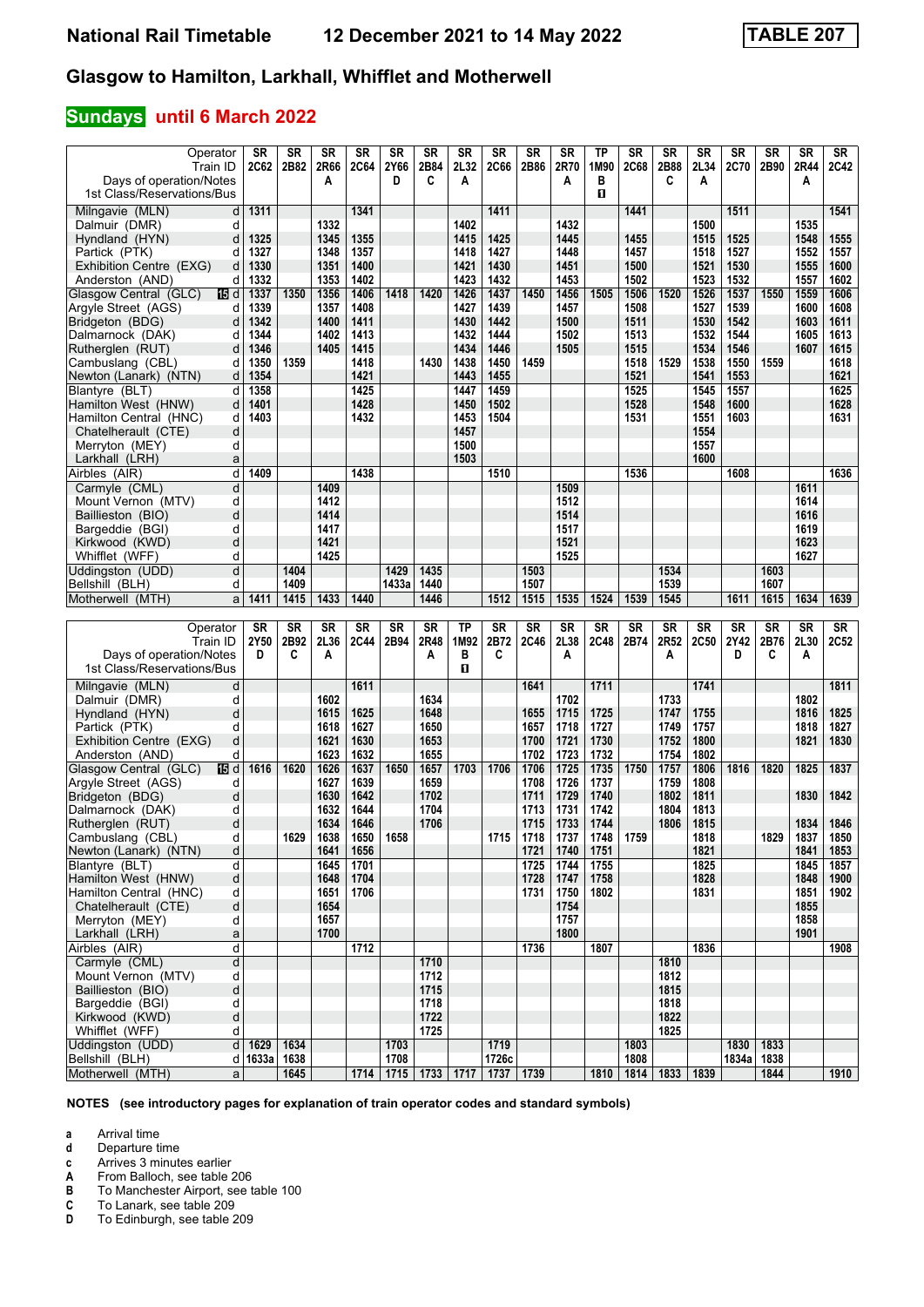### **Sundays until 6 March 2022**

| Operator                                           | SR            | <b>SR</b>    | XC           | <b>SR</b>   | <b>TP</b>                   | <b>SR</b> | <b>SR</b> | <b>SR</b>      | <b>SR</b>    | <b>SR</b> | <b>SR</b> | <b>SR</b>    | <b>SR</b>   | <b>SR</b>                        | <b>SR</b>   | <b>SR</b>    | <b>SR</b>    | XC          |
|----------------------------------------------------|---------------|--------------|--------------|-------------|-----------------------------|-----------|-----------|----------------|--------------|-----------|-----------|--------------|-------------|----------------------------------|-------------|--------------|--------------|-------------|
| Train ID                                           | 2B78          | 2R56         | 1E90         | <b>2C54</b> | 1M94                        | 2B80      | 2L32      | <b>2C56</b>    | 2B82         | 2R60      | 2C58      | 2Y88         | 2B84        | 2L34                             | <b>2C60</b> | 2B86         | 2R64         | <b>1C85</b> |
| Days of operation/Notes                            |               | A            | F            |             | в                           | C         | A         |                |              | A         |           | D            | C           | A                                |             |              | Α            | D           |
| 1st Class/Reservations/Bus                         |               |              | п            |             | O                           |           |           |                |              |           |           |              |             |                                  |             |              |              | п           |
| Milngavie (MLN)<br>d                               |               |              |              | 1841        |                             |           |           | 1911           |              |           | 1941      |              |             |                                  | 2011        |              |              |             |
| Dalmuir (DMR)<br>d                                 |               | 1832         |              |             |                             |           | 1906      |                |              | 1932      |           |              |             | 2002                             |             |              | 2032         |             |
| d<br>Hyndland (HYN)                                |               | 1845         |              | 1855        |                             |           | 1919      | 1925           |              | 1946      | 1955      |              |             | 2016                             | 2025        |              | 2045         |             |
| Partick (PTK)<br>d                                 |               | 1848         |              | 1857        |                             |           | 1921      | 1927           |              | 1948      | 1957      |              |             | 2018                             | 2027        |              | 2048         |             |
| d<br>Exhibition Centre (EXG)                       |               | 1851         |              | 1900        |                             |           | 1924      | 1930           |              | 1951      | 2000      |              |             | 2021                             | 2030        |              | 2051         |             |
| d<br>Anderston (AND)                               |               |              |              |             |                             |           |           |                |              |           |           |              |             |                                  |             |              |              |             |
| Glasgow Central (GLC)<br>16 d                      | 1850          | 1857         | 1900         | 1906        | 1915                        | 1920      | 1928      | 1935           | 1950         | 1956      | 2006      | 2016         | 2020        | 2025                             | 2037        | 2049         | 2056         | 2058        |
| Argyle Street (AGS)<br>d                           |               |              |              |             |                             |           |           |                |              |           |           |              |             |                                  |             |              |              |             |
| d<br>Bridgeton (BDG)                               |               | 1901         |              | 1911        |                             |           | 1932      | 1940           |              | 2000      | 2011      |              |             | 2029                             | 2042        |              | 2100         |             |
| d<br>Dalmarnock (DAK)                              |               |              |              |             |                             |           |           |                |              |           |           |              |             |                                  |             |              |              |             |
| d<br>Rutherglen (RUT)                              |               | 1905         |              | 1915        |                             |           | 1935      | 1945           |              | 2005      | 2016      |              |             | 2032                             | 2046        |              | 2105         |             |
| d<br>Cambuslang (CBL)                              | 1900          |              |              | 1919        |                             | 1929      | 1938      | 1948           | 1959         |           | 2019      |              | 2029        | 2035                             | 2049        | 2057         |              |             |
| d<br>Newton (Lanark) (NTN)                         |               |              |              | 1922        |                             |           | 1941      | 1953           |              |           | 2022      |              |             | 2039                             | 2052        |              |              |             |
| d<br>Blantyre (BLT)                                |               |              |              | 1926        |                             |           | 1945      | 1957           |              |           | 2026      |              |             | 2043                             | 2056        |              |              |             |
| d<br>Hamilton West (HNW)                           |               |              |              | 1929        |                             |           | 1948      | 2000           |              |           | 2029      |              |             | 2046                             | 2059        |              |              |             |
| d<br>Hamilton Central (HNC)                        |               |              |              | 1931        |                             |           | 1951      | 2004           |              |           | 2032      |              |             | 2049                             | 2103        |              |              |             |
| d<br>Chatelherault (CTE)                           |               |              |              |             |                             |           | 1956      |                |              |           |           |              |             | 2053                             |             |              |              |             |
| d<br>Merryton (MEY)                                |               |              |              |             |                             |           | 1959      |                |              |           |           |              |             | 2056                             |             |              |              |             |
| Larkhall (LRH)<br>a                                |               |              |              |             |                             |           | 2002      |                |              |           |           |              |             | 2059                             |             |              |              |             |
| d<br>Airbles (AIR)                                 |               |              |              | 1937        |                             |           |           | 2009           |              |           | 2037      |              |             |                                  | 2108        |              |              |             |
| d<br>Carmyle (CML)                                 |               | 1909         |              |             |                             |           |           |                |              | 2009      |           |              |             |                                  |             |              | 2109         |             |
| d<br>Mount Vernon (MTV)                            |               | 1912         |              |             |                             |           |           |                |              | 2012      |           |              |             |                                  |             |              | 2112         |             |
| d<br>Baillieston (BIO)                             |               | 1915         |              |             |                             |           |           |                |              | 2015      |           |              |             |                                  |             |              | 2115         |             |
| d<br>Bargeddie (BGI)                               |               | 1918         |              |             |                             |           |           |                |              | 2018      |           |              |             |                                  |             |              | 2118         |             |
| d<br>Kirkwood (KWD)                                |               | 1922<br>1926 |              |             |                             |           |           |                |              | 2022      |           |              |             |                                  |             |              | 2122<br>2126 |             |
| d<br>Whifflet (WFF)<br>Uddingston (UDD)            |               |              |              |             |                             | 1933      |           |                |              | 2026      |           |              | 2033        |                                  |             |              |              |             |
| d                                                  | 1905          |              |              |             |                             | 1938      |           |                | 2003<br>2007 |           |           | 2027<br>2034 | 2038        |                                  |             | 2102<br>2107 |              |             |
| Bellshill (BLH)<br>d<br>Motherwell (MTH)<br>a      | 1909<br>1917  | 1933         | 1914         | 1939        | 1930                        | 1944      |           | 2012           | 2015         | 2033      | 2040      |              | 2044        |                                  | 2111        | 2113         | 2133         | 2117        |
|                                                    |               |              |              |             |                             |           |           |                |              |           |           |              |             |                                  |             |              |              |             |
| Operator                                           | <b>SR</b>     | <b>SR</b>    | <b>SR</b>    | SR          | $S_{R}$                     | SR        | <b>SR</b> | S <sub>R</sub> | <b>SR</b>    | <b>SR</b> | <b>SR</b> | SR           | <b>SR</b>   | <b>SR</b>                        | <b>SR</b>   |              |              |             |
| Train ID                                           | 2C62          | 2B88         | 2L36         | 2C64        | 2B90                        | 2R68      | 2C66      | 2B92           | 2L38         | 2C68      | 2B94      | 2R72         | <b>2C70</b> | 2B72                             | <b>2C42</b> |              |              |             |
| Days of operation/Notes                            |               | C            | A            |             |                             | A         |           | C              | A            |           |           | A            |             |                                  |             |              |              |             |
|                                                    |               |              |              | 2111        |                             |           |           |                |              |           |           |              |             |                                  |             |              |              |             |
| Milngavie (MLN)<br>d<br>d                          | 2041          |              | 2102         |             |                             | 2132      | 2141      |                | 2202         | 2211      |           | 2232         | 2241        |                                  | 2311        |              |              |             |
| Dalmuir (DMR)<br>d                                 | 2055          |              | 2115         | 2125        |                             | 2146      | 2155      |                | 2216         | 2225      |           | 2246         | 2255        |                                  | 2325        |              |              |             |
| Hyndland (HYN)<br>Partick (PTK)<br>d               | 2057          |              | 2118         | 2127        |                             | 2148      | 2157      |                | 2218         | 2227      |           | 2248         | 2257        |                                  | 2327        |              |              |             |
| d<br>Exhibition Centre (EXG)                       | 2100          |              | 2121         | 2130        |                             | 2151      | 2200      |                | 2221         | 2230      |           | 2251         | 2300        |                                  | 2330        |              |              |             |
| Anderston (AND)<br>d                               |               |              |              |             |                             |           |           |                |              |           |           |              |             |                                  |             |              |              |             |
| Glasgow Central (GLC)<br>16 d                      | 2105          | 2120         | 2125         | 2137        | 2150                        | 2156      | 2204      | 2220           | 2225         | 2237      | 2250      | 2256         | 2306        | 2322                             | 2337        |              |              |             |
| Argyle Street (AGS)<br>d                           |               |              |              |             |                             |           |           |                |              |           |           |              |             |                                  |             |              |              |             |
| Bridgeton (BDG)<br>d                               | 2110          |              | 2128         | 2142        |                             | 2200      | 2208      |                | 2229         | 2242      |           | 2300         | 2311        |                                  | 2342        |              |              |             |
| Dalmarnock (DAK)<br>d                              |               |              |              |             |                             |           |           |                |              |           |           |              |             |                                  |             |              |              |             |
| Rutherglen (RUT)<br>d                              | 2115          |              | 2132         | 2146        |                             | 2205      | 2211      |                | 2234         | 2247      |           | 2305         | 2314        |                                  | 2347        |              |              |             |
| Cambuslang (CBL)<br>d                              |               |              |              |             |                             |           | 2215      | 2228           | 2237         | 2250      | 2258      |              | 2318        | 2330                             | 2350        |              |              |             |
|                                                    |               |              |              |             |                             |           |           |                |              |           |           |              |             |                                  |             |              |              |             |
|                                                    | 2119          | 2128         | 2135         | 2149        | 2159                        |           |           |                |              |           |           |              | 2321        |                                  |             |              |              |             |
| Newton (Lanark) (NTN)<br>d<br>d                    | 2122          |              | 2139         | 2153        |                             |           | 2218      |                | 2241         | 2254      |           |              |             |                                  |             |              |              |             |
| Blantyre (BLT)                                     | 2126          |              | 2143         | 2157        |                             |           | 2222      |                | 2245         | 2258      |           |              | 2325        |                                  |             |              |              |             |
| Hamilton West (HNW)<br>d<br>d                      | 2129          |              | 2146         | 2200        |                             |           | 2225      |                | 2248         | 2301      |           |              | 2328        |                                  |             |              |              |             |
| Hamilton Central (HNC)<br>Chatelherault (CTE)<br>d | 2131          |              | 2149<br>2153 | 2203        |                             |           | 2230      |                | 2251<br>2255 | 2303      |           |              | 2330        |                                  |             |              |              |             |
| d                                                  |               |              | 2156         |             |                             |           |           |                | 2258         |           |           |              |             |                                  |             |              |              |             |
| Merryton (MEY)<br>Larkhall (LRH)<br>a              |               |              | 2159         |             |                             |           |           |                | 2301         |           |           |              |             |                                  |             |              |              |             |
| Airbles (AIR)<br>$\mathsf{d}$                      | 2137          |              |              | 2209        |                             |           | 2235      |                |              | 2309      |           |              | 2336        |                                  |             |              |              |             |
| Carmyle (CML)<br>d                                 |               |              |              |             |                             | 2209      |           |                |              |           |           | 2309         |             |                                  |             |              |              |             |
| Mount Vernon (MTV)<br>d                            |               |              |              |             |                             | 2212      |           |                |              |           |           | 2312         |             |                                  |             |              |              |             |
| d<br>Baillieston (BIO)                             |               |              |              |             |                             | 2215      |           |                |              |           |           | 2315         |             |                                  |             |              |              |             |
| d<br>Bargeddie (BGI)                               |               |              |              |             |                             | 2218      |           |                |              |           |           | 2318         |             |                                  |             |              |              |             |
| d<br>Kirkwood (KWD)                                |               |              |              |             |                             | 2222      |           |                |              |           |           | 2322         |             |                                  |             |              |              |             |
| Whifflet (WFF)<br>d                                |               |              |              |             |                             | 2226      |           |                |              |           |           | 2326         |             |                                  |             |              |              |             |
| $\overline{d}$<br>Uddingston (UDD)                 |               | 2133         |              |             | 2203                        |           |           | 2233           |              |           | 2303      |              |             | 2335                             |             |              |              |             |
| Bellshill (BLH)<br>d<br>Motherwell (MTH)           | $a$ 2139 2144 | 2137         |              |             | 2208<br>2211 2214 2233 2238 |           |           | 2238<br>2244   |              |           | 2307      |              |             | 2340<br>2315 2333 2338 2348 0001 |             |              |              |             |

**NOTES (see introductory pages for explanation of train operator codes and standard symbols)**

**a** Arrival time<br>**d** Departure t

**d** Departure time<br>**A** From Balloch, s

**A** From Balloch, see table 206<br>**B** To Manchester Airport, see ta

**B** To Manchester Airport, see table 100<br>**C** To Lanark, see table 209

**C** To Lanark, see table 209<br>**D** To Edinburgh, see table 2<br>**F** To Newcastle, see table 4 **'** To Edinburgh, see table 20

To Newcastle, see table 40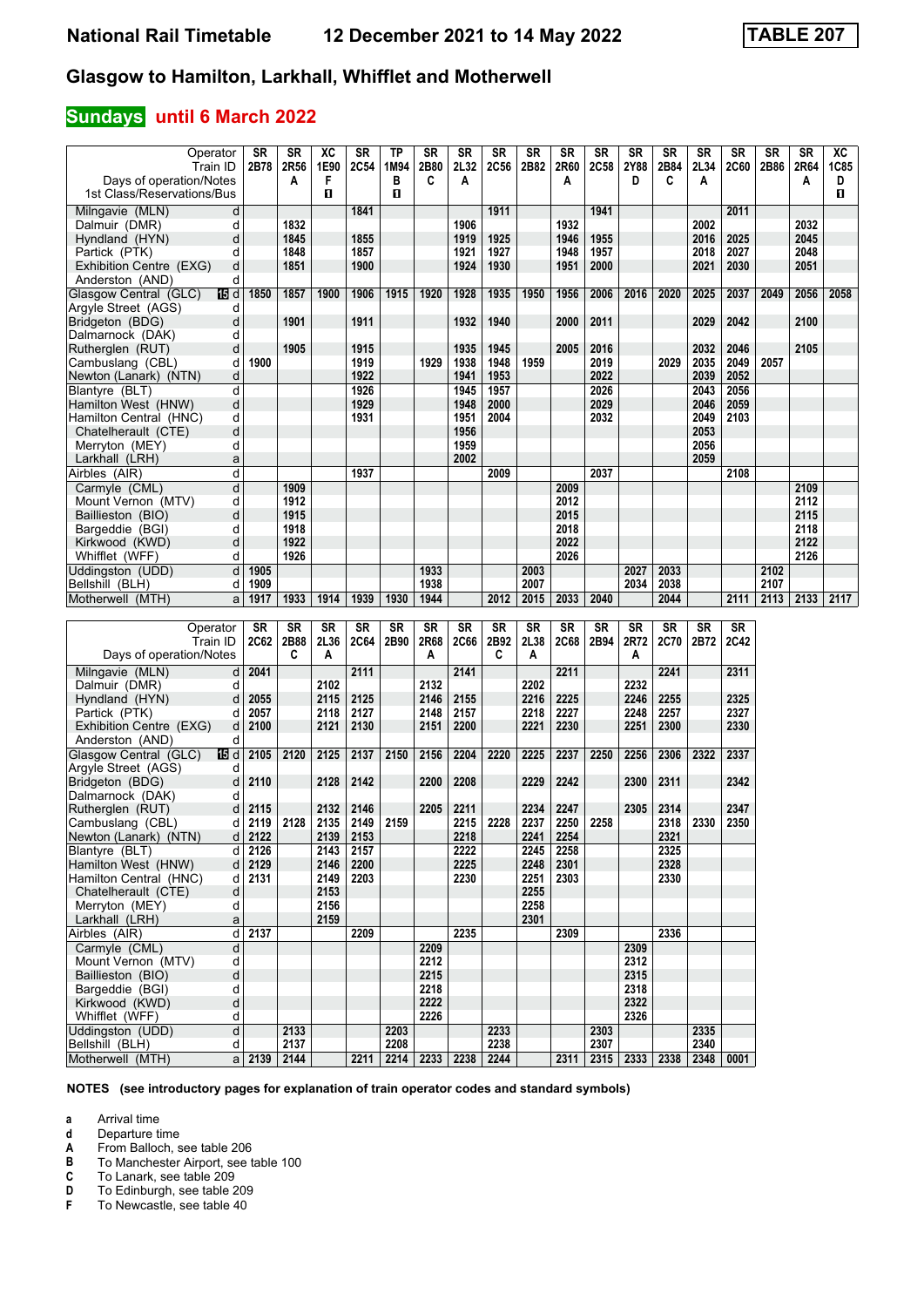## **Mondays to Fridays until 11 March 2022**

| Operator                                                | SR               | <b>SR</b>    | <b>SR</b>    | SR          | <b>SR</b>    | <b>SR</b>    | <b>SR</b>    | SR           | <b>SR</b>        | <b>SR</b>    | <b>SR</b>    | XC        | SR           | <b>SR</b>    | <b>SR</b>    | <b>SR</b>    | <b>SR</b>    | <b>SR</b>    |
|---------------------------------------------------------|------------------|--------------|--------------|-------------|--------------|--------------|--------------|--------------|------------------|--------------|--------------|-----------|--------------|--------------|--------------|--------------|--------------|--------------|
| Train ID<br>Days of operation/Notes                     | <b>2C02</b><br>A | 2F01         | <b>2S03</b>  | 2B71        | 2L01         | 2F03         | <b>2S05</b>  | 2L03         | <b>2C06</b><br>A | 2B73         | 2F05         | 1D99      | 2Y55         | <b>2S07</b>  | 2B75         | 2L05         | 2F07         | <b>2S09</b>  |
| 1st Class/Reservations/Bus                              |                  |              |              |             |              |              |              |              |                  |              |              | п         |              |              |              |              |              |              |
| Motherwell (MTH)<br>d                                   | 0541             | 0547         | 0555         | 0616        |              | 0617         | 0624         |              | 0640             | 0647         | 0647         | 0707      |              |              | 0717         |              | 0717         | 0728         |
| Bellshill (BLH)<br>d                                    |                  |              |              | 0622        |              |              |              |              |                  | 0653         |              |           | 0707         |              | 0723         |              |              |              |
| d<br>Uddingston (UDD)                                   |                  |              |              | 0626        |              |              |              |              |                  | 0657         |              |           | 0715         |              | 0727         |              |              |              |
| Whifflet (WFF)<br>d                                     | 0549a            |              | 0604         |             |              |              | 0634         |              | 0648a            |              | 0629         |           |              | 0659         |              |              |              | 0735         |
| Kirkwood (KWD)<br>d<br>Bargeddie (BGI)<br>d             |                  |              | 0607<br>0610 |             |              |              | 0637<br>0640 |              |                  |              |              |           |              | 0706<br>0709 |              |              |              | 0738<br>0741 |
| Baillieston (BIO)<br>d                                  |                  |              | 0614         |             |              |              | 0644         |              |                  |              |              |           |              | 0713         |              |              |              | 0745         |
| Mount Vernon (MTV)<br>d                                 |                  |              | 0616         |             |              |              | 0646         |              |                  |              |              |           |              | 0715         |              |              |              | 0747         |
| Carmyle (CML)<br>d                                      |                  |              | 0618         |             |              |              | 0648         |              |                  |              |              |           |              | 0717         |              |              |              | 0749         |
| d<br>Airbles (AIR)                                      |                  | 0549         |              |             |              | 0619         |              |              |                  |              | 0649         |           |              |              |              |              | 0719         |              |
| d<br>Larkhall (LRH)                                     |                  |              |              |             | 0601         |              |              | 0633         |                  |              |              |           |              |              |              | 0703         |              |              |
| Merryton (MEY)<br>d<br>Chatelherault (CTE)<br>d         |                  |              |              |             | 0603<br>0606 |              |              | 0635<br>0638 |                  |              |              |           |              |              |              | 0705<br>0708 |              |              |
| Hamilton Central (HNC)<br>d                             |                  | 0555         |              |             | 0611         | 0625         |              | 0643         |                  |              | 0655         |           |              |              |              | 0713         | 0725         |              |
| Hamilton West (HNW)<br>d                                |                  | 0558         |              |             | 0613         | 0628         |              | 0645         |                  |              | 0658         |           |              |              |              | 0715         | 0728         |              |
| Blantyre (BLT)<br>d                                     |                  | 0601         |              |             | 0617         | 0631         |              | 0649         |                  |              | 0701         |           |              |              |              | 0719         | 0731         |              |
| Newton (Lanark) (NTN)<br>d                              |                  | 0606         |              |             | 0621         | 0636         |              | 0653         |                  |              | 0706         |           |              |              |              | 0723         | 0736         |              |
| Cambuslang (CBL)<br>d<br>Rutheralen (RUT)               |                  | 0609<br>0613 | 0623         | 0631        | 0626         | 0640<br>0644 | 0653         | 0657<br>0701 |                  | 0701         | 0712<br>0716 |           | 0720         | 0722         | 0731         | 0727<br>0731 | 0740<br>0744 | 0753         |
| d<br>Dalmarnock (DAK)<br>d                              |                  | 0616         | 0625         |             | 0631<br>0634 | 0646         | 0655         | 0704         |                  |              | 0718         |           |              | 0724         |              | 0734         | 0746         | 0756         |
| Bridgeton (BDG)<br>d                                    |                  | 0618         | 0627         |             | 0636         | 0648         | 0657         | 0706         |                  |              | 0720         |           |              | 0726         |              | 0736         | 0748         | 0758         |
| Argyle Street (AGS)<br>d                                |                  | 0621         | 0631         |             | 0640         | 0652         | 0701         | 0710         |                  |              | 0723         |           |              | 0730         |              | 0740         | 0752         | 0802         |
| Glasgow Central (GLC)<br>阳a                             |                  | 0622         | 0632         | 0640        | 0641         | 0653         | 0702         | 0711         |                  | 0712         | 0725         | 0725      | 0729         | 0731         | 0740         | 0741         | 0753         | 0803         |
| Anderston (AND)<br>a                                    |                  | 0625         | 0635         |             | 0647         | 0656         | 0705         | 0717         |                  |              | 0727         |           |              | 0734         |              | 0747         | 0755         | 0805         |
| Exhibition Centre (EXG)<br>a<br>Partick (PTK)           |                  | 0627<br>0631 | 0638<br>0641 |             | 0650<br>0654 | 0659<br>0702 | 0708<br>0711 | 0720<br>0724 |                  |              | 0729<br>0732 |           |              | 0737<br>0741 |              | 0750<br>0754 | 0758<br>0801 | 0808<br>0811 |
| a<br>Hyndland (HYN)<br>a                                |                  | 0633         | 0643         |             | 0656         | 0704         | 0713         | 0726         |                  |              | 0734         |           |              | 0743         |              | 0756         | 0804         | 0813         |
| Dalmuir (DMR)<br>a                                      |                  | 0651         | 0659         |             | 0713         | 0721         | 0729         | 0742         |                  |              | 0753         |           |              | 0801         |              | 0815         | 0821         | 0832         |
| Milngavie (MLN)<br>a                                    |                  |              |              |             |              |              |              |              |                  |              |              |           |              |              |              |              |              |              |
|                                                         |                  |              |              |             |              |              |              |              |                  |              |              |           |              |              |              |              |              |              |
|                                                         |                  |              |              |             |              |              |              |              |                  |              |              |           |              |              |              |              |              |              |
| Operator                                                | SR               | <b>SR</b>    | <b>SR</b>    | ТP          | <b>SR</b>    | <b>SR</b>    | <b>SR</b>    | <b>SR</b>    | <b>SR</b>        | <b>SR</b>    | <b>SR</b>    | <b>SR</b> | <b>SR</b>    | <b>SR</b>    | <b>SR</b>    | <b>SR</b>    | <b>SR</b>    | <b>SR</b>    |
| Train ID                                                | 2B77             | 2L07         | 2C10         | <b>1S30</b> | 2F09         | 1C05         | 2Y57         | <b>2S11</b>  | 2L09             | 2B79         | 2F11         | 2D37      | <b>2S13</b>  | 1Y73         | 2L11         | <b>2C14</b>  | 2B81         | 2F13         |
| Days of operation/Notes<br>1st Class/Reservations/Bus   |                  |              | Α            | O           |              | в            |              |              |                  |              |              |           |              |              |              | A            |              |              |
|                                                         |                  |              |              |             |              |              |              |              |                  |              |              |           |              |              |              |              |              |              |
| Motherwell (MTH)<br>d<br>d<br>Bellshill (BLH)           | 0746<br>0752     |              | 0735         | 0801        | 0745         | 0803         | 0810         |              |                  | 0819<br>0825 | 0817         | 0834      | 0826         | 0850         |              | 0841         | 0847<br>0854 | 0847         |
| Uddingston (UDD)<br>d                                   | 0757             |              |              |             |              | 0808         | 0815         |              |                  | 0829         |              | 0839      |              |              |              |              | 0858         |              |
| Whifflet (WFF)<br>d                                     |                  |              | 0746a        |             | 0727         |              |              | 0802         |                  |              |              |           | 0833         |              |              | 0850a        |              | 0827         |
| d<br>Kirkwood (KWD)                                     |                  |              |              |             |              |              |              | 0805         |                  |              |              |           | 0836         |              |              |              |              |              |
| d<br>Bargeddie (BGI)                                    |                  |              |              |             |              |              |              | 0808         |                  |              |              |           | 0839         |              |              |              |              |              |
| d<br>Baillieston (BIO)<br>d                             |                  |              |              |             |              |              |              | 0812         |                  |              |              |           | 0843<br>0845 |              |              |              |              |              |
| Mount Vernon (MTV)<br>d<br>Carmyle (CML)                |                  |              |              |             |              |              |              | 0815<br>0818 |                  |              |              |           | 0848         |              |              |              |              |              |
| Airbles (AIR)<br>d                                      |                  |              |              |             | 0748         |              |              |              |                  |              | 0819         |           |              |              |              |              |              | 0849         |
| d<br>Larkhall (LRH)                                     |                  | 0733         |              |             |              |              |              |              | 0803             |              |              |           |              |              | 0833         |              |              |              |
| Merryton (MEY)<br>d                                     |                  | 0735         |              |             |              |              |              |              | 0805             |              |              |           |              |              | 0835         |              |              |              |
| Chatelherault (CTE)<br>d                                |                  | 0738         |              |             |              |              |              |              | 0808             |              |              |           |              |              | 0838         |              |              |              |
| Hamilton Central (HNC)<br>d<br>d<br>Hamilton West (HNW) |                  | 0743<br>0745 |              |             | 0754<br>0756 |              |              |              | 0813<br>0815     |              | 0825<br>0828 |           |              |              | 0843<br>0845 |              |              | 0855<br>0858 |
| Blantyre (BLT)<br>d                                     |                  | 0749         |              |             | 0800         |              |              |              | 0819             |              | 0831         |           |              |              | 0849         |              |              | 0901         |
| Newton (Lanark) (NTN)<br>$\overline{\mathsf{d}}$        |                  | 0753         |              |             | 0804         |              |              |              | 0823             |              | 0835         |           |              |              | 0853         |              |              | 0906         |
| Cambuslang (CBL)<br>d                                   | 0801             | 0758         |              |             | 0807         |              |              |              | 0828             | 0834         | 0839         |           |              |              | 0856         |              | 0902         | 0910         |
| Rutherglen (RUT)<br>d                                   |                  | 0801         |              |             | 0812         | 0818         |              | 0822         | 0832             |              | 0844         |           | 0853         |              | 0901         |              |              | 0916c        |
| Dalmarnock (DAK)<br>d<br>d                              |                  | 0804<br>0806 |              |             | 0814         | 0822         |              | 0825         | 0834             |              | 0846<br>0848 |           | 0855<br>0857 |              | 0904<br>0906 |              |              | 0918         |
| Bridgeton (BDG)<br>Argyle Street (AGS)<br>d             |                  | 0810         |              |             | 0816<br>0820 | 0826         |              | 0827<br>0831 | 0836<br>0840     |              | 0852         |           | 0901         |              | 0910         |              |              | 0920<br>0923 |
| Glasgow Central (GLC)<br>15日 al                         | 0810             | 0811         |              | 0820        | 0822         | 0827         | 0829         | 0832         | 0841             | 0845         | 0853         | 0856      | 0902         | 0910         | 0911         |              | 0913         | 0925         |
| Anderston (AND)<br>a                                    |                  | 0817         |              |             | 0824         | 0829         |              | 0835         | 0845             |              | 0856         |           | 0905         |              | 0918         |              |              | 0927         |
| Exhibition Centre (EXG)<br>$\mathsf{a}$                 |                  | 0820         |              |             | 0827         | 0831         |              | 0838         | 0848             |              | 0859         |           | 0908         |              | 0921         |              |              | 0929         |
| Partick (PTK)<br>a                                      |                  | 0824         |              |             | 0831         | 0835         |              | 0841         | 0852             |              | 0903         |           | 0911         |              | 0925         |              |              | 0932         |
| Hyndland (HYN)<br>a<br>Dalmuir (DMR)<br>a               |                  | 0826<br>0844 |              |             | 0834<br>0851 | 0837         |              | 0843<br>0903 | 0856<br>0913     |              | 0905<br>0922 |           | 0913<br>0930 |              | 0927<br>0944 |              |              | 0934<br>0951 |

**NOTES (see introductory pages for explanation of train operator codes and standard symbols)**

**a** Arrival time<br>**d** Departure time

**d** Departure time<br>**c** Arrives 3 minute

**c** Arrives 3 minutes earlier<br>**A** To Cumbernauld, see tab **A** To Cumbernauld, see table 208<br>**B** To Garscadden, see table 206

To Garscadden, see table 206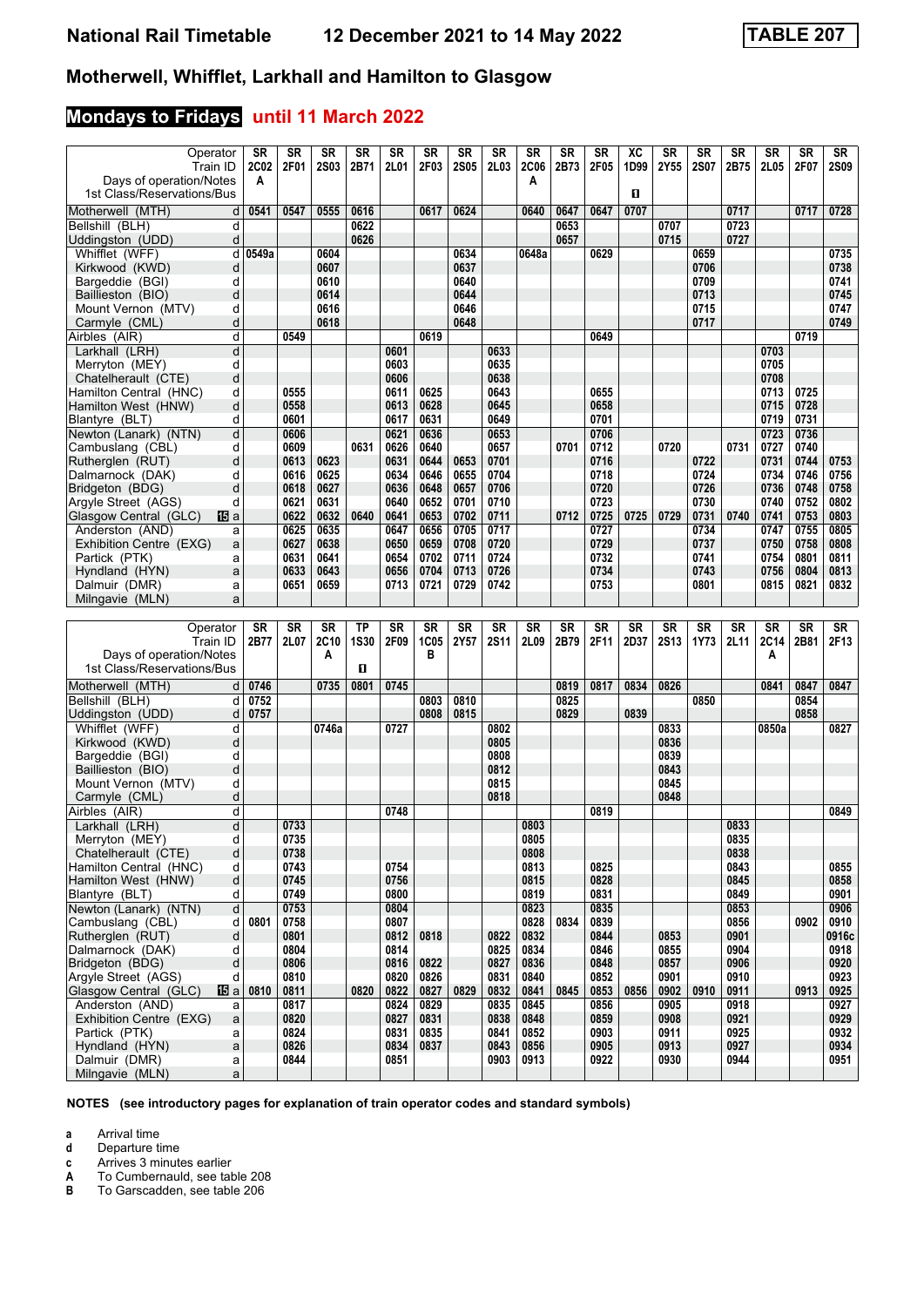## **Mondays to Fridays until 11 March 2022**

| Operator<br>Train ID                                        | <b>SR</b><br><b>2S15</b> | <b>SR</b><br>2B83 | <b>SR</b><br>2L13 | SR<br>2F15   | <b>SR</b><br>2Y45 | <b>SR</b><br><b>2S17</b> | <b>SR</b><br>2L15 | <b>SR</b><br><b>2C18</b> | SR<br>2B85   | <b>SR</b><br>2F17 | <b>SR</b><br><b>2S19</b> | <b>TP</b><br><b>1S35</b> | SR<br>2L17   | <b>SR</b><br>2F19 | <b>SR</b><br>2Y67 | <b>SR</b><br><b>2S21</b> | <b>SR</b><br>2L19 | $\overline{\text{S}}\text{R}$<br><b>2C22</b> |
|-------------------------------------------------------------|--------------------------|-------------------|-------------------|--------------|-------------------|--------------------------|-------------------|--------------------------|--------------|-------------------|--------------------------|--------------------------|--------------|-------------------|-------------------|--------------------------|-------------------|----------------------------------------------|
| Days of operation/Notes<br>1st Class/Reservations/Bus       |                          |                   |                   |              |                   |                          |                   | A                        |              |                   |                          | O                        |              |                   |                   |                          |                   | Α                                            |
| Motherwell (MTH)<br>d                                       |                          | 0917              |                   | 0917         |                   | 0926                     |                   | 0937                     | 0947         | 0947              |                          | 1015                     |              | 1017              |                   | 1026                     |                   | 1035                                         |
| d<br>Bellshill (BLH)                                        |                          |                   |                   |              | 0935              |                          |                   |                          | 0954         |                   |                          |                          |              |                   | 1038              |                          |                   |                                              |
| d<br>Uddingston (UDD)                                       |                          | 0921              |                   |              | 0939              |                          |                   |                          | 0958         |                   |                          |                          |              |                   | 1042              |                          |                   |                                              |
| d<br>Whifflet (WFF)                                         | 0904                     |                   |                   |              |                   | 0933                     |                   | 0949a                    |              | 0929              | 1004                     |                          |              |                   |                   | 1033                     |                   | 1042a                                        |
| d<br>Kirkwood (KWD)                                         | 0907                     |                   |                   |              |                   | 0936                     |                   |                          |              |                   | 1007                     |                          |              |                   |                   | 1036                     |                   |                                              |
| Bargeddie (BGI)<br>d                                        | 0910                     |                   |                   |              |                   | 0939                     |                   |                          |              |                   | 1010                     |                          |              |                   |                   | 1039                     |                   |                                              |
| Baillieston (BIO)<br>d                                      | 0914                     |                   |                   |              |                   | 0943                     |                   |                          |              |                   | 1014                     |                          |              |                   |                   | 1043                     |                   |                                              |
| Mount Vernon (MTV)<br>d                                     | 0916                     |                   |                   |              |                   | 0945                     |                   |                          |              |                   | 1016                     |                          |              |                   |                   | 1045                     |                   |                                              |
| Carmyle (CML)<br>d<br>d                                     | 0918                     |                   |                   | 0919         |                   | 0948                     |                   |                          |              | 0949              | 1018                     |                          |              | 1019              |                   | 1048                     |                   |                                              |
| Airbles (AIR)<br>d<br>Larkhall (LRH)                        |                          |                   | 0903              |              |                   |                          | 0933              |                          |              |                   |                          |                          | 1002         |                   |                   |                          | 1033              |                                              |
| Merryton (MEY)<br>d                                         |                          |                   | 0905              |              |                   |                          | 0935              |                          |              |                   |                          |                          | 1004         |                   |                   |                          | 1035              |                                              |
| d<br>Chatelherault (CTE)                                    |                          |                   | 0908              |              |                   |                          | 0938              |                          |              |                   |                          |                          | 1007         |                   |                   |                          | 1038              |                                              |
| Hamilton Central (HNC)<br>d                                 |                          |                   | 0914              | 0925         |                   |                          | 0943              |                          |              | 0955              |                          |                          | 1012         | 1025              |                   |                          | 1043              |                                              |
| Hamilton West (HNW)<br>d                                    |                          |                   | 0916              | 0927         |                   |                          | 0945              |                          |              | 0958              |                          |                          | 1014         | 1028              |                   |                          | 1045              |                                              |
| Blantyre (BLT)<br>d                                         |                          |                   | 0920              | 0931         |                   |                          | 0949              |                          |              | 1001              |                          |                          | 1018         | 1031              |                   |                          | 1049              |                                              |
| d<br>Newton (Lanark) (NTN)                                  |                          |                   | 0925              | 0935         |                   |                          | 0953              |                          |              | 1006              |                          |                          | 1022         | 1036              |                   |                          | 1053              |                                              |
| Cambuslang (CBL)<br>d                                       |                          | 0926              | 0929              | 0938         |                   |                          | 0956              |                          | 1002         | 1010              |                          |                          | 1025         | 1040              |                   |                          | 1056              |                                              |
| Rutherglen (RUT)<br>d                                       | 0924                     |                   | 0933              | 0943         |                   | 0953                     | 1001              |                          |              | 1014              | 1023                     |                          | 1031         | 1044              |                   | 1053                     | 1100              |                                              |
| Dalmarnock (DAK)<br>d                                       | 0927                     |                   | 0935<br>0937      | 0946<br>0948 |                   | 0955                     | 1004<br>1006      |                          |              | 1016              | 1025<br>1027             |                          | 1034<br>1036 | 1047<br>1049      |                   | 1055<br>1057             | 1103<br>1106      |                                              |
| Bridgeton (BDG)<br>d<br>Argyle Street (AGS)<br>d            | 0929<br>0932             |                   | 0941              | 0952         |                   | 0957<br>1001             | 1010              |                          |              | 1018<br>1022      | 1031                     |                          | 1040         | 1052              |                   | 1101                     | 1109              |                                              |
| Glasgow Central (GLC)<br>阳a                                 | 0934                     | 0936              | 0942              | 0953         | 0955              | 1002                     | 1011              |                          | 1012         | 1023              | 1032                     | 1032                     | 1041         | 1054              | 1055              | 1102                     | 1111              |                                              |
| Anderston (AND)<br>a                                        | 0937                     |                   | 0947              | 0956         |                   | 1005                     | 1019              |                          |              | 1026              | 1035                     |                          | 1049         | 1056              |                   | 1105                     | 1117              |                                              |
| Exhibition Centre (EXG)<br>a                                | 0939                     |                   | 0950              | 0959         |                   | 1008                     | 1021              |                          |              | 1029              | 1038                     |                          | 1051         | 1059              |                   | 1108                     | 1120              |                                              |
| Partick (PTK)<br>a                                          | 0942                     |                   | 0954              | 1002         |                   | 1011                     | 1025              |                          |              | 1032              | 1041                     |                          | 1055         | 1102              |                   | 1111                     | 1124              |                                              |
| Hyndland (HYN)<br>a                                         | 0944                     |                   | 0956              | 1004         |                   | 1013                     | 1027              |                          |              | 1034              | 1043                     |                          | 1057         | 1104              |                   | 1113                     | 1126              |                                              |
| Dalmuir (DMR)<br>a                                          | 1000                     |                   | 1013              | 1021         |                   | 1029                     | 1043              |                          |              | 1051              | 1059                     |                          | 1113         | 1121              |                   | 1129                     | 1143              |                                              |
| Milngavie (MLN)<br>a                                        |                          |                   |                   |              |                   |                          |                   |                          |              |                   |                          |                          |              |                   |                   |                          |                   |                                              |
|                                                             |                          |                   |                   |              |                   |                          |                   |                          |              |                   |                          |                          |              |                   |                   |                          |                   |                                              |
|                                                             |                          |                   |                   |              |                   |                          |                   |                          |              |                   |                          |                          |              |                   |                   |                          |                   |                                              |
| Operator                                                    | <b>SR</b>                | <b>SR</b>         | <b>TP</b>         | <b>SR</b>    | <b>SR</b>         | <b>SR</b>                | <b>SR</b>         | <b>SR</b>                | <b>SR</b>    | <b>SR</b>         | <b>SR</b>                | <b>SR</b>                | <b>SR</b>    | TP                | <b>SR</b>         | <b>SR</b>                | <b>SR</b>         | $S_{R}$                                      |
| Train ID                                                    | 2B89                     | 2F21              | <b>1S41</b>       | <b>2S23</b>  | 2L21              | 2F23                     | 2Y49              | <b>2S25</b>              | 2L23         | 2C26              | 2B93                     | 2F25                     | <b>2S27</b>  | 1S40              | 2L01              | 2F27                     | 2Y71              | <b>2S29</b>                                  |
| Days of operation/Notes                                     |                          |                   | п                 |              |                   |                          |                   |                          |              | A                 |                          |                          |              | п                 |                   |                          |                   |                                              |
| 1st Class/Reservations/Bus                                  |                          |                   |                   |              |                   |                          |                   |                          |              |                   |                          |                          |              |                   |                   |                          |                   |                                              |
| Motherwell (MTH)<br>d                                       | 1048                     | 1047              | 1113              |              |                   | 1116                     |                   | 1125                     |              | 1145              | 1151                     | 1147                     |              | 1224              |                   | 1217                     |                   | 1226                                         |
| d<br>Bellshill (BLH)                                        | 1055                     |                   |                   |              |                   |                          | 1136              |                          |              |                   | 1157                     |                          |              |                   |                   |                          | 1237              |                                              |
| d<br>Uddingston (UDD)<br>Whifflet (WFF)<br>d                | 1059                     | 1029              |                   | 1104         |                   |                          | 1142              | 1133                     |              | 1151a             | 1203                     | 1129                     | 1204         |                   |                   |                          | 1241              | 1233                                         |
| d<br>Kirkwood (KWD)                                         |                          |                   |                   | 1107         |                   |                          |                   | 1136                     |              |                   |                          |                          | 1207         |                   |                   |                          |                   | 1236                                         |
| d<br>Bargeddie (BGI)                                        |                          |                   |                   | 1110         |                   |                          |                   | 1139                     |              |                   |                          |                          | 1210         |                   |                   |                          |                   | 1239                                         |
| d<br>Baillieston (BIO)                                      |                          |                   |                   | 1114         |                   |                          |                   | 1143                     |              |                   |                          |                          | 1214         |                   |                   |                          |                   | 1243                                         |
| Mount Vernon (MTV)<br>d                                     |                          |                   |                   | 1116         |                   |                          |                   | 1145                     |              |                   |                          |                          | 1216         |                   |                   |                          |                   | 1245                                         |
| d<br>Carmyle (CML)                                          |                          |                   |                   | 1118         |                   |                          |                   | 1148                     |              |                   |                          |                          | 1218         |                   |                   |                          |                   | 1248                                         |
| Airbles (AIR)<br>d                                          |                          | 1049              |                   |              |                   | 1118                     |                   |                          |              |                   |                          | 1149                     |              |                   |                   | 1219                     |                   |                                              |
| d<br>Larkhall (LRH)                                         |                          |                   |                   |              | 1103              |                          |                   |                          | 1133         |                   |                          |                          |              |                   | 1203              |                          |                   |                                              |
| Merryton (MEY)<br>d                                         |                          |                   |                   |              | 1105              |                          |                   |                          | 1135         |                   |                          |                          |              |                   | 1205              |                          |                   |                                              |
| d<br>Chatelherault (CTE)<br>Hamilton Central (HNC)<br>d     |                          | 1055              |                   |              | 1108<br>1113      | 1124                     |                   |                          | 1138<br>1143 |                   |                          | 1155                     |              |                   | 1208<br>1213      | 1225                     |                   |                                              |
| d<br>Hamilton West (HNW)                                    |                          | 1058              |                   |              | 1115              | 1126                     |                   |                          | 1145         |                   |                          | 1158                     |              |                   | 1215              | 1228                     |                   |                                              |
| Blantyre (BLT)<br>d                                         |                          | 1101              |                   |              | 1119              | 1130                     |                   |                          | 1149         |                   |                          | 1201                     |              |                   | 1219              | 1231                     |                   |                                              |
| d<br>Newton (Lanark) (NTN)                                  |                          | 1105              |                   |              | 1125              | 1134                     |                   |                          | 1153         |                   |                          | 1207                     |              |                   | 1223              | 1236                     |                   |                                              |
| Cambuslang (CBL)<br>d                                       | 1104                     | 1109              |                   |              | 1130              | 1137                     |                   |                          | 1156         |                   | 1208                     | 1211                     |              |                   | 1226              | 1239                     |                   |                                              |
| Rutherglen (RUT)<br>d                                       |                          | 1113              |                   | 1123         | 1136              | 1142                     |                   | 1153                     | 1201         |                   |                          | 1215                     | 1223         |                   | 1232              | 1244                     |                   | 1253                                         |
| Dalmarnock (DAK)<br>d                                       |                          | 1116              |                   | 1125         | 1138              | 1144                     |                   | 1155                     | 1204         |                   |                          | 1218                     | 1225         |                   | 1235              | 1246                     |                   | 1255                                         |
| Bridgeton (BDG)<br>d                                        |                          | 1118              |                   | 1127         | 1140              | 1146                     |                   | 1157                     | 1206         |                   |                          | 1220                     | 1227         |                   | 1238              | 1248                     |                   | 1257                                         |
| Argyle Street (AGS)<br>d<br>Glasgow Central (GLC)<br>115 al | 1113                     | 1121<br>1123      | 1131              | 1131<br>1132 | 1144<br>1145      | 1150<br>1151             | 1156              | 1201<br>1202             | 1210<br>1211 |                   | 1217                     | 1223<br>1224             | 1231<br>1232 | 1240              | 1241<br>1243      | 1252<br>1253             | 1256              | 1301<br>1302                                 |
| Anderston (AND)<br>a                                        |                          | 1126              |                   | 1135         | 1149              | 1154                     |                   | 1205                     | 1218         |                   |                          | 1226                     | 1235         |                   | 1248              | 1256                     |                   | 1305                                         |
| Exhibition Centre (EXG)<br>$\mathsf{a}$                     |                          | 1129              |                   | 1138         | 1151              | 1157                     |                   | 1208                     | 1221         |                   |                          | 1229                     | 1238         |                   | 1251              | 1259                     |                   | 1308                                         |
| Partick (PTK)<br>a                                          |                          | 1132              |                   | 1141         | 1155              | 1201                     |                   | 1211                     | 1225         |                   |                          | 1232                     | 1241         |                   | 1255              | 1302                     |                   | 1311                                         |
| Hyndland (HYN)<br>a                                         |                          | 1134              |                   | 1143         | 1157              | 1203                     |                   | 1213                     | 1227         |                   |                          | 1234                     | 1243         |                   | 1257              | 1304                     |                   | 1313                                         |
| Dalmuir (DMR)<br>a<br>Milngavie (MLN)<br>a                  |                          | 1151              |                   | 1159         | 1213              | 1220                     |                   | 1230                     | 1242         |                   |                          | 1251                     | 1303         |                   | 1312              | 1321                     |                   | 1329                                         |

**NOTES (see introductory pages for explanation of train operator codes and standard symbols)**

**a** Arrival time<br>**d** Departure t

**d** Departure time<br>**A** To Cumbernaul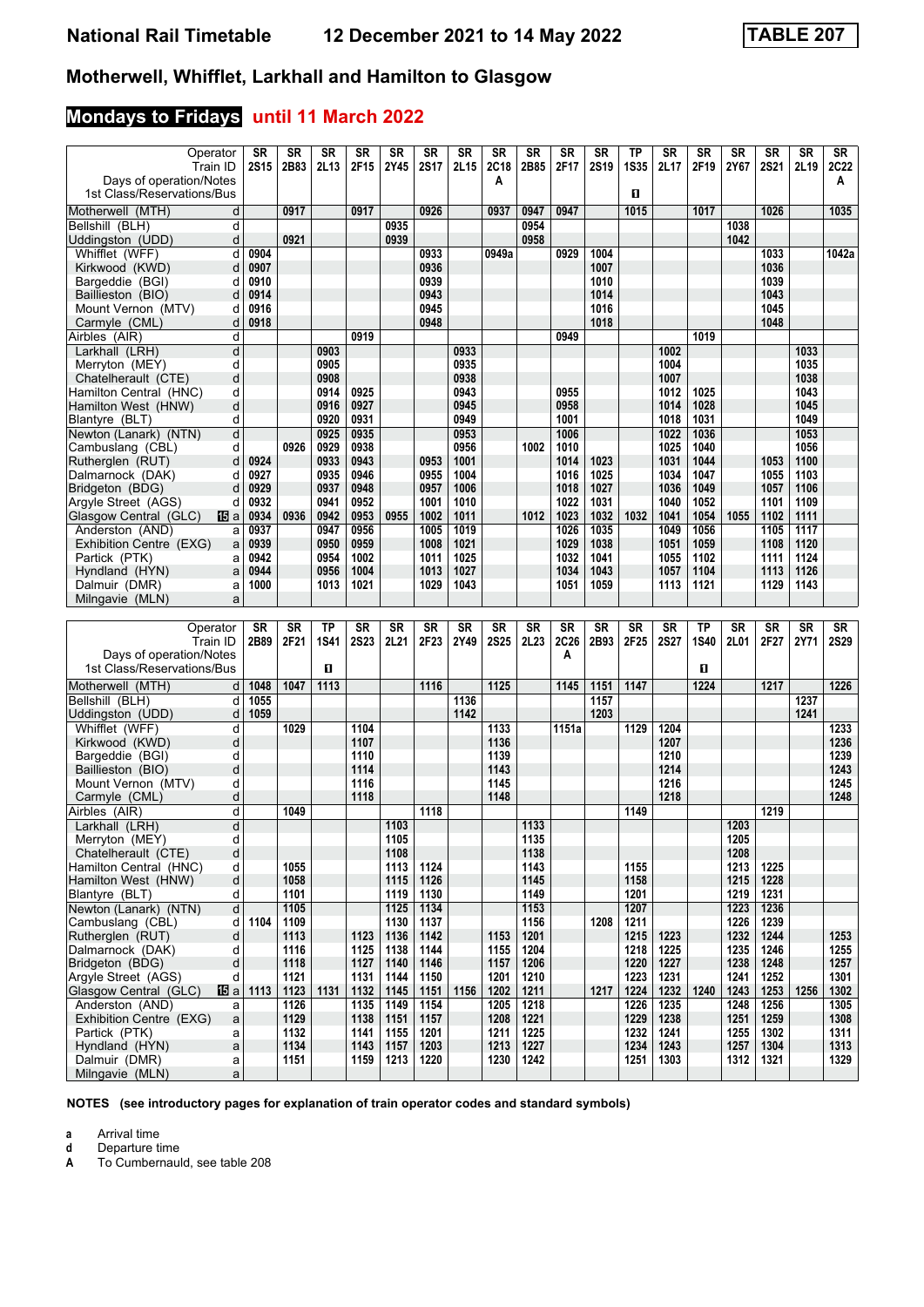## **Mondays to Fridays until 11 March 2022**

| Operator                                                | SR           | SR           | <b>SR</b> | SR           | <b>SR</b>    | <b>SR</b>    | SR           | <b>SR</b>    | <b>SR</b>    | SR           | SR           | <b>SR</b>    | SR           | <b>SR</b>    | <b>TP</b>    | SR           | <b>SR</b>   | SR           |
|---------------------------------------------------------|--------------|--------------|-----------|--------------|--------------|--------------|--------------|--------------|--------------|--------------|--------------|--------------|--------------|--------------|--------------|--------------|-------------|--------------|
| Train ID                                                | 2L03         | 2C30         | 2B73      | 2F29         | <b>2S31</b>  | 2L05         | 2F31         | 2Y41         | <b>2S33</b>  | 2L07         | <b>2C34</b>  | 2B77         | 2F33         | <b>2S35</b>  | <b>1S51</b>  | 2L09         | 2Y63        | 2F35         |
| Days of operation/Notes                                 |              | A            |           |              |              |              |              |              |              |              | Α            |              |              |              |              |              |             |              |
| 1st Class/Reservations/Bus                              |              |              |           |              |              |              |              |              |              |              |              |              |              |              | 0            |              |             |              |
| Motherwell (MTH)<br>d                                   |              | 1235         | 1241      | 1247         |              |              | 1317         |              | 1326         |              | 1335         | 1351         | 1347         |              | 1420         |              |             | 1417         |
| Bellshill (BLH)<br>d                                    |              |              | 1250      |              |              |              |              | 1337         |              |              |              | 1358         |              |              |              |              | 1434        |              |
| Uddingston (UDD)<br>d<br>Whifflet (WFF)<br>d            |              | 1243a        | 1255      | 1229         | 1304         |              |              | 1343         | 1333         |              | 1344a        | 1403         | 1329         | 1404         |              |              | 1439        |              |
| d<br>Kirkwood (KWD)                                     |              |              |           |              | 1307         |              |              |              | 1336         |              |              |              |              | 1407         |              |              |             |              |
| d<br>Bargeddie (BGI)                                    |              |              |           |              | 1310         |              |              |              | 1339         |              |              |              |              | 1410         |              |              |             |              |
| Baillieston (BIO)<br>d                                  |              |              |           |              | 1314         |              |              |              | 1343         |              |              |              |              | 1414         |              |              |             |              |
| Mount Vernon (MTV)<br>d                                 |              |              |           |              | 1316         |              |              |              | 1345         |              |              |              |              | 1416         |              |              |             |              |
| Carmyle (CML)<br>d                                      |              |              |           |              | 1318         |              |              |              | 1348         |              |              |              |              | 1418         |              |              |             |              |
| d<br>Airbles (AIR)                                      |              |              |           | 1249         |              |              | 1319         |              |              |              |              |              | 1349         |              |              |              |             | 1419         |
| Larkhall (LRH)<br>d                                     | 1233         |              |           |              |              | 1303         |              |              |              | 1333         |              |              |              |              |              | 1403         |             |              |
| Merryton (MEY)<br>d                                     | 1235         |              |           |              |              | 1305         |              |              |              | 1335         |              |              |              |              |              | 1405         |             |              |
| Chatelherault (CTE)<br>d                                | 1238         |              |           |              |              | 1308         |              |              |              | 1338         |              |              |              |              |              | 1408         |             |              |
| Hamilton Central (HNC)<br>d<br>Hamilton West (HNW)<br>d | 1243<br>1245 |              |           | 1256<br>1258 |              | 1313<br>1315 | 1325<br>1328 |              |              | 1343<br>1345 |              |              | 1355<br>1358 |              |              | 1413<br>1415 |             | 1425<br>1428 |
| Blantyre (BLT)<br>d                                     | 1249         |              |           | 1302         |              | 1319         | 1331         |              |              | 1349         |              |              | 1401         |              |              | 1419         |             | 1431         |
| Newton (Lanark) (NTN)<br>d                              | 1253         |              |           | 1306         |              | 1323         | 1336         |              |              | 1353         |              |              | 1406         |              |              | 1423         |             | 1436         |
| Cambuslang (CBL)<br>d                                   | 1256         |              | 1300      | 1309         |              | 1328         | 1341         |              |              | 1356         |              | 1408         | 1411         |              |              | 1426         |             | 1439         |
| Rutheralen (RUT)<br>d                                   | 1301         |              |           | 1315         | 1323         | 1332         | 1346         |              | 1353         | 1401         |              |              | 1416         | 1423         |              | 1431         |             | 1446         |
| Dalmarnock (DAK)<br>d                                   | 1304         |              |           | 1317         | 1325         | 1334         | 1348         |              | 1355         | 1404         |              |              | 1418         | 1425         |              | 1434         |             | 1448         |
| Bridgeton (BDG)<br>d                                    | 1306         |              |           | 1319         | 1327         | 1336         | 1350         |              | 1357         | 1406         |              |              | 1420         | 1427         |              | 1436         |             | 1450         |
| Argyle Street (AGS)<br>d                                | 1310         |              |           | 1323         | 1331         | 1340         | 1353         |              | 1401         | 1410         |              |              | 1423         | 1431         |              | 1440         |             | 1453         |
| Glasgow Central (GLC)<br>阳a                             | 1311         |              | 1311      | 1324         | 1332         | 1341         | 1355         | 1355         | 1402         | 1411         |              | 1417         | 1425         | 1432         | 1439         | 1441         | 1453        | 1455         |
| Anderston (AND)<br>a                                    | 1318         |              |           | 1326         | 1335         | 1348         | 1357         |              | 1405         | 1418         |              |              | 1427         | 1435         |              | 1448         |             | 1457         |
| Exhibition Centre (EXG)<br>a<br>Partick (PTK)           | 1321<br>1325 |              |           | 1328<br>1332 | 1338<br>1341 | 1351<br>1355 | 1359<br>1402 |              | 1408<br>1411 | 1421<br>1425 |              |              | 1429<br>1432 | 1438<br>1441 |              | 1451<br>1455 |             | 1459<br>1502 |
| a<br>Hyndland (HYN)<br>a                                | 1327         |              |           | 1334         | 1343         | 1357         | 1404         |              | 1413         | 1427         |              |              | 1434         | 1443         |              | 1457         |             | 1504         |
| Dalmuir (DMR)<br>a                                      | 1344         |              |           | 1351         | 1359         | 1413         | 1421         |              | 1429         | 1442         |              |              | 1451         | 1503         |              | 1513         |             | 1521         |
| Milngavie (MLN)<br>a                                    |              |              |           |              |              |              |              |              |              |              |              |              |              |              |              |              |             |              |
|                                                         |              |              |           |              |              |              |              |              |              |              |              |              |              |              |              |              |             |              |
|                                                         |              |              |           |              |              |              |              |              |              |              |              |              |              |              |              |              |             |              |
| Operator                                                | SR           | SR           | <b>SR</b> | <b>SR</b>    | VT           | <b>SR</b>    | <b>SR</b>    | <b>SR</b>    | SR           | <b>SR</b>    | SR           | <b>SR</b>    | SR           | SR           | <b>SR</b>    | <b>SR</b>    | ТP          | SR           |
| Train ID                                                | <b>2S37</b>  | 2L11         | 2C38      | 2B81         | <b>1S52</b>  | 2F37         | <b>2S39</b>  | 2L13         | 2F39         | 2Y45         | <b>2S01</b>  | 2L15         | 2C02         | 2B85         | 2F01         | 2S03         | <b>1S61</b> |              |
| Days of operation/Notes                                 |              |              | А         |              |              |              |              |              |              |              |              |              | A            |              |              |              |             | 2L17         |
| 1st Class/Reservations/Bus                              |              |              |           |              | $\mathbf{u}$ |              |              |              |              |              |              |              |              |              |              |              | п           |              |
| Motherwell (MTH)<br>d                                   | 1426         |              | 1435      | 1450         | 1459         | 1447         |              |              | 1517         |              | 1525         |              | 1540         | 1549         | 1547         |              | 1621        |              |
| Bellshill (BLH)<br>d                                    |              |              |           | 1456         |              |              |              |              |              | 1537         |              |              |              | 1558c        |              |              |             |              |
| d<br>Uddingston (UDD)                                   |              |              |           | 1500         |              |              |              |              |              | 1542         |              |              |              | 1602         |              |              |             |              |
| Whifflet (WFF)<br>d                                     | 1433         |              | 1444a     |              |              | 1429         | 1504         |              |              |              | 1533         |              | 1548a        |              | 1529         | 1604         |             |              |
| Kirkwood (KWD)<br>d                                     | 1436         |              |           |              |              |              | 1507         |              |              |              | 1536         |              |              |              |              | 1607         |             |              |
| Bargeddie (BGI)<br>d                                    | 1439         |              |           |              |              |              | 1510         |              |              |              | 1539         |              |              |              |              | 1610         |             |              |
| Baillieston (BIO)<br>d<br>d                             | 1443<br>1445 |              |           |              |              |              | 1514<br>1516 |              |              |              | 1543<br>1545 |              |              |              |              | 1614<br>1616 |             |              |
| Mount Vernon (MTV)<br>Carmyle (CML)<br>d                | 1448         |              |           |              |              |              | 1518         |              |              |              | 1548         |              |              |              |              | 1618         |             |              |
| Airbles (AIR)<br>d                                      |              |              |           |              |              | 1449         |              |              | 1519         |              |              |              |              |              | 1549         |              |             |              |
| Larkhall (LRH)<br>d                                     |              | 1433         |           |              |              |              |              | 1503         |              |              |              | 1533         |              |              |              |              |             | 1602         |
| Merryton (MEY)<br>d                                     |              | 1435         |           |              |              |              |              | 1505         |              |              |              | 1535         |              |              |              |              |             | 1604         |
| Chatelherault (CTE)<br>d                                |              | 1438         |           |              |              |              |              | 1508         |              |              |              | 1538         |              |              |              |              |             | 1607         |
| Hamilton Central (HNC)<br>d                             |              | 1443         |           |              |              | 1455         |              | 1513         | 1525         |              |              | 1542         |              |              | 1555         |              |             | 1612         |
| d<br>Hamilton West (HNW)                                |              | 1445         |           |              |              | 1458         |              | 1515         | 1528         |              |              | 1545         |              |              | 1558         |              |             | 1614         |
| Blantyre (BLT)<br>d                                     |              | 1449         |           |              |              | 1501         |              | 1519         | 1531         |              |              | 1548         |              |              | 1601         |              |             | 1618         |
| $\overline{\mathsf{d}}$<br>Newton (Lanark) (NTN)        |              | 1453         |           |              |              | 1507         |              | 1523         | 1536         |              |              | 1552         |              | 1607         | 1607         |              |             | 1622         |
| Cambuslang (CBL)<br>d<br>Rutherglen (RUT)<br>d          | 1453         | 1456<br>1501 |           | 1504         |              | 1510<br>1515 | 1523         | 1527<br>1532 | 1539<br>1543 |              | 1553         | 1556<br>1601 |              |              | 1611<br>1614 | 1623         |             | 1626<br>1631 |
| Dalmarnock (DAK)<br>d                                   | 1455         | 1504         |           |              |              | 1518         | 1525         | 1534         | 1546         |              | 1555         | 1604         |              |              | 1617         | 1625         |             | 1634         |
| Bridgeton (BDG)<br>d                                    | 1457         | 1506         |           |              |              | 1520         | 1527         | 1536         | 1548         |              | 1557         | 1606         |              |              | 1619         | 1627         |             | 1636         |
| Argyle Street (AGS)<br>d                                | 1501         | 1510         |           |              |              | 1523         | 1531         | 1540         | 1552         |              | 1601         | 1610         |              |              | 1622         | 1631         |             | 1640         |
| Glasgow Central (GLC)<br>個a                             | 1502         | 1511         |           | 1513         | 1516         | 1525         | 1532         | 1541         | 1553         | 1556         | 1602         | 1611         |              | 1616         | 1624         | 1632         | 1640        | 1641         |
| Anderston (AND)<br>a                                    | 1505         | 1518         |           |              |              | 1527         | 1535         | 1548         | 1556         |              | 1605         | 1618         |              |              | 1626         | 1635         |             | 1648         |
| Exhibition Centre (EXG)<br>a                            | 1508         | 1521         |           |              |              | 1529         | 1538         | 1551         | 1559         |              | 1608         | 1620         |              |              | 1629         | 1638         |             | 1650         |
| Partick (PTK)<br>a                                      | 1511         | 1525         |           |              |              | 1532         | 1541         | 1555         | 1602         |              | 1611         | 1624         |              |              | 1632         | 1641         |             | 1654         |
| Hyndland (HYN)<br>a<br>Dalmuir (DMR)<br>a               | 1513<br>1533 | 1527<br>1542 |           |              |              | 1534<br>1551 | 1543<br>1559 | 1557<br>1613 | 1604<br>1621 |              | 1613<br>1629 | 1626<br>1642 |              |              | 1634<br>1651 | 1643<br>1659 |             | 1656<br>1713 |

**NOTES (see introductory pages for explanation of train operator codes and standard symbols)**

**a** Arrival time<br>**d** Departure t

**d** Departure time<br>**c** Arrives 3 minute

**c** Arrives 3 minutes earlier<br>**A** To Cumbernauld, see tak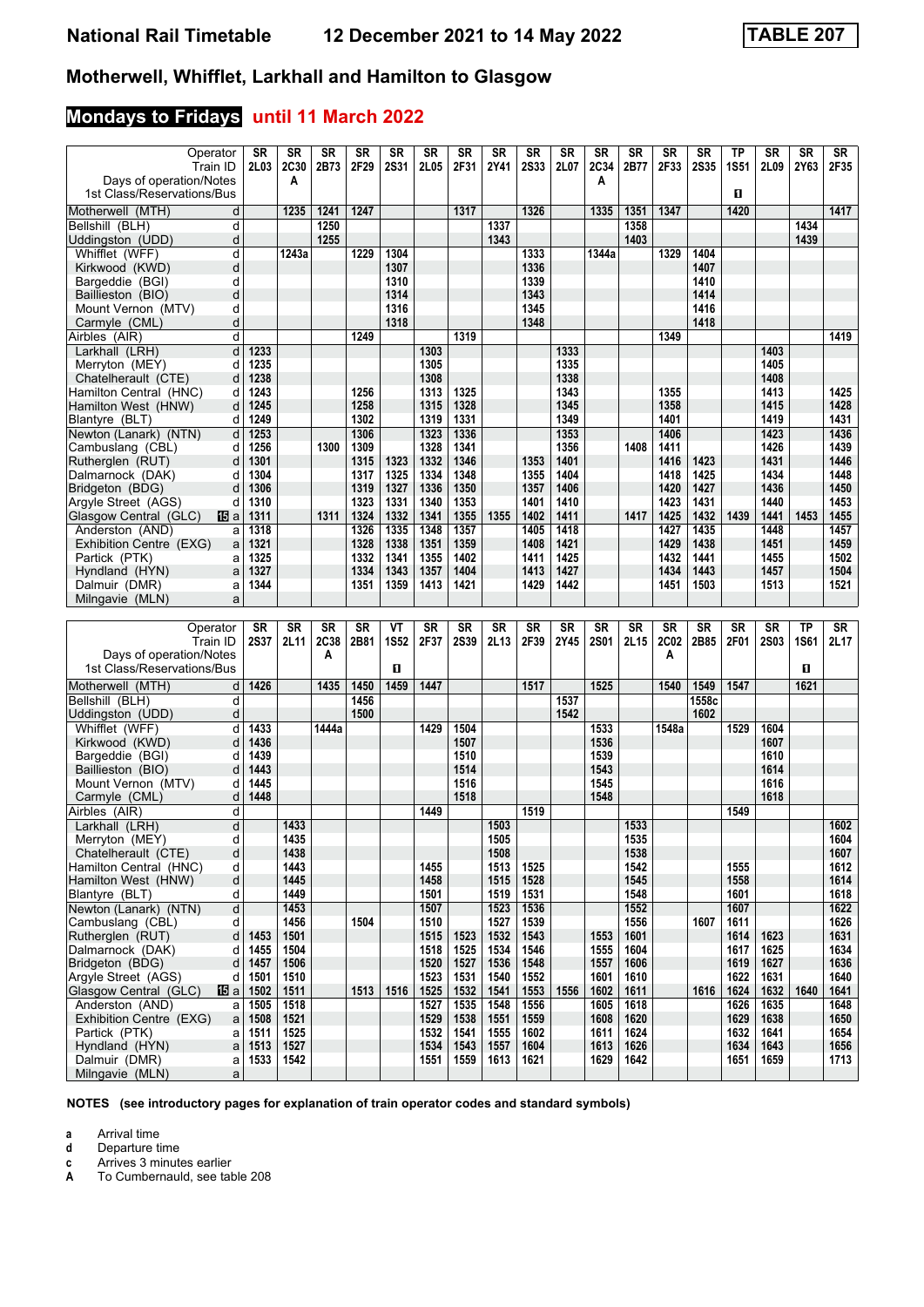## **Mondays to Fridays until 11 March 2022**

| Operator<br>Train ID<br>Days of operation/Notes         | SR<br>2F03   | <b>SR</b><br>2Y67 | <b>SR</b><br><b>2S05</b> | SR<br>2B89   | <b>SR</b><br>2L19 | SR<br><b>2C06</b><br>A | <b>SR</b><br>2F05 | <b>SR</b><br><b>2S07</b> | <b>SR</b><br>2L21 | SR<br>2B91   | <b>SR</b><br>2F07 | <b>SR</b><br>2Y49 | SR<br><b>2S09</b> | <b>SR</b><br>1Y91 | <b>SR</b><br>2L <sub>23</sub> | <b>SR</b><br>2C10<br>A | XC<br><b>1S43</b> | SR<br>2B93   |
|---------------------------------------------------------|--------------|-------------------|--------------------------|--------------|-------------------|------------------------|-------------------|--------------------------|-------------------|--------------|-------------------|-------------------|-------------------|-------------------|-------------------------------|------------------------|-------------------|--------------|
| 1st Class/Reservations/Bus                              |              |                   |                          |              |                   |                        |                   |                          |                   |              |                   |                   |                   |                   |                               |                        | п                 |              |
| Motherwell (MTH)<br>d                                   | 1616         |                   | 1626                     | 1650         |                   | 1636                   | 1647              |                          |                   | 1718         | 1717              |                   | 1726              |                   |                               | 1736                   | 1757              | 1751         |
| Bellshill (BLH)<br>d<br>d<br>Uddingston (UDD)           |              | 1636<br>1640      |                          | 1656<br>1700 |                   |                        |                   |                          |                   | 1724<br>1728 |                   | 1734<br>1738      |                   | 1748              |                               |                        |                   | 1758<br>1804 |
| Whifflet (WFF)<br>d                                     |              |                   | 1634                     |              |                   | 1649a                  | 1629              | 1704                     |                   |              |                   |                   | 1733              |                   |                               | 1746a                  |                   |              |
| d<br>Kirkwood (KWD)                                     |              |                   | 1637                     |              |                   |                        |                   | 1707                     |                   |              |                   |                   | 1736              |                   |                               |                        |                   |              |
| d<br>Bargeddie (BGI)                                    |              |                   | 1640                     |              |                   |                        |                   | 1710                     |                   |              |                   |                   | 1739              |                   |                               |                        |                   |              |
| Baillieston (BIO)<br>d                                  |              |                   | 1644                     |              |                   |                        |                   | 1714                     |                   |              |                   |                   | 1743              |                   |                               |                        |                   |              |
| Mount Vernon (MTV)<br>d                                 |              |                   | 1646                     |              |                   |                        |                   | 1716                     |                   |              |                   |                   | 1745              |                   |                               |                        |                   |              |
| Carmyle (CML)<br>d<br>d<br>Airbles (AIR)                | 1618         |                   | 1649                     |              |                   |                        | 1649              | 1718                     |                   |              | 1719              |                   | 1748              |                   |                               |                        |                   |              |
| Larkhall (LRH)<br>d                                     |              |                   |                          |              | 1633              |                        |                   |                          | 1703              |              |                   |                   |                   |                   | 1733                          |                        |                   |              |
| Merryton (MEY)<br>d                                     |              |                   |                          |              | 1635              |                        |                   |                          | 1705              |              |                   |                   |                   |                   | 1735                          |                        |                   |              |
| Chatelherault (CTE)<br>d                                |              |                   |                          |              | 1638              |                        |                   |                          | 1708              |              |                   |                   |                   |                   | 1738                          |                        |                   |              |
| Hamilton Central (HNC)<br>d                             | 1624         |                   |                          |              | 1643              |                        | 1655              |                          | 1713              |              | 1725              |                   |                   |                   | 1743                          |                        |                   |              |
| Hamilton West (HNW)<br>d                                | 1627         |                   |                          |              | 1645              |                        | 1658              |                          | 1715              |              | 1728              |                   |                   |                   | 1745                          |                        |                   |              |
| Blantyre (BLT)<br>d                                     | 1631<br>1635 |                   |                          |              | 1649<br>1657e     |                        | 1701<br>1706      |                          | 1719<br>1723      |              | 1731<br>1736      |                   |                   |                   | 1749<br>1753                  |                        |                   |              |
| Newton (Lanark) (NTN)<br>d<br>Cambuslang (CBL)<br>d     | 1639         |                   |                          | 1705         | 1702              |                        | 1712              |                          | 1728              | 1732         | 1739              | 1747              |                   |                   | 1756                          |                        |                   | 1808         |
| Rutherglen (RUT)<br>d                                   | 1643         |                   | 1654                     |              | 1705              |                        | 1715              | 1724                     | 1732              |              | 1743              |                   | 1754              |                   | 1801                          |                        |                   |              |
| Dalmarnock (DAK)<br>d                                   | 1646         |                   | 1656                     |              | 1708              |                        | 1718              | 1726                     | 1734              |              | 1746              |                   | 1757              |                   | 1804                          |                        |                   |              |
| Bridgeton (BDG)<br>d                                    | 1648         |                   | 1658                     |              | 1710              |                        | 1720              | 1728                     | 1736              |              | 1748              |                   | 1759              |                   | 1806                          |                        |                   |              |
| Argyle Street (AGS)<br>d                                | 1652         |                   | 1702                     |              | 1714              |                        | 1723              | 1732                     | 1740              |              | 1752              |                   | 1802              |                   | 1810                          |                        |                   |              |
| Glasgow Central (GLC)<br>16 a                           | 1653         | 1654              | 1703                     | 1714         | 1715              |                        | 1725              | 1733                     | 1741              | 1741         | 1753              | 1759              | 1803              | 1808              | 1811                          |                        | 1812              | 1817         |
| Anderston (AND)<br>a<br>Exhibition Centre (EXG)         | 1656<br>1659 |                   | 1705<br>1708             |              | 1718<br>1721      |                        | 1727<br>1729      | 1735<br>1738             | 1748<br>1751      |              | 1756<br>1759      |                   | 1805<br>1808      |                   | 1817<br>1820                  |                        |                   |              |
| a<br>Partick (PTK)<br>a                                 | 1702         |                   | 1711                     |              | 1725              |                        | 1732              | 1741                     | 1755              |              | 1802              |                   | 1812              |                   | 1824                          |                        |                   |              |
| Hyndland (HYN)<br>a                                     | 1704         |                   | 1713                     |              | 1727              |                        | 1735              | 1743                     | 1757              |              | 1804              |                   | 1814              |                   | 1826                          |                        |                   |              |
| Dalmuir (DMR)<br>a                                      | 1721         |                   | 1730                     |              | 1743              |                        | 1751              | 1759                     | 1813              |              | 1821              |                   | 1829              |                   | 1843                          |                        |                   |              |
| Milngavie (MLN)<br>a                                    |              |                   |                          |              |                   |                        |                   |                          |                   |              |                   |                   |                   |                   |                               |                        |                   |              |
|                                                         |              |                   |                          |              |                   |                        |                   |                          |                   |              |                   |                   |                   |                   |                               |                        |                   |              |
| Operator                                                |              |                   |                          |              |                   |                        |                   |                          |                   |              |                   |                   |                   |                   |                               |                        |                   |              |
|                                                         | SR           | <b>SR</b>         | <b>SR</b>                | TP           | <b>SR</b>         | <b>SR</b>              | <b>SR</b>         | <b>SR</b>                | <b>SR</b>         | <b>SR</b>    | <b>SR</b>         | <b>SR</b>         | <b>SR</b>         | <b>SR</b>         | <b>SR</b>                     | <b>SR</b>              | <b>SR</b>         | <b>SR</b>    |
| Train ID                                                | 2F09         | <b>2S11</b>       | 2L01                     | <b>1S71</b>  | 2B95              | 2F11                   | 2Y77              | <b>2S13</b>              | 2L03              | <b>2C14</b>  | 1D57              | 2B73              | 2F13              | 2Y51              | 2S15                          | 2L05                   | 2B75              | 2F15         |
| Days of operation/Notes<br>1st Class/Reservations/Bus   |              |                   |                          | п            |                   |                        |                   |                          |                   | A            |                   |                   |                   |                   |                               |                        |                   |              |
|                                                         |              |                   |                          |              |                   |                        |                   |                          |                   |              |                   |                   |                   |                   |                               |                        |                   |              |
| Motherwell (MTH)<br>d<br>d<br>Bellshill (BLH)           | 1747         |                   |                          | 1822         | 1817<br>1825      | 1817                   | 1837              | 1826                     |                   | 1835         | 1841              | 1848<br>1855      | 1847              | 1904              |                               |                        | 1918<br>1924      | 1917         |
| d<br>Uddingston (UDD)                                   |              |                   |                          |              | 1831              |                        | 1841              |                          |                   |              |                   | 1859              |                   | 1914              |                               |                        | 1928              |              |
| Whifflet (WFF)<br>d                                     | 1729         | 1804              |                          |              |                   |                        |                   | 1833                     |                   | 1842a        |                   |                   | 1827              |                   | 1903                          |                        |                   |              |
| Kirkwood (KWD)<br>d                                     |              | 1807              |                          |              |                   |                        |                   | 1836                     |                   |              |                   |                   |                   |                   | 1906                          |                        |                   |              |
| Bargeddie (BGI)<br>d                                    |              | 1810              |                          |              |                   |                        |                   | 1839                     |                   |              |                   |                   |                   |                   | 1909                          |                        |                   |              |
| Baillieston (BIO)<br>d                                  |              | 1814              |                          |              |                   |                        |                   | 1843                     |                   |              |                   |                   |                   |                   | 1913                          |                        |                   |              |
| Mount Vernon (MTV)<br>d<br>d<br>Carmyle (CML)           |              | 1816<br>1818      |                          |              |                   |                        |                   | 1845<br>1849             |                   |              |                   |                   |                   |                   | 1915<br>1918                  |                        |                   |              |
| Airbles (AIR)<br>d                                      | 1749         |                   |                          |              |                   | 1819                   |                   |                          |                   |              |                   |                   | 1849              |                   |                               |                        |                   | 1919         |
| d<br>Larkhall (LRH)                                     |              |                   | 1803                     |              |                   |                        |                   |                          | 1833              |              |                   |                   |                   |                   |                               | 1903                   |                   |              |
| Merryton (MEY)<br>d                                     |              |                   | 1805                     |              |                   |                        |                   |                          | 1835              |              |                   |                   |                   |                   |                               | 1905                   |                   |              |
| Chatelherault (CTE)<br>d                                |              |                   | 1808                     |              |                   |                        |                   |                          | 1838              |              |                   |                   |                   |                   |                               | 1908                   |                   |              |
| Hamilton Central (HNC)<br>d                             | 1755         |                   | 1812                     |              |                   | 1825                   |                   |                          | 1843              |              |                   |                   | 1855              |                   |                               | 1913                   |                   | 1925         |
| Hamilton West (HNW)<br>d<br>Blantyre (BLT)<br>d         | 1758         |                   | 1815<br>1818             |              |                   | 1828<br>1831           |                   |                          | 1845<br>1849      |              |                   |                   | 1858<br>1901      |                   |                               | 1915<br>1919           |                   | 1928<br>1931 |
| Newton (Lanark) (NTN)<br>d                              | 1801<br>1807 |                   | 1822                     |              |                   | 1836                   |                   |                          | 1853              |              |                   |                   | 1907              |                   |                               | 1923                   |                   | 1936         |
| Cambuslang (CBL)<br>d                                   | 1811         |                   | 1826                     |              | 1836              | 1841                   |                   |                          | 1857              |              |                   | 1904              | 1911              | 1918              |                               | 1926                   | 1933              | 1939         |
| Rutherglen (RUT)<br>d                                   | 1815         | 1823              | 1831                     |              |                   | 1844                   |                   | 1853                     | 1901              |              |                   |                   | 1914              |                   | 1923                          | 1931                   |                   | 1943         |
| Dalmarnock (DAK)<br>d                                   | 1817         | 1825              | 1834                     |              |                   | 1847                   |                   | 1856                     | 1904              |              |                   |                   | 1917              |                   | 1926                          | 1934                   |                   | 1946         |
| Bridgeton (BDG)<br>d                                    | 1819         | 1827              | 1836                     |              |                   | 1849                   |                   | 1858                     | 1906              |              |                   |                   | 1919              |                   | 1928                          | 1936                   |                   | 1948         |
| Argyle Street (AGS)<br>d<br>Glasgow Central (GLC)<br>個a | 1823<br>1824 | 1831<br>1832      | 1840<br>1841             | 1841         | 1845              | 1852<br>1854           | 1858              | 1901<br>1903             | 1910<br>1911      |              | 1911              | 1914              | 1922<br>1924      | 1927              | 1932<br>1933                  | 1940<br>1941           | 1942              | 1952<br>1953 |
| Anderston (AND)<br>a                                    | 1826         | 1835              | 1846                     |              |                   | 1857                   |                   | 1905                     | 1917              |              |                   |                   | 1926              |                   | 1935                          | 1947                   |                   | 1956         |
| Exhibition Centre (EXG)<br>a                            | 1829         | 1838              | 1849                     |              |                   | 1859                   |                   | 1908                     | 1920              |              |                   |                   | 1929              |                   | 1938                          | 1950                   |                   | 1959         |
| Partick (PTK)<br>a                                      | 1832         | 1841              | 1853                     |              |                   | 1902                   |                   | 1911                     | 1924              |              |                   |                   | 1932              |                   | 1941                          | 1954                   |                   | 2002         |
| Hyndland (HYN)<br>a<br>Dalmuir (DMR)<br>a               | 1834<br>1851 | 1843<br>1903      | 1855<br>1914             |              |                   | 1904<br>1922           |                   | 1913<br>1929             | 1926<br>1942      |              |                   |                   | 1934<br>1951      |                   | 1943<br>2000                  | 1956<br>2011           |                   | 2004<br>2021 |

**NOTES (see introductory pages for explanation of train operator codes and standard symbols)**

**a** Arrival time<br>**d** Departure t

**d** Departure time

**e** Arrives 4 minutes earlier<br>**A** To Cumbernauld, see tak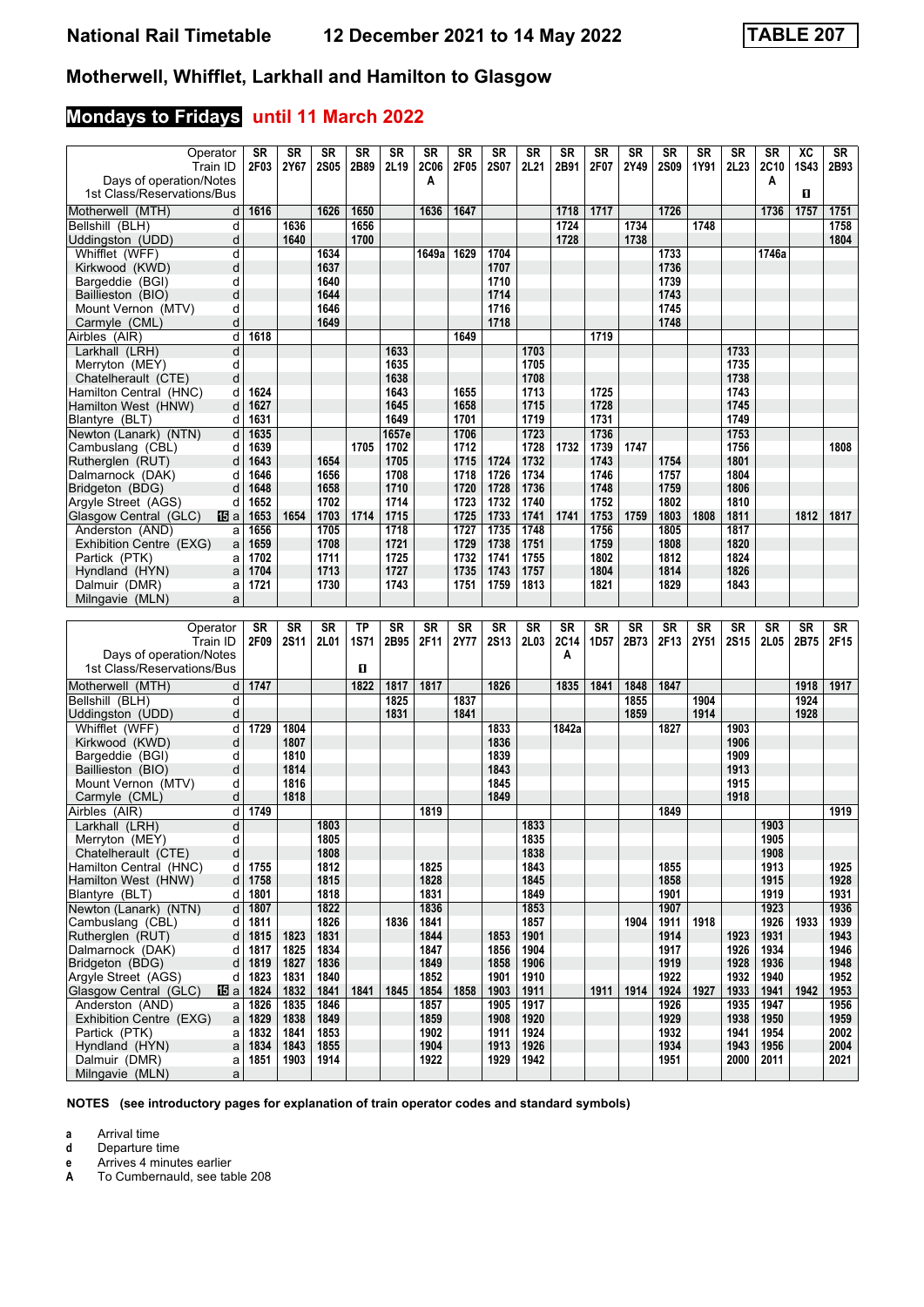## **Mondays to Fridays until 11 March 2022**

| Operator<br>Train ID                                  | SR<br><b>2S17</b> | SR<br>2L07   | <b>SR</b><br>1Y95 | SR<br>2C18 | SR<br>2B77   | XC<br><b>1S47</b> | SR<br>2F17        | <b>SR</b><br>2S19 | <b>SR</b><br>2L09 | <b>TP</b><br><b>1S81</b> | SR<br>2B79   | <b>SR</b><br>2F19 | SR<br><b>2S21</b> | <b>SR</b>    | SR<br><b>2C22</b> | SR<br>2F21   | <b>GR</b><br><b>1S23</b> | SR<br>2L13        |
|-------------------------------------------------------|-------------------|--------------|-------------------|------------|--------------|-------------------|-------------------|-------------------|-------------------|--------------------------|--------------|-------------------|-------------------|--------------|-------------------|--------------|--------------------------|-------------------|
| Days of operation/Notes                               |                   | в            |                   | Α          |              |                   |                   |                   |                   |                          |              |                   |                   | 2L11         | A                 |              |                          |                   |
| 1st Class/Reservations/Bus                            |                   |              |                   |            |              | O                 |                   |                   |                   | п                        |              |                   |                   |              |                   |              | п                        |                   |
| Motherwell (MTH)<br>d<br>d                            | 1926              |              | 1950              | 1937       | 1950<br>1956 | 1956              | 1948              |                   |                   | 2022                     | 2016<br>2024 | 2014              | 2026              |              | 2040              | 2046         | 2104                     |                   |
| Bellshill (BLH)<br>Uddingston (UDD)<br>d              |                   |              | 1954              |            | 2000         |                   |                   |                   |                   |                          | 2030         |                   |                   |              |                   |              |                          |                   |
| Whifflet (WFF)<br>d                                   | 1933              |              |                   | 1947a      |              |                   | 1929              | 1959              |                   |                          |              |                   | 2033              |              | 2047a             | 2029         |                          |                   |
| Kirkwood (KWD)<br>d                                   | 1936              |              |                   |            |              |                   |                   | 2002              |                   |                          |              |                   | 2036              |              |                   |              |                          |                   |
| Bargeddie (BGI)<br>d                                  | 1939              |              |                   |            |              |                   |                   | 2005              |                   |                          |              |                   | 2039              |              |                   |              |                          |                   |
| Baillieston (BIO)<br>d                                | 1943              |              |                   |            |              |                   |                   | 2008              |                   |                          |              |                   | 2043              |              |                   |              |                          |                   |
| Mount Vernon (MTV)<br>d                               | 1945              |              |                   |            |              |                   |                   | 2010              |                   |                          |              |                   | 2045              |              |                   |              |                          |                   |
| Carmyle (CML)<br>d<br>d                               | 1948              |              |                   |            |              |                   | 1950              | 2013              |                   |                          |              | 2016              | 2047              |              |                   | 2048         |                          |                   |
| Airbles (AIR)<br>Larkhall (LRH)<br>d                  |                   | 1933         |                   |            |              |                   |                   |                   | 2001              |                          |              |                   |                   | 2034         |                   |              |                          | 2103              |
| Merryton (MEY)<br>d                                   |                   | 1935         |                   |            |              |                   |                   |                   | 2003              |                          |              |                   |                   | 2036         |                   |              |                          | 2105              |
| Chatelherault (CTE)<br>d                              |                   | 1938         |                   |            |              |                   |                   |                   | 2006              |                          |              |                   |                   | 2039         |                   |              |                          | 2108              |
| Hamilton Central (HNC)<br>d                           |                   | 1943         |                   |            |              |                   | 1957              |                   | 2010              |                          |              | 2026              |                   | 2044         |                   | 2054         |                          | 2112              |
| Hamilton West (HNW)<br>d                              |                   | 1945         |                   |            |              |                   | 2000              |                   | 2013              |                          |              | 2029              |                   | 2046         |                   | 2057         |                          | 2115              |
| Blantyre (BLT)<br>d                                   |                   | 1949         |                   |            |              |                   | 2003              |                   | 2016              |                          |              | 2032              |                   | 2050         |                   | 2100         |                          | 2118              |
| $\mathsf{d}$<br>Newton (Lanark) (NTN)                 |                   | 1953         |                   |            |              |                   | 2007              |                   | 2021              |                          |              | 2037              |                   | 2054         |                   | 2105         |                          | 2122              |
| Cambuslang (CBL)<br>d<br>Rutheralen (RUT)             | 1953              | 1957<br>2001 |                   |            | 2004         |                   | 2011<br>2016      | 2019              | 2025<br>2030      |                          | 2035         | 2040<br>2044      | 2051              | 2057<br>2104 |                   | 2109<br>2113 |                          | 2127<br>2131      |
| d<br>Dalmarnock (DAK)<br>d                            | 1955              | 2004         |                   |            |              |                   | 2019              | 2022              | 2033              |                          |              | 2047              | 2054              | 2106         |                   | 2115         |                          | 2133              |
| Bridgeton (BDG)<br>d                                  | 1957              | 2006         |                   |            |              |                   | 2021              | 2024              | 2035              |                          |              | 2049              | 2056              | 2108         |                   | 2117         |                          | 2135              |
| Argyle Street (AGS)<br>d                              | 2001              | 2010         |                   |            |              |                   | 2024              | 2027              | 2038              |                          |              | 2052              | 2059              | 2111         |                   | 2121         |                          | 2138              |
| Glasgow Central (GLC)<br>個a                           | 2002              | 2011         | 2011              |            | 2013         | 2016              | 2025              | 2029              | 2039              | 2041                     | 2044         | 2054              | 2100              | 2113         |                   | 2122         | 2126                     | 2140              |
| Anderston (AND)<br>a                                  | 2005              | 2017         |                   |            |              |                   | 2027              | 2031              | 2042              |                          |              | 2056              | 2102              | 2115         |                   | 2124         |                          | 2141              |
| Exhibition Centre (EXG)<br>a                          | 2007              | 2020         |                   |            |              |                   | 2029              | 2033              | 2044              |                          |              | 2058              | 2104              | 2117         |                   | 2126         |                          | 2143              |
| Partick (PTK)<br>a                                    | 2011              | 2024         |                   |            |              |                   | 2032              | 2036              | 2048              |                          |              | 2101              | 2108              | 2120         |                   | 2130         |                          | 2147              |
| Hyndland (HYN)<br>a                                   | 2013              | 2026         |                   |            |              |                   | 2034              | 2038              | 2050              |                          |              | 2103              | 2110              | 2122         |                   | 2132         |                          | 2149              |
| Dalmuir (DMR)<br>a<br>Milngavie (MLN)<br>a            | 2029              |              |                   |            |              |                   | 2050              | 2054              | 2104              |                          |              | 2119              | 2126              | 2137         |                   | 2147         |                          | 2203              |
|                                                       |                   |              |                   |            |              |                   |                   |                   |                   |                          |              |                   |                   |              |                   |              |                          |                   |
|                                                       |                   |              |                   |            |              |                   |                   |                   |                   |                          |              |                   |                   |              |                   |              |                          |                   |
|                                                       |                   | ۷T           | <b>SR</b>         | <b>SR</b>  | <b>SR</b>    | <b>SR</b>         |                   | ۷T                | <b>SR</b>         | ТP                       | <b>SR</b>    | <b>SR</b>         | SR                | <b>SR</b>    | <b>SR</b>         | <b>SR</b>    | VT                       |                   |
| Operator<br>Train ID                                  | <b>SR</b><br>2B83 | <b>1S87</b>  | 2F23              | 2Y85       | <b>2S25</b>  | 2L15              | <b>SR</b><br>2C26 | <b>1S90</b>       | 2F25              | <b>1S85</b>              | 2L17         | 2B87              | 2F27              | 2Y65         | <b>2S29</b>       | 2C30         | <b>1S95</b>              | <b>SR</b><br>2F29 |
| Days of operation/Notes                               |                   |              |                   |            |              |                   | A                 |                   |                   |                          |              |                   |                   |              |                   | A            |                          |                   |
| 1st Class/Reservations/Bus                            |                   | О            |                   |            |              |                   |                   | П                 |                   | $\blacksquare$           |              |                   |                   |              |                   |              | п                        |                   |
| Motherwell (MTH)<br>d                                 | 2115              | 2128         | 2117              |            | 2123         |                   | 2143              | 2148              | 2146              | 2222                     |              | 2217              | 2216              |              | 2221              | 2245         | 2253                     | 2246              |
| d<br>Bellshill (BLH)                                  | 2121              |              |                   | 2132       |              |                   |                   |                   |                   |                          |              | 2225              |                   | 2237         |                   |              |                          |                   |
| Uddingston (UDD)<br>d                                 | 2125              |              |                   | 2140       |              |                   |                   |                   |                   |                          |              | 2231              |                   | 2241         |                   |              |                          |                   |
| Whifflet (WFF)<br>d                                   |                   |              |                   |            | 2130         |                   | 2153a             |                   | 2133              |                          |              |                   |                   |              | 2229              | 2252a        |                          | 2233              |
| Kirkwood (KWD)<br>d                                   |                   |              |                   |            | 2133         |                   |                   |                   |                   |                          |              |                   |                   |              | 2232              |              |                          |                   |
| Bargeddie (BGI)<br>d                                  |                   |              |                   |            | 2136         |                   |                   |                   |                   |                          |              |                   |                   |              | 2235              |              |                          |                   |
| Baillieston (BIO)<br>d<br>Mount Vernon (MTV)<br>d     |                   |              |                   |            | 2140<br>2142 |                   |                   |                   |                   |                          |              |                   |                   |              | 2238<br>2240      |              |                          |                   |
| Carmyle (CML)<br>d                                    |                   |              |                   |            | 2144         |                   |                   |                   |                   |                          |              |                   |                   |              | 2243              |              |                          |                   |
| d<br>Airbles (AIR)                                    |                   |              | 2119              |            |              |                   |                   |                   | 2148              |                          |              |                   | 2218              |              |                   |              |                          | 2248              |
| Larkhall (LRH)<br>d                                   |                   |              |                   |            |              | 2133              |                   |                   |                   |                          | 2203         |                   |                   |              |                   |              |                          |                   |
| Merryton (MEY)<br>d                                   |                   |              |                   |            |              | 2135              |                   |                   |                   |                          | 2205         |                   |                   |              |                   |              |                          |                   |
| d<br>Chatelherault (CTE)                              |                   |              |                   |            |              | 2138              |                   |                   |                   |                          | 2208         |                   |                   |              |                   |              |                          |                   |
| Hamilton Central (HNC)<br>d                           |                   |              | 2125              |            |              | 2142              |                   |                   | 2154              |                          | 2212         |                   | 2224              |              |                   |              |                          | 2255              |
| d<br>Hamilton West (HNW)<br>d<br>Blantyre (BLT)       |                   |              | 2128<br>2131      |            |              | 2145<br>2148      |                   |                   | 2156<br>2200      |                          | 2215<br>2218 |                   | 2226              |              |                   |              |                          | 2257              |
| $\overline{\mathsf{d}}$<br>Newton (Lanark) (NTN)      |                   |              | 2137              |            |              | 2152              |                   |                   | 2205              |                          | 2222         |                   | 2230<br>2234      |              |                   |              |                          | 2301<br>2306      |
| Cambuslang (CBL)<br>d                                 | 2130              |              | 2141              |            |              | 2156              |                   |                   | 2209              |                          | 2226         | 2235              | 2239              |              |                   |              |                          | 2311              |
| Rutherglen (RUT)<br>d                                 |                   |              | 2145              |            | 2148         | 2200              |                   |                   | 2213              |                          | 2231         |                   | 2243              |              | 2247              |              |                          | 2315              |
| Dalmarnock (DAK)<br>d                                 |                   |              | 2148              |            | 2151         | 2202              |                   |                   | 2216              |                          | 2233         |                   | 2245              |              | 2249              |              |                          | 2317              |
| Bridgeton (BDG)<br>d                                  |                   |              | 2150              |            | 2153         | 2204              |                   |                   | 2218              |                          | 2235         |                   | 2247              |              | 2251              |              |                          | 2319              |
| Argyle Street (AGS)<br>d                              |                   |              | 2153              |            | 2156         | 2207              |                   |                   | 2221              |                          | 2238         |                   | 2250              |              | 2255              |              |                          | 2322              |
| <b>個</b> a<br>Glasgow Central (GLC)                   | 2140              | 2144         | 2155              | 2156       | 2158         | 2209              |                   | 2210              | 2222              | 2239                     | 2240         | 2246              | 2252              | 2255         | 2256              |              | 2309                     | 2324              |
| Anderston (AND)<br>a<br>Exhibition Centre (EXG)<br>a  |                   |              | 2157<br>2159      |            | 2200<br>2202 | 2211<br>2213      |                   |                   | 2224<br>2226      |                          | 2241<br>2243 |                   | 2253<br>2255      |              | 2258<br>2300      |              |                          | 2332              |
| Partick (PTK)<br>a                                    |                   |              | 2202              |            | 2205         | 2216              |                   |                   | 2230              |                          | 2247         |                   | 2259              |              | 2304              |              |                          | 2334<br>2338      |
| Hyndland (HYN)<br>$\mathsf{a}$                        |                   |              | 2204              |            | 2207         | 2218              |                   |                   | 2232              |                          | 2249         |                   | 2301              |              | 2306              |              |                          | 2340              |
| Dalmuir (DMR)<br>a<br>Milngavie (MLN)<br>$\mathsf{a}$ |                   |              | 2219              |            | 2223         | 2233              |                   |                   | 2247              |                          | 2304         |                   | 2317              |              | 2322              |              |                          | 2354              |

**NOTES (see introductory pages for explanation of train operator codes and standard symbols)**

**a** Arrival time<br>**d** Departure t

**d** Departure time<br> **A** To Cumbernaul<br> **B** To Garscadden **A** To Cumbernauld, see table 208

To Garscadden, see table 206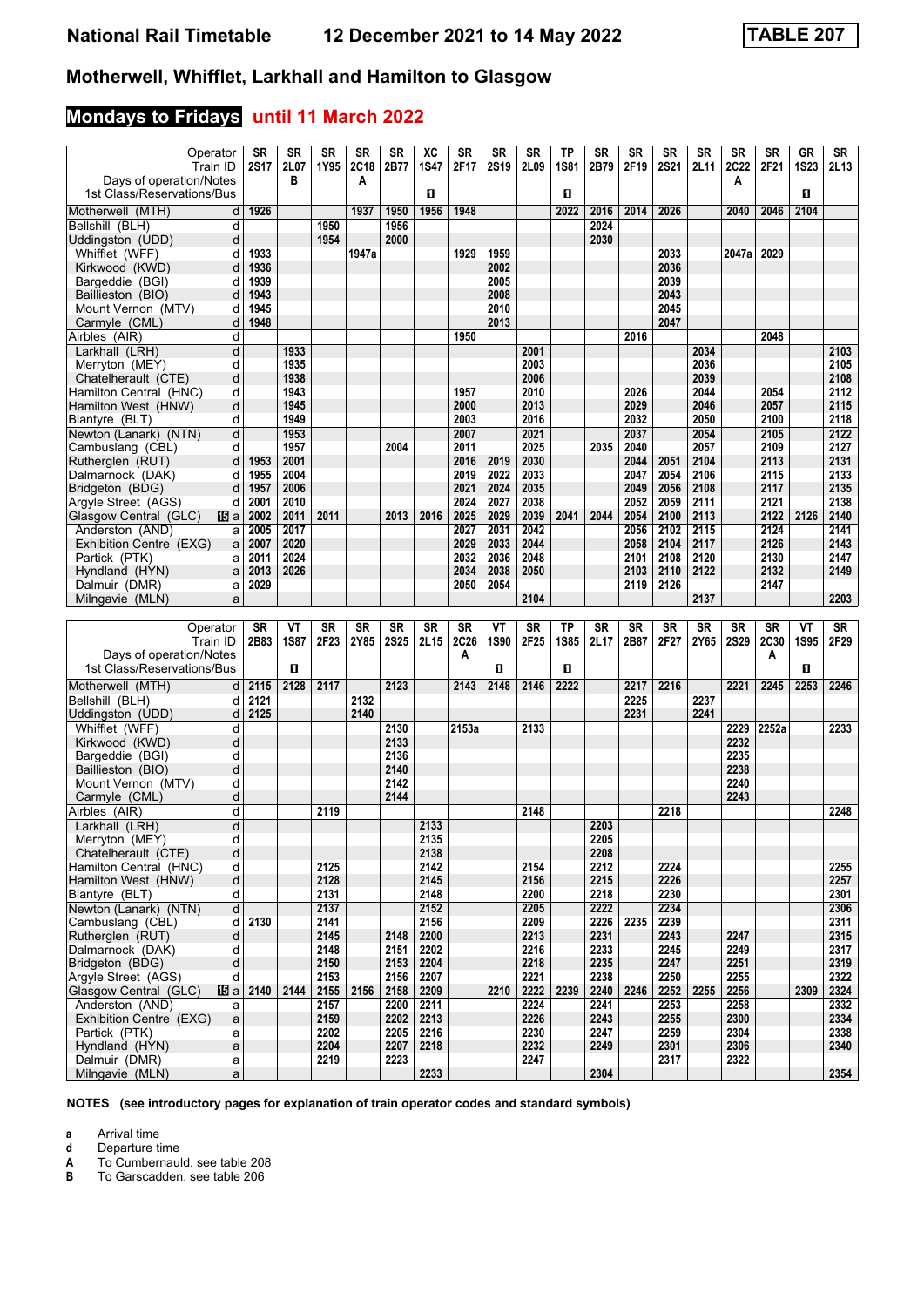## **Mondays to Fridays until 11 March 2022**

|                         | Operator<br>Train ID | <b>SR</b><br>21 21 | <b>SR</b><br>2B91 | <b>SR</b><br>2Y87 | <b>SR</b><br>2Y69 |
|-------------------------|----------------------|--------------------|-------------------|-------------------|-------------------|
| Days of operation/Notes |                      | в                  |                   |                   |                   |
| Motherwell (MTH)        | d                    |                    | 2314              |                   |                   |
| Bellshill (BLH)         | d                    |                    | 2320              | 2339              | 2358              |
| Uddingston (UDD)        | d                    |                    | 2324              | 2343              | 0002              |
| Whifflet (WFF)          | d                    |                    |                   |                   |                   |
| Kirkwood (KWD)          | d                    |                    |                   |                   |                   |
| Bargeddie (BGI)         | d                    |                    |                   |                   |                   |
| Baillieston (BIO)       | d                    |                    |                   |                   |                   |
| Mount Vernon (MTV)      | q                    |                    |                   |                   |                   |
| Carmyle (CML)           | d                    |                    |                   |                   |                   |
| Airbles (AIR)           | d                    |                    |                   |                   |                   |
| Larkhall (LRH)          | d.                   | 2303               |                   |                   |                   |
| Merryton (MEY)          | d                    | 2305               |                   |                   |                   |
| Chatelherault (CTE)     | d                    | 2308               |                   |                   |                   |
| Hamilton Central (HNC)  | d                    | 2312               |                   |                   |                   |
| Hamilton West (HNW)     | d                    | 2315               |                   |                   |                   |
| Blantyre (BLT)          | d                    | 2318               |                   |                   |                   |
| Newton (Lanark) (NTN)   | d.                   | 2323               |                   |                   |                   |
| Cambuslang (CBL)        | d                    | 2326               | 2330              |                   | 0007              |
| Rutherglen (RUT)        | <sub>d</sub>         | 2330               |                   |                   |                   |
| Dalmarnock (DAK)        | q                    | 2333               |                   |                   |                   |
| Bridgeton (BDG)         | <sub>d</sub>         | 2335               |                   |                   |                   |
| Argyle Street (AGS)     | d                    | 2338               |                   |                   |                   |
| Glasgow Central (GLC)   | 15 a                 | 2339               | 2339              | 2359              | 0016              |
| Anderston (AND)         | a                    | 2341               |                   |                   |                   |
| Exhibition Centre (EXG) | a                    | 2343               |                   |                   |                   |
| Partick (PTK)           | a                    | 2347               |                   |                   |                   |
| Hyndland (HYN)          | a                    | 2349               |                   |                   |                   |
| Dalmuir (DMR)           | a                    |                    |                   |                   |                   |
| Milngavie (MLN)         | a                    |                    |                   |                   |                   |

**NOTES (see introductory pages for explanation of train operator codes and standard symbols)**

**a** Arrival time<br>**d** Departure t

**d** Departure time

**B** To Garscadden, see table 20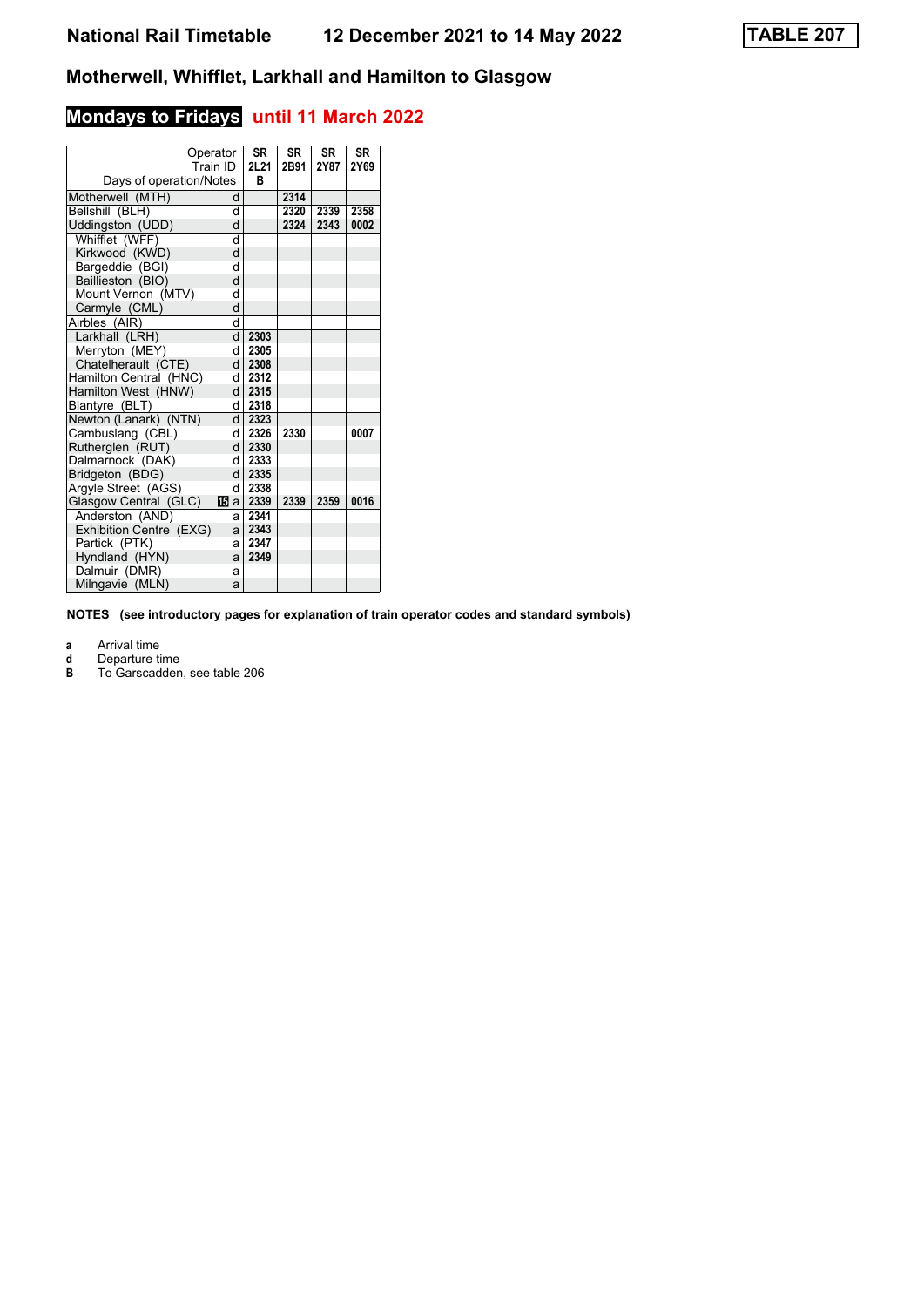## **Saturdays until 12 March 2022**

| Operator                                       | SR               | SR           | <b>SR</b>    | SR           | <b>SR</b>    | <b>SR</b>    | SR           | <b>SR</b>    | SR               | <b>SR</b>    | SR           | XC        | SR           | <b>SR</b>    | <b>SR</b>    | SR           | <b>SR</b>    | SR           |
|------------------------------------------------|------------------|--------------|--------------|--------------|--------------|--------------|--------------|--------------|------------------|--------------|--------------|-----------|--------------|--------------|--------------|--------------|--------------|--------------|
| Train ID<br>Days of operation/Notes            | <b>2C02</b><br>A | 2F01         | <b>2S03</b>  | 2B71         | 2L01         | 2F03         | <b>2S05</b>  | 2L03         | <b>2C06</b><br>Α | 2B73         | 2F05         | 1D99      | 2Y55         | <b>2S07</b>  | 2L05         | 2B75         | 2F07         | <b>2S09</b>  |
| 1st Class/Reservations/Bus                     |                  |              |              |              |              |              |              |              |                  |              |              | П         |              |              |              |              |              |              |
| Motherwell (MTH)<br>d                          | 0542             | 0547         | 0555         | 0616         |              | 0617         | 0624         |              | 0640             | 0645         | 0646         | 0707      |              |              |              | 0718         | 0717         | 0728         |
| Bellshill (BLH)<br>d                           |                  |              |              | 0623         |              |              |              |              |                  | 0651         |              |           | 0707         |              |              | 0724         |              |              |
| Uddingston (UDD)<br>d                          |                  |              |              | 0627         |              |              |              |              |                  | 0655         |              |           | 0714         |              |              | 0728         |              |              |
| Whifflet (WFF)<br>d                            | 0549a            |              | 0604         |              |              |              | 0634         |              | 0648a            |              | 0629         |           |              | 0659         |              |              |              | 0735         |
| Kirkwood (KWD)<br>d                            |                  |              | 0607         |              |              |              | 0637         |              |                  |              |              |           |              | 0706         |              |              |              | 0738         |
| Bargeddie (BGI)<br>d                           |                  |              | 0610         |              |              |              | 0640         |              |                  |              |              |           |              | 0709         |              |              |              | 0741         |
| Baillieston (BIO)<br>d                         |                  |              | 0614         |              |              |              | 0644         |              |                  |              |              |           |              | 0713         |              |              |              | 0744         |
| Mount Vernon (MTV)<br>d                        |                  |              | 0616         |              |              |              | 0646         |              |                  |              |              |           |              | 0715         |              |              |              | 0746         |
| Carmyle (CML)<br>d<br>Airbles (AIR)<br>d       |                  | 0549         | 0618         |              |              | 0619         | 0648         |              |                  |              | 0648         |           |              | 0717         |              |              | 0719         | 0749         |
| d<br>Larkhall (LRH)                            |                  |              |              |              | 0601         |              |              | 0633         |                  |              |              |           |              |              | 0703         |              |              |              |
| Merryton (MEY)<br>d                            |                  |              |              |              | 0603         |              |              | 0635         |                  |              |              |           |              |              | 0705         |              |              |              |
| Chatelherault (CTE)<br>d                       |                  |              |              |              | 0606         |              |              | 0638         |                  |              |              |           |              |              | 0708         |              |              |              |
| Hamilton Central (HNC)<br>d                    |                  | 0555         |              |              | 0611         | 0625         |              | 0643         |                  |              | 0654         |           |              |              | 0713         |              | 0725         |              |
| Hamilton West (HNW)<br>d                       |                  | 0558         |              |              | 0613         | 0628         |              | 0645         |                  |              | 0657         |           |              |              | 0715         |              | 0728         |              |
| d<br>Blantyre (BLT)                            |                  | 0601         |              |              | 0617         | 0631         |              | 0649         |                  |              | 0700         |           |              |              | 0719         |              | 0731         |              |
| Newton (Lanark) (NTN)<br>d                     |                  | 0606         |              |              | 0621         | 0636         |              | 0653         |                  |              | 0708         |           |              |              | 0723         |              | 0735         |              |
| Cambuslang (CBL)<br>d                          |                  | 0609         |              | 0631         | 0626         | 0640         |              | 0657         |                  | 0700         | 0711         |           | 0720         |              | 0727         | 0732         | 0739         |              |
| Rutheralen (RUT)<br>d<br>d                     |                  | 0613<br>0616 | 0623<br>0625 |              | 0631<br>0634 | 0644<br>0646 | 0653<br>0655 | 0701<br>0704 |                  |              | 0715<br>0718 |           |              | 0722<br>0724 | 0731<br>0734 |              | 0743<br>0745 | 0753<br>0756 |
| Dalmarnock (DAK)<br>Bridgeton (BDG)<br>d       |                  | 0618         | 0627         |              | 0636         | 0648         | 0657         | 0706         |                  |              | 0720         |           |              | 0726         | 0736         |              | 0748         | 0758         |
| Argyle Street (AGS)<br>d                       |                  | 0621         | 0631         |              | 0640         | 0652         | 0701         | 0710         |                  |              | 0723         |           |              | 0730         | 0740         |              | 0751         | 0802         |
| Glasgow Central (GLC)<br>阳a                    |                  | 0622         | 0632         | 0640         | 0641         | 0653         | 0702         | 0711         |                  | 0711         | 0724         | 0724      | 0729         | 0731         | 0741         | 0744         | 0753         | 0803         |
| Anderston (AND)<br>a                           |                  | 0625         | 0635         |              | 0647         | 0656         | 0705         | 0717         |                  |              | 0727         |           |              | 0734         | 0747         |              | 0755         | 0805         |
| Exhibition Centre (EXG)<br>a                   |                  | 0627         | 0638         |              | 0650         | 0659         | 0708         | 0720         |                  |              | 0729         |           |              | 0737         | 0750         |              | 0758         | 0808         |
| Partick (PTK)<br>a                             |                  | 0631         | 0641         |              | 0654         | 0702         | 0711         | 0724         |                  |              | 0732         |           |              | 0741         | 0754         |              | 0801         | 0811         |
| Hyndland (HYN)<br>a                            |                  | 0633         | 0643         |              | 0656         | 0704         | 0713         | 0726         |                  |              | 0734         |           |              | 0743         | 0756         |              | 0804         | 0813         |
| Dalmuir (DMR)<br>a                             |                  | 0651         | 0659         |              | 0713         | 0721         | 0729         | 0742         |                  |              | 0753         |           |              | 0801         | 0815         |              | 0821         | 0832         |
| Milngavie (MLN)<br>a                           |                  |              |              |              |              |              |              |              |                  |              |              |           |              |              |              |              |              |              |
|                                                |                  |              |              |              |              |              |              |              |                  |              |              |           |              |              |              |              |              |              |
|                                                |                  |              |              |              |              |              |              |              |                  |              |              |           |              |              |              |              |              |              |
| Operator                                       | SR               | <b>SR</b>    | <b>SR</b>    | SR           | <b>TP</b>    | <b>SR</b>    | <b>SR</b>    | <b>SR</b>    | SR               | <b>SR</b>    | <b>SR</b>    | <b>SR</b> | <b>SR</b>    | <b>SR</b>    | <b>SR</b>    | <b>SR</b>    | <b>SR</b>    | SR           |
| Train ID<br>Days of operation/Notes            | 2B77             | 2L07         | 2C10<br>А    | 2F09         | <b>1S30</b>  | 2Y57         | <b>2S11</b>  | 2L09         | 2B79             | 2F11         | <b>2S13</b>  | 1Y73      | 2L11         | 2C14<br>A    | 2B81         | 2F13         | 2D37         | <b>2S15</b>  |
| 1st Class/Reservations/Bus                     |                  |              |              |              | O            |              |              |              |                  |              |              |           |              |              |              |              |              |              |
| Motherwell (MTH)<br>d                          | 0746             |              | 0735         | 0746         | 0801         |              |              |              | 0819             | 0817         | 0826         |           |              | 0841         | 0847         | 0847         | 0906         |              |
| Bellshill (BLH)<br>d                           | 0752             |              |              |              |              | 0810         |              |              | 0825             |              |              | 0850      |              |              | 0854         |              |              |              |
| Uddingston (UDD)<br>d                          | 0757             |              |              |              |              | 0815         |              |              | 0829             |              |              |           |              |              | 0858         |              | 0911         |              |
| Whifflet (WFF)<br>d                            |                  |              | 0746a        | 0727         |              |              | 0802         |              |                  |              | 0833         |           |              | 0850a        |              | 0827         |              | 0904         |
| Kirkwood (KWD)<br>d                            |                  |              |              |              |              |              | 0805         |              |                  |              | 0836         |           |              |              |              |              |              | 0907         |
| Bargeddie (BGI)<br>d                           |                  |              |              |              |              |              | 0808         |              |                  |              | 0839         |           |              |              |              |              |              | 0910         |
| d<br>Baillieston (BIO)                         |                  |              |              |              |              |              | 0812         |              |                  |              | 0843         |           |              |              |              |              |              | 0914         |
| Mount Vernon (MTV)<br>d<br>d                   |                  |              |              |              |              |              | 0815<br>0818 |              |                  |              | 0845<br>0848 |           |              |              |              |              |              | 0916<br>0918 |
| Carmyle (CML)<br>d<br>Airbles (AIR)            |                  |              |              | 0748         |              |              |              |              |                  | 0819         |              |           |              |              |              | 0849         |              |              |
| d<br>Larkhall (LRH)                            |                  | 0733         |              |              |              |              |              | 0803         |                  |              |              |           | 0833         |              |              |              |              |              |
| d<br>Merryton (MEY)                            |                  | 0735         |              |              |              |              |              | 0805         |                  |              |              |           | 0835         |              |              |              |              |              |
| Chatelherault (CTE)<br>d                       |                  | 0738         |              |              |              |              |              | 0808         |                  |              |              |           | 0838         |              |              |              |              |              |
| Hamilton Central (HNC)<br>d                    |                  | 0743         |              | 0754         |              |              |              | 0813         |                  | 0825         |              |           | 0843         |              |              | 0855         |              |              |
| Hamilton West (HNW)<br>d                       |                  | 0745         |              | 0756         |              |              |              | 0815         |                  | 0827         |              |           | 0845         |              |              | 0858         |              |              |
| Blantyre (BLT)<br>d                            |                  | 0749         |              | 0800         |              |              |              | 0819         |                  | 0831         |              |           | 0849         |              |              | 0901         |              |              |
| Newton (Lanark) (NTN)<br>d                     |                  | 0753         |              | 0804         |              |              |              | 0823         |                  | 0835         |              |           | 0853         |              |              | 0906         |              |              |
| Cambuslang (CBL)<br>d                          | 0801             | 0757         |              | 0807         |              |              |              | 0828         | 0834             | 0838         |              |           | 0856         |              | 0902         | 0910         |              |              |
| Rutherglen (RUT)<br>d<br>Dalmarnock (DAK)<br>d |                  | 0801<br>0804 |              | 0812<br>0814 |              |              | 0822<br>0825 | 0832<br>0834 |                  | 0844<br>0846 | 0853<br>0855 |           | 0901<br>0904 |              |              | 0917<br>0919 |              | 0924<br>0926 |
| Bridgeton (BDG)<br>d                           |                  | 0806         |              | 0816         |              |              | 0827         | 0836         |                  | 0848         | 0857         |           | 0906         |              |              | 0921         |              | 0928         |
| Aravle Street (AGS)<br>d                       |                  | 0810         |              | 0820         |              |              | 0831         | 0840         |                  | 0852         | 0901         |           | 0910         |              |              | 0924         |              | 0932         |
| Glasgow Central (GLC)<br>15日 al                | 0810             | 0811         |              | 0821         | 0822         | 0827         | 0832         | 0841         | 0848             | 0853         | 0902         | 0909      | 0911         |              | 0914         | 0926         | 0927         | 0933         |
| Anderston (AND)<br>a                           |                  | 0816         |              | 0824         |              |              | 0835         | 0845         |                  | 0856         | 0905         |           | 0918         |              |              | 0928         |              | 0936         |
| Exhibition Centre (EXG)<br>a                   |                  | 0819         |              | 0826         |              |              | 0838         | 0848         |                  | 0859         | 0908         |           | 0921         |              |              | 0930         |              | 0938         |
| Partick (PTK)<br>a                             |                  | 0823         |              | 0831         |              |              | 0841         | 0852         |                  | 0902         | 0911         |           | 0925         |              |              | 0933         |              | 0942         |
| Hyndland (HYN)<br>a<br>Dalmuir (DMR)<br>a      |                  | 0825<br>0844 |              | 0834<br>0851 |              |              | 0843<br>0903 | 0856<br>0913 |                  | 0904<br>0921 | 0913<br>0930 |           | 0927<br>0944 |              |              | 0935<br>0952 |              | 0944<br>0959 |

**NOTES (see introductory pages for explanation of train operator codes and standard symbols)**

**a** Arrival time<br>**d** Departure t

**d** Departure time<br>**A** To Cumbernaul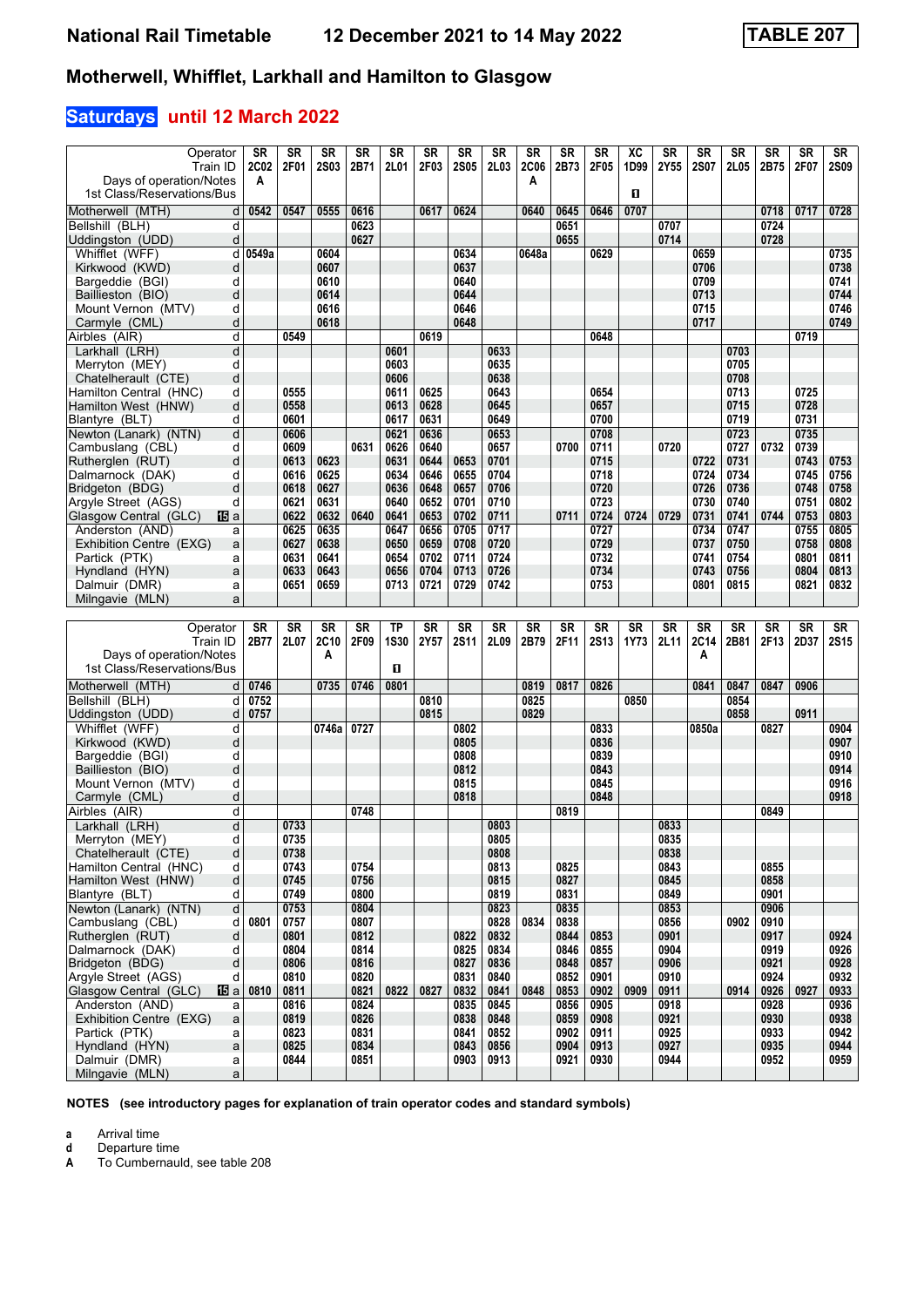## **Saturdays until 12 March 2022**

| Operator                                   | SR   | SR          | <b>SR</b>    | SR        | <b>SR</b>        | <b>SR</b> | SR           | <b>SR</b> | SR    | <b>SR</b>   | ТP          | <b>SR</b>    | SR        | SR          | <b>SR</b>   | SR   | <b>SR</b>    | SR          |
|--------------------------------------------|------|-------------|--------------|-----------|------------------|-----------|--------------|-----------|-------|-------------|-------------|--------------|-----------|-------------|-------------|------|--------------|-------------|
| Train ID                                   | 2B83 | 2L13        | 2F15         | 2Y45      | <b>2S17</b>      | 2L15      | 2C18         | 2B85      | 2F17  | <b>2S19</b> | <b>1S35</b> | 2L17         | 2F19      | 2Y67        | <b>2S21</b> | 2B89 | 2L19         | <b>2C22</b> |
| Days of operation/Notes                    |      |             |              |           |                  |           | A            |           |       |             |             |              |           |             |             |      |              | А           |
| 1st Class/Reservations/Bus                 |      |             |              |           |                  |           |              |           |       |             | п           |              |           |             |             |      |              |             |
|                                            |      |             |              |           |                  |           |              |           |       |             |             |              |           |             |             |      |              |             |
| Motherwell (MTH)<br>d                      | 0916 |             | 0917         |           | 0926             |           | 0937         | 0947      | 0947  |             | 1019        |              | 1017      |             | 1026        | 1048 |              | 1035        |
| Bellshill (BLH)<br>d                       |      |             |              | 0935      |                  |           |              | 0954      |       |             |             |              |           | 1038        |             | 1055 |              |             |
| Uddingston (UDD)<br>d                      | 0921 |             |              | 0939      |                  |           |              | 0958      |       |             |             |              |           | 1042        |             | 1059 |              |             |
| Whifflet (WFF)<br>d                        |      |             |              |           | 0933             |           | 0949a        |           | 0929  | 1004        |             |              |           |             | 1033        |      |              | 1042a       |
| Kirkwood (KWD)<br>d                        |      |             |              |           | 0936             |           |              |           |       | 1007        |             |              |           |             | 1036        |      |              |             |
| Bargeddie (BGI)<br>d                       |      |             |              |           | 0939             |           |              |           |       | 1010        |             |              |           |             | 1039        |      |              |             |
| Baillieston (BIO)<br>d                     |      |             |              |           | 0943             |           |              |           |       | 1014        |             |              |           |             | 1043        |      |              |             |
| Mount Vernon (MTV)<br>d                    |      |             |              |           | 0945             |           |              |           |       | 1016        |             |              |           |             | 1045        |      |              |             |
| d<br>Carmyle (CML)                         |      |             |              |           | 0948             |           |              |           |       | 1018        |             |              |           |             | 1048        |      |              |             |
| Airbles (AIR)<br>d                         |      |             | 0919         |           |                  |           |              |           | 0949  |             |             |              | 1019      |             |             |      |              |             |
| d<br>Larkhall (LRH)                        |      | 0903        |              |           |                  | 0933      |              |           |       |             |             | 1002         |           |             |             |      | 1033         |             |
| Merryton (MEY)<br>d                        |      | 0905        |              |           |                  | 0935      |              |           |       |             |             | 1004         |           |             |             |      | 1035         |             |
| d<br>Chatelherault (CTE)                   |      | 0908        |              |           |                  | 0938      |              |           |       |             |             | 1007         |           |             |             |      | 1038         |             |
| Hamilton Central (HNC)<br>d                |      | 0914        | 0925         |           |                  | 0943      |              |           | 0955  |             |             | 1012         | 1025      |             |             |      | 1043         |             |
| Hamilton West (HNW)<br>d                   |      | 0916        | 0927         |           |                  | 0945      |              |           | 0958  |             |             | 1014         | 1028      |             |             |      | 1045         |             |
| d<br>Blantyre (BLT)                        |      | 0920        | 0931         |           |                  | 0949      |              |           | 1001  |             |             | 1018         | 1031      |             |             |      | 1049         |             |
| Newton (Lanark) (NTN)<br>d                 |      | 0925        | 0935         |           |                  | 0953      |              |           | 1006  |             |             | 1022         | 1036      |             |             |      | 1053         |             |
| Cambuslang (CBL)<br>d                      | 0925 | 0929        | 0938         |           |                  | 0956      |              | 1003      | 1010  |             |             | 1026         | 1040      |             |             | 1103 | 1056         |             |
| Rutherglen (RUT)<br>d                      |      | 0933        | 0943         |           | 0953             | 1001      |              |           | 1014  | 1023        |             | 1031         | 1045      |             | 1053        |      | 1102         |             |
| Dalmarnock (DAK)<br>d                      |      | 0935        | 0946         |           | 0955             | 1004      |              |           | 1016  | 1025        |             | 1034         | 1047      |             | 1055        |      | 1105         |             |
| Bridgeton (BDG)<br>d                       |      | 0937        | 0948         |           | 0957             | 1006      |              |           | 1018  | 1027        |             | 1036         | 1049      |             | 1057        |      | 1108         |             |
| Argyle Street (AGS)<br>d                   |      | 0941        | 0952         |           | 1001             | 1010      |              |           | 1022  | 1031        |             | 1040         | 1052      |             | 1101        |      | 1111         |             |
| Glasgow Central (GLC)<br>阳a                | 0936 | 0942        | 0953         | 0955      | 1002             | 1011      |              | 1012      | 1023  | 1032        | 1038        | 1041         | 1054      | 1054        | 1102        | 1112 | 1113         |             |
| Anderston (AND)                            |      | 0947        | 0956         |           | $\frac{1}{1005}$ | 1019      |              |           |       | 1035        |             | 1049         | 1057      |             | 1105        |      | 1119         |             |
| a                                          |      |             |              |           |                  |           |              |           | 1026  |             |             |              |           |             |             |      |              |             |
| Exhibition Centre (EXG)<br>a               |      | 0950        | 0959         |           | 1008             | 1021      |              |           | 1029  | 1038        |             | 1051         | 1059      |             | 1108        |      | 1121         |             |
| Partick (PTK)<br>a                         |      | 0954        | 1002         |           | 1011             | 1025      |              |           | 1032  | 1041        |             | 1055         | 1102      |             | 1111        |      | 1125         |             |
| Hyndland (HYN)<br>a                        |      | 0956        | 1004         |           | 1013             | 1027      |              |           | 1034  | 1043        |             | 1057         | 1104      |             | 1113        |      | 1127         |             |
| Dalmuir (DMR)<br>a                         |      | 1013        | 1021         |           | 1029             | 1043      |              |           | 1051  | 1059        |             | 1113         | 1121      |             | 1129        |      | 1143         |             |
| Milngavie (MLN)<br>a                       |      |             |              |           |                  |           |              |           |       |             |             |              |           |             |             |      |              |             |
|                                            |      |             |              |           |                  |           |              |           |       |             |             |              |           |             |             |      |              |             |
|                                            |      |             |              |           |                  |           |              |           |       |             |             |              |           |             |             |      |              |             |
| Operator                                   | SR   | <b>TP</b>   | <b>SR</b>    | <b>SR</b> | <b>SR</b>        | <b>SR</b> | <b>SR</b>    | <b>SR</b> | SR    | <b>SR</b>   | SR          | <b>SR</b>    | <b>SR</b> | <b>TP</b>   | <b>SR</b>   | SR   | <b>SR</b>    | SR          |
| Train ID                                   | 2F21 | <b>1S41</b> | <b>2S23</b>  | 2L21      | 2F23             | 2Y49      | <b>2S25</b>  | 2L23      | 2C26  | 2B93        | 2F25        | <b>2S27</b>  | 2L01      | <b>1S40</b> | 2F27        | 2Y71 | <b>2S29</b>  | 2L03        |
| Days of operation/Notes                    |      |             |              |           |                  |           |              |           | A     |             |             |              |           |             |             |      |              |             |
| 1st Class/Reservations/Bus                 |      | О           |              |           |                  |           |              |           |       |             |             |              |           | п           |             |      |              |             |
| Motherwell (MTH)<br>d                      | 1047 | 1114        |              |           | 1116             |           | 1125         |           | 1145  | 1151        | 1147        |              |           | 1223        | 1217        |      | 1226         |             |
| Bellshill (BLH)<br>d                       |      |             |              |           |                  | 1136      |              |           |       | 1157        |             |              |           |             |             | 1237 |              |             |
| Uddingston (UDD)<br>d                      |      |             |              |           |                  | 1142      |              |           |       | 1202        |             |              |           |             |             | 1241 |              |             |
| d                                          | 1029 |             | 1104         |           |                  |           | 1133         |           | 1151a |             | 1129        | 1204         |           |             |             |      | 1233         |             |
| Whifflet (WFF)<br>d                        |      |             | 1107         |           |                  |           | 1136         |           |       |             |             | 1207         |           |             |             |      | 1236         |             |
| Kirkwood (KWD)<br>d                        |      |             |              |           |                  |           | 1139         |           |       |             |             | 1210         |           |             |             |      |              |             |
| Bargeddie (BGI)<br>d                       |      |             | 1110<br>1114 |           |                  |           | 1143         |           |       |             |             | 1214         |           |             |             |      | 1239         |             |
| Baillieston (BIO)                          |      |             |              |           |                  |           |              |           |       |             |             |              |           |             |             |      | 1243         |             |
| Mount Vernon (MTV)<br>d<br>d               |      |             | 1116         |           |                  |           | 1145<br>1148 |           |       |             |             | 1216<br>1218 |           |             |             |      | 1245<br>1248 |             |
| Carmyle (CML)                              |      |             | 1118         |           |                  |           |              |           |       |             | 1149        |              |           |             |             |      |              |             |
| Airbles (AIR)<br>d                         | 1049 |             |              |           | 1118             |           |              |           |       |             |             |              |           |             | 1219        |      |              |             |
| d<br>Larkhall (LRH)                        |      |             |              | 1103      |                  |           |              | 1133      |       |             |             |              | 1203      |             |             |      |              | 1233        |
| d<br>Merryton (MEY)                        |      |             |              | 1105      |                  |           |              | 1135      |       |             |             |              | 1205      |             |             |      |              | 1235        |
| Chatelherault (CTE)<br>d                   |      |             |              | 1108      |                  |           |              | 1138      |       |             |             |              | 1208      |             |             |      |              | 1238        |
| Hamilton Central (HNC)<br>d                | 1055 |             |              | 1113      | 1124             |           |              | 1143      |       |             | 1155        |              | 1213      |             | 1225        |      |              | 1243        |
| Hamilton West (HNW)<br>d                   | 1058 |             |              | 1115      | 1126             |           |              | 1145      |       |             | 1158        |              | 1215      |             | 1228        |      |              | 1245        |
| Blantyre (BLT)<br>d                        | 1101 |             |              | 1119      | 1130             |           |              | 1149      |       |             | 1201        |              | 1219      |             | 1231        |      |              | 1249        |
| Newton (Lanark) (NTN)<br>d                 | 1105 |             |              | 1125      | 1134             |           |              | 1153      |       |             | 1207        |              | 1223      |             | 1236        |      |              | 1253        |
| Cambuslang (CBL)<br>d                      | 1110 |             |              | 1130      | 1137             |           |              | 1156      |       | 1207        | 1211        |              | 1226      |             | 1239        |      |              | 1256        |
| Rutherglen (RUT)<br>d                      | 1114 |             | 1123         | 1136      | 1142             |           | 1153         | 1201      |       |             | 1215        | 1223         | 1231      |             | 1244        |      | 1253         | 1301        |
| Dalmarnock (DAK)<br>d                      | 1116 |             | 1125         | 1138      | 1144             |           | 1155         | 1204      |       |             | 1218        | 1225         | 1234      |             | 1246        |      | 1255         | 1304        |
| Bridgeton (BDG)<br>d                       | 1118 |             | 1127         | 1140      | 1146             |           | 1157         | 1206      |       |             | 1220        | 1227         | 1236      |             | 1248        |      | 1257         | 1306        |
| Argyle Street (AGS)<br>d                   | 1121 |             | 1131         | 1144      | 1150             |           | 1201         | 1210      |       |             | 1223        | 1231         | 1240      |             | 1252        |      | 1301         | 1310        |
| Glasgow Central (GLC)<br>115 a             | 1123 | 1131        | 1132         | 1145      | 1151             | 1158      | 1202         | 1211      |       | 1216        | 1224        | 1232         | 1241      | 1241        | 1253        | 1255 | 1302         | 1311        |
| Anderston (AND)<br>a                       | 1126 |             | 1135         | 1149      | 1154             |           | 1205         | 1218      |       |             | 1226        | 1235         | 1248      |             | 1256        |      | 1305         | 1318        |
| Exhibition Centre (EXG)<br>a               | 1129 |             | 1138         | 1151      | 1157             |           | 1208         | 1221      |       |             | 1229        | 1238         | 1251      |             | 1259        |      | 1308         | 1321        |
| Partick (PTK)<br>a                         | 1132 |             | 1141         | 1155      | 1201             |           | 1211         | 1225      |       |             | 1232        | 1241         | 1255      |             | 1302        |      | 1311         | 1325        |
| Hyndland (HYN)<br>$\mathsf{a}$             | 1134 |             | 1143         | 1157      | 1203             |           | 1213         | 1227      |       |             | 1234        | 1243         | 1257      |             | 1304        |      | 1313         | 1327        |
| Dalmuir (DMR)<br>a<br>Milngavie (MLN)<br>a | 1151 |             | 1159         | 1213      | 1220             |           | 1230         | 1242      |       |             | 1251        | 1303         | 1312      |             | 1321        |      | 1329         | 1344        |

**NOTES (see introductory pages for explanation of train operator codes and standard symbols)**

**a** Arrival time<br>**d** Departure t

**d** Departure time<br>**A** To Cumbernaul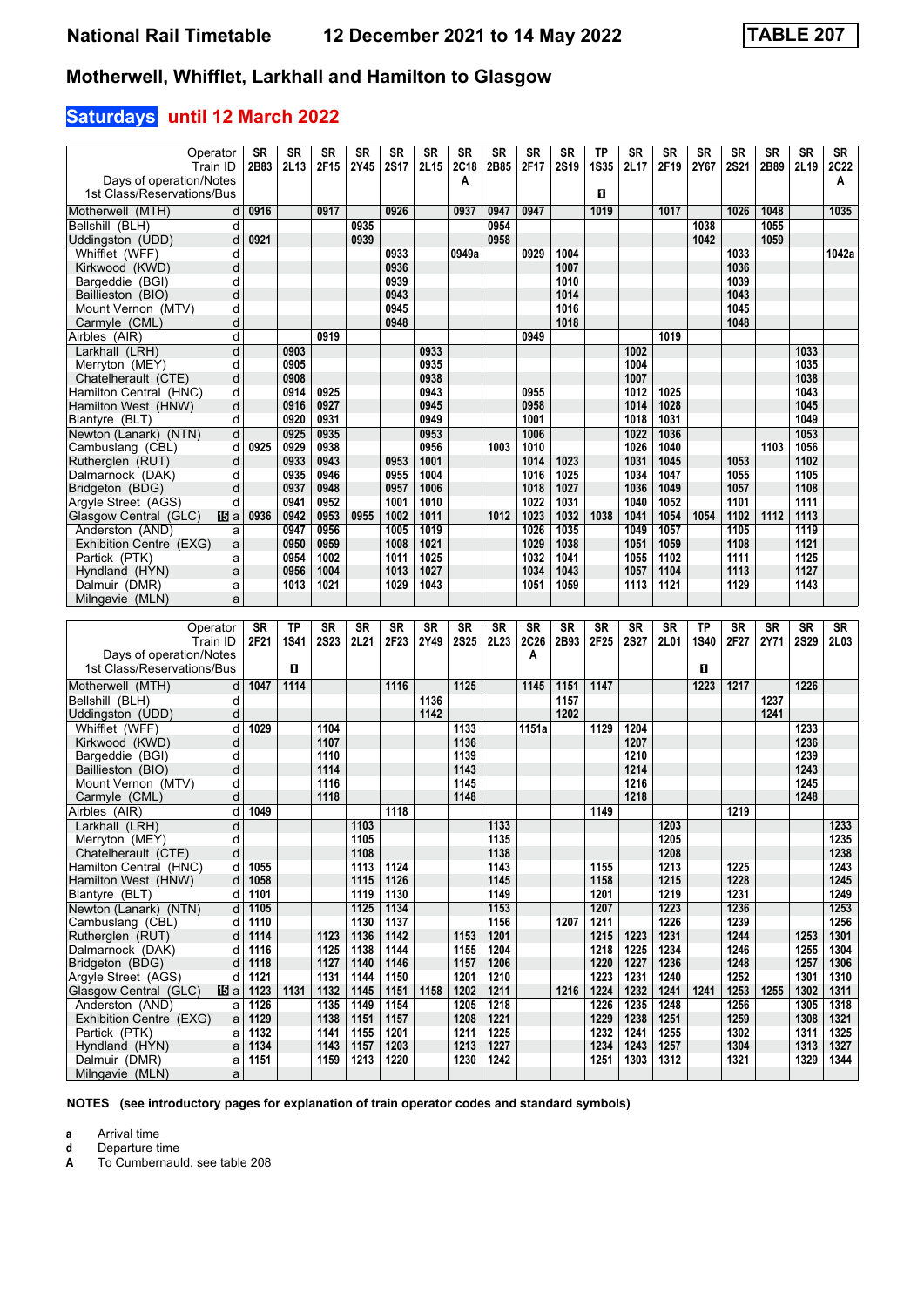## **Saturdays until 12 March 2022**

| Operator                                                | SR           | SR           | <b>SR</b>         | SR           | <b>SR</b>    | <b>SR</b>    | SR           | <b>SR</b>         | SR           | <b>SR</b>    | SR               | SR             | SR                | ТP           | SR           | SR           | <b>SR</b>         | SR              |
|---------------------------------------------------------|--------------|--------------|-------------------|--------------|--------------|--------------|--------------|-------------------|--------------|--------------|------------------|----------------|-------------------|--------------|--------------|--------------|-------------------|-----------------|
| Train ID                                                | <b>2C30</b>  | 2B73         | 2F29              | <b>2S31</b>  | 2L05         | 2Y41         | 2F31         | <b>2S33</b>       | 2L07         | 2C34         | 2B77             | 2F33           | <b>2S35</b>       | <b>1S51</b>  | 2L09         | 2Y63         | 2F35              | <b>2S37</b>     |
| Days of operation/Notes<br>1st Class/Reservations/Bus   | A            |              |                   |              |              |              |              |                   |              | Α            |                  |                |                   | 0            |              |              |                   |                 |
|                                                         |              |              |                   |              |              |              |              |                   |              |              |                  |                |                   |              |              |              |                   |                 |
| Motherwell (MTH)<br>d<br>Bellshill (BLH)<br>d           | 1238         | 1251<br>1257 | 1247              |              |              | 1337         | 1317         | 1326              |              | 1336         | 1352<br>1358     | 1347           |                   | 1421         |              | 1435         | 1417              | 1426            |
| Uddingston (UDD)<br>d                                   |              | 1301         |                   |              |              | 1341         |              |                   |              |              | 1404             |                |                   |              |              | 1440         |                   |                 |
| Whifflet (WFF)<br>d                                     | 1245a        |              | 1229              | 1304         |              |              |              | 1333              |              | 1344a        |                  | 1329           | 1404              |              |              |              |                   | 1433            |
| Kirkwood (KWD)<br>d                                     |              |              |                   | 1307         |              |              |              | 1336              |              |              |                  |                | 1407              |              |              |              |                   | 1436            |
| Bargeddie (BGI)<br>d                                    |              |              |                   | 1310         |              |              |              | 1339              |              |              |                  |                | 1410              |              |              |              |                   | 1439            |
| Baillieston (BIO)<br>d                                  |              |              |                   | 1314         |              |              |              | 1343              |              |              |                  |                | 1414              |              |              |              |                   | 1443            |
| Mount Vernon (MTV)<br>d                                 |              |              |                   | 1316         |              |              |              | 1345              |              |              |                  |                | 1416              |              |              |              |                   | 1445            |
| Carmyle (CML)<br>d                                      |              |              |                   | 1318         |              |              |              | 1348              |              |              |                  |                | 1418              |              |              |              |                   | 1448            |
| Airbles (AIR)<br>d                                      |              |              | 1249              |              |              |              | 1319         |                   |              |              |                  | 1349           |                   |              |              |              | 1419              |                 |
| d<br>Larkhall (LRH)                                     |              |              |                   |              | 1303         |              |              |                   | 1333         |              |                  |                |                   |              | 1403         |              |                   |                 |
| Merryton (MEY)<br>d                                     |              |              |                   |              | 1305         |              |              |                   | 1335         |              |                  |                |                   |              | 1405         |              |                   |                 |
| Chatelherault (CTE)<br>d                                |              |              |                   |              | 1308         |              |              |                   | 1338         |              |                  |                |                   |              | 1408         |              |                   |                 |
| Hamilton Central (HNC)<br>d<br>Hamilton West (HNW)<br>d |              |              | 1255<br>1258      |              | 1313<br>1315 |              | 1325<br>1328 |                   | 1343<br>1345 |              |                  | 1355<br>1358   |                   |              | 1413<br>1415 |              | 1425<br>1428      |                 |
| Blantyre (BLT)<br>d                                     |              |              | 1301              |              | 1319         |              | 1331         |                   | 1349         |              |                  | 1401           |                   |              | 1419         |              | 1431              |                 |
| Newton (Lanark) (NTN)<br>d                              |              |              | 1307              |              | 1323         |              | 1336         |                   | 1353         |              |                  | 1406           |                   |              | 1423         |              | 1436              |                 |
| Cambuslang (CBL)<br>d                                   |              | 1305         | 1311              |              | 1328         |              | 1341         |                   | 1356         |              | 1408             | 1412           |                   |              | 1426         |              | 1439              |                 |
| Rutheralen (RUT)<br>d                                   |              |              | 1315              | 1323         | 1332         |              | 1346         | 1353              | 1401         |              |                  | 1416           | 1423              |              | 1431         |              | 1444              | 1453            |
| Dalmarnock (DAK)<br>d                                   |              |              | 1317              | 1325         | 1334         |              | 1348         | 1355              | 1404         |              |                  | 1418           | 1425              |              | 1434         |              | 1446              | 1455            |
| Bridgeton (BDG)<br>d                                    |              |              | 1319              | 1327         | 1336         |              | 1350         | 1357              | 1406         |              |                  | 1420           | 1427              |              | 1436         |              | 1448              | 1457            |
| Argyle Street (AGS)<br>d                                |              |              | 1323              | 1331         | 1340         |              | 1353         | 1401              | 1410         |              |                  | 1423           | 1431              |              | 1440         |              | 1452              | 1501            |
| 阳a<br>Glasgow Central (GLC)                             |              | 1314         | 1324              | 1332         | 1341         | 1354         | 1355         | 1402              | 1411         |              | 1417             | 1425           | 1432              | 1438         | 1441         | 1452         | 1453              | 1502            |
| Anderston (AND)<br>a                                    |              |              | 1326              | 1335         | 1348         |              | 1357         | 1405              | 1418         |              |                  | 1427           | 1435              |              | 1448         |              | 1456              | 1505            |
| Exhibition Centre (EXG)<br>a                            |              |              | 1329              | 1338         | 1351         |              | 1359         | 1408              | 1421         |              |                  | 1429           | 1438              |              | 1451         |              | 1459              | 1508            |
| Partick (PTK)<br>a                                      |              |              | 1332              | 1341         | 1355         |              | 1402         | 1411              | 1425         |              |                  | 1432           | 1441              |              | 1455         |              | 1502              | 1511            |
| Hyndland (HYN)<br>a<br>Dalmuir (DMR)<br>a               |              |              | 1334<br>1351      | 1343<br>1359 | 1357<br>1413 |              | 1404<br>1421 | 1413<br>1429      | 1427<br>1442 |              |                  | 1434<br>1451   | 1443<br>1503      |              | 1457<br>1513 |              | 1504<br>1521      | 1513<br>1533    |
| Milngavie (MLN)<br>a                                    |              |              |                   |              |              |              |              |                   |              |              |                  |                |                   |              |              |              |                   |                 |
|                                                         |              |              |                   |              |              |              |              |                   |              |              |                  |                |                   |              |              |              |                   |                 |
|                                                         |              |              |                   |              |              |              |              |                   |              |              |                  |                |                   |              |              |              |                   |                 |
|                                                         |              |              |                   |              |              |              |              |                   |              |              |                  |                |                   |              |              |              |                   |                 |
| Operator<br>Train ID                                    | SR<br>2L11   | <b>SR</b>    | <b>SR</b><br>2B81 | SR           | <b>SR</b>    | <b>SR</b>    | <b>SR</b>    | <b>SR</b><br>2Y45 | <b>SR</b>    | <b>SR</b>    | <b>SR</b>        | S <sub>R</sub> | <b>SR</b><br>2F01 | <b>SR</b>    | <b>TP</b>    | <b>SR</b>    | <b>SR</b><br>2F03 | $S_{R}$<br>2Y67 |
| Days of operation/Notes                                 |              | 2C38<br>A    |                   | 2F37         | <b>2S39</b>  | 2L13         | 2F39         |                   | <b>2S01</b>  | 2L15         | <b>2C02</b><br>A | 2B85           |                   | <b>2S03</b>  | <b>1S61</b>  | 2L17         |                   |                 |
| 1st Class/Reservations/Bus                              |              |              |                   |              |              |              |              |                   |              |              |                  |                |                   |              | O            |              |                   |                 |
| Motherwell (MTH)<br>d                                   |              | 1438         | 1450              | 1447         |              |              | 1517         |                   | 1526         |              | 1539             | 1551           | 1547              |              | 1622         |              | 1616              |                 |
| Bellshill (BLH)<br>d                                    |              |              | 1456              |              |              |              |              | 1536              |              |              |                  | 1559           |                   |              |              |              |                   | 1636            |
| Uddingston (UDD)<br>d                                   |              |              | 1500              |              |              |              |              | 1542              |              |              |                  | 1603           |                   |              |              |              |                   | 1640            |
| d<br>Whifflet (WFF)                                     |              | 1444a        |                   | 1429         | 1504         |              |              |                   | 1533         |              | 1548a            |                | 1529              | 1604         |              |              |                   |                 |
| Kirkwood (KWD)<br>d                                     |              |              |                   |              | 1507         |              |              |                   | 1536         |              |                  |                |                   | 1607         |              |              |                   |                 |
| Bargeddie (BGI)<br>d                                    |              |              |                   |              | 1510         |              |              |                   | 1539         |              |                  |                |                   | 1610         |              |              |                   |                 |
| Baillieston (BIO)<br>d                                  |              |              |                   |              | 1514         |              |              |                   | 1543         |              |                  |                |                   | 1614         |              |              |                   |                 |
| Mount Vernon (MTV)<br>d                                 |              |              |                   |              | 1516         |              |              |                   | 1545         |              |                  |                |                   | 1616         |              |              |                   |                 |
| d<br>Carmyle (CML)                                      |              |              |                   |              | 1518         |              |              |                   | 1548         |              |                  |                |                   | 1618         |              |              |                   |                 |
| d<br>Airbles (AIR)                                      |              |              |                   | 1449         |              |              | 1519         |                   |              |              |                  |                | 1549              |              |              |              | 1618              |                 |
| d<br>Larkhall (LRH)                                     | 1433         |              |                   |              |              | 1503         |              |                   |              | 1533         |                  |                |                   |              |              | 1603         |                   |                 |
| Merryton (MEY)<br>d<br>Chatelherault (CTE)<br>d         | 1435<br>1438 |              |                   |              |              | 1505<br>1508 |              |                   |              | 1535         |                  |                |                   |              |              | 1605<br>1608 |                   |                 |
| Hamilton Central (HNC)<br>d                             | 1443         |              |                   | 1455         |              | 1513         | 1525         |                   |              | 1538<br>1542 |                  |                | 1555              |              |              | 1613         | 1624              |                 |
| Hamilton West (HNW)<br>d                                | 1445         |              |                   | 1458         |              | 1515         | 1528         |                   |              | 1545         |                  |                | 1558              |              |              | 1615         | 1627              |                 |
| Blantyre (BLT)<br>d                                     | 1449         |              |                   | 1501         |              | 1519         | 1531         |                   |              | 1548         |                  |                | 1601              |              |              | 1619         | 1631              |                 |
| Newton (Lanark) (NTN)<br>d                              | 1453         |              |                   | 1506         |              | 1523         | 1536         |                   |              | 1552         |                  |                | 1607              |              |              | 1623         | 1635              |                 |
| Cambuslang (CBL)<br>d                                   | 1456         |              | 1504              | 1510         |              | 1528         | 1539         |                   |              | 1556         |                  | 1607           | 1611              |              |              | 1627         | 1639              |                 |
| Rutherglen (RUT)<br>d                                   | 1501         |              |                   | 1515         | 1523         | 1532         | 1543         |                   | 1553         | 1601         |                  |                | 1614              | 1623         |              | 1633         | 1643              |                 |
| Dalmarnock (DAK)<br>d                                   | 1504         |              |                   | 1518         | 1525         | 1534         | 1546         |                   | 1555         | 1604         |                  |                | 1617              | 1625         |              | 1636         | 1646              |                 |
| Bridgeton (BDG)<br>d                                    | 1506         |              |                   | 1520         | 1527         | 1536         | 1548         |                   | 1557         | 1606         |                  |                | 1619              | 1627         |              | 1638         | 1648              |                 |
| Argyle Street (AGS)<br>d                                | 1510         |              |                   | 1523         | 1531         | 1540         | 1552         |                   | 1601         | 1610         |                  |                | 1622              | 1631         |              | 1642         | 1652              |                 |
| Glasgow Central (GLC)<br>阳a<br>Anderston (AND)          | 1511         |              | 1513              | 1525         | 1532         | 1541         | 1553         | 1555              | 1602         | 1611         |                  | 1617           | 1624              | 1632         | 1641         | 1643         | 1653              | 1655            |
| a<br>Exhibition Centre (EXG)<br>a                       | 1518<br>1521 |              |                   | 1527<br>1529 | 1535<br>1538 | 1548<br>1551 | 1556<br>1559 |                   | 1605<br>1608 | 1618<br>1620 |                  |                | 1626<br>1629      | 1635<br>1638 |              | 1648<br>1650 | 1656<br>1659      |                 |
| Partick (PTK)<br>a                                      | 1525         |              |                   | 1533         | 1541         | 1555         | 1602         |                   | 1611         | 1624         |                  |                | 1632              | 1641         |              | 1654         | 1702              |                 |
| Hyndland (HYN)<br>a                                     | 1527         |              |                   | 1535         | 1543         | 1557         | 1604         |                   | 1613         | 1626         |                  |                | 1634              | 1643         |              | 1656         | 1704              |                 |
| Dalmuir (DMR)<br>a<br>Milngavie (MLN)<br>a              | 1542         |              |                   | 1552         | 1559         | 1613         | 1621         |                   | 1629         | 1642         |                  |                | 1651              | 1659         |              | 1713         | 1721              |                 |

**NOTES (see introductory pages for explanation of train operator codes and standard symbols)**

**a** Arrival time<br>**d** Departure t

**d** Departure time<br>**A** To Cumbernaul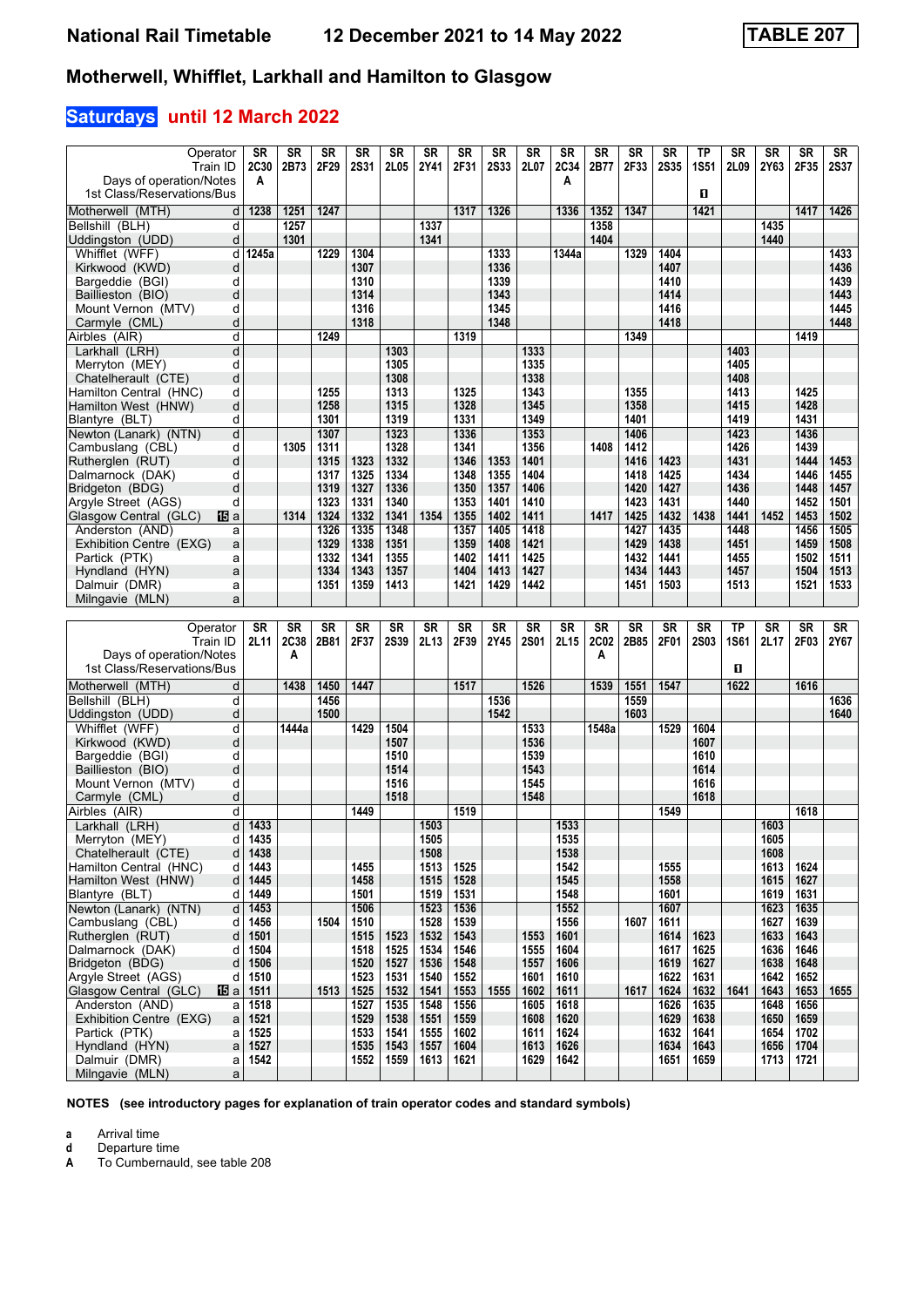# **Saturdays until 12 March 2022**

| Operator<br>Train ID                                    | SR<br><b>2S05</b> | SR<br>2L19   | <b>SR</b><br><b>2C06</b> | <b>SR</b><br>2B89 | <b>SR</b><br>2F05 | <b>SR</b><br><b>2S07</b> | SR<br>2L21   | <b>SR</b><br>2B91 | SR<br>2F07   | <b>SR</b><br>2Y49 | SR<br><b>2S09</b> | <b>SR</b><br>1Y91 | <b>SR</b><br>2L <sub>23</sub> | <b>SR</b><br>2C10 | XC<br><b>1S43</b> | <b>SR</b><br>2B93 | <b>SR</b><br>2F09 | SR<br>2S11   |
|---------------------------------------------------------|-------------------|--------------|--------------------------|-------------------|-------------------|--------------------------|--------------|-------------------|--------------|-------------------|-------------------|-------------------|-------------------------------|-------------------|-------------------|-------------------|-------------------|--------------|
| Days of operation/Notes                                 |                   |              | А                        |                   |                   |                          |              |                   |              |                   |                   |                   |                               | A                 |                   |                   |                   |              |
| 1st Class/Reservations/Bus                              |                   |              |                          |                   |                   |                          |              |                   |              |                   |                   |                   |                               |                   | $\mathbf{u}$      |                   |                   |              |
| Motherwell (MTH)<br>d                                   | 1626              |              | 1636                     | 1650              | 1647              |                          |              | 1717              | 1717         |                   | 1726              |                   |                               | 1736              | 1759              | 1754              | 1747              |              |
| Bellshill (BLH)<br>d                                    |                   |              |                          | 1656              |                   |                          |              | 1724              |              | 1735              |                   | 1748              |                               |                   |                   | 1800              |                   |              |
| d<br>Uddingston (UDD)                                   |                   |              |                          | 1700              |                   |                          |              | 1728              |              | 1739              |                   |                   |                               |                   |                   | 1806              |                   |              |
| Whifflet (WFF)<br>d                                     | 1634              |              | 1649a                    |                   | 1629              | 1704                     |              |                   |              |                   | 1733              |                   |                               | 1746a             |                   |                   | 1729              | 1804         |
| Kirkwood (KWD)<br>d                                     | 1637              |              |                          |                   |                   | 1707                     |              |                   |              |                   | 1736              |                   |                               |                   |                   |                   |                   | 1807         |
| Bargeddie (BGI)<br>d<br>Baillieston (BIO)<br>d          | 1640<br>1644      |              |                          |                   |                   | 1710<br>1714             |              |                   |              |                   | 1739<br>1743      |                   |                               |                   |                   |                   |                   | 1810<br>1814 |
| Mount Vernon (MTV)<br>d                                 | 1646              |              |                          |                   |                   | 1716                     |              |                   |              |                   | 1745              |                   |                               |                   |                   |                   |                   | 1816         |
| Carmyle (CML)<br>d                                      | 1649              |              |                          |                   |                   | 1718                     |              |                   |              |                   | 1748              |                   |                               |                   |                   |                   |                   | 1818         |
| Airbles (AIR)<br>d                                      |                   |              |                          |                   | 1649              |                          |              |                   | 1719         |                   |                   |                   |                               |                   |                   |                   | 1749              |              |
| Larkhall (LRH)<br>d                                     |                   | 1633         |                          |                   |                   |                          | 1703         |                   |              |                   |                   |                   | 1733                          |                   |                   |                   |                   |              |
| Merryton (MEY)<br>d                                     |                   | 1635         |                          |                   |                   |                          | 1705         |                   |              |                   |                   |                   | 1735                          |                   |                   |                   |                   |              |
| Chatelherault (CTE)<br>d                                |                   | 1638         |                          |                   |                   |                          | 1708         |                   |              |                   |                   |                   | 1738                          |                   |                   |                   |                   |              |
| Hamilton Central (HNC)<br>d                             |                   | 1643         |                          |                   | 1655              |                          | 1713         |                   | 1725         |                   |                   |                   | 1743                          |                   |                   |                   | 1755              |              |
| Hamilton West (HNW)<br>d                                |                   | 1645<br>1649 |                          |                   | 1658<br>1701      |                          | 1715<br>1719 |                   | 1728<br>1731 |                   |                   |                   | 1745<br>1749                  |                   |                   |                   | 1758              |              |
| d<br>Blantyre (BLT)<br>Newton (Lanark) (NTN)<br>d       |                   | 1656c        |                          |                   | 1707              |                          | 1723         |                   | 1736         |                   |                   |                   | 1753                          |                   |                   |                   | 1801<br>1806      |              |
| Cambuslang (CBL)<br>d                                   |                   | 1700         |                          | 1705              | 1712              |                          | 1728         | 1732              | 1739         | 1747              |                   |                   | 1756                          |                   |                   | 1810              | 1813              |              |
| Rutherglen (RUT)<br>d                                   | 1654              | 1704         |                          |                   | 1716              | 1724                     | 1732         |                   | 1743         |                   | 1754              |                   | 1801                          |                   |                   |                   | 1817              | 1823         |
| Dalmarnock (DAK)<br>d                                   | 1656              | 1707         |                          |                   | 1718              | 1726                     | 1734         |                   | 1746         |                   | 1757              |                   | 1804                          |                   |                   |                   | 1819              | 1825         |
| Bridgeton (BDG)<br>d                                    | 1658              | 1709         |                          |                   | 1720              | 1728                     | 1736         |                   | 1748         |                   | 1759              |                   | 1806                          |                   |                   |                   | 1821              | 1827         |
| Argyle Street (AGS)<br>d                                | 1702              | 1713         |                          |                   | 1723              | 1732                     | 1740         |                   | 1752         |                   | 1802              |                   | 1810                          |                   |                   |                   | 1824              | 1831         |
| Glasgow Central (GLC)<br>個a                             | 1703              | 1714         |                          | 1714              | 1725              | 1733                     | 1741         | 1742              | 1753         | 1756              | 1803              | 1808              | 1811                          |                   | 1814              | 1820              | 1826              | 1832         |
| Anderston (AND)<br>a                                    | 1705              | 1718         |                          |                   | 1727              | 1735                     | 1748         |                   | 1756         |                   | 1805              |                   | 1817                          |                   |                   |                   | 1827              | 1835         |
| Exhibition Centre (EXG)<br>a<br>Partick (PTK)           | 1708              | 1721<br>1725 |                          |                   | 1729<br>1732      | 1738<br>1741             | 1751<br>1755 |                   | 1759<br>1802 |                   | 1808<br>1811      |                   | 1820<br>1824                  |                   |                   |                   | 1829<br>1833      | 1838<br>1841 |
| a<br>Hyndland (HYN)<br>a                                | 1711<br>1713      | 1727         |                          |                   | 1735              | 1743                     | 1757         |                   | 1804         |                   | 1813              |                   | 1826                          |                   |                   |                   | 1835              | 1843         |
| Dalmuir (DMR)<br>a                                      | 1730              | 1743         |                          |                   | 1751              | 1759                     | 1813         |                   | 1821         |                   | 1829              |                   | 1843                          |                   |                   |                   | 1851              | 1903         |
| Milngavie (MLN)<br>a                                    |                   |              |                          |                   |                   |                          |              |                   |              |                   |                   |                   |                               |                   |                   |                   |                   |              |
|                                                         |                   |              |                          |                   |                   |                          |              |                   |              |                   |                   |                   |                               |                   |                   |                   |                   |              |
|                                                         |                   |              |                          |                   |                   |                          |              |                   |              |                   |                   |                   |                               |                   |                   |                   |                   |              |
| Operator                                                | ТP                | <b>SR</b>    | <b>SR</b>                | <b>SR</b>         | <b>SR</b>         | <b>SR</b>                | <b>SR</b>    | <b>SR</b>         | SR           | <b>SR</b>         | <b>SR</b>         | <b>SR</b>         | <b>SR</b>                     | <b>SR</b>         | <b>SR</b>         | SR                | <b>SR</b>         | SR           |
| Train ID                                                | <b>1S71</b>       | 2L01         | 2B95                     | 2F11              | 2Y77              | <b>2S13</b>              | 2L03         | 2B73              | 2Y51         | <b>2C14</b>       | 2F13              | 1D <sub>57</sub>  | <b>2S15</b>                   | 2L05              | 2B75              | 2F15              | <b>2S17</b>       | 1Y95         |
| Days of operation/Notes                                 |                   |              |                          |                   |                   |                          |              |                   |              | Α                 |                   |                   |                               |                   |                   |                   |                   |              |
| 1st Class/Reservations/Bus                              | п                 |              |                          |                   |                   |                          |              |                   |              |                   |                   |                   |                               |                   |                   |                   |                   |              |
| Motherwell (MTH)<br>d                                   | 1821              |              | 1817                     | 1817              |                   | 1826                     |              | 1849              |              | 1835              | 1847              | 1905              |                               |                   | 1920              | 1917              | 1926              |              |
| Bellshill (BLH)<br>d                                    |                   |              | 1826                     |                   | 1837              |                          |              | 1855              | 1904         |                   |                   |                   |                               |                   | 1926              |                   |                   | 1950         |
| d<br>Uddingston (UDD)                                   |                   |              | 1830                     |                   | 1841              |                          |              | 1900              | 1908         |                   |                   |                   |                               |                   | 1931              |                   |                   | 1954         |
| Whifflet (WFF)<br>d                                     |                   |              |                          |                   |                   | 1833                     |              |                   |              | 1842a             | 1827              |                   | 1903                          |                   |                   |                   | 1933              |              |
| d<br>Kirkwood (KWD)<br>d                                |                   |              |                          |                   |                   | 1836                     |              |                   |              |                   |                   |                   | 1906                          |                   |                   |                   | 1936<br>1939      |              |
| Bargeddie (BGI)<br>d<br>Baillieston (BIO)               |                   |              |                          |                   |                   | 1839<br>1843             |              |                   |              |                   |                   |                   | 1909<br>1913                  |                   |                   |                   | 1943              |              |
| Mount Vernon (MTV)<br>d                                 |                   |              |                          |                   |                   | 1845                     |              |                   |              |                   |                   |                   | 1915                          |                   |                   |                   | 1945              |              |
| d<br>Carmyle (CML)                                      |                   |              |                          |                   |                   | 1849                     |              |                   |              |                   |                   |                   | 1918                          |                   |                   |                   | 1948              |              |
| d<br>Airbles (AIR)                                      |                   |              |                          | 1819              |                   |                          |              |                   |              |                   | 1849              |                   |                               |                   |                   | 1919              |                   |              |
| d<br>Larkhall (LRH)                                     |                   | 1803         |                          |                   |                   |                          | 1833         |                   |              |                   |                   |                   |                               | 1903              |                   |                   |                   |              |
| d<br>Merryton (MEY)                                     |                   | 1805         |                          |                   |                   |                          | 1835         |                   |              |                   |                   |                   |                               | 1905              |                   |                   |                   |              |
| Chatelherault (CTE)<br>d                                |                   | 1808<br>1813 |                          |                   |                   |                          | 1838<br>1843 |                   |              |                   |                   |                   |                               | 1908              |                   |                   |                   |              |
| Hamilton Central (HNC)<br>d<br>d<br>Hamilton West (HNW) |                   | 1815         |                          | 1826<br>1829      |                   |                          | 1845         |                   |              |                   | 1857<br>1900      |                   |                               | 1913<br>1915      |                   | 1925<br>1928      |                   |              |
| d<br>Blantyre (BLT)                                     |                   | 1819         |                          | 1832              |                   |                          | 1849         |                   |              |                   | 1903              |                   |                               | 1919              |                   | 1931              |                   |              |
| Newton (Lanark) (NTN)<br>d                              |                   | 1823         |                          | 1836              |                   |                          | 1855         |                   |              |                   | 1908              |                   |                               | 1923              |                   | 1936              |                   |              |
| Cambuslang (CBL)<br>d                                   |                   | 1827         | 1834                     | 1840              |                   |                          | 1859         | 1904              | 1914         |                   | 1911              |                   |                               | 1926              | 1935              | 1939              |                   |              |
| Rutherglen (RUT)<br>d                                   |                   | 1831         |                          | 1844              |                   | 1853                     | 1903         |                   |              |                   | 1915              |                   | 1923                          | 1931              |                   | 1943              | 1953              |              |
| Dalmarnock (DAK)<br>d                                   |                   | 1834         |                          | 1846              |                   | 1856                     | 1906         |                   |              |                   | 1917              |                   | 1926                          | 1934              |                   | 1946              | 1955              |              |
| Bridgeton (BDG)<br>d                                    |                   | 1836         |                          | 1848              |                   | 1858                     | 1908         |                   |              |                   | 1919              |                   | 1928                          | 1936              |                   | 1948              | 1957              |              |
| Aravle Street (AGS)<br>d                                | 1839              | 1840<br>1841 | 1844                     | 1852              | 1856              | 1901<br>1903             | 1912         | 1913              | 1923         |                   | 1923              | 1926              | 1932                          | 1940              | 1944              | 1952              | 2001              | 2009         |
| Glasgow Central (GLC)<br>115 al<br>Anderston (AND)<br>a |                   | 1846         |                          | 1853<br>1856      |                   | 1905                     | 1913<br>1917 |                   |              |                   | 1924<br>1926      |                   | 1933<br>1935                  | 1941<br>1947      |                   | 1953<br>1956      | 2002<br>2005      |              |
| Exhibition Centre (EXG)<br>a                            |                   | 1849         |                          | 1859              |                   | 1908                     | 1920         |                   |              |                   | 1929              |                   | 1938                          | 1950              |                   | 1959              | 2007              |              |
| Partick (PTK)<br>a                                      |                   | 1853         |                          | 1902              |                   | 1911                     | 1924         |                   |              |                   | 1932              |                   | 1941                          | 1954              |                   | 2002              | 2011              |              |
| Hyndland (HYN)<br>$\mathsf{a}$                          |                   | 1855         |                          | 1904              |                   | 1913                     | 1926         |                   |              |                   | 1934              |                   | 1943                          | 1956              |                   | 2004              | 2013              |              |
| Dalmuir (DMR)<br>a<br>Milngavie (MLN)<br>$\mathsf{a}$   |                   | 1913         |                          | 1922              |                   | 1929                     | 1942         |                   |              |                   | 1951              |                   | 2000                          | 2011              |                   | 2021              | 2029              |              |

**NOTES (see introductory pages for explanation of train operator codes and standard symbols)**

**a** Arrival time<br>**d** Departure t

**d** Departure time<br>**c** Arrives 3 minute

**c** Arrives 3 minutes earlier<br>**A** To Cumbernauld, see tak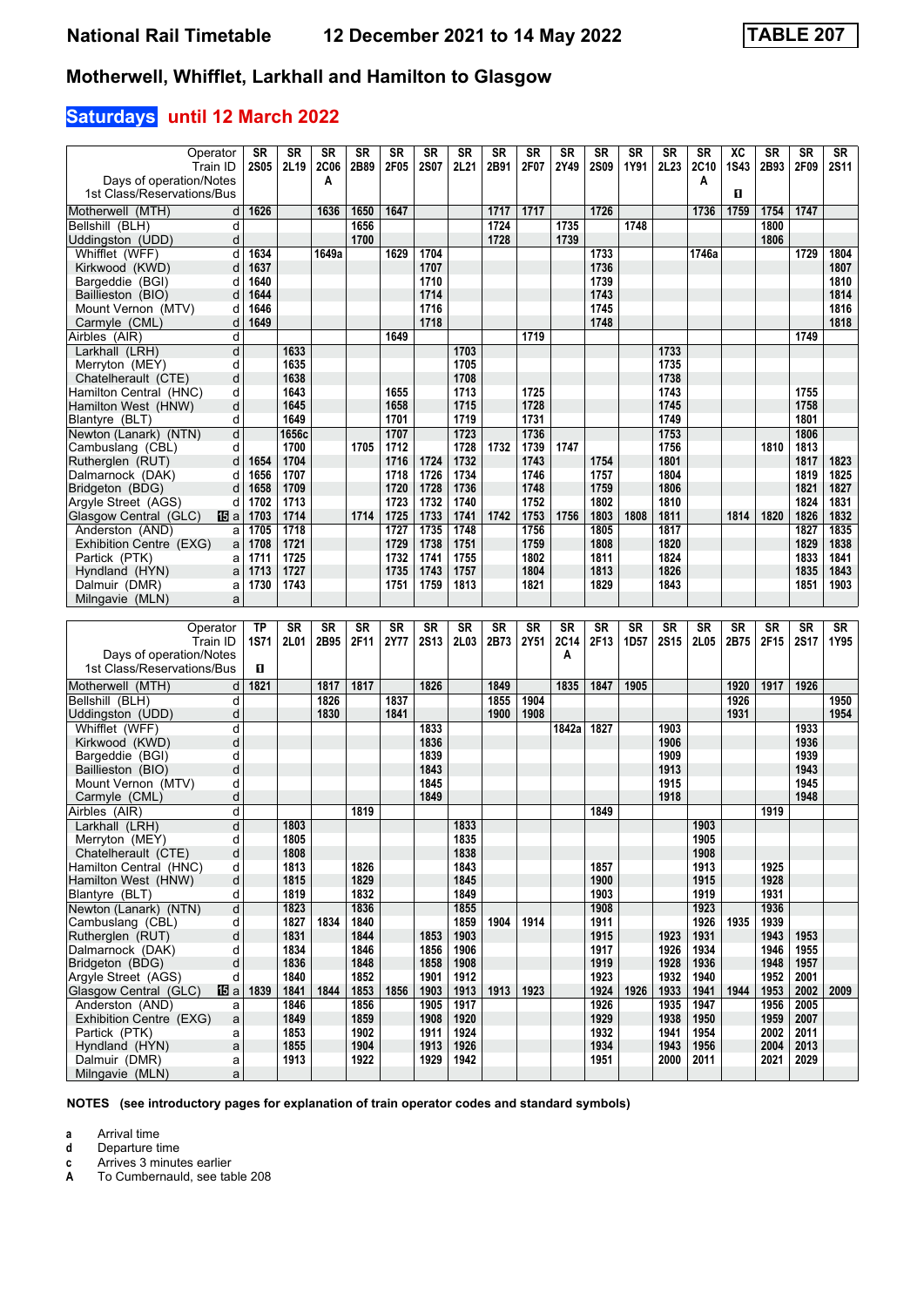# **Saturdays until 12 March 2022**

| Operator                                               | SR           | <b>SR</b>    | <b>SR</b> | <b>XC</b>    | <b>SR</b>    | <b>SR</b>    | <b>SR</b>    | <b>SR</b>    | TP           | <b>SR</b>    | <b>SR</b>    | <b>SR</b>    | <b>SR</b>    | <b>SR</b>    | <b>SR</b>    | <b>SR</b>    | <b>SR</b>    | <b>SR</b>    |
|--------------------------------------------------------|--------------|--------------|-----------|--------------|--------------|--------------|--------------|--------------|--------------|--------------|--------------|--------------|--------------|--------------|--------------|--------------|--------------|--------------|
| Train ID<br>Days of operation/Notes                    | 2L07<br>в    | 2C18<br>A    | 2B77      | <b>1S47</b>  | 2F17         | <b>2S19</b>  | 2B79         | 2L09         | <b>1S81</b>  | 2F19         | 2Y83         | <b>2S21</b>  | 2L11         | 2C22<br>A    | 2F21         | 2L13         | 2B83         | 2F23         |
| 1st Class/Reservations/Bus                             |              |              |           | п            |              |              |              |              | п            |              |              |              |              |              |              |              |              |              |
| Motherwell (MTH)<br>d                                  |              | 1937         | 1950      | 1956         | 1948         |              | 2014         |              | 2022         | 2014         |              | 2026         |              | 2040         | 2046         |              | 2115         | 2117         |
| d<br>Bellshill (BLH)                                   |              |              | 1956      |              |              |              | 2020         |              |              |              | 2036         |              |              |              |              |              | 2122         |              |
| Uddingston (UDD)<br>d                                  |              |              | 2000      |              |              |              | 2024         |              |              |              | 2041         |              |              |              |              |              | 2126         |              |
| Whifflet (WFF)<br>d                                    |              | 1944a        |           |              | 1929         | 1959         |              |              |              |              |              | 2033         |              | 2047a        | 2029         |              |              |              |
| d<br>Kirkwood (KWD)                                    |              |              |           |              |              | 2002         |              |              |              |              |              | 2036         |              |              |              |              |              |              |
| Bargeddie (BGI)<br>d                                   |              |              |           |              |              | 2005         |              |              |              |              |              | 2039         |              |              |              |              |              |              |
| Baillieston (BIO)<br>d                                 |              |              |           |              |              | 2008         |              |              |              |              |              | 2043         |              |              |              |              |              |              |
| Mount Vernon (MTV)<br>d<br>d                           |              |              |           |              |              | 2010<br>2013 |              |              |              |              |              | 2045<br>2047 |              |              |              |              |              |              |
| Carmyle (CML)<br>Airbles (AIR)<br>d                    |              |              |           |              | 1950         |              |              |              |              | 2016         |              |              |              |              | 2048         |              |              | 2119         |
| Larkhall (LRH)<br>d                                    | 1933         |              |           |              |              |              |              | 2001         |              |              |              |              | 2034         |              |              | 2103         |              |              |
| Merryton (MEY)<br>d                                    | 1935         |              |           |              |              |              |              | 2003         |              |              |              |              | 2036         |              |              | 2105         |              |              |
| Chatelherault (CTE)<br>d                               | 1938         |              |           |              |              |              |              | 2006         |              |              |              |              | 2039         |              |              | 2108         |              |              |
| Hamilton Central (HNC)<br>d                            | 1943         |              |           |              | 1957         |              |              | 2010         |              | 2024         |              |              | 2044         |              | 2054         | 2112         |              | 2125         |
| Hamilton West (HNW)<br>d                               | 1945         |              |           |              | 2000         |              |              | 2013         |              | 2027         |              |              | 2047         |              | 2056         | 2115         |              | 2128         |
| Blantyre (BLT)<br>d                                    | 1949         |              |           |              | 2003         |              |              | 2016         |              | 2030         |              |              | 2050         |              | 2100         | 2118         |              | 2131         |
| Newton (Lanark) (NTN)<br>d                             | 1953         |              |           |              | 2007         |              |              | 2021         |              | 2037c        |              |              | 2054         |              | 2104         | 2122         |              | 2135         |
| Cambuslang (CBL)<br>d                                  | 1957         |              | 2004      |              | 2011         |              | 2028         | 2025         |              | 2040         |              |              | 2058         |              | 2107         | 2127         | 2130         | 2139         |
| Rutherglen (RUT)<br>d                                  | 2001         |              |           |              | 2016         | 2019         |              | 2030<br>2033 |              | 2044<br>2047 |              | 2051         | 2103<br>2106 |              | 2113         | 2131         |              | 2143<br>2145 |
| Dalmarnock (DAK)<br>d<br>Bridgeton (BDG)<br>d          | 2004<br>2006 |              |           |              | 2019<br>2021 | 2022<br>2024 |              | 2035         |              | 2049         |              | 2054<br>2056 | 2108         |              | 2115<br>2117 | 2133<br>2135 |              | 2147         |
| Argyle Street (AGS)<br>d                               | 2010         |              |           |              | 2024         | 2027         |              | 2038         |              | 2052         |              | 2059         | 2111         |              | 2121         | 2138         |              | 2151         |
| Glasgow Central (GLC)<br>個a                            | 2011         |              | 2013      | 2016         | 2025         | 2029         | 2037         | 2039         | 2042         | 2054         | 2056         | 2100         | 2112         |              | 2122         | 2140         | 2140         | 2152         |
| Anderston (AND)<br>a                                   | 2017         |              |           |              | 2027         | 2031         |              | 2042         |              | 2056         |              | 2102         | 2115         |              | 2124         | 2141         |              | 2154         |
| Exhibition Centre (EXG)<br>a                           | 2020         |              |           |              | 2029         | 2033         |              | 2044         |              | 2058         |              | 2104         | 2117         |              | 2126         | 2143         |              | 2156         |
| Partick (PTK)<br>a                                     | 2024         |              |           |              | 2032         | 2036         |              | 2048         |              | 2101         |              | 2108         | 2120         |              | 2130         | 2147         |              | 2200         |
| Hyndland (HYN)<br>a                                    | 2026         |              |           |              | 2034         | 2038         |              | 2050         |              | 2103         |              | 2110         | 2122         |              | 2132         | 2149         |              | 2202         |
| Dalmuir (DMR)<br>a                                     |              |              |           |              | 2050         | 2054         |              |              |              | 2119         |              | 2126         |              |              | 2147         |              |              | 2217         |
| Milngavie (MLN)<br>a                                   |              |              |           |              |              |              |              | 2104         |              |              |              |              | 2137         |              |              | 2203         |              |              |
|                                                        |              |              |           |              |              |              |              |              |              |              |              |              |              |              |              |              |              |              |
|                                                        |              |              |           |              |              |              |              |              |              |              |              |              |              |              |              |              |              |              |
| Operator                                               | <b>SR</b>    | <b>SR</b>    | VT        | <b>SR</b>    | <b>SR</b>    | <b>SR</b>    | <b>SR</b>    | <b>SR</b>    | SR           | <b>SR</b>    | <b>SR</b>    | <b>SR</b>    | VT           | <b>SR</b>    | <b>SR</b>    | <b>SR</b>    | <b>SR</b>    | $S_{\rm R}$  |
| Train ID                                               | 2Y85         | <b>2S25</b>  | 1S90      | 2L15         | 2C26<br>A    | 2F25         | 2L17         | 2B87         | 2F27         | 2Y65         | <b>2S29</b>  | 2C30<br>A    | 1S95         | 2F29         | 2L21<br>в    | 2B91         | 2Y87         | 2Y69         |
| Days of operation/Notes<br>1st Class/Reservations/Bus  |              |              | П         |              |              |              |              |              |              |              |              |              | D.           |              |              |              |              |              |
|                                                        |              |              |           |              |              |              |              |              |              |              |              |              |              |              |              |              |              |              |
| Motherwell (MTH)<br>d<br>d                             |              | 2123         | 2149      |              | 2144         | 2146         |              | 2218         | 2216         |              | 2221         | 2245         | 2254         | 2246         |              | 2314         |              |              |
| Bellshill (BLH)<br>Uddingston (UDD)<br>d               | 2135<br>2141 |              |           |              |              |              |              | 2224<br>2228 |              | 2234<br>2238 |              |              |              |              |              | 2320<br>2324 | 2331<br>2335 | 0006<br>0010 |
| Whifflet (WFF)<br>d                                    |              | 2130         |           |              | 2153a        | 2133         |              |              |              |              | 2229         | 2252a        |              | 2233         |              |              |              |              |
| Kirkwood (KWD)<br>d                                    |              | 2133         |           |              |              |              |              |              |              |              | 2232         |              |              |              |              |              |              |              |
| Bargeddie (BGI)<br>d                                   |              | 2136         |           |              |              |              |              |              |              |              | 2235         |              |              |              |              |              |              |              |
| Baillieston (BIO)<br>d                                 |              | 2140         |           |              |              |              |              |              |              |              | 2238         |              |              |              |              |              |              |              |
| Mount Vernon (MTV)<br>d                                |              | 2142         |           |              |              |              |              |              |              |              | 2240         |              |              |              |              |              |              |              |
| d<br>Carmyle (CML)                                     |              | 2144         |           |              |              |              |              |              |              |              | 2243         |              |              |              |              |              |              |              |
| Airbles (AIR)<br>d                                     |              |              |           |              |              | 2148         |              |              | 2218         |              |              |              |              | 2248         |              |              |              |              |
| d<br>Larkhall (LRH)<br>d                               |              |              |           | 2133         |              |              | 2203         |              |              |              |              |              |              |              | 2303         |              |              |              |
| Merryton (MEY)<br>d<br>Chatelherault (CTE)             |              |              |           | 2135<br>2138 |              |              | 2205<br>2208 |              |              |              |              |              |              |              | 2305<br>2308 |              |              |              |
| Hamilton Central (HNC)<br>d                            |              |              |           | 2142         |              | 2154         | 2212         |              | 2224         |              |              |              |              | 2255         | 2312         |              |              |              |
| d<br>Hamilton West (HNW)                               |              |              |           | 2145         |              | 2156         | 2215         |              | 2226         |              |              |              |              | 2257         | 2315         |              |              |              |
| d<br>Blantyre (BLT)                                    |              |              |           | 2148         |              | 2200         | 2218         |              | 2230         |              |              |              |              | 2301         | 2318         |              |              |              |
| $\sf d$<br>Newton (Lanark) (NTN)                       |              |              |           | 2152         |              | 2204         | 2222         |              | 2234         |              |              |              |              | 2306         | 2323         |              |              |              |
| Cambuslang (CBL)<br>d                                  |              |              |           | 2156         |              | 2208         | 2226         | 2233         | 2238         |              |              |              |              | 2311         | 2326         | 2330         |              | 0015         |
| Rutherglen (RUT)<br>d                                  |              | 2148         |           | 2200         |              | 2212         | 2231         |              | 2242         |              | 2247         |              |              | 2315         | 2330         |              |              |              |
| Dalmarnock (DAK)<br>d                                  |              | 2151         |           | 2202         |              | 2214         | 2233         |              | 2245         |              | 2249         |              |              | 2317         | 2333         |              |              |              |
| Bridgeton (BDG)<br>d<br>d                              |              | 2153<br>2156 |           | 2204<br>2207 |              | 2216<br>2219 | 2235<br>2238 |              | 2247<br>2250 |              | 2251<br>2255 |              |              | 2319         | 2335<br>2338 |              |              |              |
| Argyle Street (AGS)<br>Glasgow Central (GLC)<br>115 al | 2154         | 2158         | 2208      | 2209         |              | 2221         | 2240         | 2242         | 2251         | 2251         | 2256         |              | 2310         | 2322<br>2324 | 2339         | 2339         | 2347         | 0027         |
| Anderston (AND)<br>a                                   |              | 2200         |           | 2211         |              | 2223         | 2241         |              | 2253         |              | 2258         |              |              | 2332         | 2341         |              |              |              |
| Exhibition Centre (EXG)<br>$\mathsf{a}$                |              | 2202         |           | 2213         |              | 2225         | 2243         |              | 2255         |              | 2300         |              |              | 2334         | 2343         |              |              |              |
| Partick (PTK)<br>a                                     |              | 2205         |           | 2216         |              | 2229         | 2247         |              | 2258         |              | 2304         |              |              | 2338         | 2347         |              |              |              |
| Hyndland (HYN)<br>$\mathsf{a}$                         |              | 2207         |           | 2218         |              | 2231         | 2249         |              | 2300         |              | 2306         |              |              | 2340         | 2349         |              |              |              |
| Dalmuir (DMR)<br>a<br>Milngavie (MLN)<br>a             |              | 2223         |           | 2233         |              | 2247         | 2304         |              | 2316         |              | 2322         |              |              | 2354         |              |              |              |              |

**NOTES (see introductory pages for explanation of train operator codes and standard symbols)**

**a** Arrival time<br>**d** Departure time

**d** Departure time<br>**c** Arrives 3 minute

**c** Arrives 3 minutes earlier<br>**A** To Cumbernauld, see tab **A** To Cumbernauld, see table 208<br>**B** To Garscadden, see table 206

To Garscadden, see table 206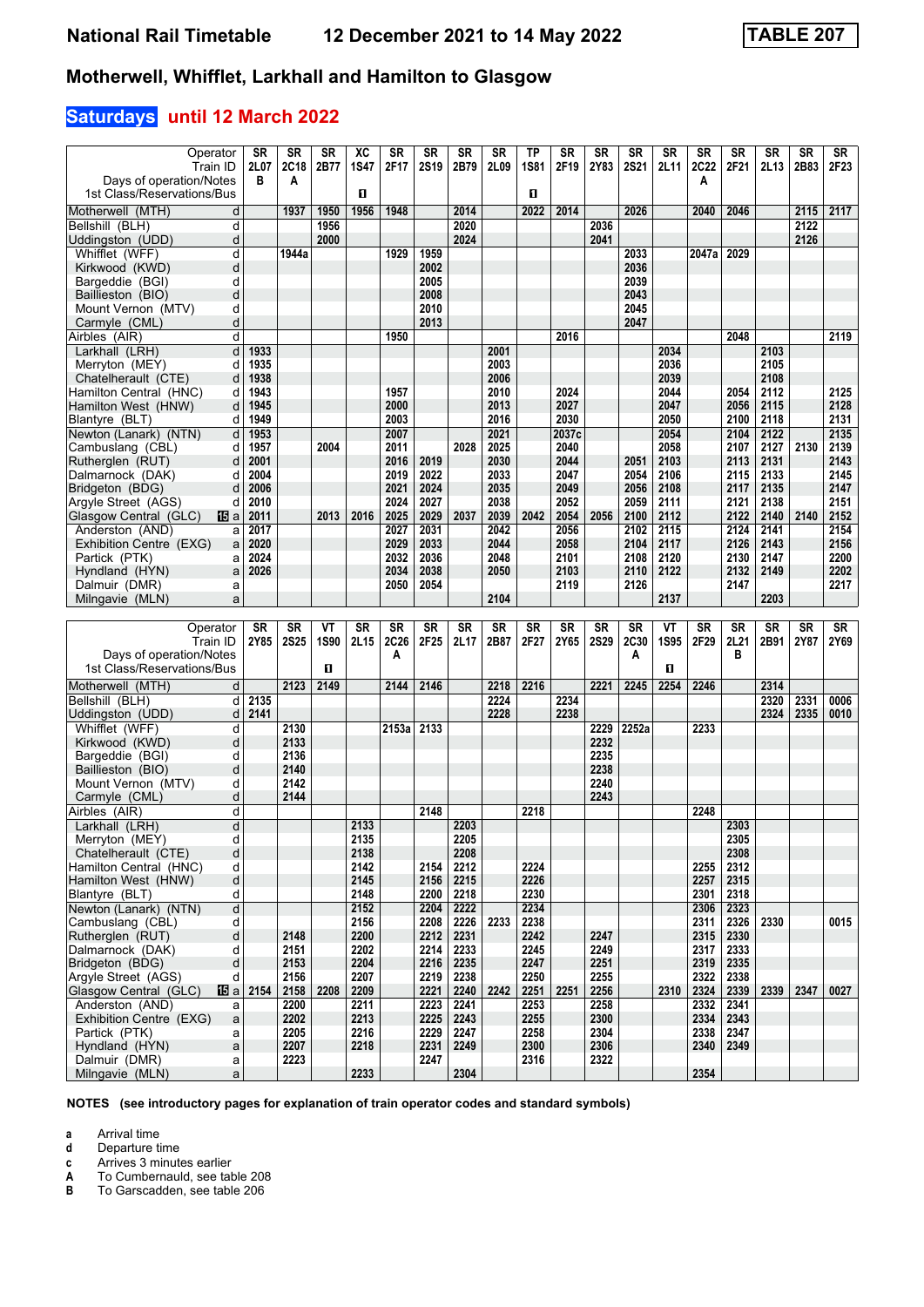### **Sundays until 6 March 2022**

| Operator                                | <b>SR</b> | <b>SR</b> | <b>SR</b>   | <b>SR</b>   | <b>SR</b> | <b>SR</b> | <b>SR</b> | <b>SR</b> | <b>SR</b> | <b>SR</b> | <b>SR</b> | <b>SR</b> | <b>SR</b> | <b>SR</b> | <b>SR</b> | <b>SR</b> | <b>SR</b>        | <b>SR</b>              |
|-----------------------------------------|-----------|-----------|-------------|-------------|-----------|-----------|-----------|-----------|-----------|-----------|-----------|-----------|-----------|-----------|-----------|-----------|------------------|------------------------|
| Train ID                                | 2B81      | 2F41      | <b>2S41</b> | 2F43        | 2B83      | 2L31      | 2F45      | 2S45      | 2B85      | 2F47      | 2L33      | 2B87      | 2F49      | 2B89      | 2S49      | 2F51      | 2L35             | 2B91                   |
| Days of operation/Notes                 |           |           | A           |             |           | A         |           | Α         |           |           | A         |           |           |           | Α         |           | A                |                        |
|                                         |           |           |             |             |           |           |           |           |           |           |           |           |           |           |           |           |                  |                        |
| Motherwell (MTH)<br>d                   | 0835      | 0833      | 0843        | 0853        | 0905      |           | 0921      | 0941      | 0954      | 0953      |           | 1022      | 1021      | 1045      | 1041      | 1053      |                  | 1120                   |
| Bellshill (BLH)<br>d                    | 0842      |           |             |             | 0911      |           |           |           | 1000      |           |           | 1029      |           | 1051      |           |           |                  | 1127                   |
| Uddingston (UDD)<br>d                   | 0846      |           |             |             | 0915      |           |           |           | 1004      |           |           | 1033      |           | 1055      |           |           |                  | 1131                   |
|                                         |           |           |             |             |           |           |           |           |           |           |           |           |           |           |           |           |                  |                        |
| Whifflet (WFF)<br>d                     |           |           | 0850        |             |           |           |           | 0949      |           |           |           |           |           |           | 1048      |           |                  |                        |
| Kirkwood (KWD)<br>d                     |           |           | 0853        |             |           |           |           | 0952      |           |           |           |           |           |           | 1051      |           |                  |                        |
| Bargeddie (BGI)<br>d                    |           |           | 0856        |             |           |           |           | 0955      |           |           |           |           |           |           | 1054      |           |                  |                        |
| Baillieston (BIO)<br>d                  |           |           | 0900        |             |           |           |           | 0958      |           |           |           |           |           |           | 1058      |           |                  |                        |
|                                         |           |           |             |             |           |           |           |           |           |           |           |           |           |           |           |           |                  |                        |
| Mount Vernon (MTV)<br>d                 |           |           | 0902        |             |           |           |           | 1000      |           |           |           |           |           |           | 1100      |           |                  |                        |
| Carmyle (CML)<br>d                      |           |           | 0904        |             |           |           |           | 1003      |           |           |           |           |           |           | 1102      |           |                  |                        |
| Airbles (AIR)<br>d                      |           | 0835      |             | 0855        |           |           | 0923      |           |           | 0955      |           |           | 1023      |           |           | 1055      |                  |                        |
| Larkhall (LRH)<br>d                     |           |           |             |             |           | 0908      |           |           |           |           | 1008      |           |           |           |           |           | 1108             |                        |
|                                         |           |           |             |             |           |           |           |           |           |           |           |           |           |           |           |           |                  |                        |
| Merryton (MEY)<br>d                     |           |           |             |             |           | 0910      |           |           |           |           | 1010      |           |           |           |           |           | 1110             |                        |
| Chatelherault (CTE)<br>d                |           |           |             |             |           | 0913      |           |           |           |           | 1013      |           |           |           |           |           | 1113             |                        |
| Hamilton Central (HNC)<br>d             |           | 0845c     |             | 0902        |           | 0917      | 0932e     |           |           | 1002      | 1017      |           | 1032e     |           |           | 1102      | 1117             |                        |
| Hamilton West (HNW)<br>d                |           | 0848      |             | 0905        |           | 0920      | 0935      |           |           | 1005      | 1020      |           | 1035      |           |           | 1105      | 1120             |                        |
|                                         |           |           |             |             |           |           |           |           |           |           |           |           |           |           |           |           |                  |                        |
| Blantyre (BLT)<br>d                     |           | 0851      |             | 0908        |           | 0923      | 0938      |           |           | 1008      | 1023      |           | 1038      |           |           | 1108      | 1123             |                        |
| d<br>Newton (Lanark) (NTN)              |           | 0857      |             | 0912        |           | 0927      | 0942      |           |           | 1012      | 1027      |           | 1042      |           |           | 1113      | $\frac{1127}{2}$ |                        |
| Cambuslang (CBL)<br>d                   | 0850      | 0901      |             | 0916        | 0920      | 0931      | 0946      |           | 1009      | 1016      | 1031      | 1037      | 1046      | 1100      |           | 1118      | 1131             | 1136                   |
|                                         |           |           |             |             |           |           | 0950      |           |           |           |           |           |           |           | 1106      |           | 1135             |                        |
| Rutherglen (RUT)<br>d                   |           | 0905      | 0908        | 0920        |           | 0935      |           | 1007      |           | 1020      | 1035      |           | 1050      |           |           | 1122      |                  |                        |
| Dalmarnock (DAK)<br>d                   |           |           |             |             |           |           | 0952      | 1009      |           | 1022      | 1037      |           | 1052      |           | 1109      | 1124      | 1137             |                        |
| Bridgeton (BDG)<br>d                    |           | 0908      | 0911        | 0924        |           | 0939      | 0954      | 1011      |           | 1024      | 1039      |           | 1054      |           | 1111      | 1126      | 1139             |                        |
| Argyle Street (AGS)<br>d                |           |           |             |             |           |           | 0958      | 1014      |           | 1028      | 1042      |           | 1058      |           | 1114      | 1130      | 1142             |                        |
| Glasgow Central (GLC)<br>115 a          | 0901      | 0911      | 0915        | 0927        | 0931      | 0942      | 0959      | 1016      | 1019      | 1029      | 1044      | 1048      | 1059      | 1110      | 1115      | 1131      | 1144             | 1147                   |
|                                         |           |           |             |             |           |           |           |           |           |           |           |           |           |           |           |           |                  |                        |
| Anderston (AND)<br>a                    |           |           |             |             |           |           | 1005      | 1018      |           | 1035      | 1047      |           | 1106      |           | 1117      | 1135      | 1147             |                        |
| Exhibition Centre (EXG)<br>a            |           | 0915      | 0919        | 0937        |           | 0947      | 1007      | 1020      |           | 1037      | 1049      |           | 1108      |           | 1119      | 1137      | 1149             |                        |
| Partick (PTK)<br>a                      |           | 0918      | 0922        | 0941        |           | 0951      | 1011      | 1023      |           | 1041      | 1052      |           | 1111      |           | 1123      | 1141      | 1152             |                        |
| Hyndland (HYN)<br>a                     |           | 0920      | 0924        | 0944        |           | 0953      | 1014      | 1025      |           | 1044      | 1054      |           | 1114      |           | 1125      | 1144      | 1154             |                        |
| Dalmuir (DMR)                           |           |           |             |             |           |           |           |           |           |           |           |           |           |           |           |           |                  |                        |
| a                                       |           |           | 0939        |             |           | 1008      |           | 1039      |           |           | 1109      |           |           |           | 1139      |           | 1209             |                        |
| Milngavie (MLN)<br>a                    |           | 0935      |             | 1000        |           |           | 1030      |           |           | 1100      |           |           | 1130      |           |           | 1200      |                  |                        |
|                                         |           |           |             |             |           |           |           |           |           |           |           |           |           |           |           |           |                  |                        |
|                                         |           |           |             |             |           |           |           |           |           |           |           |           |           |           |           |           |                  |                        |
|                                         |           |           |             |             |           |           |           |           |           |           |           |           |           |           |           |           |                  |                        |
| Operator                                | <b>SR</b> | <b>SR</b> | <b>SR</b>   | <b>SR</b>   | <b>SR</b> | <b>SR</b> | <b>SR</b> | <b>TP</b> | SR        | <b>SR</b> | <b>SR</b> | <b>SR</b> | <b>SR</b> | SR        | <b>SR</b> | <b>SR</b> | <b>SR</b>        | $\overline{\text{SR}}$ |
| Train ID                                | 2F53      | 2Y49      | 2B93        | <b>2S53</b> | 2F55      | 2L37      | 2B95      | 1S40      | 2F57      | 2B73      | 2S57      | 2F59      | 2L39      | 2B75      | 2F61      | 2Y41      | 2B77             | <b>2S61</b>            |
| Days of operation/Notes                 |           |           |             | Α           |           | Α         |           |           |           |           | A         |           | A         |           |           |           |                  | Α                      |
|                                         |           |           |             |             |           |           |           | П         |           |           |           |           |           |           |           |           |                  |                        |
| 1st Class/Reservations/Bus              |           |           |             |             |           |           |           |           |           |           |           |           |           |           |           |           |                  |                        |
| Motherwell (MTH)<br>d                   | 1121      |           | 1146        | 1142        | 1153      |           | 1226      | 1234      | 1223      | 1246      | 1242      | 1253      |           | 1319      | 1323      |           | 1346             | 1342                   |
| Bellshill (BLH)<br>d                    |           | 1137      | 1153        |             |           |           | 1232      |           |           | 1253      |           |           |           | 1326      |           | 1336      | 1352             |                        |
|                                         |           |           |             |             |           |           |           |           |           |           |           |           |           |           |           |           |                  |                        |
| Uddingston (UDD)<br>d                   |           | 1144      | 1157        |             |           |           | 1236      |           |           | 1257      |           |           |           | 1330      |           | 1341      | 1358             |                        |
| Whifflet (WFF)<br>d                     |           |           |             | 1150        |           |           |           |           |           |           | 1249      |           |           |           |           |           |                  | 1350                   |
| Kirkwood (KWD)<br>d                     |           |           |             | 1153        |           |           |           |           |           |           | 1252      |           |           |           |           |           |                  | 1353                   |
| d<br>Bargeddie (BGI)                    |           |           |             | 1156        |           |           |           |           |           |           | 1255      |           |           |           |           |           |                  | 1356                   |
|                                         |           |           |             |             |           |           |           |           |           |           |           |           |           |           |           |           |                  |                        |
| Baillieston (BIO)<br>d                  |           |           |             | 1159        |           |           |           |           |           |           | 1259      |           |           |           |           |           |                  | 1359                   |
| Mount Vernon (MTV)<br>d                 |           |           |             | 1201        |           |           |           |           |           |           | 1301      |           |           |           |           |           |                  | 1401                   |
| Carmyle (CML)<br>d                      |           |           |             | 1204        |           |           |           |           |           |           | 1303      |           |           |           |           |           |                  | 1404                   |
| Airbles (AIR)<br>d                      | 1123      |           |             |             | 1155      |           |           |           | 1225      |           |           | 1255      |           |           | 1325      |           |                  |                        |
| d                                       |           |           |             |             |           | 1208      |           |           |           |           |           |           | 1308      |           |           |           |                  |                        |
| Larkhall (LRH)                          |           |           |             |             |           |           |           |           |           |           |           |           |           |           |           |           |                  |                        |
| Merryton (MEY)<br>d                     |           |           |             |             |           | 1210      |           |           |           |           |           |           | 1310      |           |           |           |                  |                        |
| Chatelherault (CTE)<br>d                |           |           |             |             |           | 1213      |           |           |           |           |           |           | 1313      |           |           |           |                  |                        |
| Hamilton Central (HNC)<br>d             | 1130      |           |             |             | 1202      | 1217      |           |           | 1232      |           |           | 1302      | 1317      |           | 1332      |           |                  |                        |
| Hamilton West (HNW)<br>d                | 1133      |           |             |             | 1205      | 1220      |           |           | 1235      |           |           | 1305      |           |           | 1335      |           |                  |                        |
|                                         |           |           |             |             |           |           |           |           |           |           |           |           | 1320      |           |           |           |                  |                        |
| Blantvre (BLT)<br>d                     | 1136      |           |             |             | 1208      | 1223      |           |           | 1238      |           |           | 1308      | 1323      |           | 1338      |           |                  |                        |
| Newton (Lanark) (NTN)<br>d              | 1142      |           |             |             | 1212      | 1227      |           |           | 1244      |           |           | 1313      | 1327      |           | 1342      |           |                  |                        |
| Cambuslang (CBL)<br>d                   | 1146      |           | 1201        |             | 1216      | 1231      | 1240      |           | 1247      | 1301      |           | 1317      | 1331      | 1334      | 1346      |           | 1402             |                        |
| Rutherglen (RUT)<br>d                   | 1150      |           |             | 1208        | 1220      | 1235      |           |           | 1251      |           | 1308      | 1323      | 1335      |           | 1350      |           |                  | 1411                   |
| d                                       |           |           |             |             |           | 1237      |           |           |           |           | 1310      | 1325      | 1337      |           |           |           |                  |                        |
| Dalmarnock (DAK)                        | 1153      |           |             | 1210        | 1222      |           |           |           | 1254      |           |           |           |           |           | 1352      |           |                  | 1413                   |
| Bridgeton (BDG)<br>d                    | 1155      |           |             | $1212$      | 1224      | 1239      |           |           | 1256      |           | 1312      | 1327      | 1339      |           | 1354      |           |                  | 1415                   |
| Argyle Street (AGS)<br>d                | 1158      |           |             | 1215        | 1228      | 1242      |           |           | 1259      |           | 1315      | 1331      | 1342      |           | 1358      |           |                  | 1418                   |
| Glasgow Central (GLC)<br>115 al         | 1200      | 1201      | 1212        | 1217        | 1229      | 1244      | 1250      | 1253      | 1301      | 1312      | 1317      | 1332      | 1344      | 1346      | 1359      | 1359      | 1412             | 1420                   |
| Anderston (AND)<br>a                    | 1205      |           |             | 1218        | 1235      | 1247      |           |           |           |           | 1318      | 1335      | 1347      |           | 1406      |           |                  | 1422                   |
|                                         |           |           |             |             |           |           |           |           | 1306      |           |           |           |           |           |           |           |                  |                        |
| Exhibition Centre (EXG)<br>$\mathsf{a}$ | 1207      |           |             | 1220        | 1237      | 1249      |           |           | 1308      |           | 1320      | 1337      | 1349      |           | 1408      |           |                  | 1424                   |
| Partick (PTK)<br>a                      | 1211      |           |             | 1224        | 1241      | 1252      |           |           | 1311      |           | 1324      | 1341      | 1352      |           | 1411      |           |                  | 1428                   |
| Hyndland (HYN)<br>a                     | 1214      |           |             | 1226        | 1244      | 1254      |           |           | 1314      |           | 1326      | 1344      | 1354      |           | 1414      |           |                  | 1430                   |
| Dalmuir (DMR)<br>a                      | 1231      |           |             | 1240        | 1300      | 1309      |           |           | 1330      |           | 1340      | 1400      | 1409      |           | 1430      |           |                  | 1444                   |

**NOTES (see introductory pages for explanation of train operator codes and standard symbols)**

**a** Arrival time<br>**d** Departure t

**d** Departure time

**c** Arrives 4 minutes earlier<br>**e** Arrives 3 minutes earlier

**e** Arrives 3 minutes earlier<br>**A** To Balloch, see table 206

**A** To Balloch, see table 20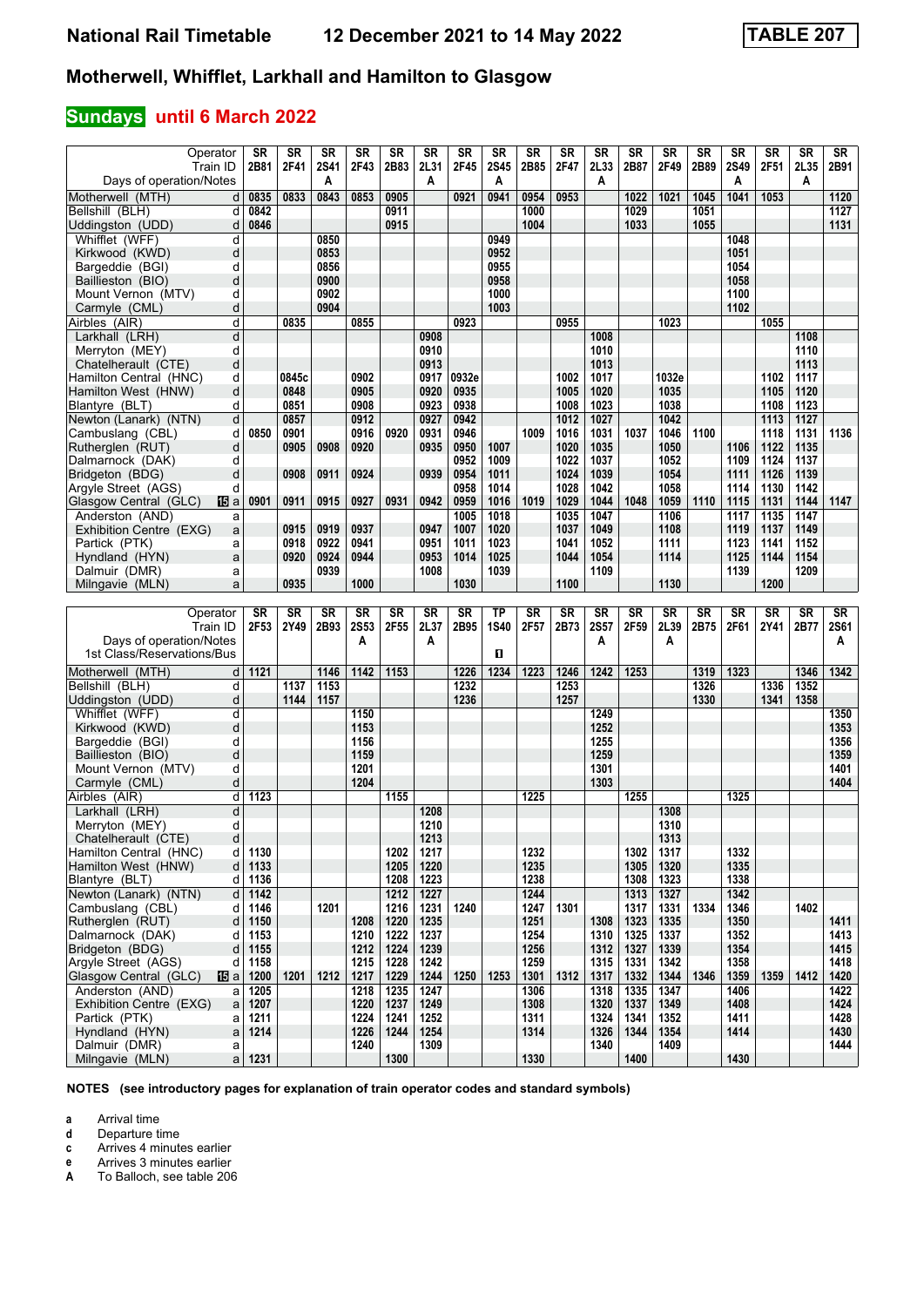### **Sundays until 6 March 2022**

| Operator<br>Train ID                                    | <b>SR</b><br>2F63 | <b>SR</b><br>2L31 | <b>TP</b><br><b>1S51</b> | <b>SR</b><br>2B79 | <b>SR</b><br>2F65 | <b>SR</b><br>2B81 | <b>SR</b><br><b>2S65</b> | <b>SR</b><br>2F67 | <b>SR</b><br>2L33 | <b>SR</b><br>2B83 | <b>SR</b><br>2Y45 | <b>SR</b><br>2F69 | <b>SR</b><br>2B85 | <b>SR</b><br><b>2S69</b> | <b>SR</b><br>2F41 | TP<br><b>1S61</b> | <b>SR</b><br>2L35 | <b>SR</b><br>2B87 |
|---------------------------------------------------------|-------------------|-------------------|--------------------------|-------------------|-------------------|-------------------|--------------------------|-------------------|-------------------|-------------------|-------------------|-------------------|-------------------|--------------------------|-------------------|-------------------|-------------------|-------------------|
| Days of operation/Notes                                 |                   | A                 |                          |                   |                   |                   | A                        |                   | A                 |                   |                   |                   |                   | A                        |                   |                   | A                 |                   |
| 1st Class/Reservations/Bus                              |                   |                   | п                        |                   |                   |                   |                          |                   |                   |                   |                   |                   |                   |                          |                   | D.                |                   |                   |
| Motherwell (MTH)<br>d                                   | 1353              |                   | 1423                     | 1420              | 1423              | 1445              | 1442                     | 1453              |                   | 1520              |                   | 1521              | 1545              | 1541                     | 1553              | 1624              |                   | 1620              |
| Bellshill (BLH)<br>d                                    |                   |                   |                          | 1427              |                   | 1452              |                          |                   |                   | 1527              | 1534              |                   | 1552              |                          |                   |                   |                   | 1626              |
| Uddingston (UDD)<br>d<br>Whifflet (WFF)<br>d            |                   |                   |                          | 1431              |                   | 1456              | 1450                     |                   |                   | 1531              | 1539              |                   | 1556              | 1549                     |                   |                   |                   | 1633              |
| Kirkwood (KWD)<br>d                                     |                   |                   |                          |                   |                   |                   | 1453                     |                   |                   |                   |                   |                   |                   | 1552                     |                   |                   |                   |                   |
| Bargeddie (BGI)<br>d                                    |                   |                   |                          |                   |                   |                   | 1456                     |                   |                   |                   |                   |                   |                   | 1555                     |                   |                   |                   |                   |
| Baillieston (BIO)<br>d                                  |                   |                   |                          |                   |                   |                   | 1459                     |                   |                   |                   |                   |                   |                   | 1558                     |                   |                   |                   |                   |
| Mount Vernon (MTV)<br>d                                 |                   |                   |                          |                   |                   |                   | 1501                     |                   |                   |                   |                   |                   |                   | 1600                     |                   |                   |                   |                   |
| d<br>Carmyle (CML)                                      | 1355              |                   |                          |                   | 1425              |                   | 1504                     | 1456              |                   |                   |                   | 1523              |                   | 1603                     |                   |                   |                   |                   |
| Airbles (AIR)<br>d<br>Larkhall (LRH)<br>d               |                   | 1408              |                          |                   |                   |                   |                          |                   | 1508              |                   |                   |                   |                   |                          | 1555              |                   | 1608              |                   |
| Merryton (MEY)<br>d                                     |                   | 1410              |                          |                   |                   |                   |                          |                   | 1510              |                   |                   |                   |                   |                          |                   |                   | 1610              |                   |
| Chatelherault (CTE)<br>d                                |                   | 1413              |                          |                   |                   |                   |                          |                   | 1513              |                   |                   |                   |                   |                          |                   |                   | 1613              |                   |
| Hamilton Central (HNC)<br>d                             | 1402              | 1417              |                          |                   | 1432              |                   |                          | 1502              | 1517              |                   |                   | 1532e             |                   |                          | 1602              |                   | 1617              |                   |
| Hamilton West (HNW)<br>d                                | 1405              | 1420              |                          |                   | 1435              |                   |                          | 1505              | 1520              |                   |                   | 1535              |                   |                          | 1605              |                   | 1620              |                   |
| Blantyre (BLT)<br>d                                     | 1408              | 1423              |                          |                   | 1438              |                   |                          | 1508              | 1523              |                   |                   | 1538              |                   |                          | 1608              |                   | 1623<br>1627      |                   |
| Newton (Lanark) (NTN)<br>d<br>Cambuslang (CBL)<br>d     | 1413<br>1416      | 1427<br>1431      |                          | 1436              | 1442<br>1446      | 1501              |                          | 1512<br>1516      | 1527<br>1531      | 1535              |                   | 1542<br>1546      | 1600              |                          | 1615e<br>1618     |                   | 1631              | 1637              |
| Rutherglen (RUT)<br>d                                   | 1423e             | 1435              |                          |                   | 1450              |                   | 1508                     | 1520              | 1535              |                   |                   | 1550              |                   | 1607                     | 1623              |                   | 1635              |                   |
| Dalmarnock (DAK)<br>d                                   | 1425              | 1437              |                          |                   | 1452              |                   | 1510                     | 1522              | 1537              |                   |                   | 1553              |                   | 1610                     | 1626              |                   | 1637              |                   |
| Bridgeton (BDG)<br>d                                    | 1427              | 1439              |                          |                   | 1454              |                   | 1512                     | 1524              | 1539              |                   |                   | 1555              |                   | 1612                     | 1628              |                   | 1639              |                   |
| Argyle Street (AGS)<br>d                                | 1431              | 1443              |                          |                   | 1458              |                   | 1515                     | 1528              | 1542              |                   |                   | 1558              |                   | 1615                     | 1631              |                   | 1643              |                   |
| Glasgow Central (GLC)<br>個a                             | 1432              | 1444              | 1444                     | 1447              | 1459              | 1510              | 1517                     | 1529              | 1544              | 1546              | 1559              | 1600              | 1610              | 1616                     | 1633              | 1643              | 1644              | 1646              |
| Anderston (AND)<br>a<br>Exhibition Centre (EXG)         | 1435<br>1437      | 1447<br>1449      |                          |                   | 1505<br>1507      |                   | 1519<br>1521             | 1535<br>1537      | 1547<br>1549      |                   |                   | 1605<br>1607      |                   | 1619<br>1621             | 1636<br>1638      |                   | 1647<br>1649      |                   |
| a<br>Partick (PTK)<br>a                                 | 1441              | 1453              |                          |                   | 1511              |                   | 1525                     | 1541              | 1552              |                   |                   | 1611              |                   | 1625                     | 1641              |                   | 1653              |                   |
| Hyndland (HYN)<br>a                                     | 1444              | 1455              |                          |                   | 1514              |                   | 1527                     | 1543              | 1554              |                   |                   | 1614              |                   | 1627                     | 1644              |                   | 1655              |                   |
| Dalmuir (DMR)<br>a                                      |                   | 1510              |                          |                   |                   |                   | 1541                     |                   | 1609              |                   |                   |                   |                   | 1641                     |                   |                   | 1710              |                   |
| Milngavie (MLN)<br>a                                    | 1500              |                   |                          |                   | 1530              |                   |                          | 1600              |                   |                   |                   | 1630              |                   |                          | 1702              |                   |                   |                   |
|                                                         |                   |                   |                          |                   |                   |                   |                          |                   |                   |                   |                   |                   |                   |                          |                   |                   |                   |                   |
|                                                         |                   |                   |                          |                   |                   |                   |                          |                   |                   |                   |                   |                   |                   |                          |                   |                   |                   |                   |
| Operator                                                | <b>SR</b>         | <b>SR</b>         | <b>SR</b>                | <b>SR</b>         | <b>SR</b>         | <b>SR</b>         | <b>SR</b>                | <b>SR</b>         | SR                | ХC                | <b>SR</b>         | <b>SR</b>         | <b>TP</b>         | <b>SR</b>                | <b>SR</b>         | <b>SR</b>         | <b>SR</b>         | <b>SR</b>         |
| Train ID                                                | 2F43              | 2S43<br>A         | 2B89                     | 2F45              | 2L37<br>A         | 2B91              | 2Y49                     | 2F47              | 2B93              | <b>1S43</b>       | 2S47<br>A         | 2F49              | <b>1S71</b>       | 2L39<br>A                | 2B95              | 2F51              | 2B73              | <b>2S51</b><br>Α  |
| Days of operation/Notes<br>1st Class/Reservations/Bus   |                   |                   |                          |                   |                   |                   |                          |                   |                   | п                 |                   |                   | D.                |                          |                   |                   |                   |                   |
| Motherwell (MTH)<br>d                                   | 1621              | 1641              | 1654                     | 1653              |                   | 1720              |                          | 1721              | 1745              | 1756              | 1741              | 1753              | 1824              |                          | 1822              | 1821              | 1838              | 1842              |
| Bellshill (BLH)<br>d                                    |                   |                   | 1703                     |                   |                   | 1727              | 1737                     |                   | 1751              |                   |                   |                   |                   |                          | 1829              |                   | 1848c             |                   |
| d<br>Uddingston (UDD)                                   |                   |                   | 1708                     |                   |                   | 1731              | 1743                     |                   | 1756              |                   |                   |                   |                   |                          | 1833              |                   | 1854              |                   |
| Whifflet (WFF)<br>d                                     |                   | 1648              |                          |                   |                   |                   |                          |                   |                   |                   | 1748              |                   |                   |                          |                   |                   |                   | 1849              |
| Kirkwood (KWD)<br>d                                     |                   | 1651              |                          |                   |                   |                   |                          |                   |                   |                   | 1751              |                   |                   |                          |                   |                   |                   | 1852              |
| Bargeddie (BGI)<br>d<br>d                               |                   | 1654<br>1658      |                          |                   |                   |                   |                          |                   |                   |                   | 1754              |                   |                   |                          |                   |                   |                   | 1855              |
| Baillieston (BIO)<br>Mount Vernon (MTV)<br>d            |                   | 1700              |                          |                   |                   |                   |                          |                   |                   |                   | 1758<br>1800      |                   |                   |                          |                   |                   |                   | 1859<br>1901      |
| Carmyle (CML)<br>d                                      |                   | 1702              |                          |                   |                   |                   |                          |                   |                   |                   | 1802              |                   |                   |                          |                   |                   |                   | 1903              |
| Airbles (AIR)<br>d                                      | 1623              |                   |                          | 1655              |                   |                   |                          | 1723              |                   |                   |                   | 1755              |                   |                          |                   | 1823              |                   |                   |
| d<br>Larkhall (LRH)                                     |                   |                   |                          |                   | 1708              |                   |                          |                   |                   |                   |                   |                   |                   | 1808                     |                   |                   |                   |                   |
| Merryton (MEY)<br>d                                     |                   |                   |                          |                   | 1710              |                   |                          |                   |                   |                   |                   |                   |                   | 1810                     |                   |                   |                   |                   |
| Chatelherault (CTE)<br>d                                |                   |                   |                          |                   | 1713              |                   |                          |                   |                   |                   |                   | 1802              |                   | 1813                     |                   | 1832e             |                   |                   |
| Hamilton Central (HNC)<br>d<br>Hamilton West (HNW)<br>d | 1632e<br>1635     |                   |                          | 1702<br>1705      | 1717<br>1720      |                   |                          | 1732e<br>1735     |                   |                   |                   | 1805              |                   | 1817<br>1820             |                   | 1835              |                   |                   |
| Blantyre (BLT)<br>d                                     | 1638              |                   |                          | 1708              | 1723              |                   |                          | 1738              |                   |                   |                   | 1808              |                   | 1823                     |                   | 1838              |                   |                   |
| d<br>Newton (Lanark) (NTN)                              | 1642              |                   |                          | 1712              | 1727              |                   |                          | 1742              |                   |                   |                   | 1816c             |                   | 1831c                    |                   | 1842              |                   |                   |
| Cambuslang (CBL)<br>d                                   | 1646              |                   | 1713                     | 1716              | 1731              | 1735              |                          | 1746              | 1801              |                   |                   | 1820              |                   | 1834                     | 1838              | 1846              | 1859              |                   |
| Rutherglen (RUT)<br>d                                   | 1650              | 1706              |                          | 1720              | 1735              |                   |                          | 1750              |                   |                   | 1806              | 1824              |                   | 1838                     |                   | 1850              |                   | 1907              |
| Dalmarnock (DAK)<br>d<br>Bridgeton (BDG)<br>d           | 1653<br>1655      | 1709<br>1711      |                          | 1723<br>1725      | 1737<br>1739      |                   |                          | 1752<br>1754      |                   |                   | 1809<br>1811      | 1827              |                   | 1841                     |                   | 1854              |                   | 1910              |
| Argyle Street (AGS)<br>d                                | 1659              | 1714              |                          | 1728              | 1742              |                   |                          | 1758              |                   |                   | 1814              |                   |                   |                          |                   |                   |                   |                   |
| Glasgow Central (GLC)<br>115 a                          | 1700              | 1715              | 1722                     | 1730              | 1744              | 1744              | 1758                     | 1759              | 1810              | 1813              | 1815              | 1832              | 1841              | 1845                     | 1847              | 1857              | 1908              | 1914              |
| Anderston (AND)<br>a                                    | 1706              | 1718              |                          | 1735              | 1747              |                   |                          | 1805              |                   |                   | 1818              |                   |                   |                          |                   |                   |                   |                   |
| Exhibition Centre (EXG)<br>a                            | 1708              | 1720              |                          | 1737              | 1749              |                   |                          | 1807              |                   |                   | 1820              | 1838              |                   | 1849                     |                   | 1907              |                   | 1918              |
| Partick (PTK)<br>a                                      | 1712              | 1724              |                          | 1741              | 1752              |                   |                          | 1811              |                   |                   | 1824              | 1841              |                   | 1853                     |                   | 1911              |                   | 1922              |
| Hyndland (HYN)<br>$\mathsf{a}$<br>Dalmuir (DMR)<br>a    | 1714              | 1726<br>1740      |                          | 1744              | 1754<br>1809      |                   |                          | 1814              |                   |                   | 1826<br>1840      | 1844              |                   | 1855<br>1910             |                   | 1914              |                   | 1924<br>1939      |

**NOTES (see introductory pages for explanation of train operator codes and standard symbols)**

**a** Arrival time<br>**d** Departure t

**d** Departure time<br>**c** Arrives 4 minute

**Arrives 4 minutes earlier** 

**e** Arrives 3 minutes earlier<br>**A** To Balloch, see table 206

**A** To Balloch, see table 20